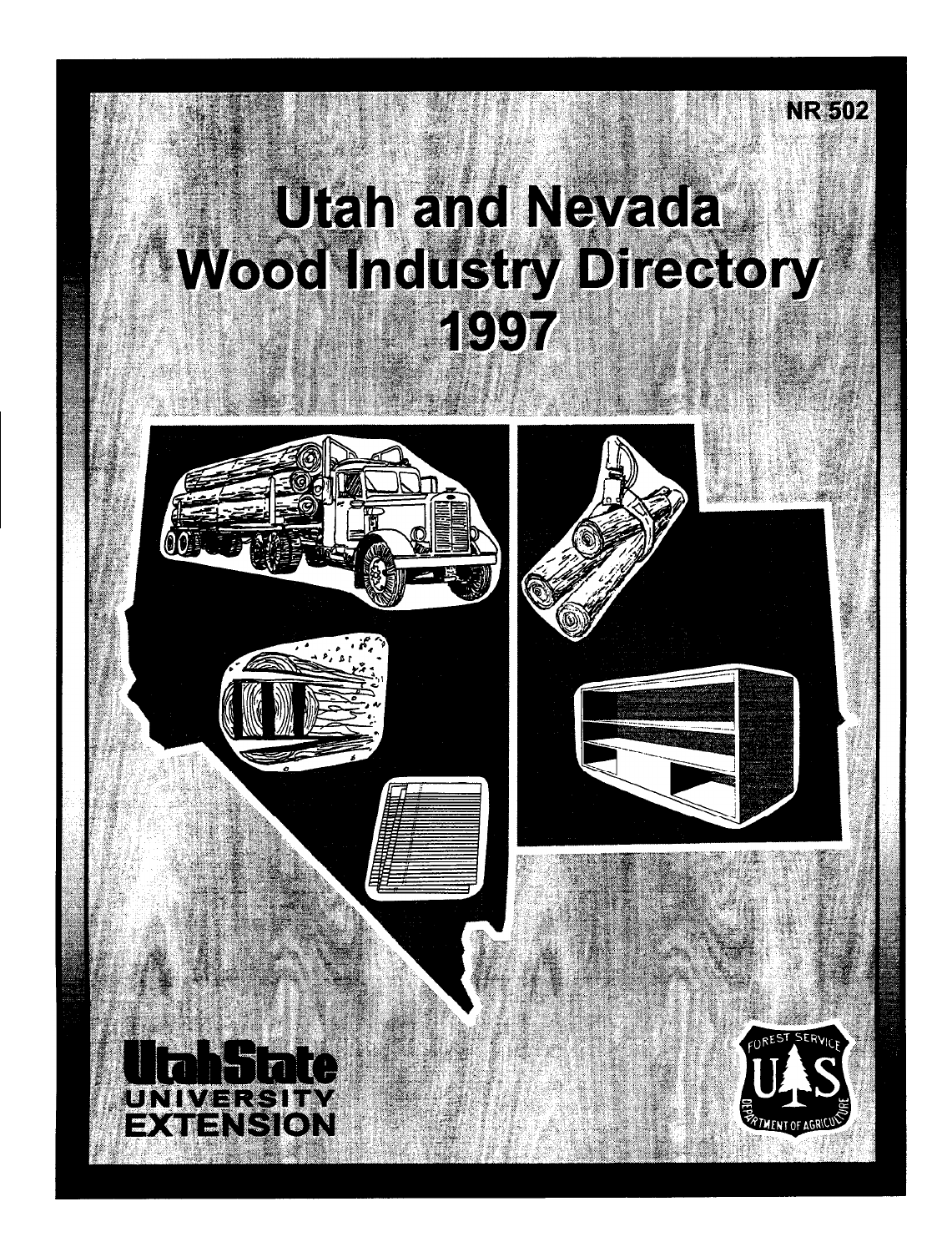## **Utah and Nevada Wood Industry Directory — 1997**

Michael R. Kuhns, Aaron R. Kelson, and Robert J. Lilieholm, Department of Forest Resources, Utah State University

**Utah State University Department of Forest Resources and Cooperative Extension, USDA Forest Service Region 4 State and Private Forestry**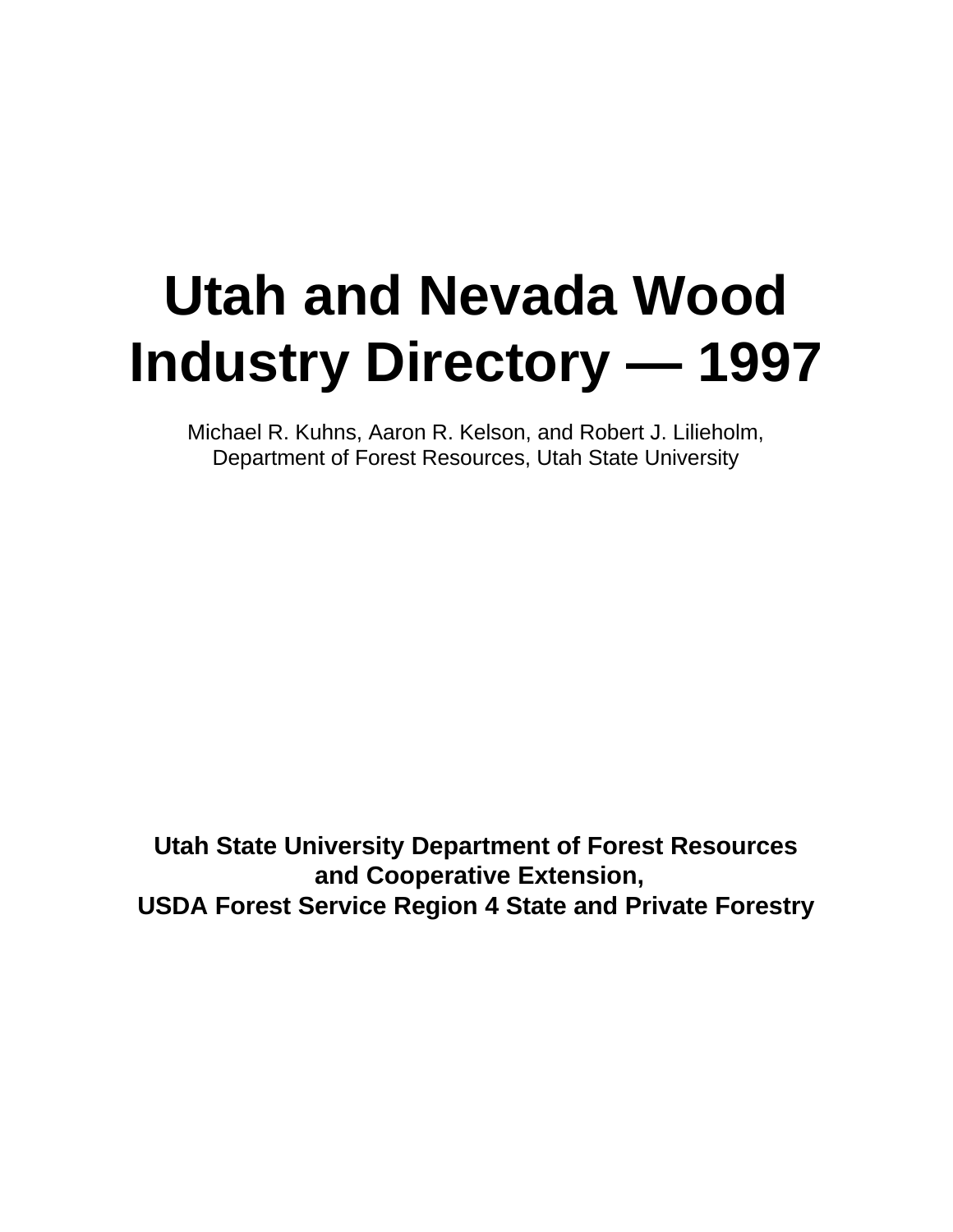#### **UTAH AND NEVADA WOOD INDUSTRY DIRECTORY — 1997**

#### **TABLE OF CONTENTS**

| Appendix A: Survey Methodology and Sample Survey (yellow paper)  81 |
|---------------------------------------------------------------------|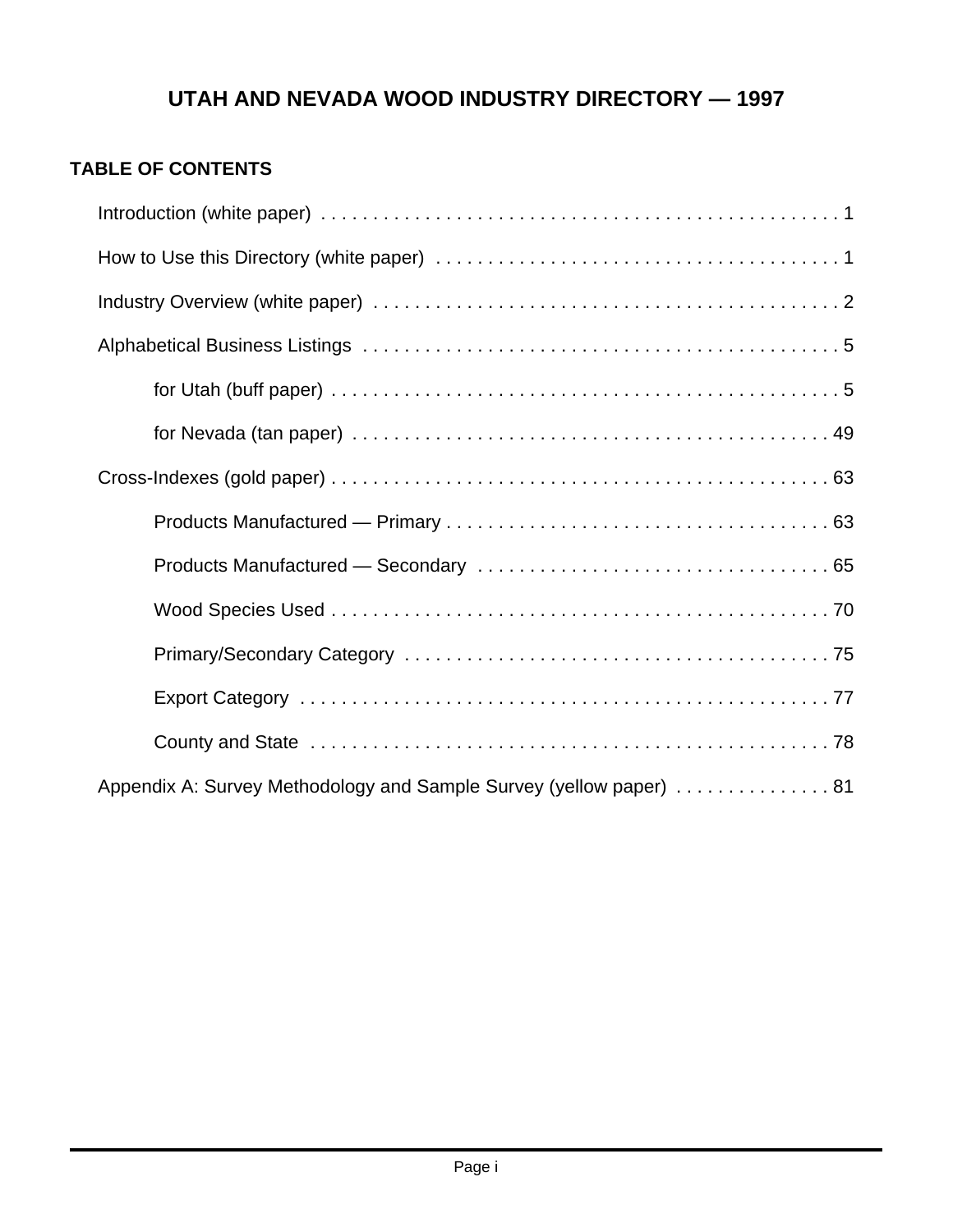### <span id="page-3-0"></span>**Utah and Nevada Wood Industry Directory — 1997**

Michael R. Kuhns, Aaron R. Kelson, and Robert J. Lilieholm<sup>1</sup>, Department of Forest Resources, Utah State University

#### **INTRODUCTION**

The 1997 Utah and Nevada Wood Industry Directory is a comprehensive information source for businesses and individuals involved in the buying or selling of raw or finished wood products in Utah and Nevada. The directory contains data supplied by wood processing businesses in Utah and Nevada who responded to a survey in October-December 1996 (see Appendix A for a discussion of survey methodology and a copy of the survey instrument). Information obtained includes types of products manufactured, services available, wood species and amounts used, equipment available, and wood waste use.

The information presented in this directory was supplied by businesses. As a result, we cannot guarantee its accuracy or timeliness. No endorsement of a business is implied by inclusion in this directory. Businesses that were not included either chose not to participate in the survey, or did not return their surveys. Although we contacted over 800 businesses, in some cases we may have missed a business. If you would like to have your business included in future directories, fill out the survey form at the back of this directory (Appendix A) and return to the indicated address. Send general comments or questions to Extension Forestry, Department of Forest Resources, Utah State University, Logan, Utah 84322-5215.

This directory is being published as a cooperative effort between Utah State University's Department of Forest Resources and Cooperative Extension, and USDA Forest Service Region 4 State and Private Forestry. We also have received valuable assistance from the Utah Division of Forestry, Fire & State Lands (UDFFSL) and the Nevada Division of Forestry (NDF). Keith Schnare from the USDA Forest Service, Dave Schen from UDFFSL, and Pat Murphy of NDF have been especially helpful by supplying business lists, reviewing survey forms, and helping keep the project on track.

#### **HOW TO USE THIS DIRECTORY**

Businesses are listed in alphabetical order by business name and state, with Nevada businesses listed first and then Utah businesses. These lists include mostly manufacturers, along with the few wholesalers who responded. Wholesalers are indicated by the words "Wholesale Only" under the product categories.

Several cross indexes are included following the business listings to help locate certain types of businesses. Indexes are included for products manufactured, wood species used, county, whether a business is mainly a primary or secondary manufacturer, and whether a business exports or markets outside its home state.

<sup>&</sup>lt;sup>1</sup> Extension Forester/Associate Professor, Research Assistant, and Associate Professor, respectively.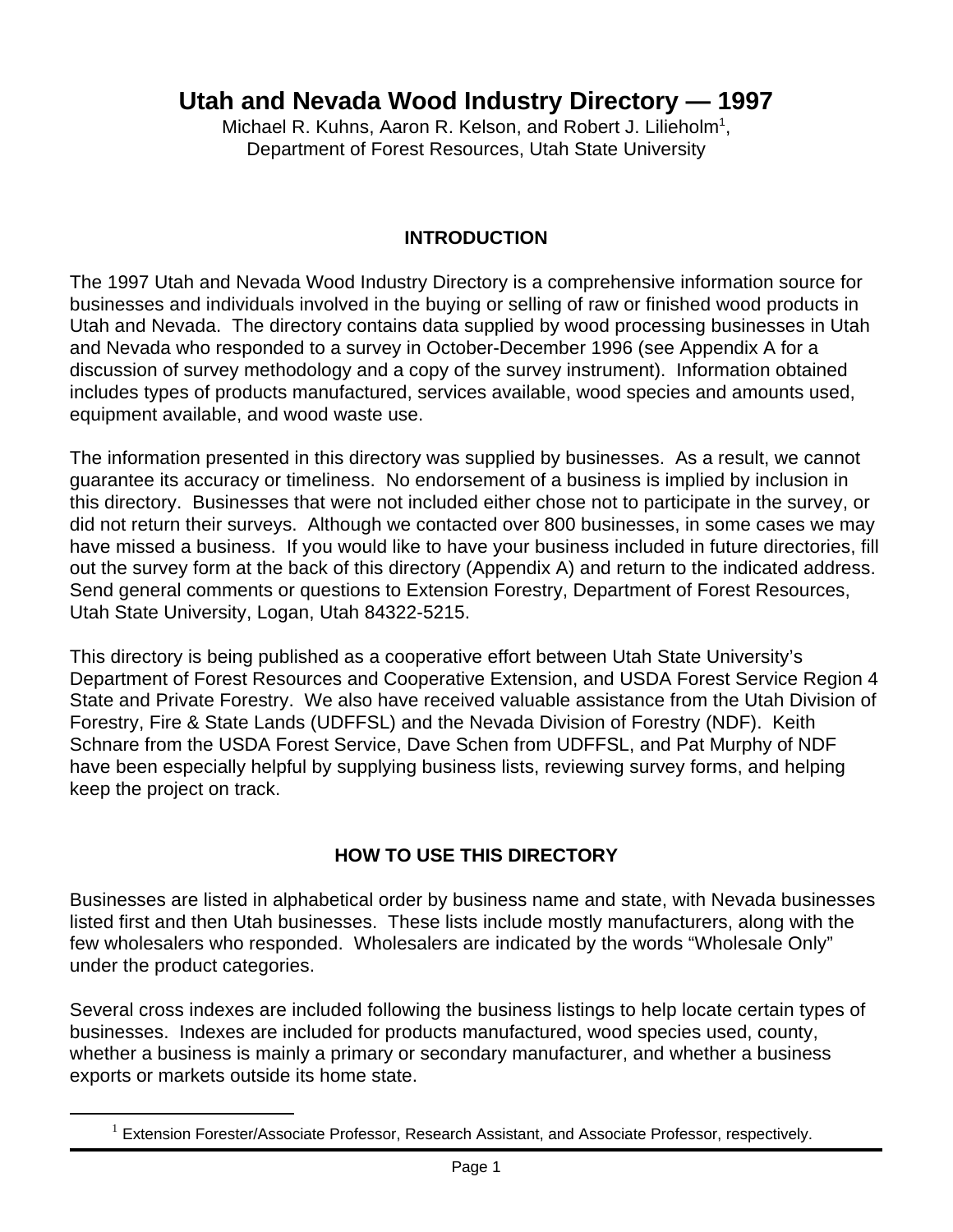<span id="page-4-0"></span>In the business listings the following fields are included (if a field name does not show or if the field is empty, no information was supplied for that field by the business):

**Business Name** — as indicated on the returned survey.

**Address** — mailing address (also usually the business location).

**County** — county of the business or business office.

**Phone and FAX** — business telephone and facsimile numbers.

**Location** — detailed business location, or address if different from mailing address.

**Contact** — name and title of contact person.

**Activity Level** — whether the business is full-time or seasonal.

**Time in Business** — number of years in business.

**E-mail** — business E-mail address.

**Internet** — business Internet (WWW) address.

**Products Manufactured** — product lists; "Top" is shown after a product if it is one of the company's top products in terms of dollar value produced.

**Primary Products** — list of primary products manufactured or sold; primary products generally are made directly from logs or roundwood, usually with minimal processing.

**Secondary Products** — list of secondary products manufactured or sold; secondary products generally are made from primary products and involve much more processing.

**Wood Waste Use** — indicates whether a company sells, gives away, or uses any of its wood waste, or landfills most of its waste.

**Market outside state?** — indicates whether a business sells products outside its home state.

**Export to other countries?** — indicates whether a business exports, would like to export, or is not interested.

**Available Equipment** — available manufacturing and logging equipment.

**Wood Species Used** — wood species used in manufacturing. Cottonwood/poplar may indicate use of true poplar (*Populus* species) or tulip-poplar/yellow-poplar.

**Annual Wood Use** — volume of wood used annually in thousands of board feet (MBF); also includes other amounts or units.

**Related Services** — wood products-related services available from the company.

#### **INDUSTRY OVERVIEW**

Based on survey returns, Utah's wood products industry generates an estimated \$243 million in annual sales, with an average of \$1.17 million per business. Nevada's businesses reported \$117 million in annual sales, with an average of \$1.46 million per firm. These estimates include only those manufacturing businesses that responded to the survey, and assume an average sales figure for respondents who did not supply sales information. The estimates are conservative since they do not include businesses strictly involved in wholesale, or those that did not respond to the survey.

Manufacturers of primary products reported annual sales of about \$29 million in Utah and \$7.9 million in Nevada. For comparison, the USDA Forest Service Intermountain Research Station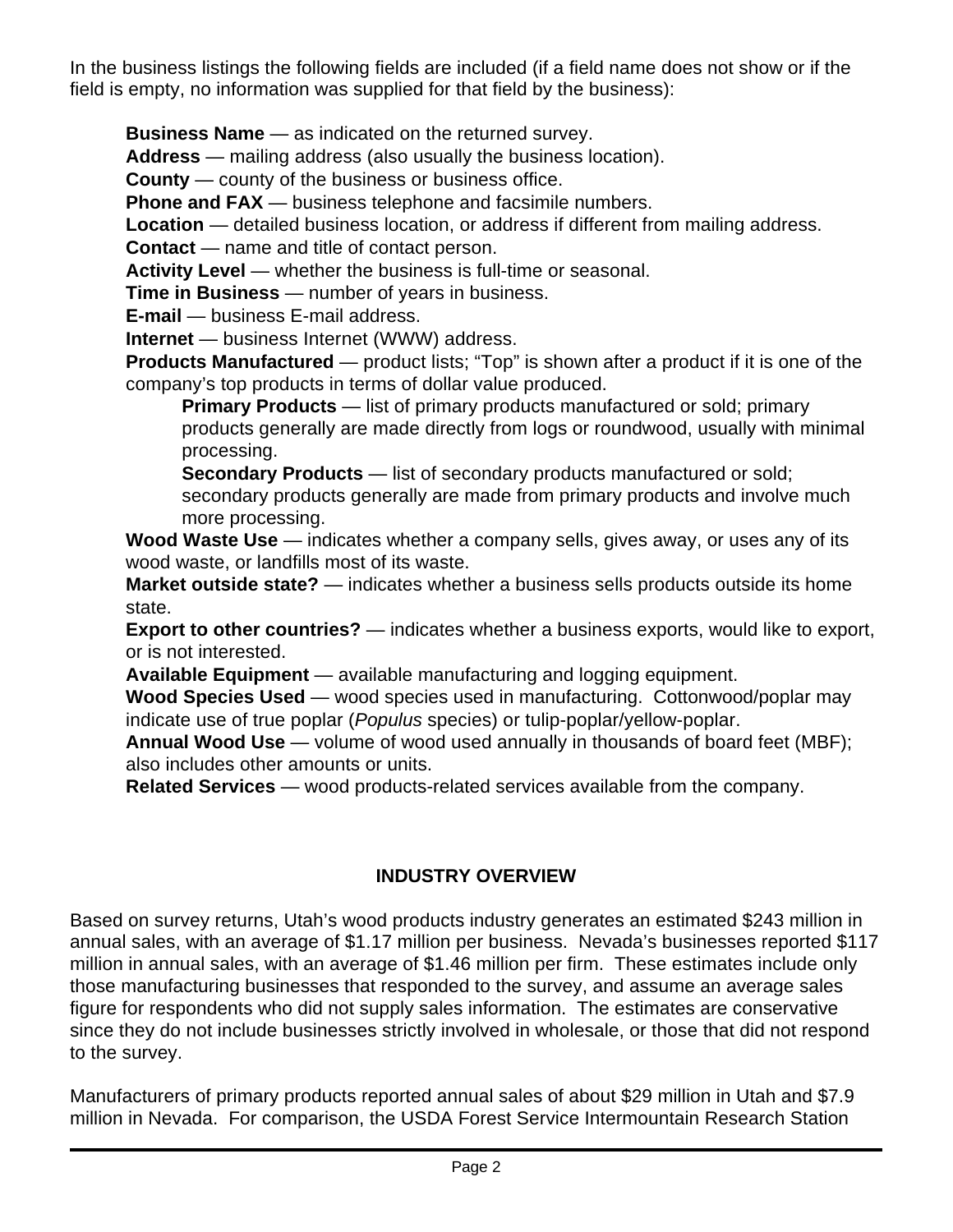reported \$27 million in annual sales of primary wood products in 1992<sup>2</sup>. From our survey, secondary product annual sales were \$214 million in Utah and \$109 million in Nevada. Primary manufacturers averaged \$848,000 in annual sales per year in Utah, and \$1,975,000 per year in Nevada, although the Nevada figure represents only four businesses. Secondary manufacturers averaged \$1.2 million in annual sales in Utah and \$1.4 million in Nevada.

Wood products manufacturing businesses covered in this directory account for 4,725 full-time and 373 part-time jobs in Utah, and 2,059 full-time and 65 part-time jobs in Nevada. About 90 to 91% of these full-time jobs are in secondary manufacturing, so primary manufacturing employed about 477 persons in Utah and 191 persons in Nevada. Businesses averaged 19 to 21 full-time and 0.7 to 1.5 part-time employees<sup>3</sup>.



 $^{2}$  Keegan, C.E., D.P. Wichman, and D.D. Van Hooser. 1995. Utah's Forest Products Industry: A Descriptive Analysis, 1992. USDA-FS Intermountain Res. Stn. Resource Bull. INT-RB-83.

 $3$  For comparison, the USDA Forest Service study mentioned previously estimated forest industry employment in Utah at 517 full-time employees in 1992, with 194 workers harvesting timber and 323 manufacturing primary products. The wages paid in the forest industry sector in 1992 were estimated at \$9.3 million. Of course, these figures do not include secondary manufacturers.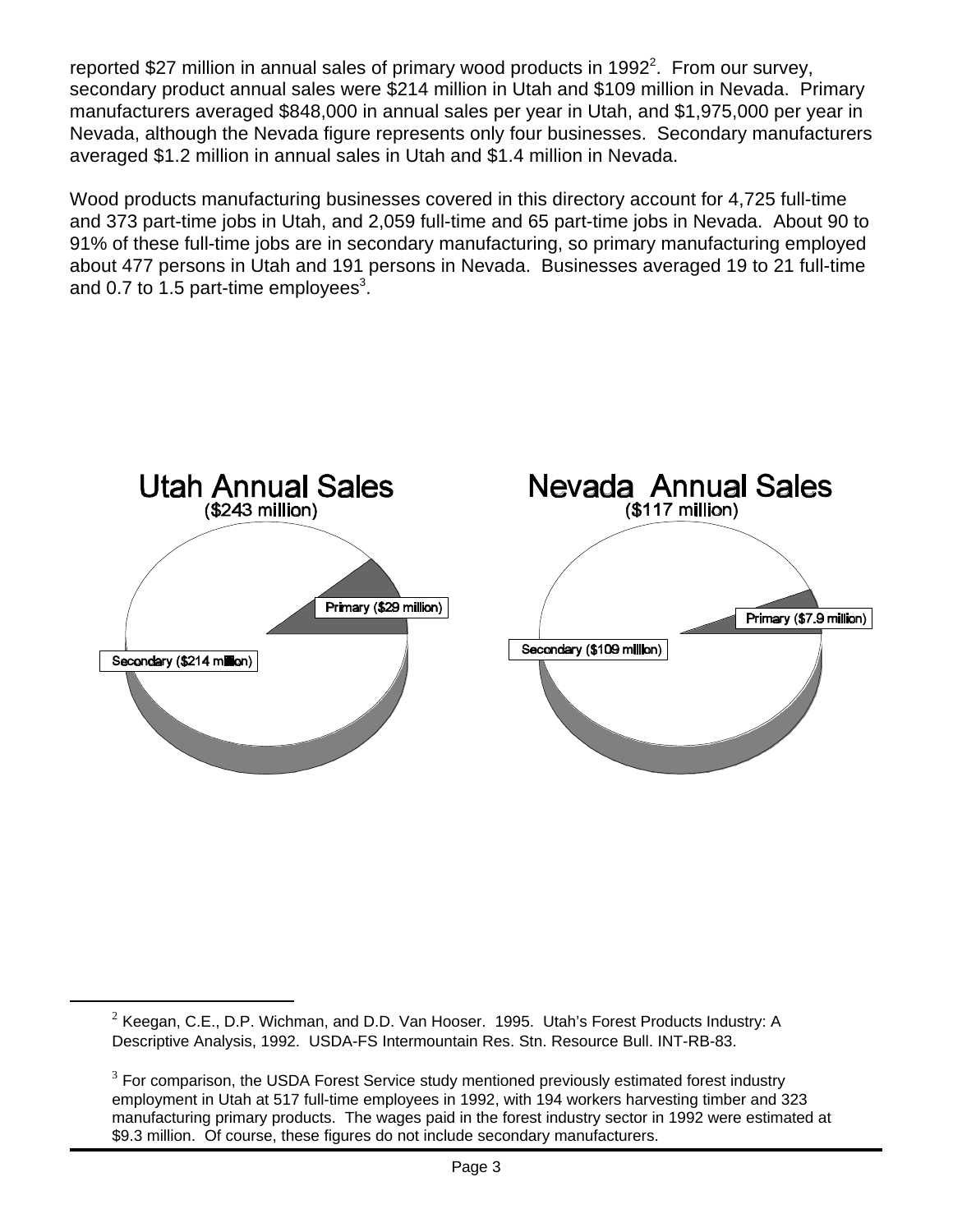<span id="page-6-0"></span>

|                                                                                                                                  | <b>UTAH WOOD PRODUCTS MANUFACTURERS 1997</b>                                              |                                                                                                             |                                                                                                                               |
|----------------------------------------------------------------------------------------------------------------------------------|-------------------------------------------------------------------------------------------|-------------------------------------------------------------------------------------------------------------|-------------------------------------------------------------------------------------------------------------------------------|
| A & Y BUILDING SUPPLY INC<br>PO BOX 129<br><b>PROVO, UT 84603</b><br>Phone: (801) 374-6485<br>Location: 108 W 600 S, Provo, UT   | County: UTAH<br>FAX: (801) 377-2459                                                       | Contact: Jesse Kallbacca, Truss Manager<br><b>Activity Level: Full-Time</b><br>Time in Business: 30 Year(s) |                                                                                                                               |
| <b>Products Manufactured (Top=Main Products)</b><br><b>Primary Products</b><br><b>Wood Waste Use</b>                             | <b>Secondary Products</b><br>Trusses/Structural Top<br>Market outside state?<br><b>No</b> | <b>Available Equipment</b>                                                                                  | <b>Wood Species Used</b><br>Douglas-fir<br><b>Annual Wood Use</b><br><200 MBF<br><b>Related Services</b><br>Other: truss mfr. |
| <b>A TRUSS INC</b><br>1350 E WASHINGTON DAM RD<br>WASHINGTON, UT 84780<br>Phone: (801) 628-3800<br>Location: S of Washington, UT | <b>County: WASHINGTON</b><br>FAX: (801) 674-4338                                          | Contact: Curtis, Bruce Anderson, Owners<br><b>Activity Level: Full-Time</b><br>Time in Business: 3 Year(s)  |                                                                                                                               |
| <b>Products Manufactured (Top=Main Products)</b>                                                                                 |                                                                                           | <b>Available Equipment</b>                                                                                  | <b>Wood Species Used</b>                                                                                                      |
| <b>Primary Products</b>                                                                                                          | <b>Secondary Products</b><br>Trusses/Structural Top                                       | Trim/Cutoff Saw<br><b>Genl Wdwrkng Equip</b><br>Other: 4-blade IDACO                                        | Douglas-fir<br>True Fir                                                                                                       |
| <b>Wood Waste Use</b><br>Give Away<br>Use Internally                                                                             | <b>Market outside state?</b><br>Yes                                                       | saw                                                                                                         | <b>Annual Wood Use</b><br>1,000-5,000 MBF                                                                                     |
|                                                                                                                                  | <b>Export to other countries?</b><br>No, not interested                                   |                                                                                                             | <b>Related Services</b>                                                                                                       |
| <b>ADP/LEMCO</b><br>5970 W DANNON WAY<br>WEST JORDAN, UT 84088<br>Phone: (801) 280-4000                                          | <b>County: SALT LAKE</b><br>FAX: (801) 280-4040                                           | Contact: David L. Hall, President<br><b>Activity Level: Full-Time</b><br>Time in Business: 38 Year(s)       |                                                                                                                               |
| <b>Products Manufactured (Top=Main Products)</b>                                                                                 |                                                                                           | <b>Available Equipment</b>                                                                                  | <b>Wood Species Used</b>                                                                                                      |
| <b>Primary Products</b>                                                                                                          | <b>Secondary Products</b><br>Specialty Items: tackboards,                                 | <b>Genl Wdwrkng Equip</b>                                                                                   | Misc. Hardwoods                                                                                                               |
| <b>Wood Waste Use</b>                                                                                                            | chalkboards, marker boards                                                                |                                                                                                             | <b>Annual Wood Use</b><br>200-500 MBF                                                                                         |
| <b>Most Landfilled</b>                                                                                                           | <b>Market outside state?</b><br>Yes                                                       |                                                                                                             | <b>Related Services</b>                                                                                                       |
|                                                                                                                                  | <b>Export to other countries?</b><br>No, not interested                                   |                                                                                                             |                                                                                                                               |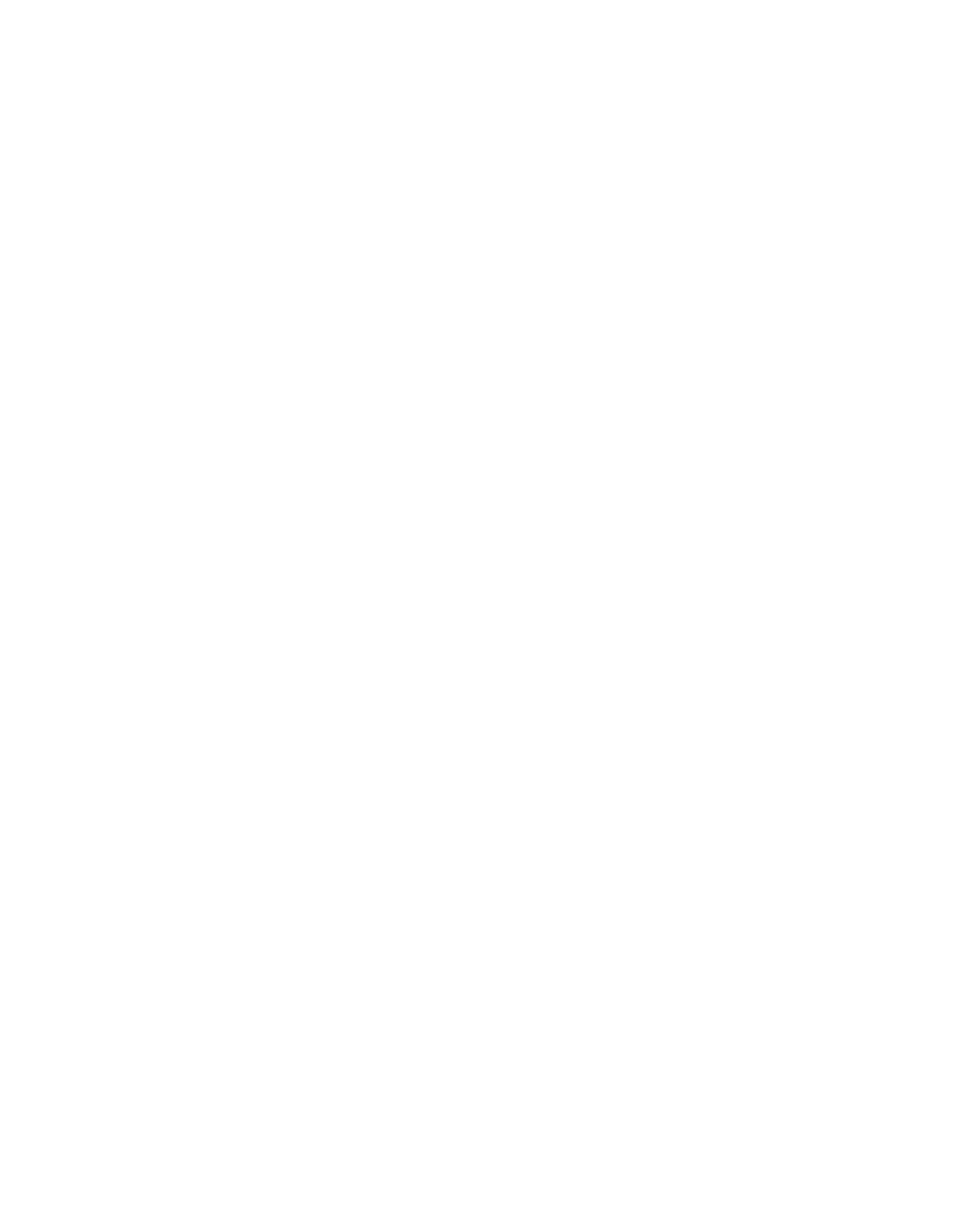|                                                                                                               | <b>UTAH WOOD PRODUCTS MANUFACTURERS 1997</b>                  |                                                                                                        |                                                                              |
|---------------------------------------------------------------------------------------------------------------|---------------------------------------------------------------|--------------------------------------------------------------------------------------------------------|------------------------------------------------------------------------------|
| <b>ADVANTAGE MILL &amp; CABINETS</b><br>2575 S 2700 W #C<br>SALT LAKE CITY, UT 84119<br>Phone: (801) 975-7372 | <b>County: SALT LAKE</b><br>FAX: (801) 972-1840               | Contact: Kim Wallis, Office Manager<br><b>Activity Level: Full-Time</b><br>Time in Business: 6 Year(s) |                                                                              |
| <b>Products Manufactured (Top=Main Products)</b>                                                              |                                                               | <b>Available Equipment</b>                                                                             | <b>Wood Species Used</b><br>Misc. Hardwoods                                  |
| <b>Primary Products</b>                                                                                       | <b>Secondary Products</b><br>Cabinets Top                     | Edger<br>Planer                                                                                        |                                                                              |
| <b>Wood Waste Use</b><br>Give Away                                                                            | Other Secondary:cabinet<br>doors                              | Portable Sawmill<br><b>Trim/Cutoff Saw</b><br><b>Genl Wdwrkng Equip</b>                                | <b>Annual Wood Use</b><br>200-500 MBF                                        |
| Use Internally                                                                                                | <b>Market outside state?</b><br><b>No</b>                     |                                                                                                        | <b>Related Services</b>                                                      |
|                                                                                                               | <b>Export to other countries?</b><br>No, not interested       |                                                                                                        |                                                                              |
| <b>ALPHA WEST LOG HOMES</b>                                                                                   |                                                               | <b>Contact: Charles Goff, Owner</b>                                                                    |                                                                              |
| PO BOX 1421                                                                                                   |                                                               | <b>Activity Level: Full-Time</b>                                                                       |                                                                              |
| ST GEORGE, UT 84771<br>Phone: (801) 628-3714<br>Location: 663 E St. George Blvd., St. George, UT              | <b>County: WASHINGTON</b><br>FAX: (801) 628-5435              | Time in Business: 10 Year(s)                                                                           |                                                                              |
|                                                                                                               |                                                               |                                                                                                        |                                                                              |
| <b>Products Manufactured (Top=Main Products)</b><br><b>Primary Products</b>                                   | <b>Secondary Products</b><br>Bldgs, Log/Timber Top<br>Fencing | <b>Available Equipment</b><br>Genl Wdwrkng Equip                                                       | <b>Wood Species Used</b><br>Douglas-fir<br><b>True Fir</b><br>Lodgepole Pine |
| <b>Wood Waste Use</b>                                                                                         | Sheds/Portable Bldgs<br><b>Trusses/Structural</b>             |                                                                                                        | Ponderosa Pine<br>Misc. Softwoods<br>Misc. Hardwoods                         |
|                                                                                                               | <b>Market outside state?</b><br>Yes                           |                                                                                                        | <b>Annual Wood Use</b><br><200 MBF                                           |
|                                                                                                               | <b>Export to other countries?</b><br>Yes                      |                                                                                                        | <b>Related Services</b><br>Other: mfr. log homes &<br>bldgs.                 |
| <b>AMERICAN TIMBERCRAFT HOMES</b>                                                                             |                                                               | Contact: John A. Nipko, President                                                                      |                                                                              |
| 2331 N 1350 W                                                                                                 |                                                               | <b>Activity Level: Full-Time</b>                                                                       |                                                                              |
| <b>OGDEN, UT 84404</b><br>Phone: (801) 782-0811<br>Location: 455 W 100 N, Ephraim, UT 84627 (mfr. plant)      | <b>County: WEBER</b><br>FAX: (801) 782-0836                   | Time in Business: 5 Year(s)<br>Internet: http://www.planetten.com/ath                                  |                                                                              |
| <b>Products Manufactured (Top=Main Products)</b>                                                              |                                                               | <b>Available Equipment</b>                                                                             | <b>Wood Species Used</b>                                                     |
| <b>Primary Products</b>                                                                                       | <b>Secondary Products</b><br>Bldgs, Log/Timber Top            | Planer<br><b>Trim/Cutoff Saw</b><br>Genl Wdwrkng Equip                                                 | Aspen<br>Douglas-fir<br>Lodgepole Pine                                       |
| <b>Wood Waste Use</b><br>Sell<br>Give Away                                                                    | <b>Market outside state?</b><br><b>Yes</b>                    |                                                                                                        | Misc. Softwoods<br>Misc. Hardwoods                                           |
|                                                                                                               | <b>Export to other countries?</b><br>No, but interested       |                                                                                                        | <b>Annual Wood Use</b><br>500-1,000 MBF                                      |
|                                                                                                               |                                                               |                                                                                                        | <b>Related Services</b><br>Other: home bldg.                                 |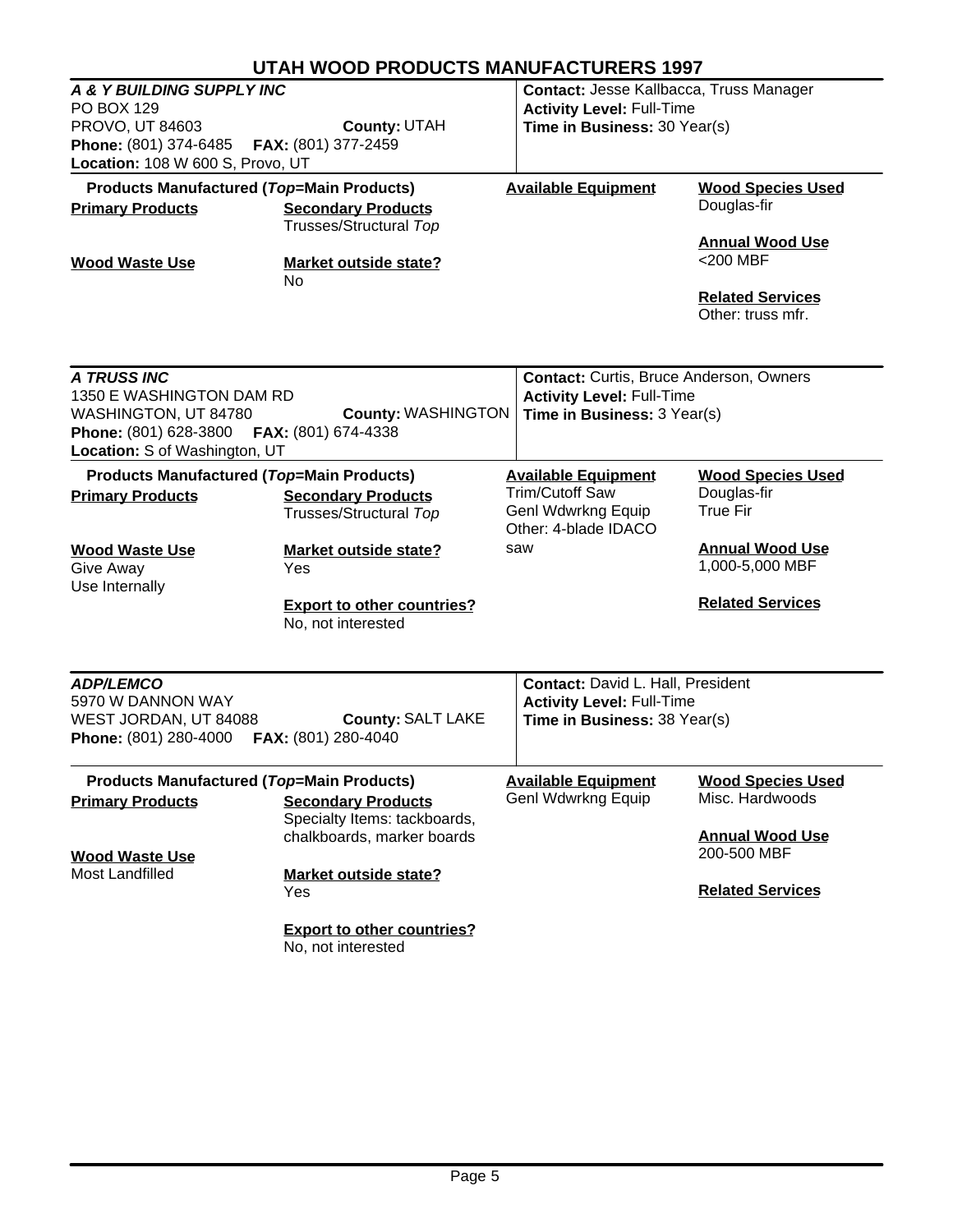| <b>UTAH WOOD PRODUCTS MANUFACTURERS 1997</b>                                                                                                        |                                                                                               |                                                                                                                 |                                                           |  |
|-----------------------------------------------------------------------------------------------------------------------------------------------------|-----------------------------------------------------------------------------------------------|-----------------------------------------------------------------------------------------------------------------|-----------------------------------------------------------|--|
| <b>ANDERSON MILL INC</b><br>1055 W N TEMPLE<br>SALT LAKE CITY, UT 84116<br><b>County: SALT LAKE</b><br>Phone: (801) 322-2112    FAX: (801) 322-2888 |                                                                                               | <b>Contact: Guy Greer, General Manager</b><br><b>Activity Level: Full-Time</b><br>Time in Business: 105 Year(s) |                                                           |  |
| <b>Primary Products</b>                                                                                                                             | <b>Products Manufactured (Top=Main Products)</b><br><b>Secondary Products</b><br>Cabinets Top | <b>Available Equipment</b><br>Planer<br><b>Trim/Cutoff Saw</b><br><b>Genl Wdwrkng Equip</b>                     | <b>Wood Species Used</b><br>Douglas-fir<br>Ponderosa Pine |  |
| <b>Wood Waste Use</b><br>Give Away                                                                                                                  | <b>Export to other countries?</b><br>No, not interested                                       |                                                                                                                 | <b>Annual Wood Use</b><br><200 MBF                        |  |
|                                                                                                                                                     |                                                                                               |                                                                                                                 | <b>Related Services</b>                                   |  |
| 42 N HIGHWAY 89<br>NORTH SALT LAKE, UT 84054<br>Phone: (801) 295-8193   FAX: (801) 295-8193                                                         | <b>County: DAVIS</b>                                                                          | <b>Activity Level: Full-Time</b><br>Time in Business: 4 Year(s)                                                 |                                                           |  |
|                                                                                                                                                     | <b>Products Manufactured (Top=Main Products)</b>                                              | <b>Available Equipment</b>                                                                                      | <b>Wood Species Used</b>                                  |  |
| <b>Primary Products</b>                                                                                                                             | <b>Secondary Products</b><br>Cabinets Top<br>Moldings Top                                     | Planer<br><b>Trim/Cutoff Saw</b><br><b>Genl Wdwrkng Equip</b>                                                   | Aspen<br>Cottonwood/Poplar<br>Douglas-fir                 |  |
| <b>Wood Waste Use</b><br>Give Away                                                                                                                  | Shutters Top<br>Other Secondary: displays                                                     |                                                                                                                 | <b>True Fir</b><br>Lodgepole Pine<br>Ponderosa Pine       |  |
|                                                                                                                                                     | <b>Market outside state?</b><br><b>No</b>                                                     |                                                                                                                 | Spruce<br>Misc. Softwoods<br>Misc. Hardwoods              |  |
|                                                                                                                                                     | <b>Export to other countries?</b><br>No, not interested                                       |                                                                                                                 | Other: red birch<br><b>Annual Wood Use</b><br><200 MBF    |  |
|                                                                                                                                                     |                                                                                               |                                                                                                                 |                                                           |  |

#### **Related Services**

Other: cabinet mfr.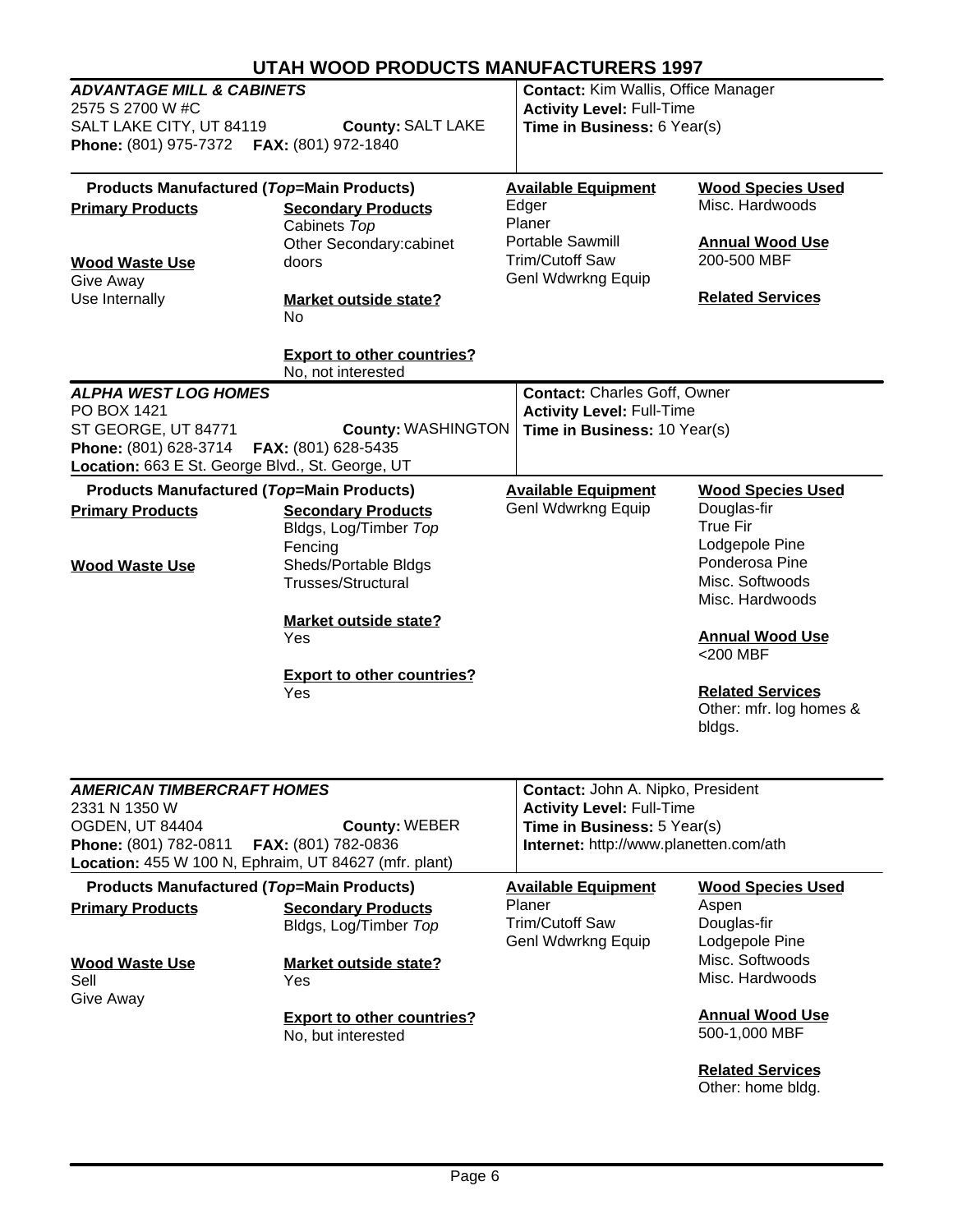|                                                                                                                                                                                           | UTAN WUUD FRUDUUTS MANUFAUTURERS 1997                                                                                                                                                                                    |                                                                                                       |                                                                                                                                                                                                                                                                                                                                       |  |
|-------------------------------------------------------------------------------------------------------------------------------------------------------------------------------------------|--------------------------------------------------------------------------------------------------------------------------------------------------------------------------------------------------------------------------|-------------------------------------------------------------------------------------------------------|---------------------------------------------------------------------------------------------------------------------------------------------------------------------------------------------------------------------------------------------------------------------------------------------------------------------------------------|--|
| <b>ARN'S WOOD SHOP</b><br>950 E HIGHWAY 40<br>VERNAL, UT 84078<br><b>County: UINTAH</b><br>Phone: (801) 789-6881<br>FAX: (801) 789-1542<br>Location: Same as mailing; on highway frontage |                                                                                                                                                                                                                          | <b>Contact: Arn Ufford, Owner</b><br><b>Activity Level: Full-Time</b><br>Time in Business: 16 Year(s) |                                                                                                                                                                                                                                                                                                                                       |  |
| <b>Products Manufactured (Top=Main Products)</b><br><b>Primary Products</b><br><b>Wood Waste Use</b><br>Use Internally                                                                    | <b>Secondary Products</b><br>Cabinets Top<br>Furniture, Indoor Top<br>Specialty Items: crafts,<br>children's furniture<br><b>Market outside state?</b><br>Yes<br><b>Export to other countries?</b><br>No, but interested | <b>Available Equipment</b><br>Planer<br>Genl Wdwrkng Equip                                            | <b>Wood Species Used</b><br>Aspen<br>Cottonwood/Poplar<br>Douglas-fir<br><b>True Fir</b><br>Juniper<br>Lodgepole Pine<br>Pinyon Pine<br>Ponderosa Pine<br>Spruce<br>Misc. Softwoods<br>Misc. Hardwoods<br>Other: redwood, oak,<br>maple, ash<br><b>Annual Wood Use</b><br><200 MBF<br><b>Related Services</b><br><b>Custom Sawing</b> |  |
| <b>ASB CUSTOM WOODSHOP</b><br>96 W 2900 S<br>BOUNTIFUL, UT 84010<br>Phone: (801) 295-9731<br>FAX:                                                                                         | County: DAVIS                                                                                                                                                                                                            | Contact: Pete Fotes, Owner<br><b>Activity Level: Full-Time</b><br>Time in Business: 10 Year(s)        |                                                                                                                                                                                                                                                                                                                                       |  |
| <b>Products Manufactured (Top=Main Products)</b><br><b>Primary Products</b><br><b>Wood Waste Use</b><br>Use Internally                                                                    | <b>Secondary Products</b><br>Cabinets Top<br>Doors Top<br>Furniture, Indoor Top<br><b>Market outside state?</b><br>Yes<br><b>Export to other countries?</b><br>No, not interested                                        | <b>Available Equipment</b><br>Planer<br><b>Trim/Cutoff Saw</b><br>Genl Wdwrkng Equip                  | <b>Wood Species Used</b><br>Aspen<br>Cottonwood/Poplar<br>Douglas-fir<br>Lodgepole Pine<br>Ponderosa Pine<br>Spruce<br>Misc. Hardwoods<br><b>Annual Wood Use</b><br><200 MBF                                                                                                                                                          |  |

**Related Services** Other: fabrication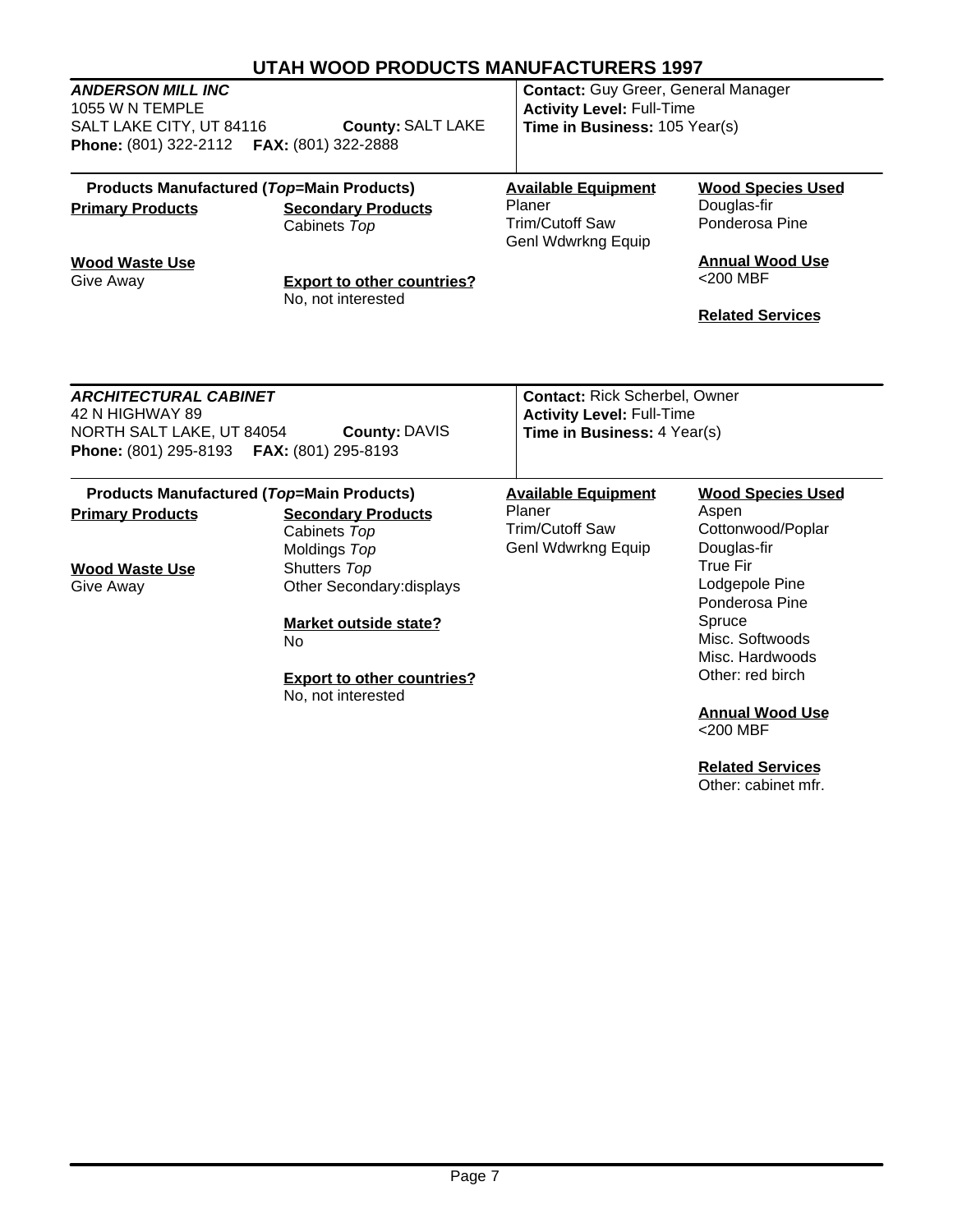|                                                                                                                                                                                      | <b>UTAH WOOD PRODUCTS MANUFACTURERS 1997</b>                                                                                |                                                                                                                                                                                                                                                                              |                                                                                                                                                                                                                                                               |
|--------------------------------------------------------------------------------------------------------------------------------------------------------------------------------------|-----------------------------------------------------------------------------------------------------------------------------|------------------------------------------------------------------------------------------------------------------------------------------------------------------------------------------------------------------------------------------------------------------------------|---------------------------------------------------------------------------------------------------------------------------------------------------------------------------------------------------------------------------------------------------------------|
| <b>BALL FEED &amp; HORSE SUPPLY</b><br><b>PO BOX 159</b><br>MIDVALE, UT 84047<br>Phone: (801) 255-2621<br>Location: 7600 S 700 W, Midvale, UT                                        | <b>County: SALT LAKE</b><br>FAX: (801) 255-5142                                                                             | Contact: R. Becher<br>Time in Business: 29 Year(s)                                                                                                                                                                                                                           |                                                                                                                                                                                                                                                               |
| <b>Products Manufactured (Top=Main Products)</b>                                                                                                                                     |                                                                                                                             | <b>Available Equipment</b>                                                                                                                                                                                                                                                   | <b>Wood Species Used</b>                                                                                                                                                                                                                                      |
| <b>Primary Products</b><br><b>Wood Waste Use</b>                                                                                                                                     | <b>Secondary Products</b><br>Other Secondary: shavings,<br>bedding, sweeping, Wholesale<br>Only                             |                                                                                                                                                                                                                                                                              | <b>Related Services</b>                                                                                                                                                                                                                                       |
| <b>BANDLEY CABINET</b><br>766 E 360 S<br>OREM, UT 84097<br>Phone: (801) 785-5543<br><b>FAX:</b><br>Location: 589 N Geneva Rd, Lindon, UT                                             | County: UTAH                                                                                                                | <b>Contact: Walter Bandley, Owner</b><br><b>Activity Level: Full-Time</b><br>Time in Business: 25 Year(s)                                                                                                                                                                    |                                                                                                                                                                                                                                                               |
| <b>Products Manufactured (Top=Main Products)</b><br><b>Primary Products</b>                                                                                                          | <b>Secondary Products</b><br>Cabinets Top<br>Furniture, Indoor Top                                                          | <b>Available Equipment</b><br><b>Genl Wdwrkng Equip</b>                                                                                                                                                                                                                      | <b>Wood Species Used</b><br>Ponderosa Pine<br>Misc. Hardwoods                                                                                                                                                                                                 |
| <b>Wood Waste Use</b><br>Give Away                                                                                                                                                   | <b>Market outside state?</b><br><b>No</b>                                                                                   |                                                                                                                                                                                                                                                                              | <b>Annual Wood Use</b><br><200 MBF                                                                                                                                                                                                                            |
|                                                                                                                                                                                      | <b>Export to other countries?</b><br>No, but interested                                                                     |                                                                                                                                                                                                                                                                              | <b>Related Services</b><br>Other: custom cabinet<br>making                                                                                                                                                                                                    |
| <b>BEAR RIVER LOG HOMES</b><br>6460 COMBE RD<br><b>OGDEN, UT 84403</b><br>Phone: (208) 787-2946  FAX: (208) 787-2314<br>Location: 567 S Hwy 33, Victor, ID 83455                     | <b>County: WEBER</b>                                                                                                        | Contact: LaRon Hansen, Owner<br><b>Activity Level: Full-Time</b><br>Time in Business: 20 Year(s)                                                                                                                                                                             |                                                                                                                                                                                                                                                               |
| <b>Products Manufactured (Top=Main Products)</b><br><b>Primary Products</b><br>House Logs Top<br>Lumber, Rough<br>Posts<br>Timbers Top<br><b>Wood Waste Use</b><br>Sell<br>Give Away | <b>Secondary Products</b><br><b>Market outside state?</b><br>Yes<br><b>Export to other countries?</b><br>No, but interested | <b>Available Equipment</b><br><b>Band Resaw</b><br><b>Bandsaw Headrig</b><br><b>Chipper Headrig</b><br>Circular Headrig<br>Edger<br>Planer<br><b>Trim/Cutoff Saw</b><br>General Logging Eq<br><b>Crawler Tractor</b><br>Loader<br>Skidder<br><b>Trucks</b><br>Other: bobcats | <b>Wood Species Used</b><br>Douglas-fir<br>Lodgepole Pine<br>Pinyon Pine<br>Spruce<br><b>Annual Wood Use</b><br>500-1,000 MBF<br><b>Related Services</b><br>Logging<br>Log Hauling<br><b>Custom Sawing</b><br><b>Custom Planing</b><br>Other: custom toy mfr. |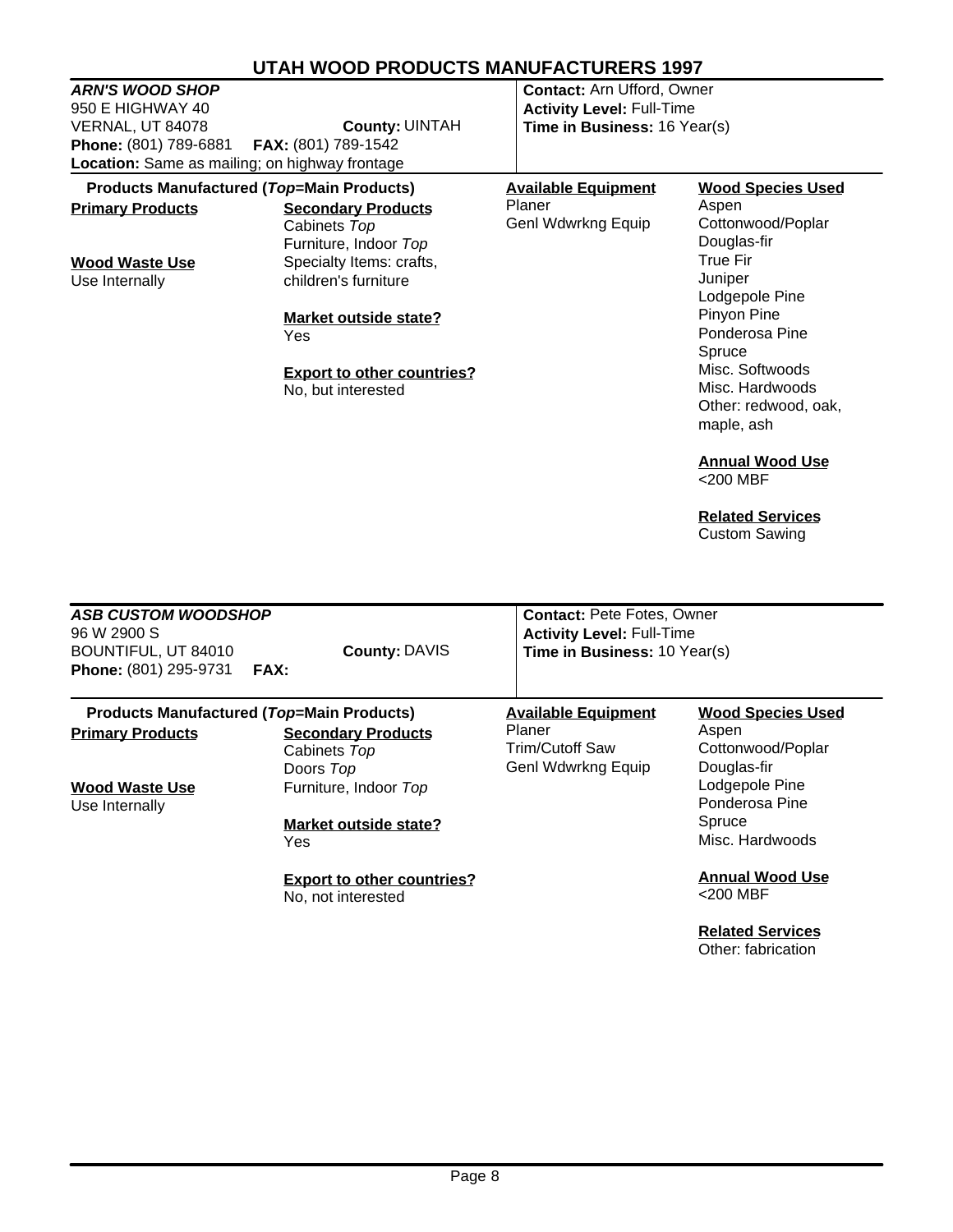|                                                                                                                                                            | <b>UTAH WOOD PRODUCTS MANUFACTURERS 1997</b>                                                                                                                                |                                                                                                  |                                                                                                                                                                                                            |
|------------------------------------------------------------------------------------------------------------------------------------------------------------|-----------------------------------------------------------------------------------------------------------------------------------------------------------------------------|--------------------------------------------------------------------------------------------------|------------------------------------------------------------------------------------------------------------------------------------------------------------------------------------------------------------|
| <b>BEAR RIVER LOG HOMES</b><br>909 S 50 E, BOX 274<br>County: CACHE<br>HYDE PARK, UT 84318<br>Phone: (801) 752-5203<br>FAX:                                |                                                                                                                                                                             | Contact: Nancy C. Lamb, Owner<br><b>Activity Level: Seasonal</b><br>Time in Business: 16 Year(s) |                                                                                                                                                                                                            |
| <b>Products Manufactured (Top=Main Products)</b><br><b>Primary Products</b><br>House Logs Top<br>Other Primary: Wholesale<br>Only<br><b>Wood Waste Use</b> | <b>Secondary Products</b><br>Bldgs, Log/Timber Top<br>Other Secondary: Wholesale<br>Only<br><b>Market outside state?</b><br>Yes<br><b>Export to other countries?</b><br>Yes | <b>Available Equipment</b>                                                                       | <b>Wood Species Used</b><br>Douglas-fir<br><b>True Fir</b><br>Lodgepole Pine<br><b>Annual Wood Use</b><br><200 MBF<br><b>Related Services</b><br><b>Custom Planing</b><br>Other: log home dealer,<br>sales |
| <b>BEESLEY BOOTH &amp; FIXTURE CO</b><br>1644 E 8600 S<br><b>SANDY, UT 84093</b><br>Phone: (801) 255-8287<br>Location: Same as mailing                     | <b>County: SALT LAKE</b><br>FAX:                                                                                                                                            | Contact: Ron Beesley, Owner<br><b>Activity Level: Seasonal</b><br>Time in Business: 32 Year(s)   |                                                                                                                                                                                                            |
| <b>Products Manufactured (Top=Main Products)</b>                                                                                                           |                                                                                                                                                                             | <b>Available Equipment</b>                                                                       | <b>Wood Species Used</b>                                                                                                                                                                                   |
| <b>Primary Products</b>                                                                                                                                    | <b>Secondary Products</b><br>Furniture, Indoor Top                                                                                                                          | <b>Firewood Proc</b><br>Trim/Cutoff Saw<br>Genl Wdwrkng Equip                                    | Douglas-fir<br>Ponderosa Pine<br>Misc. Hardwoods                                                                                                                                                           |
| <b>Wood Waste Use</b><br>Use Internally                                                                                                                    | <b>Market outside state?</b><br>Yes                                                                                                                                         |                                                                                                  | <b>Annual Wood Use</b><br><200 MBF                                                                                                                                                                         |
|                                                                                                                                                            | <b>Export to other countries?</b><br>No, not interested                                                                                                                     |                                                                                                  | <b>Related Services</b><br>Other: custom furniture                                                                                                                                                         |

making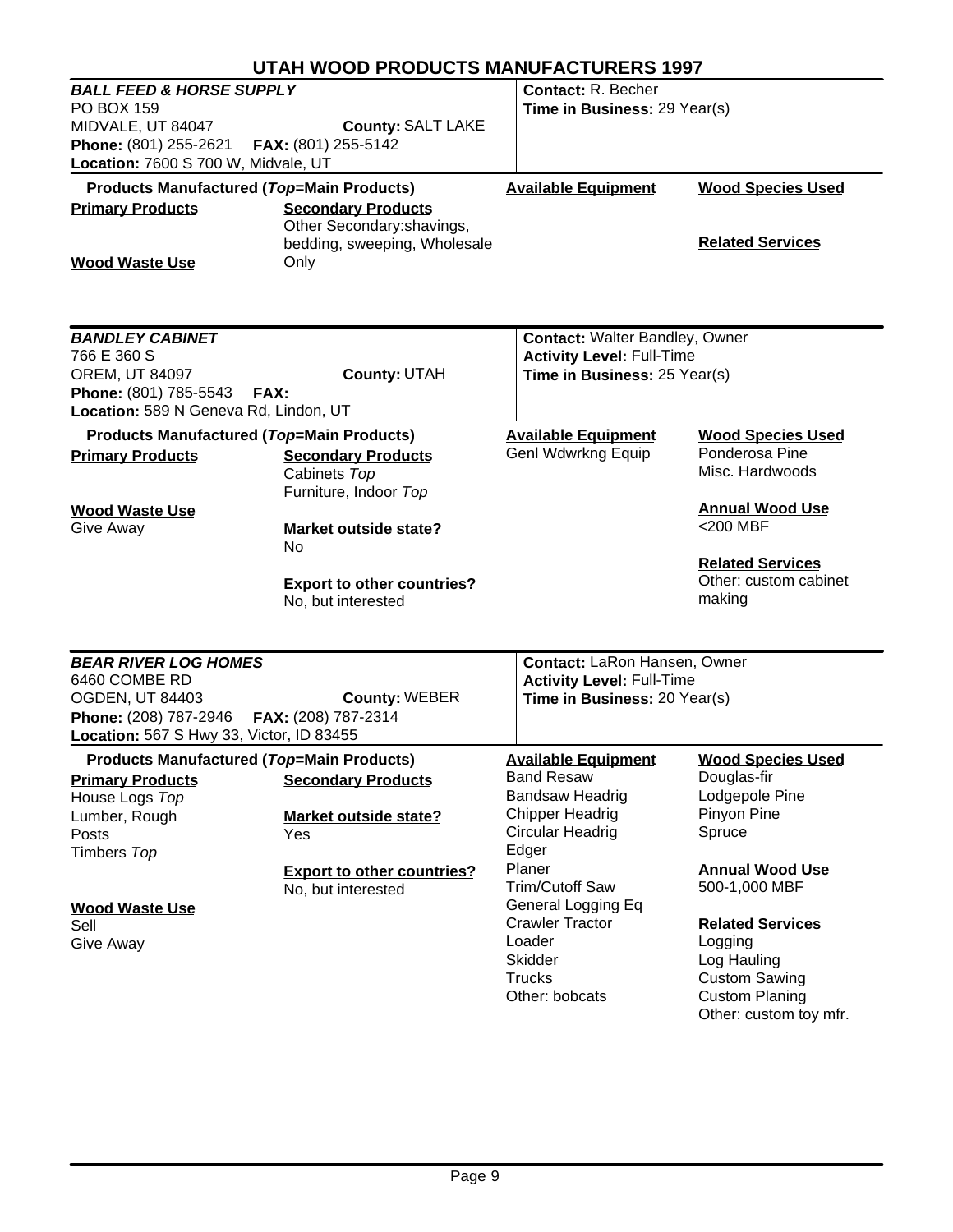#### **Products Manufactured (Top=Main Products) Contact:** James R. Blazzard, Vice-President **Activity Level:** Full-Time **Time in Business:** 55 Year(s) **BLAZZARD LUMBER CO INC** PO BOX 65 KAMAS, UT 84036 **Phone:** (801) 783-4550 **FAX:** (801) 783-4555 **Location:** 525 N Main, Kamas, UT **Available Equipment** Bagging Eq Band Resaw Circular Headrig Edger Planer Sash Gang Saw Trim/Cutoff Saw General Logging Eq Crawler Tractor Loader Skidder **Trucks** Other: mechanical harvestors **Secondary Products** Fencing Paneling Top Treated Wood **Market outside state?** Yes **Export to other countries?**  No, but interested **Primary Products** Firewood House Logs Lumber, Rough " " Green Top " " Air-Dried Top Lumber, Dimension Top " " Air-Dried Top Mine Props Poles Posts Timbers Top **Wood Waste Use** Sell **Wood Species Used** Aspen Cottonwood/Poplar Douglas-fir True Fir Lodgepole Pine Ponderosa Pine Spruce **Annual Wood Use** 1,000-5,000 MBF **Related Services** Logging Road Building Log Hauling Custom Sawing Custom Planing Custom Drying **County:** SUMMIT **UTAH WOOD PRODUCTS MANUFACTURERS 1997**

| <b>BOWEN ENTERPRISES</b><br>PO BOX 12005<br><b>OGDEN, UT 84412</b><br><b>Phone:</b> (801) 621-3626 <b>FAX:</b> (801) 621-3626<br>Location: 839 W 17th St, Ogden, UT | <b>County: WEBER</b>                                    | <b>Contact: Gary Bowen, Owner</b><br><b>Activity Level: Full-Time</b><br>Time in Business: 22 Year(s) |                                                           |
|---------------------------------------------------------------------------------------------------------------------------------------------------------------------|---------------------------------------------------------|-------------------------------------------------------------------------------------------------------|-----------------------------------------------------------|
| <b>Products Manufactured (Top=Main Products)</b>                                                                                                                    |                                                         | <b>Available Equipment</b>                                                                            | <b>Wood Species Used</b>                                  |
| <b>Primary Products</b>                                                                                                                                             | <b>Secondary Products</b><br>Boxes Top<br>Doors Top     | Bagging Eq<br><b>Band Resaw</b><br><b>Genl Wdwrkng Equip</b>                                          | Aspen<br>Douglas-fir<br>Lodgepole Pine                    |
| <b>Wood Waste Use</b><br>Sell                                                                                                                                       | Pallets Top<br>Market outside state?<br>Yes             | <b>Crawler Tractor</b><br><b>Trucks</b>                                                               | <b>Annual Wood Use</b><br>200-500 MBF                     |
|                                                                                                                                                                     | <b>Export to other countries?</b><br>No, but interested |                                                                                                       | <b>Related Services</b><br>Other: recycle wood<br>pallets |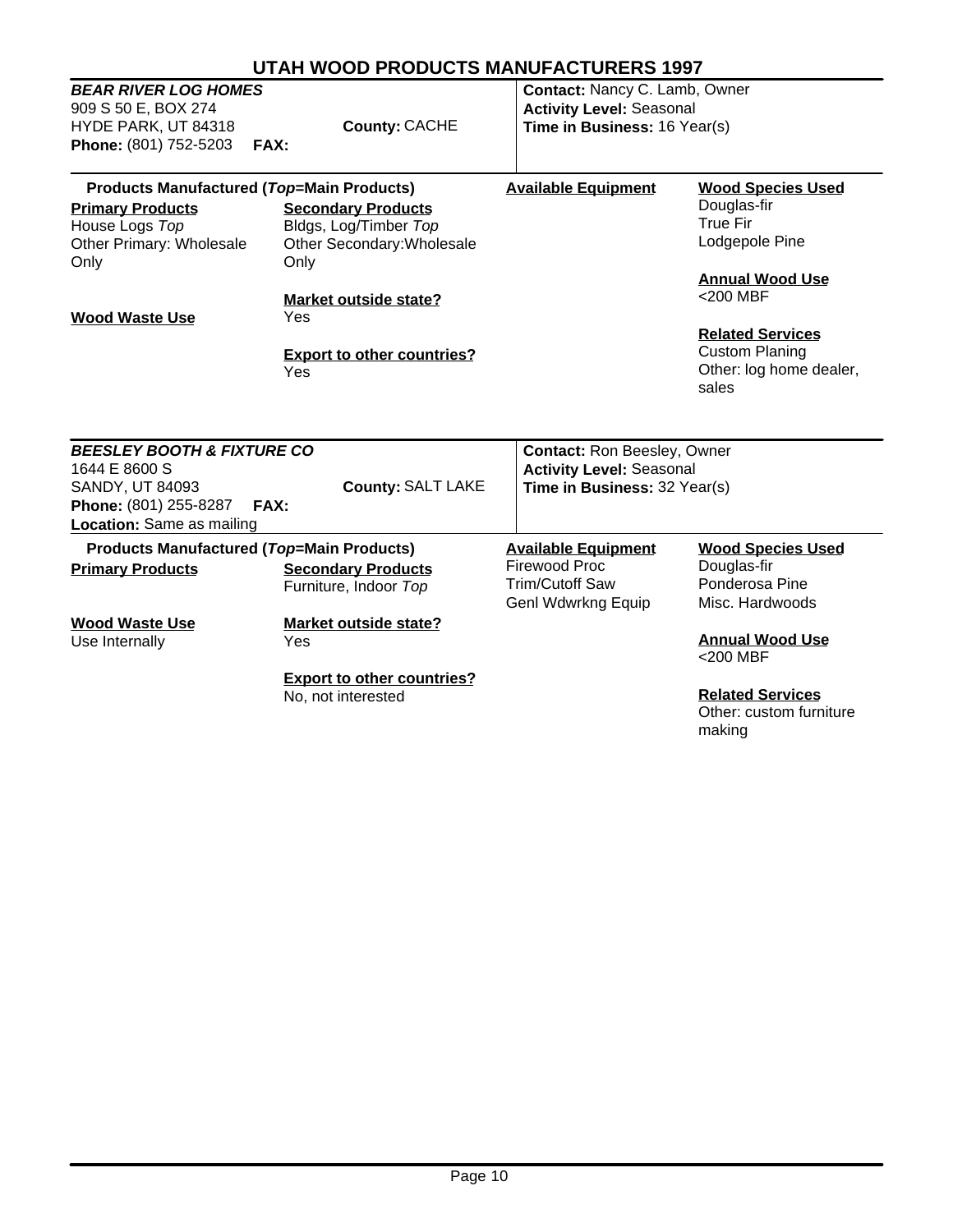|                                                                                                                      | <b>UTAH WOOD PRODUCTS MANUFACTURERS 1997</b>                                                                                                                                                                                                        |                                                                                                                                         |                                                                                                                                                                                                |
|----------------------------------------------------------------------------------------------------------------------|-----------------------------------------------------------------------------------------------------------------------------------------------------------------------------------------------------------------------------------------------------|-----------------------------------------------------------------------------------------------------------------------------------------|------------------------------------------------------------------------------------------------------------------------------------------------------------------------------------------------|
| <b>BOXER INC, THE</b><br>1810 W FORTUNE RD<br>SALT LAKE CITY, UT 84104<br>Phone: (801) 972-0151  FAX: (801) 972-6771 | <b>County: SALT LAKE</b><br>Location: N side Calif. Ave (1300 S) just before Redwood Rd                                                                                                                                                             | <b>Contact: Larry Coates, President</b><br><b>Activity Level: Full-Time</b><br>Time in Business: 18 Year(s)<br>E-Mail: boxerslc@aol.com |                                                                                                                                                                                                |
| <b>Primary Products</b><br><b>Wood Waste Use</b><br>Give Away<br>Use Internally                                      | <b>Products Manufactured (Top=Main Products)</b><br><b>Secondary Products</b><br>Boxes Top<br>Pallets Top<br>Other Secondary: skids, crates<br><b>Market outside state?</b><br><b>No</b><br><b>Export to other countries?</b><br>No, not interested | <b>Available Equipment</b><br><b>Band Resaw</b><br>Planer<br><b>Trim/Cutoff Saw</b><br>Genl Wdwrkng Equip                               | <b>Wood Species Used</b><br>Lodgepole Pine<br>Pinyon Pine<br>Ponderosa Pine<br><b>Annual Wood Use</b><br><200 MBF<br><b>Related Services</b><br>Other: custom boxes,<br>crates, pallets, skids |
| <b>BYWATER PRODUCTS</b><br>340 N 400 W<br><b>HYRUM, UT 84319</b><br>Phone: (801) 245-6126                            | County: CACHE<br>FAX: (801) 245-7946                                                                                                                                                                                                                | Contact: Deverl Bywater, Owner<br><b>Activity Level: Full-Time</b><br>Time in Business: 18 Year(s)                                      |                                                                                                                                                                                                |
| <b>Primary Products</b><br><b>Wood Waste Use</b><br>Use Internally                                                   | <b>Products Manufactured (Top=Main Products)</b><br><b>Secondary Products</b><br>Cabinets Top<br>Moldings Top<br><b>Market outside state?</b><br><b>No</b><br><b>Export to other countries?</b><br>No, not interested                               | <b>Available Equipment</b><br>Edger<br>Planer<br><b>Trim/Cutoff Saw</b><br>Genl Wdwrkng Equip                                           | <b>Wood Species Used</b><br>Misc. Hardwoods<br>Other: particle board, MDF<br><b>Annual Wood Use</b><br><200 MBF<br><b>Related Services</b><br>Other: custom cabinet mfr.                       |
| <b>C &amp; S MILLWORKS</b><br>1520 W 2650 S<br><b>OGDEN, UT 84401</b><br>Phone: (801) 394-0102                       | <b>County: WEBER</b><br>FAX: (801) 394-0102                                                                                                                                                                                                         | Contact: Ewan Chapple, Ceo<br><b>Activity Level: Full-Time</b><br>Time in Business: 6 Year(s)                                           |                                                                                                                                                                                                |
| <b>Primary Products</b><br><b>Wood Waste Use</b><br>Give Away                                                        | <b>Products Manufactured (Top=Main Products)</b><br><b>Secondary Products</b><br>Moldings Top<br><b>Market outside state?</b><br>Yes                                                                                                                | <b>Available Equipment</b>                                                                                                              | <b>Wood Species Used</b><br>Misc. Softwoods<br>Misc. Hardwoods<br><b>Annual Wood Use</b><br><200 MBF                                                                                           |
|                                                                                                                      |                                                                                                                                                                                                                                                     |                                                                                                                                         | <b>Related Services</b><br>Other: commercial<br>millwork mfr.                                                                                                                                  |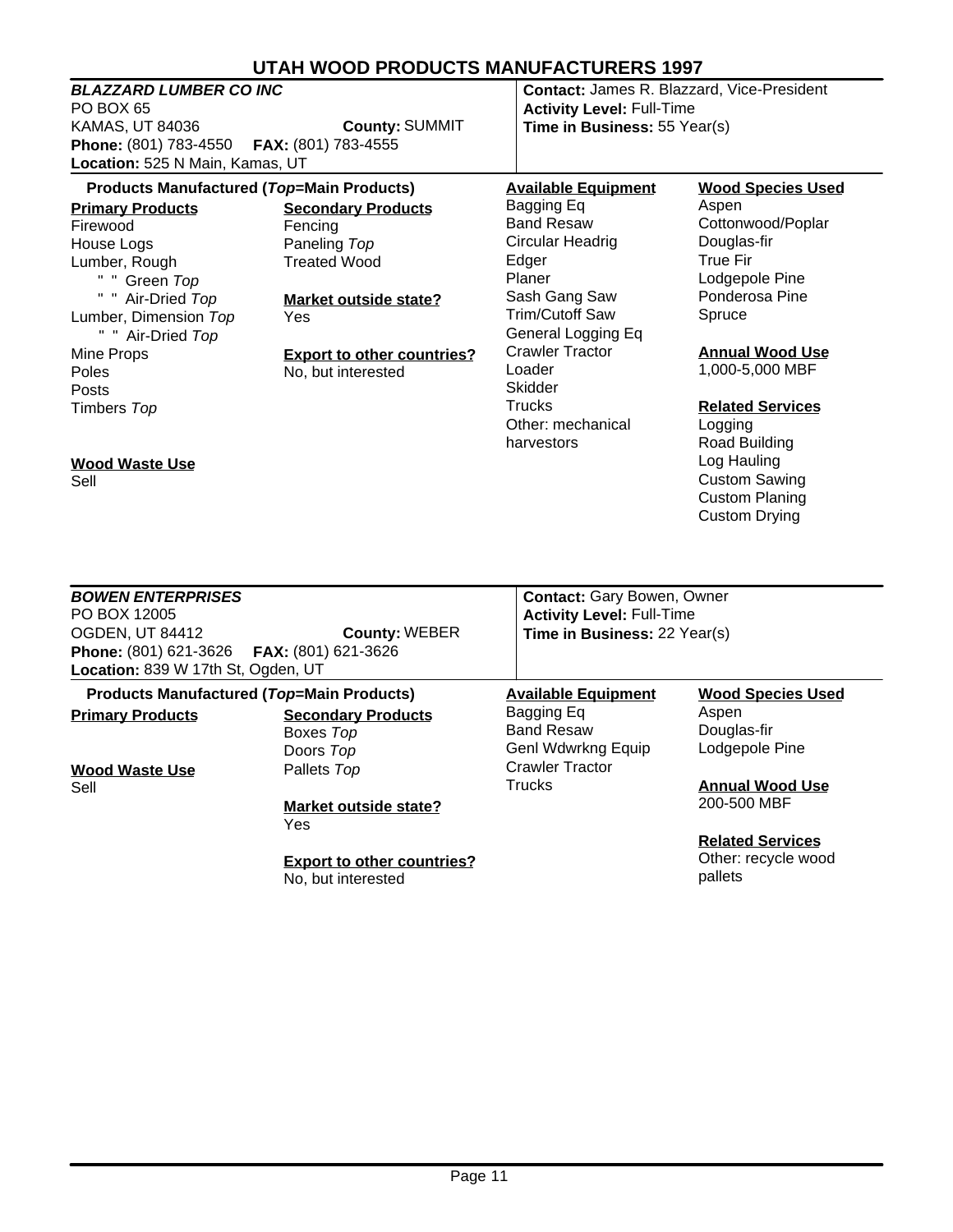|                                                                                                                                                                    | <b>UTAH WOOD PRODUCTS MANUFACTURERS 1997</b>                                                                                                |                                                                                                                         |                                                                                                                                |
|--------------------------------------------------------------------------------------------------------------------------------------------------------------------|---------------------------------------------------------------------------------------------------------------------------------------------|-------------------------------------------------------------------------------------------------------------------------|--------------------------------------------------------------------------------------------------------------------------------|
| <b>C S WOOD INDUSTRIES</b><br>3620 S 500 W<br>SALT LAKE CITY, UT 84115<br><b>County: SALT LAKE</b><br>Phone: (801) 262-7741  FAX: (801) 262-7772                   |                                                                                                                                             | Contact: Bert Helton, Purchasing Manager<br><b>Activity Level: Full-Time</b><br>Time in Business: 25 Year(s)            |                                                                                                                                |
| <b>Products Manufactured (Top=Main Products)</b><br><b>Primary Products</b><br><b>Wood Waste Use</b>                                                               | <b>Secondary Products</b><br>Cabinets Top<br>Specialty Items: commercial<br>cabinets, store fixtures<br><b>Market outside state?</b><br>Yes | <b>Available Equipment</b><br>Planer<br><b>Trim/Cutoff Saw</b><br>Genl Wdwrkng Equip                                    | <b>Wood Species Used</b><br>Ponderosa Pine<br>Misc. Hardwoods<br><b>Annual Wood Use</b><br><200 MBF<br><b>Related Services</b> |
| <b>CABINETS BY GILES &amp; SONS</b><br><b>PO BOX 514</b><br>HEBER CITY, UT 84032<br>Phone: (801) 654-5908<br>Location: 280 W Hwy 189, near airport, Heber City, UT | <b>Export to other countries?</b><br>No, not interested<br><b>County: WASATCH</b><br>FAX: (801) 654-4443                                    | Contact: Joe Giles, Owner<br><b>Activity Level: Full-Time</b><br>Time in Business: 3 Year(s)                            |                                                                                                                                |
| <b>Products Manufactured (Top=Main Products)</b><br><b>Primary Products</b><br><b>Wood Waste Use</b><br>Give Away                                                  | <b>Secondary Products</b><br>Cabinets Top<br>Doors Top<br>Furniture, Indoor Top<br>Other Secondary: any custom<br>woodwork                  | <b>Available Equipment</b><br>Bagging Eq<br><b>Band Resaw</b><br>Planer<br><b>Trim/Cutoff Saw</b><br>Genl Wdwrkng Equip | <b>Wood Species Used</b><br>Lodgepole Pine<br>Misc. Hardwoods<br><b>Annual Wood Use</b><br><200 MBF<br><b>Related Services</b> |
|                                                                                                                                                                    | <b>Market outside state?</b><br>No<br><b>Export to other countries?</b><br>No, not interested                                               |                                                                                                                         | <b>Custom Sawing</b><br><b>Custom Planing</b><br>Other: cabinet making                                                         |
| <b>CABNICON</b><br>200 W 810 S #115-5<br>HURRICANE, UT 84737<br>Phone: (801) 635-2724<br>FAX:<br>Location: 345 W State St, Hurricane, UT                           | <b>County: WASHINGTON</b>                                                                                                                   | Contact: Brian J. Jones, Owner<br><b>Activity Level: Full-Time</b><br>Time in Business: 10 Year(s)                      |                                                                                                                                |
| <b>Products Manufactured (Top=Main Products)</b><br><b>Primary Products</b><br><b>Wood Waste Use</b><br>Give Away                                                  | <b>Secondary Products</b><br>Cabinets Top<br>Furniture, Indoor Top<br>Moldings Top                                                          | <b>Available Equipment</b><br><b>Genl Wdwrkng Equip</b>                                                                 | <b>Wood Species Used</b><br>Misc. Hardwoods<br>Other: cherry, hickory,<br>alder<br><b>Annual Wood Use</b><br>$<$ 200 MBF       |
|                                                                                                                                                                    | <b>Export to other countries?</b><br>No, not interested                                                                                     |                                                                                                                         | <b>Related Services</b><br>Other: custom cabinet mfr.                                                                          |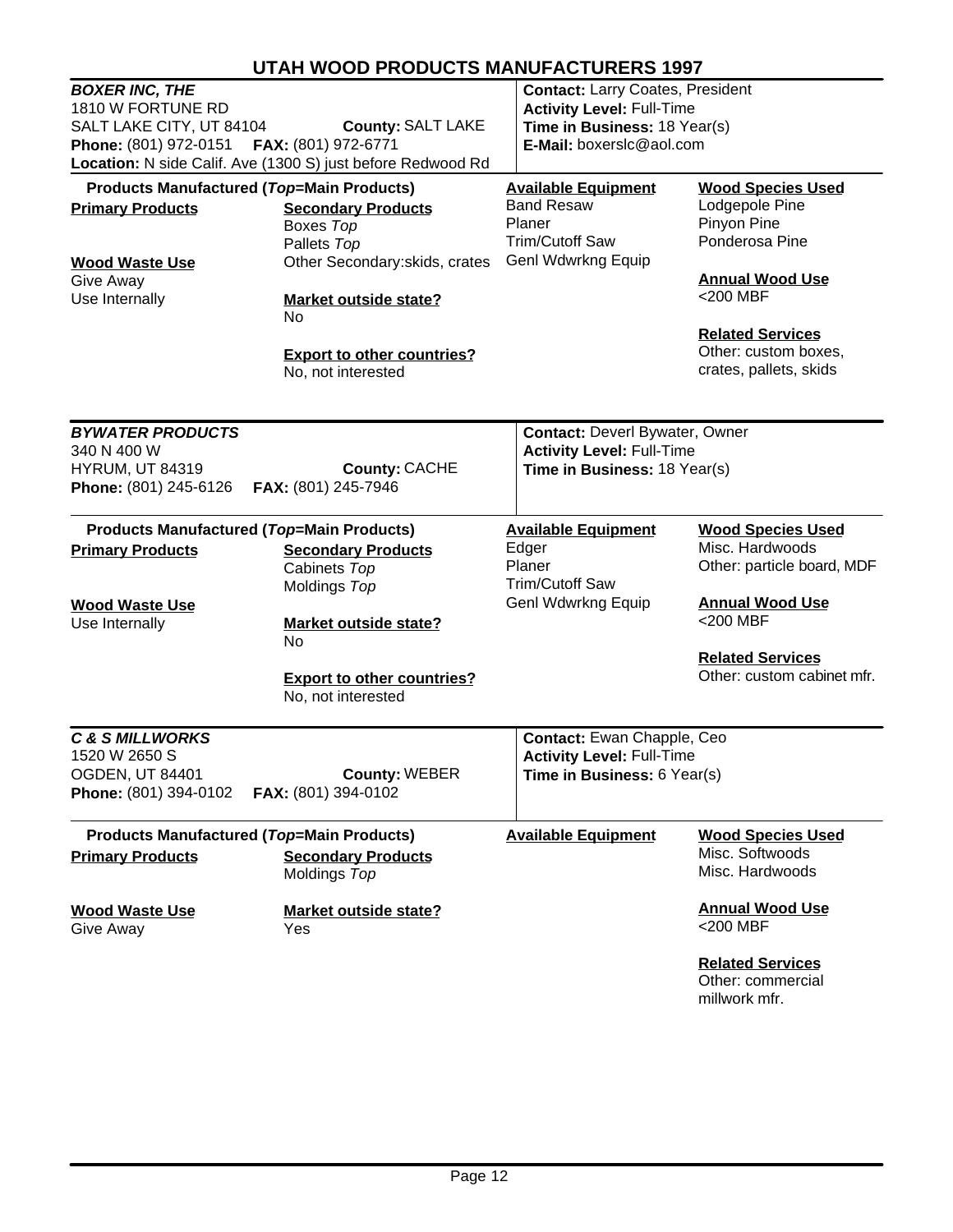|                                                                                                                                                                                                                                                              | <b>UTAH WOOD PRODUCTS MANUFACTURERS 1997</b>                                                                                                                                                                                                                         |                                                                                                                                                                                  |                                                                                                                                                                                                                                                                                                          |
|--------------------------------------------------------------------------------------------------------------------------------------------------------------------------------------------------------------------------------------------------------------|----------------------------------------------------------------------------------------------------------------------------------------------------------------------------------------------------------------------------------------------------------------------|----------------------------------------------------------------------------------------------------------------------------------------------------------------------------------|----------------------------------------------------------------------------------------------------------------------------------------------------------------------------------------------------------------------------------------------------------------------------------------------------------|
| <b>CACHE VALLEY COUNTER TOPS INC</b><br>PO BOX 126<br>RICHMOND, UT 84333<br><b>County: CACHE</b><br>Phone: (801) 258-2174   FAX: (801) 258-3703<br>Location: 28 N 200 W, Richmond, UT                                                                        |                                                                                                                                                                                                                                                                      | Contact: Dan Tyler, General Manager<br><b>Activity Level: Full-Time</b><br>Time in Business: 20 Year(s)                                                                          |                                                                                                                                                                                                                                                                                                          |
| <b>Products Manufactured (Top=Main Products)</b><br><b>Primary Products</b><br><b>Wood Waste Use</b><br>Give Away                                                                                                                                            | <b>Secondary Products</b><br>Other Secondary: counter tops<br><b>Market outside state?</b><br>Yes<br><b>Export to other countries?</b><br>No, not interested                                                                                                         | <b>Available Equipment</b><br><b>Genl Wdwrkng Equip</b>                                                                                                                          | <b>Wood Species Used</b><br>Misc. Hardwoods<br>Other: particle board<br><b>Annual Wood Use</b><br>500-1,000 MBF<br><b>Related Services</b>                                                                                                                                                               |
| <b>CALDERS FOREST PRODUCTS</b><br>PO BOX 1701<br>VERNAL, UT 84078<br>Phone: (801) 789-5441<br>Location: 1370 N 500 E, Vernal, UT                                                                                                                             | <b>County: UINTAH</b><br>FAX:                                                                                                                                                                                                                                        | Contact: Craig Calder, Owner<br><b>Activity Level: Full-Time</b>                                                                                                                 |                                                                                                                                                                                                                                                                                                          |
| <b>Products Manufactured (Top=Main Products)</b><br><b>Primary Products</b><br>Firewood<br>House Logs<br>Lumber, Rough<br>" " Green Top<br>" " Air-Dried Top<br>Mine Props<br>Poles<br>Posts<br><b>Wood Waste Use</b><br>Sell<br>Give Away<br>Use Internally | <b>Secondary Products</b><br>Bldgs, Log/Timber<br>Bldgs, Pole<br>Fencing<br>Furniture, Indoor<br>Furniture, Outdoor<br>Moldings<br>Paneling<br><b>Treated Wood</b><br><b>Market outside state?</b><br>Yes<br><b>Export to other countries?</b><br>No, but interested | <b>Available Equipment</b><br>Circular Headrig<br>Debarker<br>Planer<br><b>Trim/Cutoff Saw</b><br>Genl Wdwrkng Equip<br>General Logging Eq<br>Loader<br>Skidder<br><b>Trucks</b> | <b>Wood Species Used</b><br>Aspen<br>Cottonwood/Poplar<br>Douglas-fir<br><b>True Fir</b><br>Lodgepole Pine<br>Ponderosa Pine<br>Spruce<br><b>Annual Wood Use</b><br><200 MBF<br><b>Related Services</b><br>Logging<br>Log Hauling<br><b>Custom Sawing</b><br>Other: specialty items<br>such as hand peel |
| <b>CALLS DESIGN INC</b><br><b>48 E UTOPIA AVE</b><br>SALT LAKE CITY, UT 84115<br>Phone: (801) 466-2671  FAX: (801) 487-7242                                                                                                                                  | <b>County: SALT LAKE</b>                                                                                                                                                                                                                                             | <b>Contact: Joel Kath, Operations Manager</b><br><b>Activity Level: Full-Time</b><br>Time in Business: 15 Year(s)<br>E-Mail: callsdesign@sisna.com                               |                                                                                                                                                                                                                                                                                                          |
| <b>Products Manufactured (Top=Main Products)</b><br><b>Primary Products</b><br><b>Wood Waste Use</b><br>Give Away                                                                                                                                            | <b>Secondary Products</b><br>Furniture, Indoor Top<br><b>Market outside state?</b><br>Yes<br><b>Export to other countries?</b><br>No, not interested                                                                                                                 | <b>Available Equipment</b><br>Genl Wdwrkng Equip                                                                                                                                 | <b>Wood Species Used</b><br>Misc. Hardwoods<br><b>Annual Wood Use</b><br><200 MBF<br><b>Related Services</b><br><b>Custom Sawing</b><br><b>Custom Planing</b>                                                                                                                                            |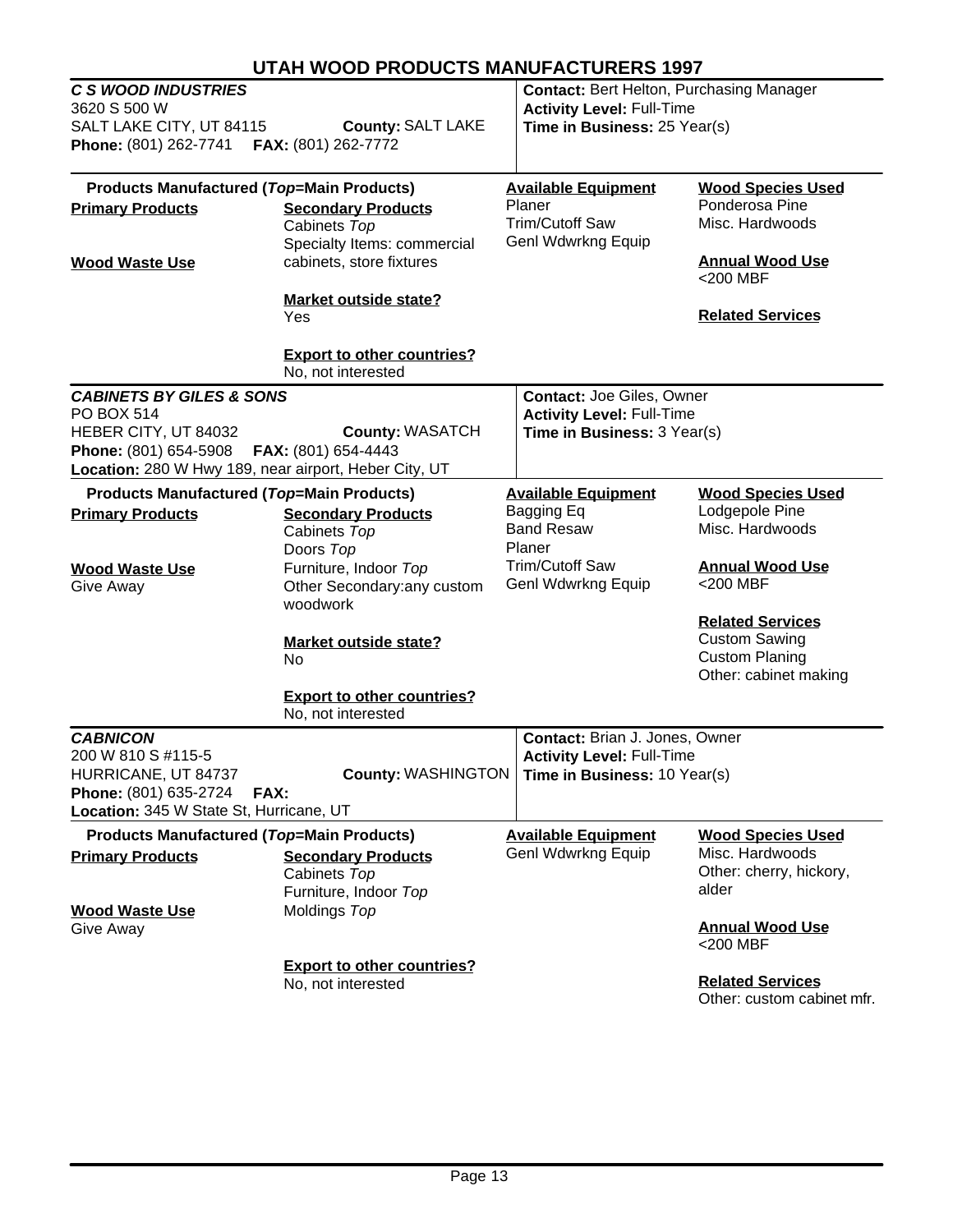| <b>CAMPFIRE WOOD PRODUCTS</b>                                                                      |                                                                                               | <b>Contact: Richard Jensen, Owner</b>                            |                                                               |
|----------------------------------------------------------------------------------------------------|-----------------------------------------------------------------------------------------------|------------------------------------------------------------------|---------------------------------------------------------------|
| <b>PO BOX 203</b><br>BICKNELL, UT 84715<br>Phone: (801) 425-3489    FAX:                           | <b>County: WAYNE</b>                                                                          | <b>Activity Level: Full-Time</b><br>Time in Business: 30 Year(s) |                                                               |
| Location: S of River Dr on Fremont River, Torrey, UT                                               |                                                                                               |                                                                  |                                                               |
| <b>Products Manufactured (Top=Main Products)</b>                                                   |                                                                                               | <b>Available Equipment</b>                                       | <b>Wood Species Used</b>                                      |
| <b>Primary Products</b><br>Firewood<br>Poles<br>Posts                                              | <b>Secondary Products</b><br>Fencing<br>Specialty Items: planters,<br>ornamental landscape    | Firewood Proc<br>Genl Wdwrkng Equip                              | Aspen<br>Juniper<br>Pinyon Pine<br>Ponderosa Pine<br>Spruce   |
| <b>Wood Waste Use</b>                                                                              | <b>Market outside state?</b><br>No<br><b>Export to other countries?</b><br>No, but interested |                                                                  | <b>Annual Wood Use</b><br><200 MBF<br><b>Related Services</b> |
| <b>CASCADE MTN RESOURCES</b><br>PO BOX 9                                                           |                                                                                               | <b>Activity Level: Full-Time</b>                                 | <b>Contact: Michael Orndorff, Resource Manager</b>            |
| WELLINGTON, UT 84542<br>Phone: (801) 637-4633    FAX:<br>Location: 1860 W Ridge Rd, Wellington, UT | <b>County: CARBON</b>                                                                         | Time in Business: 4 Year(s)                                      |                                                               |
| <b>Products Manufactured (Top=Main Products)</b><br><b>Primary Products</b>                        | <b>Secondary Products</b>                                                                     | <b>Available Equipment</b><br><b>Band Resaw</b>                  | <b>Wood Species Used</b><br>Douglas-fir                       |

**Secondary Products**

**Market outside state?**

No, but interested

**Export to other countries?** 

Yes

**Primary Products**

Lumber, Rough Top " " Air-Dried Top

**Wood Waste Use**

Chips Top

Sell

Band Resaw Bandsaw Headrig Chipper Headrig **Debarker** Edger Kiln Planer

True Fir

Spruce

Logging Road Building Log Hauling Custom Sawing Custom Planing

Lodgepole Pine

**Annual Wood Use** >5,000 MBF

**Related Services**

Trim/Cutoff Saw General Logging Eq Crawler Tractor

Loader Skidder **Trucks**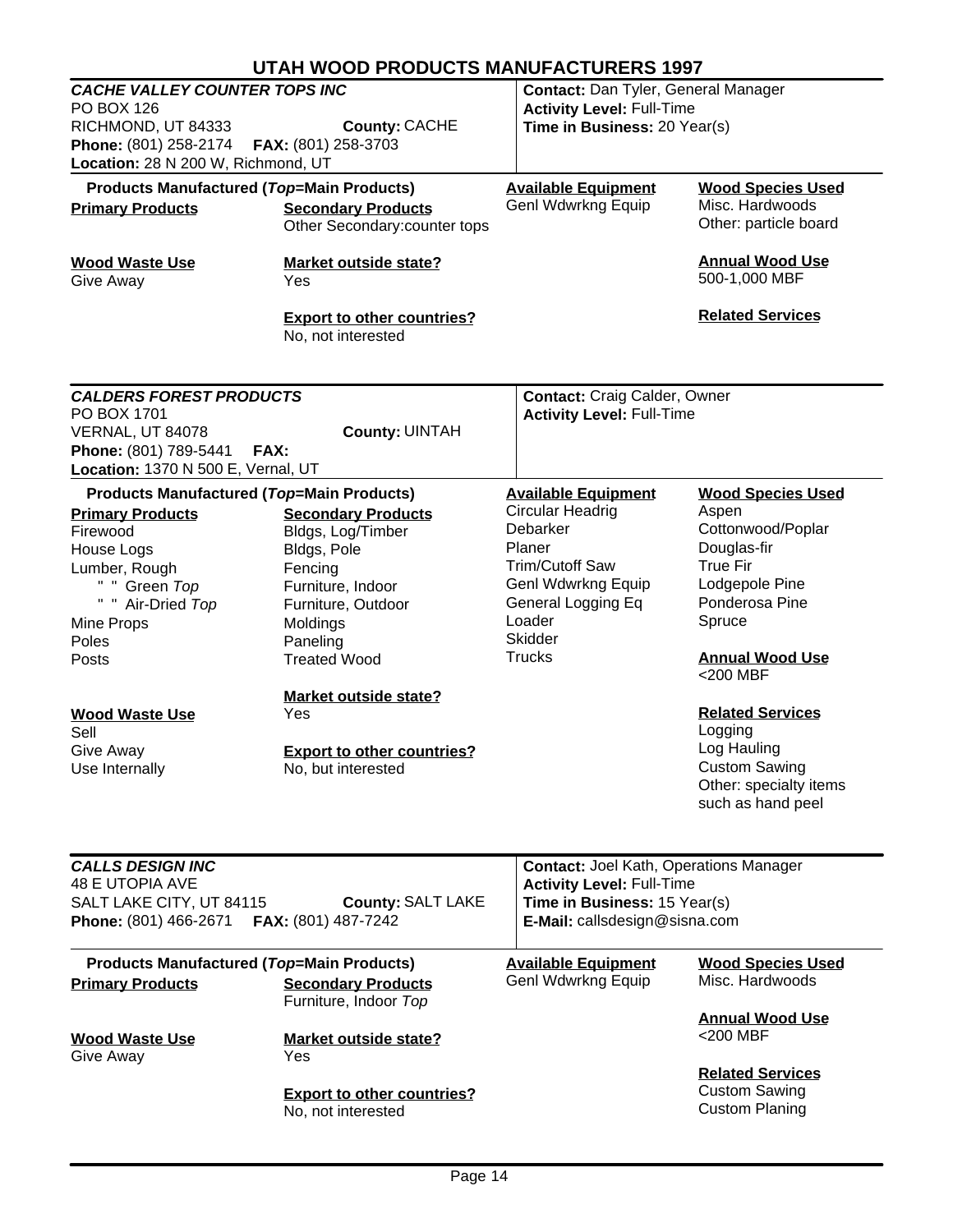| <b>CENTRAL PALLET CO</b><br>454 S 500 W<br>SALT LAKE CITY, UT 84101<br>Phone: (801) 537-5300  FAX: (801) 537-5300<br>Location: 500 S 500 W, SLC<br><b>Primary Products</b><br><b>Wood Waste Use</b><br>Give Away<br>Use Internally | <b>County: SALT LAKE</b><br><b>Products Manufactured (Top=Main Products)</b><br><b>Secondary Products</b><br>Pallets Top<br><b>Market outside state?</b><br>Yes<br><b>Export to other countries?</b><br>No, but interested | ו טום ווואוסו אס וסוואוסוס<br><b>Contact: Carl Flynn, General Manager</b><br><b>Activity Level: Full-Time</b><br>Time in Business: 6 Year(s)<br><b>Available Equipment</b><br><b>Trim/Cutoff Saw</b><br>Genl Wdwrkng Equip<br>General Logging Eq<br>Other: bandsaw pallet<br>dismantler | <b>Wood Species Used</b><br>Misc. Softwoods<br>Misc. Hardwoods<br><b>Annual Wood Use</b><br>Volume Unknown<br>Other amounts/units:<br>recycle; no new wood<br>used                                                   |
|------------------------------------------------------------------------------------------------------------------------------------------------------------------------------------------------------------------------------------|----------------------------------------------------------------------------------------------------------------------------------------------------------------------------------------------------------------------------|-----------------------------------------------------------------------------------------------------------------------------------------------------------------------------------------------------------------------------------------------------------------------------------------|----------------------------------------------------------------------------------------------------------------------------------------------------------------------------------------------------------------------|
|                                                                                                                                                                                                                                    |                                                                                                                                                                                                                            |                                                                                                                                                                                                                                                                                         | <b>Related Services</b>                                                                                                                                                                                              |
| <b>CHALLENGER PALLET &amp; SUPPLY INC</b><br>8201 S STATE ST BLDG 2A<br>MIDVALE, UT 84047<br>Phone: (801) 568-1366                                                                                                                 | <b>County: SALT LAKE</b><br>FAX:                                                                                                                                                                                           | Contact: Brian Gardner, Manager<br><b>Activity Level: Full-Time</b><br>Time in Business: 27 Year(s)                                                                                                                                                                                     |                                                                                                                                                                                                                      |
| <b>Primary Products</b><br><b>Wood Waste Use</b><br>Sell                                                                                                                                                                           | <b>Products Manufactured (Top=Main Products)</b><br><b>Secondary Products</b><br>Pallets Top<br><b>Market outside state?</b><br>Yes<br><b>Export to other countries?</b><br>No, but interested                             | <b>Available Equipment</b><br><b>Trim/Cutoff Saw</b><br>Genl Wdwrkng Equip                                                                                                                                                                                                              | <b>Wood Species Used</b><br>Aspen<br>Douglas-fir<br>Lodgepole Pine<br>Ponderosa Pine<br>Spruce<br>Misc. Hardwoods<br><b>Annual Wood Use</b><br>500-1,000 MBF<br><b>Related Services</b><br>Other: custom pallet mfr. |
| <b>CREATIVE CABINETS &amp; MILLWORK</b><br><b>369 W MAIN</b><br><b>HYRUM, UT 84321</b><br><b>County: CACHE</b><br>Phone: (801) 245-0738<br>FAX: (801) 245-0346                                                                     |                                                                                                                                                                                                                            | <b>Contact: Mark Humphreys, Vice President</b><br><b>Activity Level: Full-Time</b><br>Time in Business: 7 Year(s)                                                                                                                                                                       |                                                                                                                                                                                                                      |
| <b>Primary Products</b><br><b>Wood Waste Use</b><br>Give Away                                                                                                                                                                      | <b>Products Manufactured (Top=Main Products)</b><br><b>Secondary Products</b><br>Cabinets Top<br>Doors Top<br><b>Market outside state?</b><br>Yes<br><b>Export to other countries?</b><br>No, not interested               | <b>Available Equipment</b><br>Planer<br><b>Trim/Cutoff Saw</b><br>Genl Wdwrkng Equip                                                                                                                                                                                                    | <b>Wood Species Used</b><br>Misc. Softwoods<br>Misc. Hardwoods<br><b>Annual Wood Use</b><br>$<$ 200 MBF<br><b>Related Services</b>                                                                                   |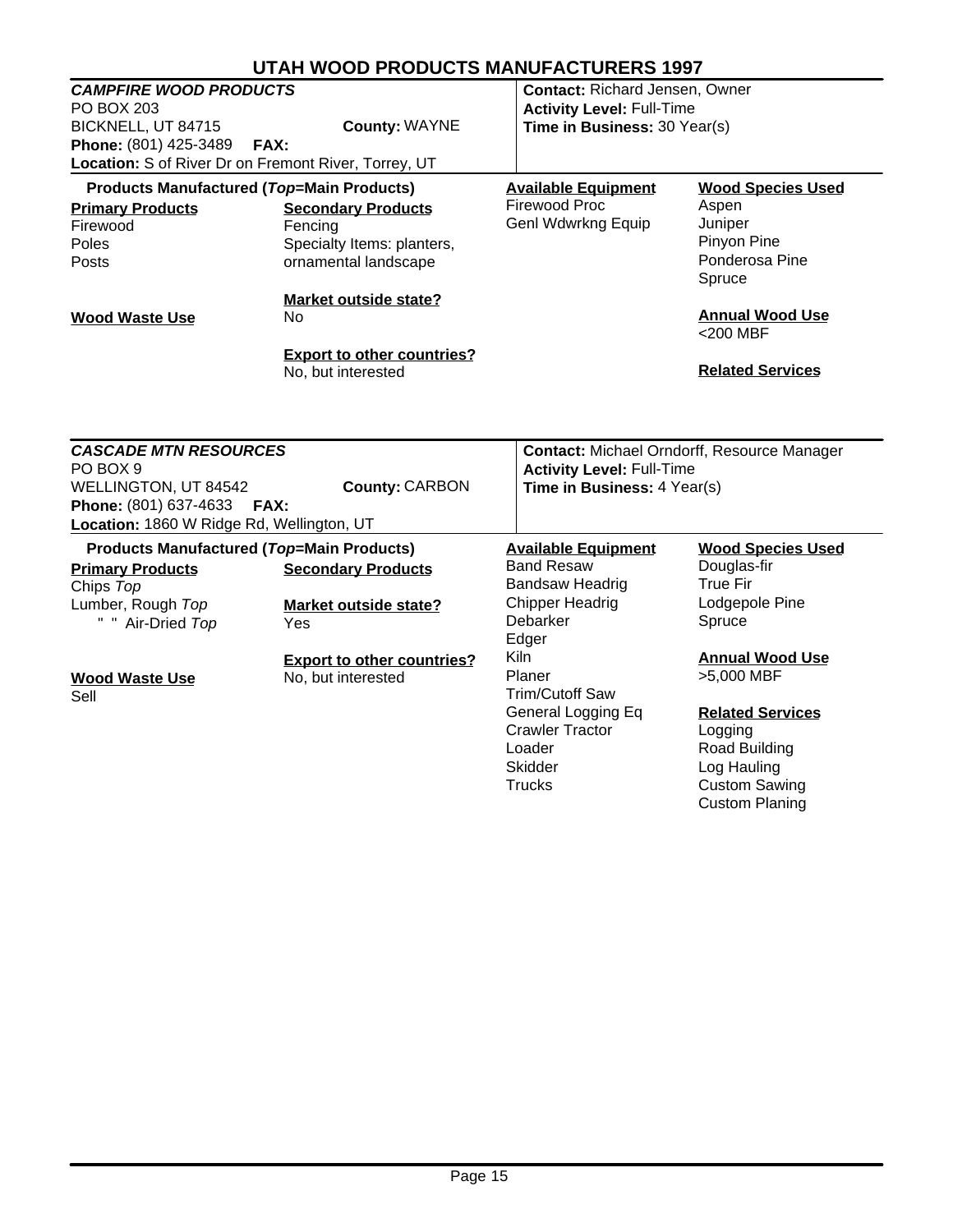| <b>CUSTOM DESIGN KITCHENS</b><br>94 E 500 S<br><b>PROVO, UT 84606</b><br><b>County: UTAH</b> |                                                                    | <b>Contact: Kelly Thurgood, Owner</b><br><b>Activity Level: Full-Time</b><br>Time in Business: 16 Year(s) |                                               |
|----------------------------------------------------------------------------------------------|--------------------------------------------------------------------|-----------------------------------------------------------------------------------------------------------|-----------------------------------------------|
| Phone: (801) 375-2771  FAX:                                                                  |                                                                    |                                                                                                           |                                               |
|                                                                                              | <b>Products Manufactured (Top=Main Products)</b>                   | <b>Available Equipment</b>                                                                                | <b>Wood Species Used</b>                      |
| <b>Primary Products</b>                                                                      | <b>Secondary Products</b><br>Cabinets Top<br>Furniture, Indoor Top | Planer<br>Trim/Cutoff Saw<br>Genl Wdwrkng Equip                                                           | Cottonwood/Poplar<br>Ponderosa Pine<br>Spruce |
| <b>Wood Waste Use</b><br>Sell                                                                | Moldings Top                                                       |                                                                                                           | Misc. Hardwoods<br>Other: walnut              |
| Give Away                                                                                    | Market outside state?<br>No.                                       |                                                                                                           | <b>Annual Wood Use</b><br>$<$ 200 MBF         |
|                                                                                              | <b>Export to other countries?</b><br>No, not interested            |                                                                                                           | <b>Related Services</b><br>Custom Planing     |

| <b>CUSTOM FIREWOOD</b><br>3277 N MAIN ST |                                                  | <b>Contact:</b> Lee Stevens, Owner<br><b>Activity Level: Full-Time</b> |                          |
|------------------------------------------|--------------------------------------------------|------------------------------------------------------------------------|--------------------------|
| <b>LOGAN, UT 84341</b>                   | County: CACHE                                    | Time in Business: 15 Year(s)                                           |                          |
| Phone: (801) 752-5029                    | <b>FAX:</b>                                      |                                                                        |                          |
|                                          | <b>Products Manufactured (Top=Main Products)</b> | <b>Available Equipment</b>                                             | <b>Wood Species Used</b> |
| <b>Primary Products</b>                  | <b>Secondary Products</b>                        | Firewood Proc                                                          | Aspen                    |
| Firewood                                 | <b>Christmas Trees</b>                           | Portable Sawmill                                                       | Cottonwood/Poplar        |
| Lumber, Rough Top                        | Fencing                                          | Trim/Cutoff Saw                                                        | Douglas-fir              |
| " " Green Top                            |                                                  | General Logging Eq                                                     | True Fir                 |
| Poles Top                                | <b>Market outside state?</b>                     | Cable Yarder                                                           | Juniper                  |
| Posts Top                                | No.                                              | Crawler Tractor                                                        | Lodgepole Pine           |
| Ties, RR                                 |                                                  | Loader                                                                 | Spruce                   |
| Timbers                                  | <b>Export to other countries?</b>                | Skidder                                                                | Misc. Softwoods          |
|                                          | No, not interested                               | Trucks                                                                 | Misc. Hardwoods          |
| <b>Wood Waste Use</b>                    |                                                  |                                                                        | <b>Annual Wood Use</b>   |
| Sell                                     |                                                  |                                                                        | 200-500 MBF              |

**Related Services**

Logging Road Building Log Hauling Custom Sawing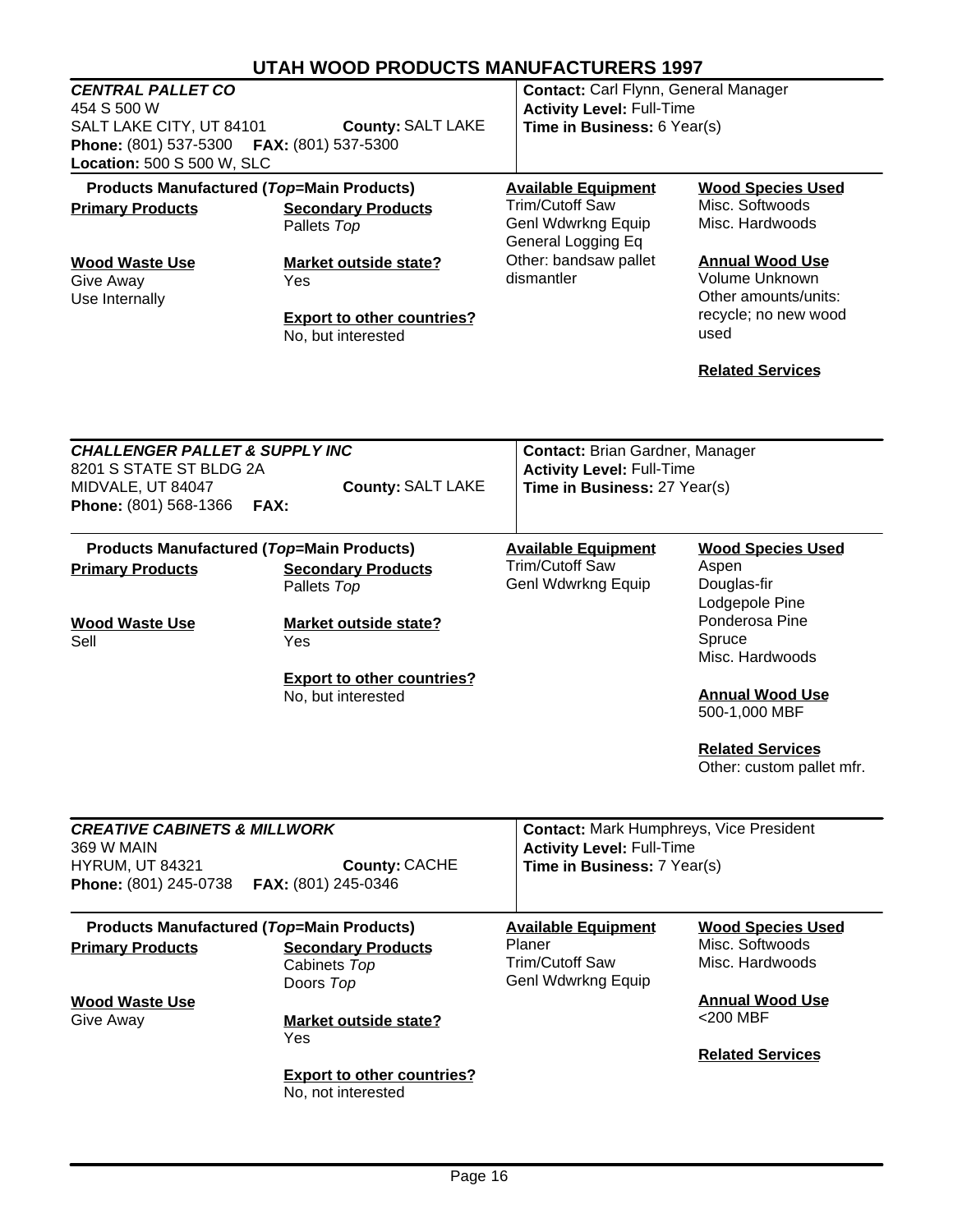| <b>UTAH WOOD PRODUCTS MANUFACTURERS 1997</b>                                                                                                                                                                                              |                                                                                                                                                                                      |                                                                                                                                                                                                        |                                                                                                                                                                                       |  |
|-------------------------------------------------------------------------------------------------------------------------------------------------------------------------------------------------------------------------------------------|--------------------------------------------------------------------------------------------------------------------------------------------------------------------------------------|--------------------------------------------------------------------------------------------------------------------------------------------------------------------------------------------------------|---------------------------------------------------------------------------------------------------------------------------------------------------------------------------------------|--|
| <b>DAVIS BROTHERS CABINETMAKERS</b><br>540 W 400 S<br><b>GENOLA, UT 84655</b><br>Phone: (801) 754-3152                                                                                                                                    | County: UTAH<br>FAX: (801) 754-5322                                                                                                                                                  | <b>Contact: Alan Davis, President</b><br><b>Activity Level: Full-Time</b><br>Time in Business: 24 Year(s)                                                                                              |                                                                                                                                                                                       |  |
| <b>Products Manufactured (Top=Main Products)</b><br><b>Primary Products</b><br><b>Wood Waste Use</b><br>Give Away                                                                                                                         | <b>Secondary Products</b><br>Cabinets Top<br>Furniture, Indoor Top<br>Moldings Top<br><b>Market outside state?</b><br>Yes<br><b>Export to other countries?</b><br>No, but interested | <b>Available Equipment</b><br><b>Genl Wdwrkng Equip</b>                                                                                                                                                | <b>Wood Species Used</b><br>Douglas-fir<br>Ponderosa Pine<br>Spruce<br>Other: domestic &<br>imported hardwoods<br><b>Annual Wood Use</b><br><200 MBF<br><b>Related Services</b>       |  |
| <b>DINGMAN LUMBER CO</b><br><b>PO BOX 873</b><br>HUNTINGTON, UT 84528<br>Phone: (801) 653-2300                                                                                                                                            | <b>County: EMERY</b><br>FAX:<br>Location: 1980 E Hwy 155, Cleveland, UT; 19 mi S of Price                                                                                            | Contact: Norm Dingman, Owner<br><b>Activity Level: Full-Time</b><br>Time in Business: 11 Year(s)                                                                                                       |                                                                                                                                                                                       |  |
| <b>Products Manufactured (Top=Main Products)</b><br><b>Primary Products</b><br>Chips<br>Firewood<br>Lumber, Rough Top<br>" " Green Top<br>" " Air-Dried Top<br>Lumber, Dimension Top<br>" " Green Top<br>" " Air-Dried Top<br>Timbers Top | <b>Secondary Products</b><br>Fencing<br><b>Market outside state?</b><br>No.<br><b>Export to other countries?</b><br>No, but interested                                               | <b>Available Equipment</b><br>Circular Headrig<br>Edger<br>Firewood Proc<br>Planer<br>Trim/Cutoff Saw<br>Genl Wdwrkng Equip<br>General Logging Eq<br><b>Crawler Tractor</b><br>Loader<br><b>Trucks</b> | <b>Wood Species Used</b><br>Aspen<br>Cottonwood/Poplar<br>Douglas-fir<br><b>True Fir</b><br>Ponderosa Pine<br>Spruce<br><b>Annual Wood Use</b><br><200 MBF<br><b>Related Services</b> |  |
| <b>Wood Waste Use</b><br>Sell                                                                                                                                                                                                             |                                                                                                                                                                                      |                                                                                                                                                                                                        | Logging<br>Road Building<br>Log Hauling<br><b>Custom Sawing</b>                                                                                                                       |  |

Custom Planing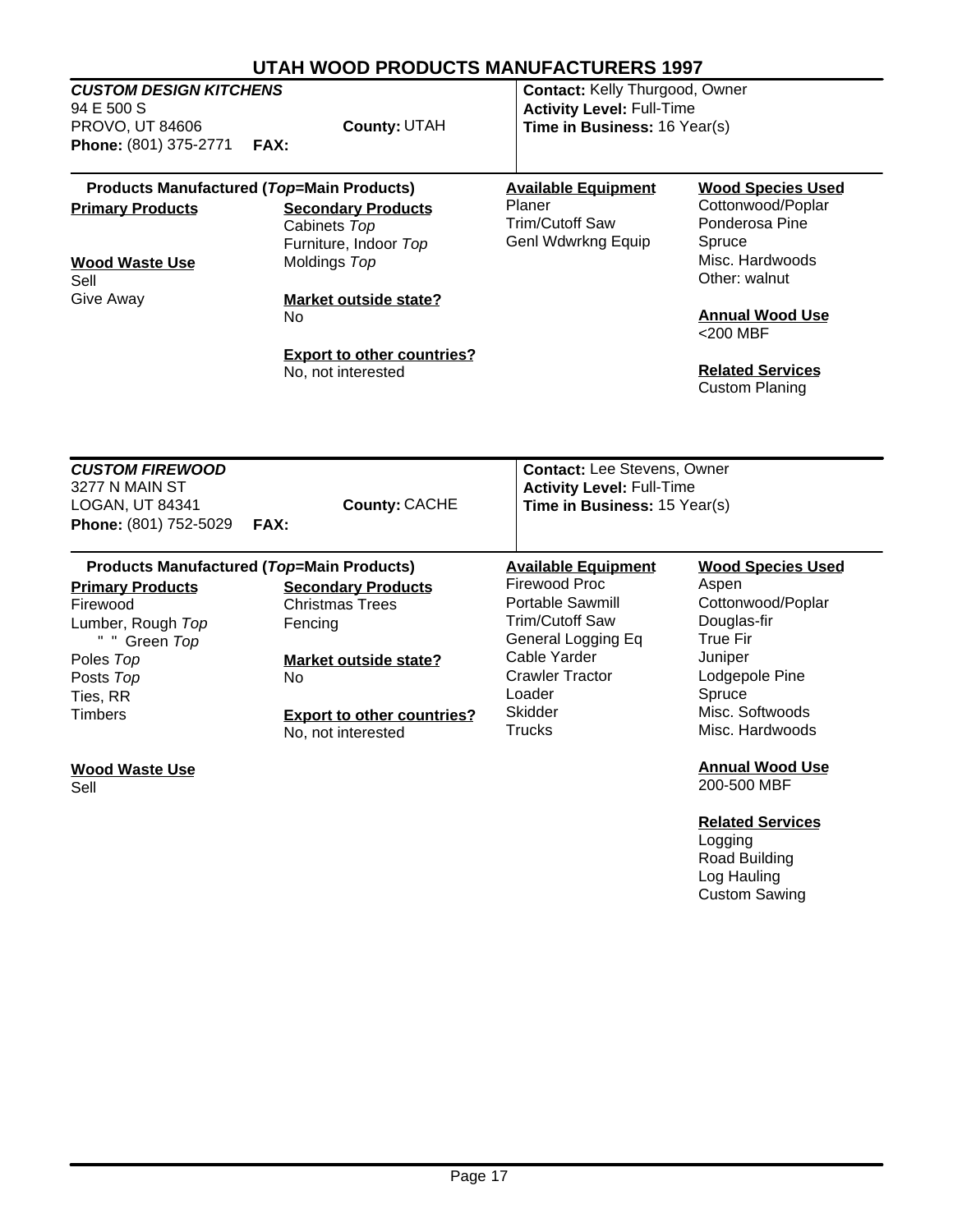|                                                                                                                                                          | <b>UTAH WOOD PRODUCTS MANUFACTURERS 1997</b>                       |                                                                                                                       |                                                                                |  |
|----------------------------------------------------------------------------------------------------------------------------------------------------------|--------------------------------------------------------------------|-----------------------------------------------------------------------------------------------------------------------|--------------------------------------------------------------------------------|--|
| <b>DIXIE COMPONENT SYSTEMS INC</b><br>353 N 3050 E<br><b>County: WASHINGTON</b><br>ST GEORGE, UT 84790<br>Phone: (801) 628-3649<br>FAX: (801) 674-9815   |                                                                    | Contact: Larry Carter, Manager<br><b>Activity Level: Full-Time</b><br>Time in Business: 12 Year(s)                    |                                                                                |  |
| <b>Products Manufactured (Top=Main Products)</b><br><b>Primary Products</b>                                                                              | <b>Secondary Products</b><br>Trusses/Structural Top                | <b>Available Equipment</b><br>Sash Gang Saw<br><b>Trim/Cutoff Saw</b>                                                 | <b>Wood Species Used</b><br>Douglas-fir<br><b>Annual Wood Use</b>              |  |
| <b>Wood Waste Use</b><br>Sell<br>Give Away                                                                                                               | <b>Market outside state?</b><br>Yes                                |                                                                                                                       | 1,000-5,000 MBF<br><b>Related Services</b>                                     |  |
|                                                                                                                                                          | <b>Export to other countries?</b><br>No, not interested            |                                                                                                                       |                                                                                |  |
| <b>ELLIS PLANING MILL</b><br>986 MOUNTAIN RD<br><b>OGDEN, UT 84404</b><br>Phone: (801) 394-6851<br>Location: 2658 Wall Ave, Ogden, UT                    | <b>County: WEBER</b><br>FAX:                                       | Contact: Ralph P. Ellis, President<br><b>Activity Level: Full-Time</b><br>Time in Business: 91 Year(s)                |                                                                                |  |
| <b>Products Manufactured (Top=Main Products)</b><br><b>Primary Products</b>                                                                              | <b>Secondary Products</b><br>Cabinets Top<br>Doors Top             | <b>Available Equipment</b><br><b>Band Resaw</b><br>Planer<br><b>Trim/Cutoff Saw</b>                                   | <b>Wood Species Used</b><br>Aspen<br>Misc. Softwoods<br>Misc. Hardwoods        |  |
| <b>Wood Waste Use</b><br>Give Away<br>Use Internally                                                                                                     | Flooring<br>Furniture, Indoor<br>Moldings Top<br><b>Shutters</b>   | <b>Genl Wdwrkng Equip</b>                                                                                             | <b>Annual Wood Use</b><br><200 MBF                                             |  |
|                                                                                                                                                          | Windows<br><b>Market outside state?</b><br>No                      |                                                                                                                       | <b>Related Services</b><br><b>Custom Sawing</b><br><b>Custom Planing</b>       |  |
|                                                                                                                                                          | <b>Export to other countries?</b><br>No, not interested            |                                                                                                                       |                                                                                |  |
| <b>EMPIRE MILL &amp; CABINET</b><br>3768 S 300 W<br>SALT LAKE CITY, UT 84115<br><b>County: SALT LAKE</b><br>Phone: (801) 262-5559<br>FAX: (801) 262-6022 |                                                                    | <b>Contact:</b> Kristina Mathers, General Manager<br><b>Activity Level: Full-Time</b><br>Time in Business: 18 Year(s) |                                                                                |  |
| <b>Products Manufactured (Top=Main Products)</b><br><b>Primary Products</b>                                                                              | <b>Secondary Products</b><br>Cabinets Top<br>Furniture, Indoor Top | <b>Available Equipment</b><br>Genl Wdwrkng Equip                                                                      | <b>Wood Species Used</b><br>Cottonwood/Poplar<br>Douglas-fir<br>Lodgepole Pine |  |
| <b>Wood Waste Use</b><br>Give Away                                                                                                                       | Moldings Top<br><b>Market outside state?</b><br>No.                |                                                                                                                       | Pinyon Pine<br>Ponderosa Pine<br>Misc. Softwoods<br>Misc. Hardwoods            |  |
|                                                                                                                                                          | <b>Export to other countries?</b><br>No, not interested            |                                                                                                                       | <b>Annual Wood Use</b><br>200-500 MBF                                          |  |
|                                                                                                                                                          |                                                                    |                                                                                                                       | <b>Related Services</b><br><b>Custom Sawing</b><br><b>Custom Planing</b>       |  |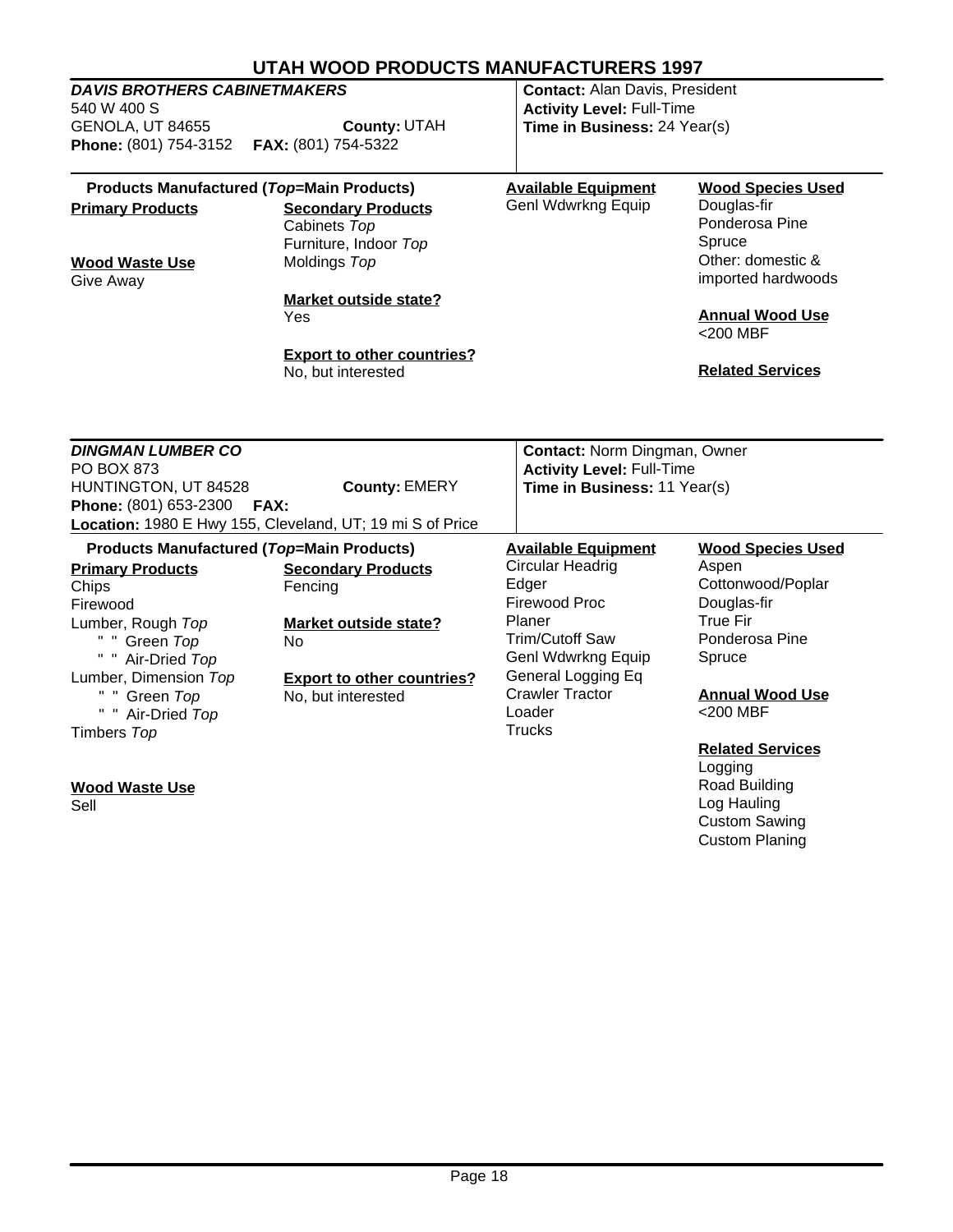|                                                                                                                                                                                                              | <b>UTAH WOOD PRODUCTS MANUFACTURERS 1997</b>                                                                                                                                                                                                                                                        |                                                                                                                   |                                                                                                                                                                                                                                                                                                                            |  |
|--------------------------------------------------------------------------------------------------------------------------------------------------------------------------------------------------------------|-----------------------------------------------------------------------------------------------------------------------------------------------------------------------------------------------------------------------------------------------------------------------------------------------------|-------------------------------------------------------------------------------------------------------------------|----------------------------------------------------------------------------------------------------------------------------------------------------------------------------------------------------------------------------------------------------------------------------------------------------------------------------|--|
| <b>ENABLE INDUSTRIES INC</b><br>2640 INDUSTRIAL DR<br>OGDEN, UT 84401-3206<br><b>County: WEBER</b><br>FAX: (801) 621-6625<br>Phone: (801) 621-6595                                                           |                                                                                                                                                                                                                                                                                                     | <b>Contact: Timothy Winder</b><br><b>Activity Level: Full-Time</b><br>Time in Business: 15 Year(s)                |                                                                                                                                                                                                                                                                                                                            |  |
| <b>Products Manufactured (Top=Main Products)</b><br><b>Primary Products</b><br><b>Wood Waste Use</b><br>Give Away                                                                                            | <b>Secondary Products</b><br>Boxes Top<br>Furniture, Indoor<br>Pallets Top<br>Specialty Items: work stations<br><b>Market outside state?</b><br>No.<br><b>Export to other countries?</b><br>No, but interested                                                                                      | <b>Available Equipment</b><br><b>Genl Wdwrkng Equip</b>                                                           | <b>Wood Species Used</b><br>Douglas-fir<br>True Fir<br>Misc. Softwoods<br>Misc. Hardwoods<br><b>Annual Wood Use</b><br><200 MBF<br><b>Related Services</b><br>Other: mfr. packing crates                                                                                                                                   |  |
| <b>FETZERS' INC</b><br>1436 S WEST TEMPLE<br>SALT LAKE CITY, UT 84115<br><b>County: SALT LAKE</b><br>Phone: (801) 484-6103  FAX: (801) 484-6122                                                              |                                                                                                                                                                                                                                                                                                     | <b>Contact: Richard Fetzer, President</b><br><b>Activity Level: Full-Time</b><br>Time in Business: 87 Year(s)     |                                                                                                                                                                                                                                                                                                                            |  |
| <b>Products Manufactured (Top=Main Products)</b><br><b>Primary Products</b><br><b>Wood Waste Use</b><br><b>Most Landfilled</b>                                                                               | <b>Secondary Products</b><br>Cabinets Top<br>Doors<br>Furniture, Indoor<br>Moldings<br>Paneling Top<br>Specialty Items: architectural<br>millwork, store fixtures<br>Other Secondary:custom<br>library furniture<br><b>Market outside state?</b><br>Yes<br><b>Export to other countries?</b><br>Yes | <b>Available Equipment</b><br>Planer<br>Genl Wdwrkng Equip                                                        | <b>Wood Species Used</b><br>Cottonwood/Poplar<br>Douglas-fir<br>Ponderosa Pine<br>Misc. Softwoods<br>Misc. Hardwoods<br>Other: cherry, walnut,<br>exotics<br><b>Annual Wood Use</b><br><200 MBF<br>Other amounts/units:<br>200-500,000 sqft panel<br>stock<br><b>Related Services</b><br>Other: veneer matching &<br>layup |  |
| <b>FIELDCREST CABINET/WHITE FLAME</b><br>PO BOX 160157<br>CLEARFIELD, UT 84016<br><b>County: DAVIS</b><br>Phone: (801) 773-9663<br>FAX: (801) 773-9631<br>Location: Freeport Center Bldg D-6, Clearfield, UT |                                                                                                                                                                                                                                                                                                     | <b>Contact: Wayne Field, President</b><br><b>Activity Level: Full-Time</b><br>Time in Business: 30 Year(s)        |                                                                                                                                                                                                                                                                                                                            |  |
| <b>Products Manufactured (Top=Main Products)</b><br><b>Primary Products</b><br>Other Primary: wood pellets<br>from scrap                                                                                     | <b>Secondary Products</b><br>Cabinets Top<br><b>Market outside state?</b><br>Yes                                                                                                                                                                                                                    | <b>Available Equipment</b><br>Bagging Eq<br><b>Bandsaw Headrig</b><br><b>Kiln</b><br>Planer<br>Genl Wdwrkng Equip | <b>Wood Species Used</b><br>Misc. Hardwoods<br>Other: oak, maple<br><b>Annual Wood Use</b><br>200-500 MBF                                                                                                                                                                                                                  |  |
| <b>Wood Waste Use</b><br>Use Internally                                                                                                                                                                      | <b>Export to other countries?</b>                                                                                                                                                                                                                                                                   | Loader                                                                                                            | <b>Related Services</b>                                                                                                                                                                                                                                                                                                    |  |

#### Use Internally

Yes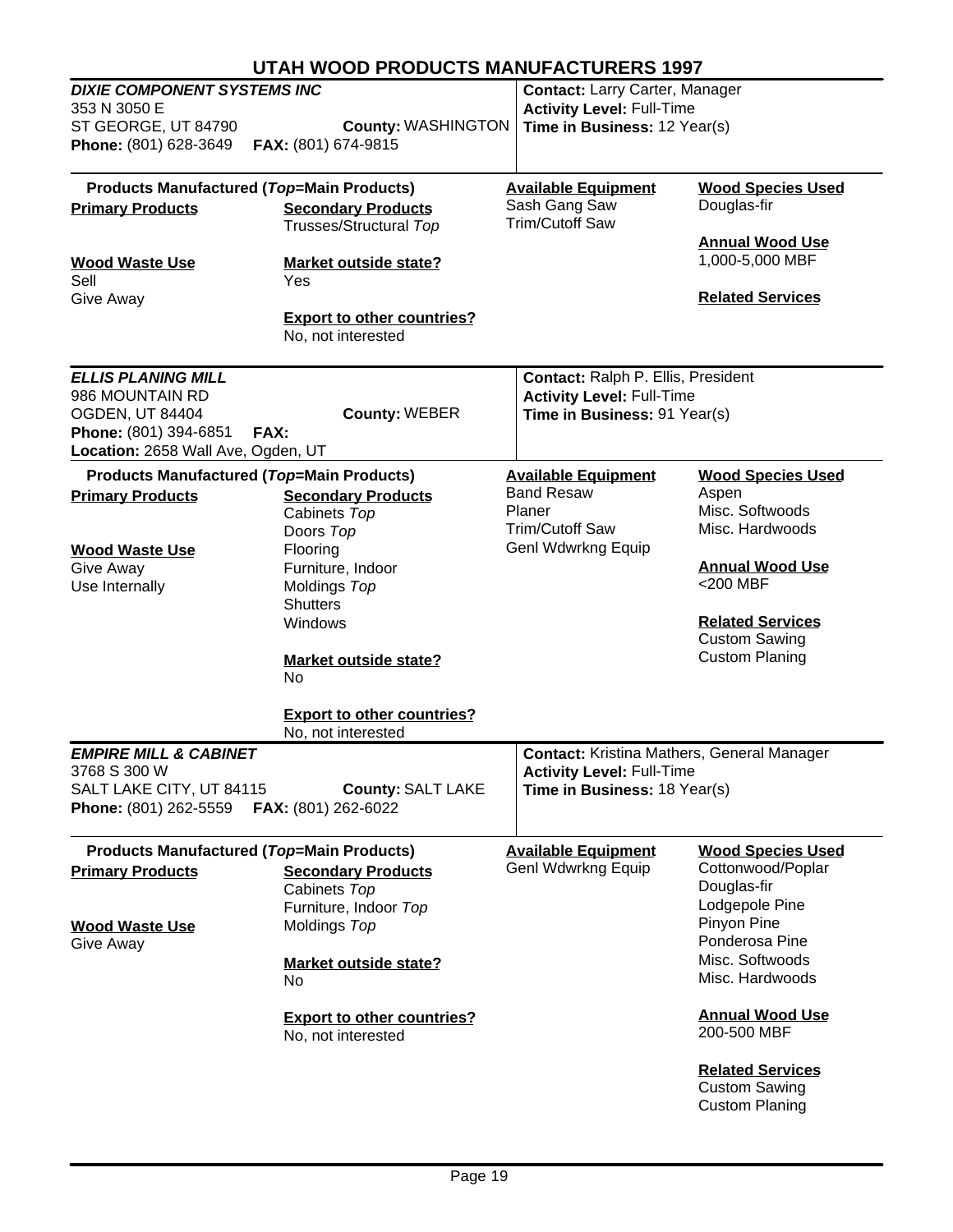|                                                                                                                                   | <b>UTAH WOOD PRODUCTS MANUFACTURERS 1997</b>                                                                                               |                                                                                                         |                                                                                                                                               |
|-----------------------------------------------------------------------------------------------------------------------------------|--------------------------------------------------------------------------------------------------------------------------------------------|---------------------------------------------------------------------------------------------------------|-----------------------------------------------------------------------------------------------------------------------------------------------|
| <b>FINE LINE CABINETS</b><br>479 N 200 W<br>CEDAR CITY, UT 84720<br>Phone: (801) 586-4466                                         | County: IRON<br>FAX: (801) 586-4466                                                                                                        | <b>Contact: Ronald Riddle, Owner</b><br><b>Activity Level: Full-Time</b><br>Time in Business: 5 Year(s) |                                                                                                                                               |
| <b>Products Manufactured (Top=Main Products)</b><br><b>Primary Products</b><br><b>Wood Waste Use</b>                              | <b>Secondary Products</b><br>Cabinets Top<br><b>Market outside state?</b><br>No<br><b>Export to other countries?</b><br>No, not interested | <b>Available Equipment</b><br>Planer<br><b>Genl Wdwrkng Equip</b>                                       | <b>Wood Species Used</b><br>Misc. Hardwoods<br><b>Annual Wood Use</b><br><200 MBF<br><b>Related Services</b><br>Other: install cabinets, trim |
| <b>FINE WOODWORKS</b><br>827 S STATE<br>RICHMOND, UT 84333<br>Phone: (801) 258-5101<br>FAX:<br>Location: 800 S 38 E, Richmond, UT | <b>County: CACHE</b>                                                                                                                       | Contact: Glenn Leonard, Owner<br><b>Activity Level: Full-Time</b><br>Time in Business: 10 Year(s)       |                                                                                                                                               |
| <b>Products Manufactured (Top=Main Products)</b><br><b>Primary Products</b>                                                       | <b>Secondary Products</b><br>Cabinets Top<br>Doors Top                                                                                     | <b>Available Equipment</b><br><b>Band Resaw</b><br>Planer<br><b>Trim/Cutoff Saw</b>                     | <b>Wood Species Used</b><br>Misc. Hardwoods<br>Other: cherry, maple                                                                           |
| <b>Wood Waste Use</b><br>Give Away<br>Use Internally                                                                              | Furniture, Indoor Top<br><b>Market outside state?</b><br>No                                                                                | <b>Genl Wdwrkng Equip</b>                                                                               | <b>Annual Wood Use</b><br><200 MBF<br><b>Related Services</b>                                                                                 |
|                                                                                                                                   | <b>Export to other countries?</b><br>No, not interested                                                                                    |                                                                                                         |                                                                                                                                               |
| <b>FIRM BILT MILL &amp; MOLDING</b><br>247 W 1400 S<br>SALT LAKE CITY, UT 84115<br>Phone: (801) 486-5471<br>FAX:                  | <b>County: SALT LAKE</b>                                                                                                                   | Contact: Chris Bellamy, Manager<br><b>Activity Level: Full-Time</b><br>Time in Business: 26 Year(s)     |                                                                                                                                               |
| <b>Products Manufactured (Top=Main Products)</b><br><b>Primary Products</b>                                                       | <b>Secondary Products</b><br>Moldings<br>Windows                                                                                           | <b>Available Equipment</b><br><b>Band Resaw</b><br>Finger Jointer<br>Planer                             | <b>Wood Species Used</b><br>Douglas-fir<br>Ponderosa Pine<br>Misc. Softwoods                                                                  |
| <b>Wood Waste Use</b><br>Give Away                                                                                                | <b>Market outside state?</b><br>No                                                                                                         | <b>Trim/Cutoff Saw</b><br><b>Genl Wdwrkng Equip</b>                                                     | Misc. Hardwoods<br><b>Related Services</b>                                                                                                    |
|                                                                                                                                   | <b>Export to other countries?</b><br>No, not interested                                                                                    |                                                                                                         | <b>Custom Sawing</b><br><b>Custom Planing</b>                                                                                                 |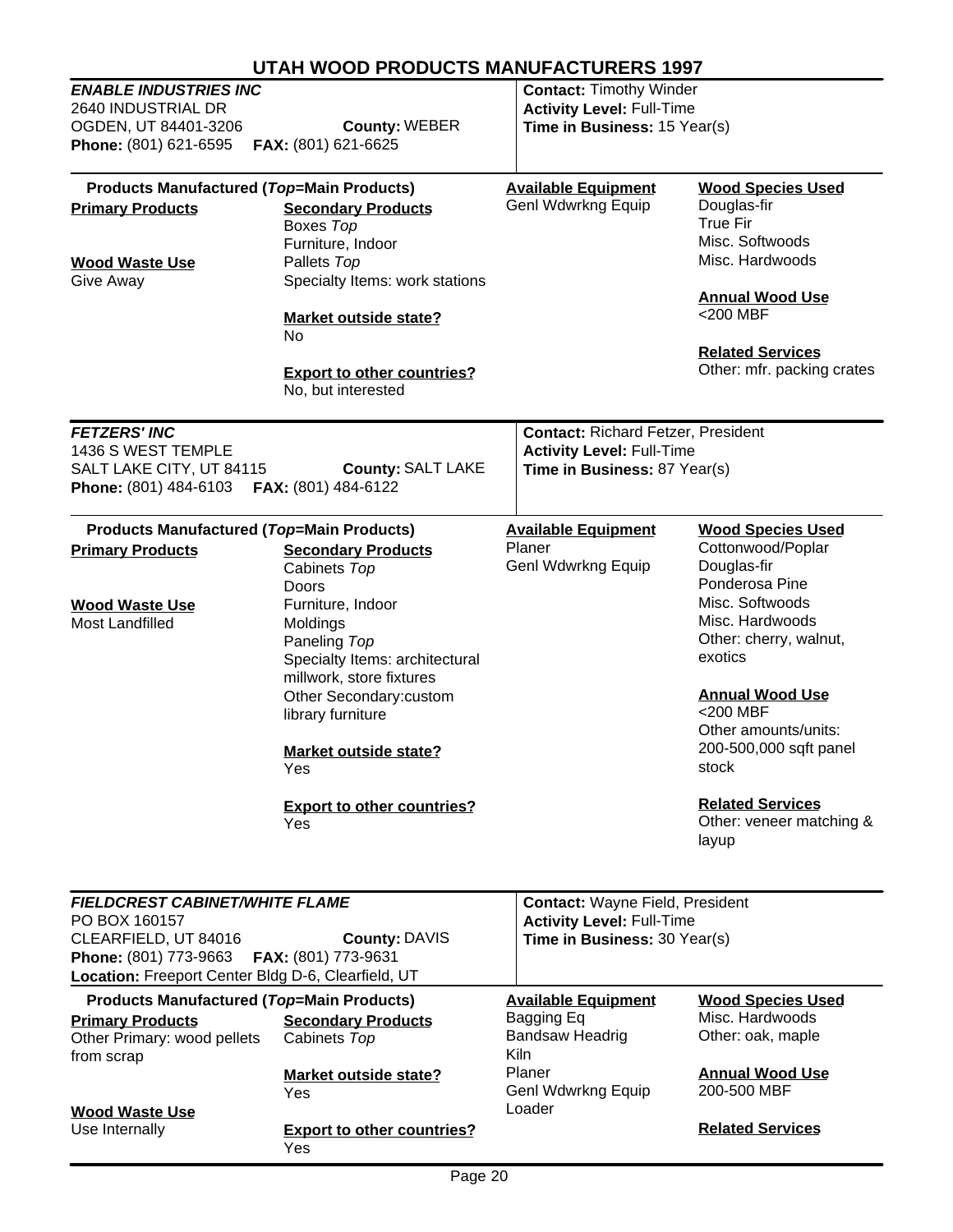| <b>FISHLAKE LUMBER CO</b>                             |                                   | <b>Contact: Lynn Anderson, Owner</b> |                          |  |
|-------------------------------------------------------|-----------------------------------|--------------------------------------|--------------------------|--|
| PO BOX L<br>BEAVER, UT 84713<br><b>County: BEAVER</b> |                                   | <b>Activity Level: Full-Time</b>     |                          |  |
|                                                       |                                   | Time in Business: 22 Year(s)         |                          |  |
| Phone: (801) 438-5453                                 | FAX: (801) 438-5477               |                                      |                          |  |
| Location: 1 mi N of Beaver on old Hwy 91              |                                   |                                      |                          |  |
| <b>Products Manufactured (Top=Main Products)</b>      |                                   | <b>Available Equipment</b>           | <b>Wood Species Used</b> |  |
| <b>Primary Products</b>                               | <b>Secondary Products</b>         | Circular Headrig                     | Aspen                    |  |
| Chips                                                 |                                   | Edger                                | Douglas-fir              |  |
| Lumber, Rough                                         | <b>Market outside state?</b>      | Planer                               | <b>True Fir</b>          |  |
| " " Green Top                                         | No                                | <b>Trim/Cutoff Saw</b>               | Ponderosa Pine           |  |
| " " Air-Dried Top                                     |                                   | General Logging Eq                   | Spruce                   |  |
| Poles                                                 | <b>Export to other countries?</b> | <b>Crawler Tractor</b>               | Other: aromatic redcedar |  |
| Posts                                                 | No, but interested                | Loader                               |                          |  |
| Timbers                                               |                                   | Skidder                              | <b>Annual Wood Use</b>   |  |
| Other Primary: landscape                              |                                   | <b>Trucks</b>                        | 500-1,000 MBF            |  |
| timbers, sawdust                                      |                                   | Other: road grader                   |                          |  |
|                                                       |                                   |                                      | <b>Related Services</b>  |  |
|                                                       |                                   |                                      | Logging<br>Road Building |  |
| <b>Wood Waste Use</b>                                 |                                   |                                      |                          |  |
| Sell                                                  |                                   |                                      | Log Hauling              |  |
| Give Away                                             |                                   |                                      | <b>Custom Sawing</b>     |  |
|                                                       |                                   |                                      |                          |  |
|                                                       |                                   |                                      |                          |  |
|                                                       |                                   |                                      |                          |  |
| FIT RITE WOOD PRODUCTS                                |                                   | Contact: Larry Hansen, Owner         |                          |  |
| 201 N MAIN                                            |                                   | <b>Activity Level: Full-Time</b>     |                          |  |
| <b>SALEM, UT 84653</b>                                | County: UTAH                      | Time in Business: 10 Year(s)         |                          |  |
| Phone: (801) 423-2229                                 | FAX:                              |                                      |                          |  |
|                                                       |                                   |                                      |                          |  |
| <b>Products Manufactured (Top=Main Products)</b>      |                                   | <b>Available Equipment</b>           | <b>Wood Species Used</b> |  |
| <b>Primary Products</b>                               | <b>Secondary Products</b>         | Edger                                | Misc. Hardwoods          |  |
| Lumber, Rough Top                                     | Flooring Top                      | Kiln                                 | Other: oak               |  |
| " " Air-Dried Top                                     | Paneling                          | Planer                               |                          |  |
| Lumber, Dimension Top                                 |                                   | Portable Sawmill                     | <b>Annual Wood Use</b>   |  |
| " " Kiln-Dried Top                                    | <b>Market outside state?</b>      | Genl Wdwrkng Equip                   | <200 MBF                 |  |
|                                                       | No.                               |                                      |                          |  |
|                                                       |                                   |                                      | <b>Related Services</b>  |  |
| <b>Wood Waste Use</b>                                 | <b>Export to other countries?</b> |                                      | <b>Custom Sawing</b>     |  |
| Give Away                                             | No, not interested                |                                      | <b>Custom Drying</b>     |  |

Give Away

Other: wood flooring mfr.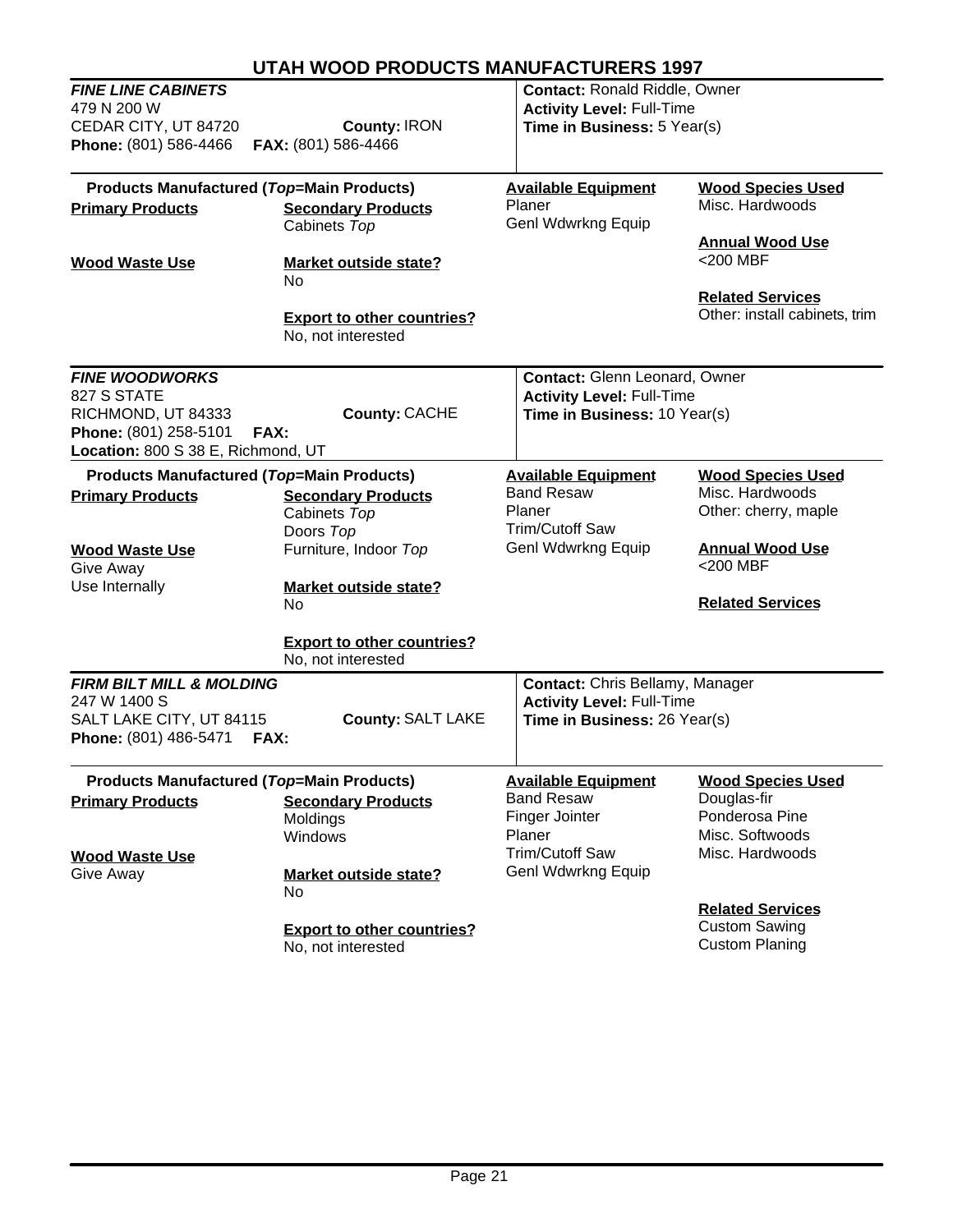|                                                                | <u>UTAH WOOD PRODUCTS MANUFACTURERS 1997</u> |                                                 |                                                   |  |
|----------------------------------------------------------------|----------------------------------------------|-------------------------------------------------|---------------------------------------------------|--|
| <b>FONDELL WOODWORK INC</b>                                    |                                              |                                                 | <b>Contact: Sheila Beckstrand, Office Manager</b> |  |
| <b>1657 N STATE</b>                                            |                                              |                                                 | <b>Activity Level: Full-Time</b>                  |  |
| <b>LEHI, UT 84043</b>                                          | County: UTAH                                 | Time in Business: 13 Year(s)                    |                                                   |  |
| Phone: (801) 768-4467                                          | FAX: (801) 768-4469                          |                                                 |                                                   |  |
| Location: Same as mailing                                      |                                              |                                                 |                                                   |  |
| <b>Products Manufactured (Top=Main Products)</b>               |                                              | <b>Available Equipment</b>                      | <b>Wood Species Used</b>                          |  |
| <b>Primary Products</b>                                        | <b>Secondary Products</b>                    | Edger                                           | Cottonwood/Poplar                                 |  |
|                                                                | Cabinets Top                                 | Planer                                          | Misc. Hardwoods                                   |  |
|                                                                | Furniture, Indoor Top                        | Trim/Cutoff Saw                                 |                                                   |  |
| <b>Wood Waste Use</b>                                          | Moldings Top                                 | Genl Wdwrkng Equip                              | <b>Annual Wood Use</b>                            |  |
| Sell                                                           | Other Secondary: store fixtures              |                                                 | 200-500 MBF                                       |  |
| Give Away                                                      |                                              |                                                 |                                                   |  |
|                                                                | <b>Market outside state?</b>                 |                                                 | <b>Related Services</b>                           |  |
|                                                                | Yes                                          |                                                 |                                                   |  |
|                                                                |                                              |                                                 |                                                   |  |
|                                                                | <b>Export to other countries?</b>            |                                                 |                                                   |  |
|                                                                | No. but interested                           |                                                 |                                                   |  |
| <b>FOREST PRODUCTS SALES INC</b>                               |                                              | <b>Contact: Tom Butterfield, President</b>      |                                                   |  |
| PO BOX 57367                                                   |                                              | <b>Activity Level: Full-Time</b>                |                                                   |  |
| SALT LAKE CITY, UT 84157-0367                                  | <b>County: SALT LAKE</b>                     | Time in Business: 25 Year(s)                    |                                                   |  |
| Phone: (801) 262-6428                                          | FAX: (801) 262-9822                          |                                                 |                                                   |  |
| Location: 249 W Vine St, Murray, UT                            |                                              |                                                 |                                                   |  |
| <b>Products Manufactured (Top=Main Products)</b>               |                                              | <b>Available Equipment</b>                      | <b>Wood Species Used</b>                          |  |
| <b>Primary Products</b>                                        | <b>Secondary Products</b>                    | <b>Band Resaw</b>                               | Douglas-fir                                       |  |
|                                                                | Fencing Top                                  | Kiln                                            | Lodgepole Pine                                    |  |
|                                                                | Treated Wood Top                             | Pressure Trtng Eq                               | Spruce                                            |  |
| <b>Wood Waste Use</b>                                          |                                              | <b>Trim/Cutoff Saw</b>                          | Other: cedar                                      |  |
| Sell                                                           | <b>Market outside state?</b>                 |                                                 |                                                   |  |
| Give Away                                                      | Yes                                          |                                                 | <b>Annual Wood Use</b>                            |  |
|                                                                |                                              |                                                 | 1,000-5,000 MBF                                   |  |
|                                                                | <b>Export to other countries?</b>            |                                                 |                                                   |  |
|                                                                | No, not interested                           |                                                 | <b>Related Services</b>                           |  |
|                                                                |                                              |                                                 | <b>Custom Sawing</b>                              |  |
|                                                                |                                              |                                                 |                                                   |  |
|                                                                |                                              |                                                 |                                                   |  |
|                                                                |                                              |                                                 |                                                   |  |
| <b>FORESTWOOD CABINETRY</b>                                    |                                              | <b>Contact: Marvin Fischer, General Manager</b> |                                                   |  |
| PO BOX 840300<br>HILDALE, UT 84784                             | <b>County: WASHINGTON</b>                    | <b>Activity Level: Full-Time</b>                |                                                   |  |
|                                                                |                                              | Time in Business: 22 Year(s)                    |                                                   |  |
| Phone: (801) 874-2321<br>Location: 745 N State St, Hildale, UT | FAX: (801) 874-2255                          |                                                 |                                                   |  |
|                                                                |                                              |                                                 |                                                   |  |

| Location: 745 N State St, Hildale, UT            |                                                                    |                                            |                                                       |
|--------------------------------------------------|--------------------------------------------------------------------|--------------------------------------------|-------------------------------------------------------|
| <b>Products Manufactured (Top=Main Products)</b> |                                                                    | <b>Available Equipment</b>                 | <b>Wood Species Used</b>                              |
| <b>Primary Products</b>                          | <b>Secondary Products</b><br>Cabinets Top<br>Furniture, Indoor Top | Planer<br>Sash Gang Saw<br>Trim/Cutoff Saw | Lodgepole Pine<br>Misc. Hardwoods                     |
| <b>Wood Waste Use</b><br>Sell                    | Moldings Top                                                       | Genl Wdwrkng Equip                         | <b>Annual Wood Use</b><br>200-500 MBF                 |
| Give Away<br>Use Internally                      | Market outside state?<br>Yes.                                      |                                            | <b>Related Services</b><br>Other: custom cabinet mfr. |
|                                                  | <b>Export to other countries?</b>                                  |                                            |                                                       |

No, not interested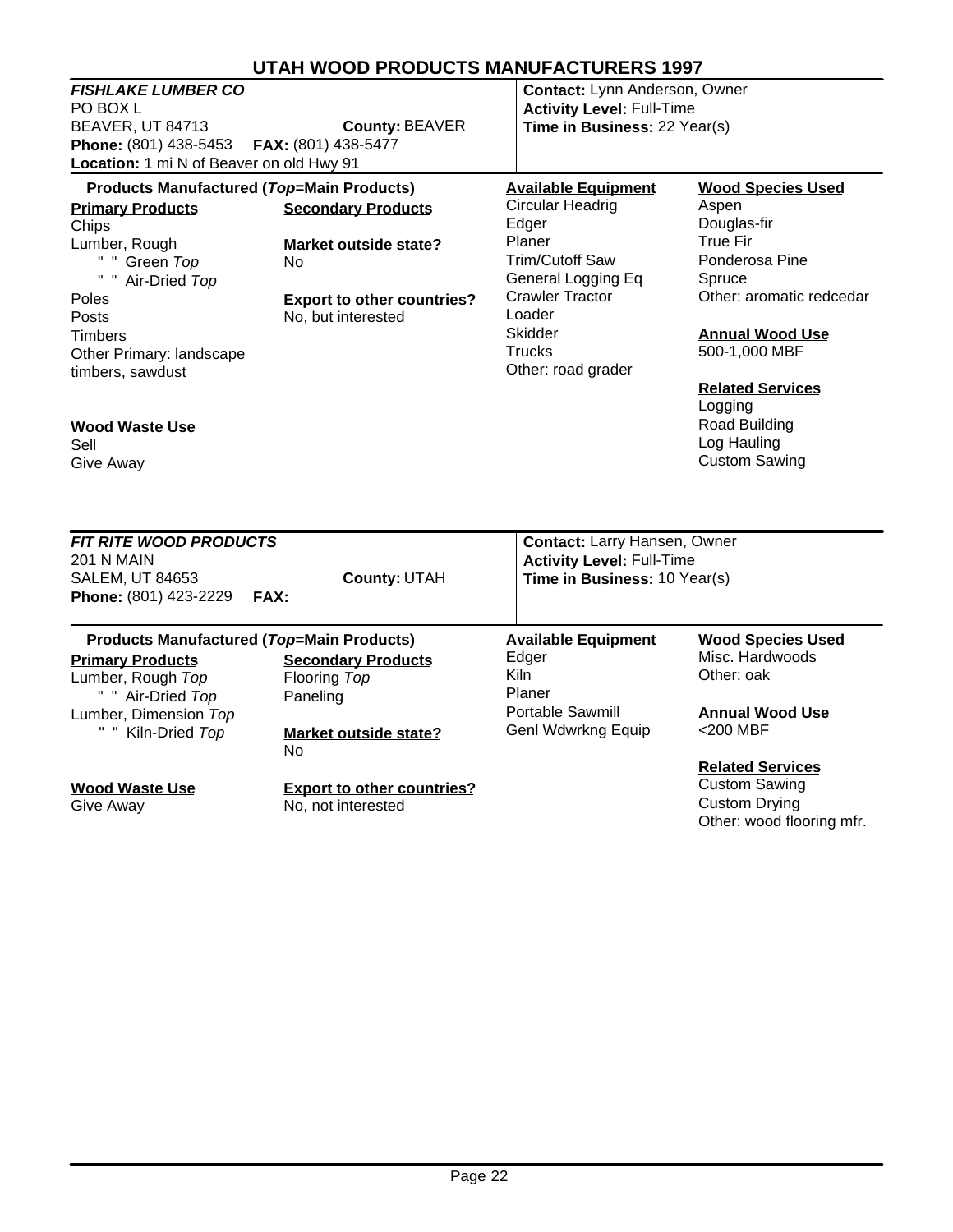| <b>FRONTIER LUMBER</b>                                                |                                                         | <b>Contact: Kelly Young, President</b>     |                                                 |  |
|-----------------------------------------------------------------------|---------------------------------------------------------|--------------------------------------------|-------------------------------------------------|--|
| <b>PO BOX 186</b>                                                     |                                                         | <b>Activity Level: Full-Time</b>           |                                                 |  |
| LAPOINT, UT 84039                                                     | <b>County: UINTAH</b>                                   | Time in Business: 17 Year(s)               |                                                 |  |
| Phone: (801) 247-2521<br>FAX:<br>Location: 11500 East Rd, Lapoint, UT |                                                         |                                            |                                                 |  |
|                                                                       |                                                         |                                            |                                                 |  |
| <b>Products Manufactured (Top=Main Products)</b>                      |                                                         | <b>Available Equipment</b>                 | <b>Wood Species Used</b>                        |  |
| <b>Primary Products</b>                                               | <b>Secondary Products</b>                               | Circular Headrig<br>Other: house log lathe | Douglas-fir<br>Lodgepole Pine                   |  |
| Chips                                                                 |                                                         |                                            | Ponderosa Pine                                  |  |
| Firewood<br>House Logs Top                                            | <b>Market outside state?</b><br>Yes                     |                                            | Spruce                                          |  |
| Lumber, Rough                                                         |                                                         |                                            |                                                 |  |
| " " Air-Dried Top                                                     | <b>Export to other countries?</b>                       |                                            | <b>Annual Wood Use</b>                          |  |
| Mine Props                                                            | No, but interested                                      |                                            | 1,000-5,000 MBF                                 |  |
| Poles                                                                 |                                                         |                                            |                                                 |  |
| Posts Top                                                             |                                                         |                                            | <b>Related Services</b>                         |  |
| Timbers Top                                                           |                                                         |                                            | Other: house logs                               |  |
| <b>Wood Waste Use</b><br>Sell<br>Give Away                            |                                                         |                                            |                                                 |  |
| <b>G C CABINETS</b>                                                   |                                                         | Contact: Carlos Gianfelice, Owner          |                                                 |  |
| 620 S MAIN ST                                                         |                                                         | <b>Activity Level: Full-Time</b>           |                                                 |  |
| SPANISH FORK, UT 84660                                                | <b>County: UTAH</b>                                     | Time in Business: 5 Year(s)                |                                                 |  |
| Phone: (801) 798-0323  FAX: (801) 798-0602                            |                                                         |                                            |                                                 |  |
|                                                                       |                                                         |                                            |                                                 |  |
| <b>Products Manufactured (Top=Main Products)</b>                      |                                                         | <b>Available Equipment</b>                 | <b>Wood Species Used</b>                        |  |
| <b>Primary Products</b>                                               | <b>Secondary Products</b>                               | Planer                                     | Misc. Hardwoods                                 |  |
|                                                                       | Cabinets Top                                            | <b>Trim/Cutoff Saw</b>                     |                                                 |  |
|                                                                       | Furniture, Indoor Top                                   | Genl Wdwrkng Equip                         | <b>Annual Wood Use</b>                          |  |
| <b>Wood Waste Use</b>                                                 |                                                         |                                            | <200 MBF                                        |  |
| Give Away                                                             | Market outside state?                                   |                                            |                                                 |  |
|                                                                       | No.                                                     |                                            | <b>Related Services</b><br><b>Custom Sawing</b> |  |
|                                                                       |                                                         |                                            |                                                 |  |
|                                                                       | <b>Export to other countries?</b><br>No, not interested |                                            |                                                 |  |
|                                                                       |                                                         |                                            |                                                 |  |
| <b>GARRETT CUSTOM CABINETS</b>                                        |                                                         | Contact: Jay Garrett, President            |                                                 |  |
| 2417 W 350 N #2 BOX 67-2                                              |                                                         | <b>Activity Level: Full-Time</b>           |                                                 |  |
|                                                                       |                                                         |                                            |                                                 |  |
|                                                                       |                                                         |                                            |                                                 |  |
| HURRICANE, UT 84737<br>Phone: (801) 635-0644<br>FAX:                  | <b>County: WASHINGTON</b>                               | Time in Business: 4 Year(s)                |                                                 |  |
|                                                                       |                                                         |                                            |                                                 |  |
| <b>Products Manufactured (Top=Main Products)</b>                      |                                                         | <b>Available Equipment</b>                 | <b>Wood Species Used</b>                        |  |
| <b>Primary Products</b>                                               | <b>Secondary Products</b>                               | Planer                                     | Misc. Hardwoods                                 |  |
|                                                                       | Cabinets Top                                            | Genl Wdwrkng Equip                         |                                                 |  |
|                                                                       | Doors Top                                               |                                            | <b>Annual Wood Use</b>                          |  |
| <b>Wood Waste Use</b>                                                 | Furniture, Indoor Top                                   |                                            | <200 MBF                                        |  |
| Give Away                                                             |                                                         |                                            |                                                 |  |
|                                                                       | <b>Market outside state?</b>                            |                                            | <b>Related Services</b>                         |  |
|                                                                       | No                                                      |                                            |                                                 |  |
|                                                                       | <b>Export to other countries?</b>                       |                                            |                                                 |  |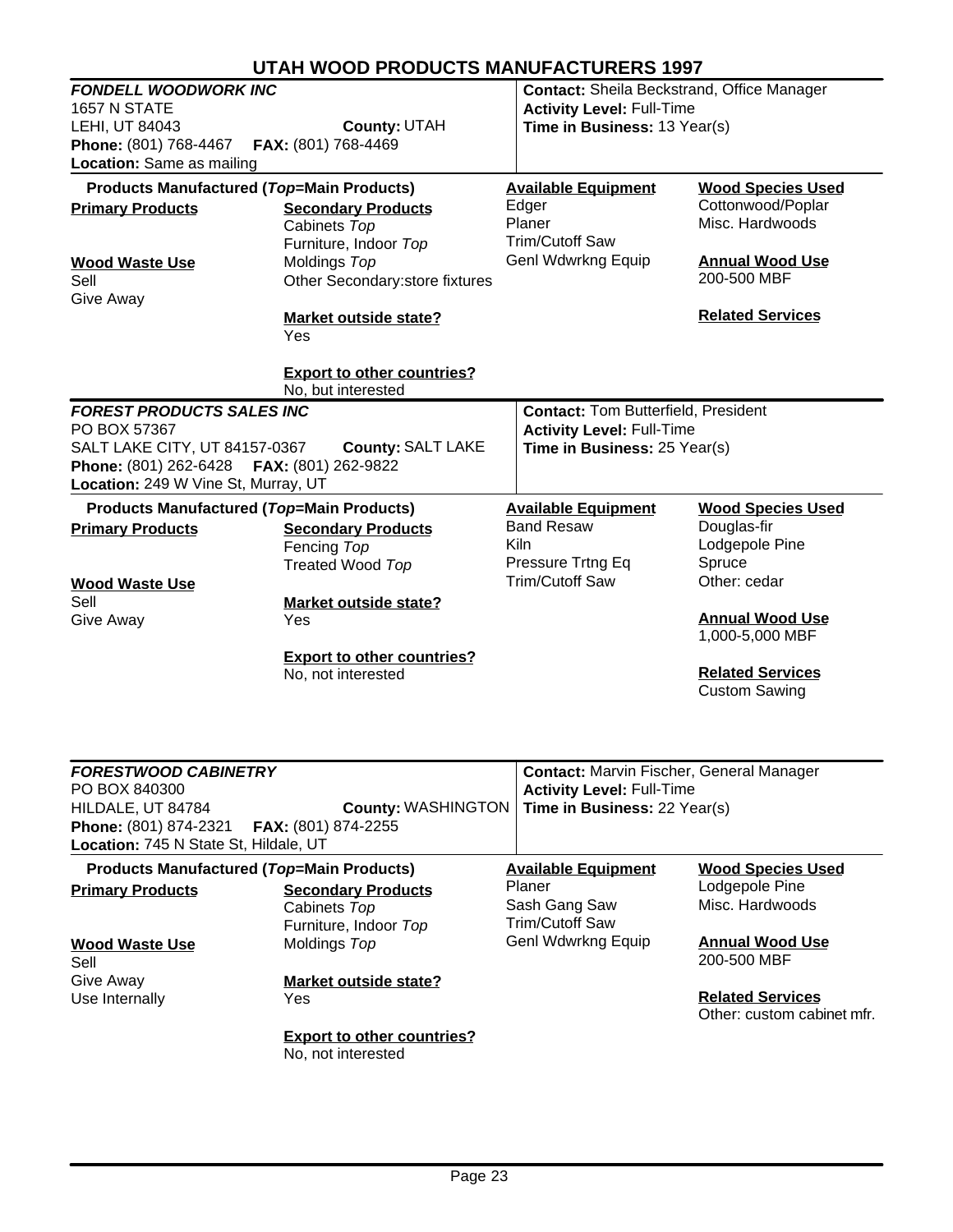| <b>UTAH WOOD PRODUCTS MANUFACTURERS 1997</b>                                                                                                                    |                                                                                                                                                                                                     |                                                                                                                                                                         |                                                                                                                                                                                                                      |  |
|-----------------------------------------------------------------------------------------------------------------------------------------------------------------|-----------------------------------------------------------------------------------------------------------------------------------------------------------------------------------------------------|-------------------------------------------------------------------------------------------------------------------------------------------------------------------------|----------------------------------------------------------------------------------------------------------------------------------------------------------------------------------------------------------------------|--|
| <b>GEARHART WOODWORKING CO</b><br>635 REDROCK RD<br>ST GEORGE, UT 84770<br><b>County: WASHINGTON</b><br>Phone: (801) 628-9474<br>FAX:                           |                                                                                                                                                                                                     | <b>Contact: Dan Gearhart, President</b><br><b>Activity Level: Full-Time</b><br>Time in Business: 6 Year(s)                                                              |                                                                                                                                                                                                                      |  |
| <b>Products Manufactured (Top=Main Products)</b><br><b>Primary Products</b><br><b>Wood Waste Use</b><br>Give Away<br>Use Internally                             | <b>Secondary Products</b><br>Cabinets Top<br>Doors Top<br>Furniture, Indoor Top<br>Moldings<br><b>Market outside state?</b><br><b>No</b><br><b>Export to other countries?</b><br>No, not interested | <b>Available Equipment</b><br>Planer<br>Genl Wdwrkng Equip                                                                                                              | <b>Wood Species Used</b><br>Misc. Hardwoods<br>Other: oak, maple, cherry<br><b>Annual Wood Use</b><br><200 MBF<br><b>Related Services</b><br>Other: custom cabinet<br>making                                         |  |
| <b>HALLMARK MOLDINGS INC</b><br>1810 W FORTUNE RD # F<br>SALT LAKE CITY, UT 84104<br><b>County: SALT LAKE</b><br>Phone: (801) 972-7096<br>FAX: (801) 972-7044   |                                                                                                                                                                                                     | Contact: Sherman Gayon, President<br><b>Activity Level: Full-Time</b><br>Time in Business: 5 Year(s)                                                                    |                                                                                                                                                                                                                      |  |
| <b>Products Manufactured (Top=Main Products)</b><br><b>Primary Products</b><br><b>Wood Waste Use</b><br>Give Away                                               | <b>Secondary Products</b><br>Moldings Top<br><b>Market outside state?</b><br>Yes<br><b>Export to other countries?</b><br>No, but interested                                                         | <b>Available Equipment</b><br>Genl Wdwrkng Equip                                                                                                                        | <b>Wood Species Used</b><br>Cottonwood/Poplar<br>Misc. Hardwoods<br>Other: eastern white pine,<br>cherry, alder<br><b>Annual Wood Use</b><br>200-500 MBF<br><b>Related Services</b><br>Other: custom molding<br>mfr. |  |
| <b>HANSEN LUMBER CO</b><br><b>RR 1 BOX 82</b><br>FAIRVIEW, UT 84629<br>Phone: (801) 427-3815                                                                    | <b>County: SANPETE</b><br>FAX: (801) 427-3313                                                                                                                                                       | Contact: Larry R. Hansen, President<br><b>Activity Level: Full-Time</b>                                                                                                 |                                                                                                                                                                                                                      |  |
| <b>Products Manufactured (Top=Main Products)</b><br><b>Primary Products</b><br>Lumber, Rough Top<br>" " Green Top<br>" " Air-Dried Top<br><b>Wood Waste Use</b> | <b>Secondary Products</b><br><b>Market outside state?</b><br>No<br><b>Export to other countries?</b><br>No, not interested                                                                          | <b>Available Equipment</b><br>Circular Headrig<br>Edger<br><b>Trim/Cutoff Saw</b><br>General Logging Eq<br><b>Crawler Tractor</b><br>Loader<br>Skidder<br><b>Trucks</b> | <b>Wood Species Used</b><br><b>Annual Wood Use</b><br>500-1,000 MBF<br><b>Related Services</b><br>Logging<br>Log Hauling                                                                                             |  |

Page 25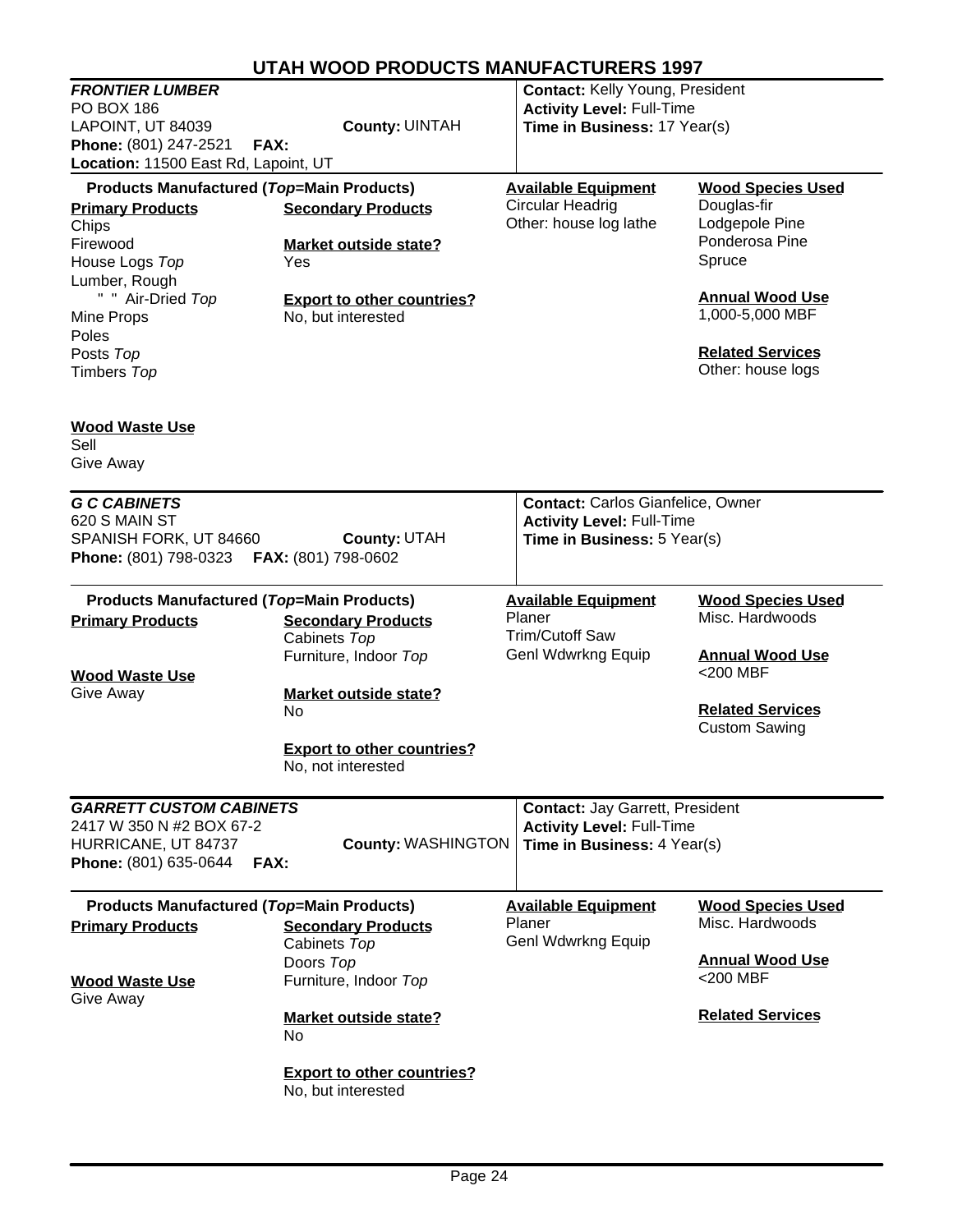| <b>UTAH WOOD PRODUCTS MANUFACTURERS 1997</b>                                                                                                                                                         |                                                                                                                                                                                                    |                                                                                                                                                                             |                                                                                                                                                                                         |  |
|------------------------------------------------------------------------------------------------------------------------------------------------------------------------------------------------------|----------------------------------------------------------------------------------------------------------------------------------------------------------------------------------------------------|-----------------------------------------------------------------------------------------------------------------------------------------------------------------------------|-----------------------------------------------------------------------------------------------------------------------------------------------------------------------------------------|--|
| <b>HEBER VALLEY LOG &amp; LUMBER LLC</b><br>2375 S HIGHWAY 40<br>HEBER CITY, UT 84032<br>Phone: (801) 654-5156<br><b>Location: Same as address</b>                                                   | <b>County: WASATCH</b><br>FAX: (801) 654-3655                                                                                                                                                      | Contact: Jim Burr, Owner<br><b>Activity Level: Full-Time</b><br>Time in Business: 14 Year(s)                                                                                |                                                                                                                                                                                         |  |
| <b>Products Manufactured (Top=Main Products)</b>                                                                                                                                                     |                                                                                                                                                                                                    | <b>Available Equipment</b>                                                                                                                                                  | <b>Wood Species Used</b>                                                                                                                                                                |  |
| <b>Primary Products</b><br>Firewood<br>House Logs Top<br>Lumber, Rough Top<br>Green Top<br>" " Air-Dried Top<br>Lumber, Dimension<br>" " Green Top<br>" " Air-Dried Top<br>Poles<br>Posts<br>Timbers | <b>Secondary Products</b><br>Bldgs, Log/Timber Top<br>Fencing<br>Flooring<br>Moldings<br>Pallets<br><b>Market outside state?</b><br>Yes<br><b>Export to other countries?</b><br>No, not interested | <b>Band Resaw</b><br>Circular Headrig<br>Edger<br>Firewood Proc<br>Planer<br><b>Portable Sawmill</b><br><b>Trim/Cutoff Saw</b><br>Veneer Lathe<br><b>Genl Wdwrkng Equip</b> | Aspen<br>Douglas-fir<br><b>True Fir</b><br>Lodgepole Pine<br>Ponderosa Pine<br>Spruce<br><b>Annual Wood Use</b><br>1,000-5,000 MBF<br><b>Related Services</b><br>Logging<br>Log Hauling |  |
| <b>Wood Waste Use</b><br>Sell                                                                                                                                                                        |                                                                                                                                                                                                    |                                                                                                                                                                             | <b>Custom Sawing</b>                                                                                                                                                                    |  |
| <b>HEBER WOOD CLASSICS</b><br>67 S 500 W<br>HEBER CITY, UT 84032<br>Phone: (801) 654-3603<br>Location: Same as mailing                                                                               | County: WASATCH<br>FAX:                                                                                                                                                                            | <b>Contact: Mark Provost, Owner</b><br><b>Activity Level: Full-Time</b><br>Time in Business: 17 Year(s)                                                                     |                                                                                                                                                                                         |  |
| <b>Products Manufactured (Top=Main Products)</b><br><b>Drimary Products Cocondary Products</b>                                                                                                       |                                                                                                                                                                                                    | <b>Available Equipment</b><br><b>Planer</b>                                                                                                                                 | <b>Wood Species Used</b><br>Misc Softwoods                                                                                                                                              |  |

| <b>HEBER WOOD CLASSICS</b><br>67 S 500 W<br>HEBER CITY, UT 84032<br>Phone: (801) 654-3603<br>Location: Same as mailing | <b>County: WASATCH</b><br><b>FAX:</b>                   | <b>Contact: Mark Provost, Owner</b><br><b>Activity Level: Full-Time</b><br>Time in Business: 17 Year(s) |                                                           |
|------------------------------------------------------------------------------------------------------------------------|---------------------------------------------------------|---------------------------------------------------------------------------------------------------------|-----------------------------------------------------------|
| <b>Products Manufactured (Top=Main Products)</b>                                                                       |                                                         | <b>Available Equipment</b>                                                                              | <b>Wood Species Used</b>                                  |
| <b>Primary Products</b>                                                                                                | <b>Secondary Products</b><br>Cabinets Top               | Planer<br><b>Genl Wdwrkng Equip</b>                                                                     | Misc. Softwoods<br>Misc. Hardwoods<br>Other: pines, oaks, |
| <b>Wood Waste Use</b><br>Use Internally<br><b>Most Landfilled</b>                                                      | Market outside state?<br>No                             |                                                                                                         | maples, ashes                                             |
|                                                                                                                        | <b>Export to other countries?</b><br>No, not interested |                                                                                                         | <b>Related Services</b>                                   |
| <b>HEIRLOOM CABINETRY</b><br>667 E 200 S<br>PAYSON, UT 84651<br>Phone: (801) 489-1250                                  | County: UTAH<br>FAX: (801) 489-8493                     | Contact: Ken Wilson, Shop Foreman<br><b>Activity Level: Full-Time</b><br>Time in Business: 2 Year(s)    |                                                           |
|                                                                                                                        | Location: Springville Ind Pk, 1190 N Spring Crk PI #E   |                                                                                                         |                                                           |
| <b>Products Manufactured (Top=Main Products)</b><br><b>Primary Products</b>                                            | <b>Secondary Products</b><br>Cabinets Top               | <b>Available Equipment</b><br>Edger<br>Planer                                                           | <b>Wood Species Used</b><br>Misc. Hardwoods               |
| <b>Wood Waste Use</b><br>Give Away                                                                                     | Market outside state?<br>No                             | <b>Genl Wdwrkng Equip</b>                                                                               | <b>Annual Wood Use</b><br>$<$ 200 MBF                     |
|                                                                                                                        | <b>Export to other countries?</b><br>No, not interested |                                                                                                         | <b>Related Services</b><br>Other: custom cabinet mfr.     |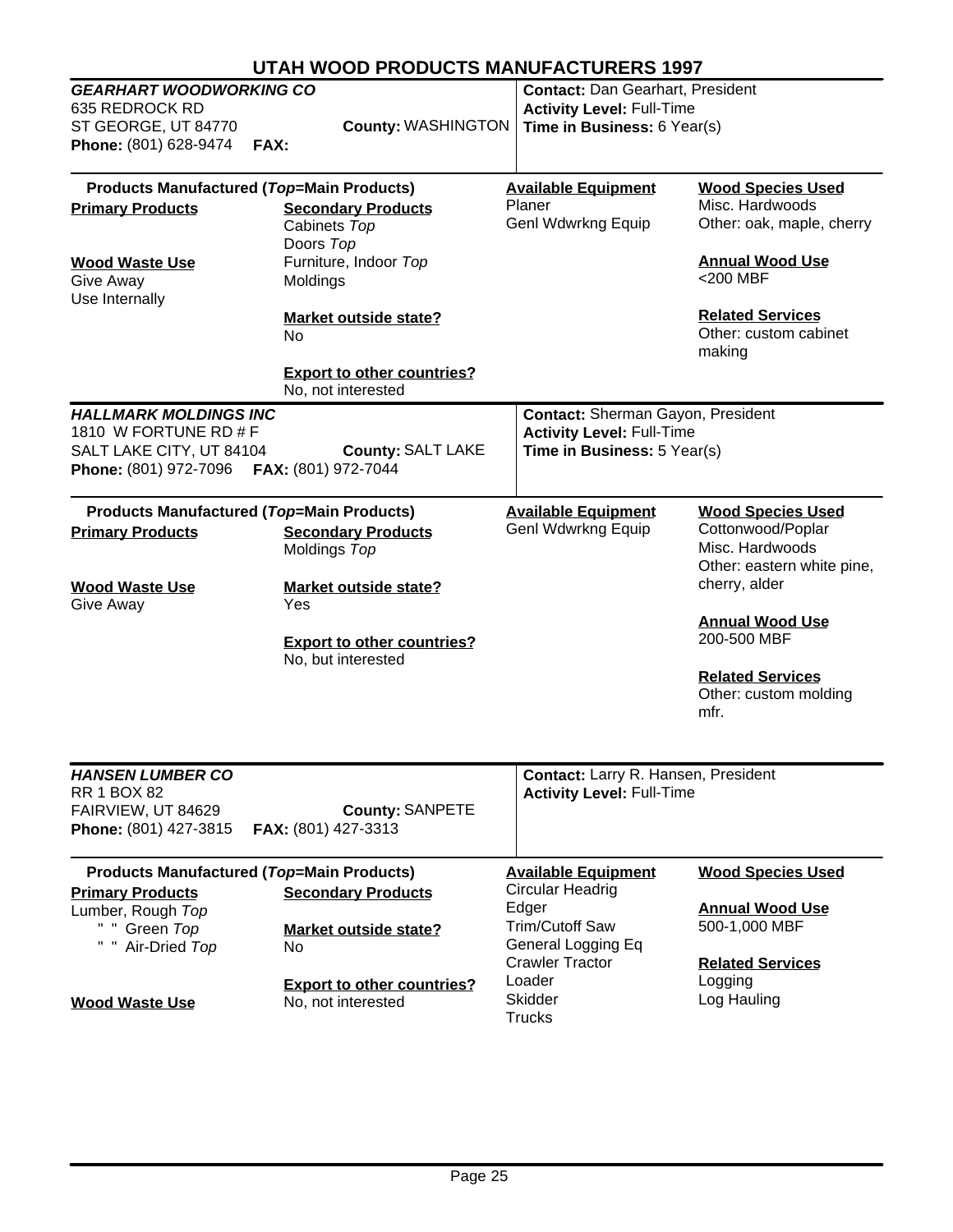|                                                                                                                                                        | <b>UTAH WOOD PRODUCTS MANUFACTURERS 1997</b>                                                                                                                                                                                                                             |                                                                                                                                                                                                                                         |                                                                                                                                                                                                                                             |  |
|--------------------------------------------------------------------------------------------------------------------------------------------------------|--------------------------------------------------------------------------------------------------------------------------------------------------------------------------------------------------------------------------------------------------------------------------|-----------------------------------------------------------------------------------------------------------------------------------------------------------------------------------------------------------------------------------------|---------------------------------------------------------------------------------------------------------------------------------------------------------------------------------------------------------------------------------------------|--|
| <b>HERITAGE WOODWORKS</b><br>241 S 100 W<br>SPRINGVILLE, UT 84663<br>County: UTAH<br>Phone: (801) 489-8242<br>FAX: (801) 489-0175                      |                                                                                                                                                                                                                                                                          | Contact: Ellen Zimmerman, Owner<br><b>Activity Level: Full-Time</b><br>Time in Business: 10 Year(s)                                                                                                                                     |                                                                                                                                                                                                                                             |  |
| <b>Primary Products</b><br><b>Wood Waste Use</b><br>Give Away                                                                                          | <b>Products Manufactured (Top=Main Products)</b><br><b>Secondary Products</b><br>Furniture, Indoor Top<br>Specialty Items: Victorian<br>cutwork<br><b>Market outside state?</b><br>No<br><b>Export to other countries?</b>                                               | <b>Available Equipment</b><br><b>Genl Wdwrkng Equip</b>                                                                                                                                                                                 | <b>Wood Species Used</b><br>Cottonwood/Poplar<br>Douglas-fir<br>Ponderosa Pine<br>Misc. Softwoods<br>Misc. Hardwoods<br><b>Annual Wood Use</b><br><200 MBF                                                                                  |  |
| <b>HUETTER MILL &amp; CABINET CO</b><br><b>5805 S STATE ST</b><br>MURRAY, UT 84157<br>Phone: (801) 266-3222                                            | No, but interested<br><b>County: SALT LAKE</b><br>FAX: (801) 263-0425                                                                                                                                                                                                    | Contact: Roy A. DeSimone, Manager<br><b>Activity Level: Full-Time</b><br>Time in Business: 50 Year(s)                                                                                                                                   | <b>Related Services</b>                                                                                                                                                                                                                     |  |
| <b>Primary Products</b><br>Lumber, Dimension<br>" " Kiln-Dried Top<br><b>Wood Waste Use</b><br>Give Away                                               | <b>Products Manufactured (Top=Main Products)</b><br><b>Secondary Products</b><br>Cabinets Top<br>Doors<br>Furniture, Indoor<br>Moldings Top<br>Paneling Top<br>Windows<br><b>Market outside state?</b><br>Yes<br><b>Export to other countries?</b><br>No, but interested | <b>Available Equipment</b><br>Bagging Eq<br><b>Band Resaw</b><br>Planer<br><b>Trim/Cutoff Saw</b><br>Genl Wdwrkng Equip<br>Other: straight line saw                                                                                     | <b>Wood Species Used</b><br>Cottonwood/Poplar<br>Lodgepole Pine<br>Ponderosa Pine<br>Misc. Hardwoods<br>Other: redwood<br><b>Related Services</b><br><b>Custom Sawing</b><br><b>Custom Planing</b><br>Other: architectural<br>millwork mfr. |  |
| <b>J A NORTON CONSTRUCTION</b><br>5208 KILKARE LOOP<br>WOODLAND, UT 84036<br>Phone: (801) 783-4764<br><b>Primary Products</b><br><b>Wood Waste Use</b> | <b>County: SUMMIT</b><br>FAX: (801) 783-4764<br><b>Products Manufactured (Top=Main Products)</b><br><b>Secondary Products</b><br>Bldgs, Log/Timber Top<br>Bldgs, Pole Top<br>Sheds/Portable Bldgs Top<br><b>Market outside state?</b><br>Yes                             | <b>Contact: Jim Norton, Owner</b><br><b>Activity Level: Full-Time</b><br>Time in Business: 23 Year(s)<br>E-Mail: postfrmg@allwest.net<br>Internet: http://www.allwest.net/postframe<br><b>Available Equipment</b><br>Genl Wdwrkng Equip | <b>Wood Species Used</b><br>Douglas-fir<br><b>Annual Wood Use</b><br><200 MBF<br><b>Related Services</b>                                                                                                                                    |  |
|                                                                                                                                                        | <b>Export to other countries?</b><br>No, not interested                                                                                                                                                                                                                  |                                                                                                                                                                                                                                         |                                                                                                                                                                                                                                             |  |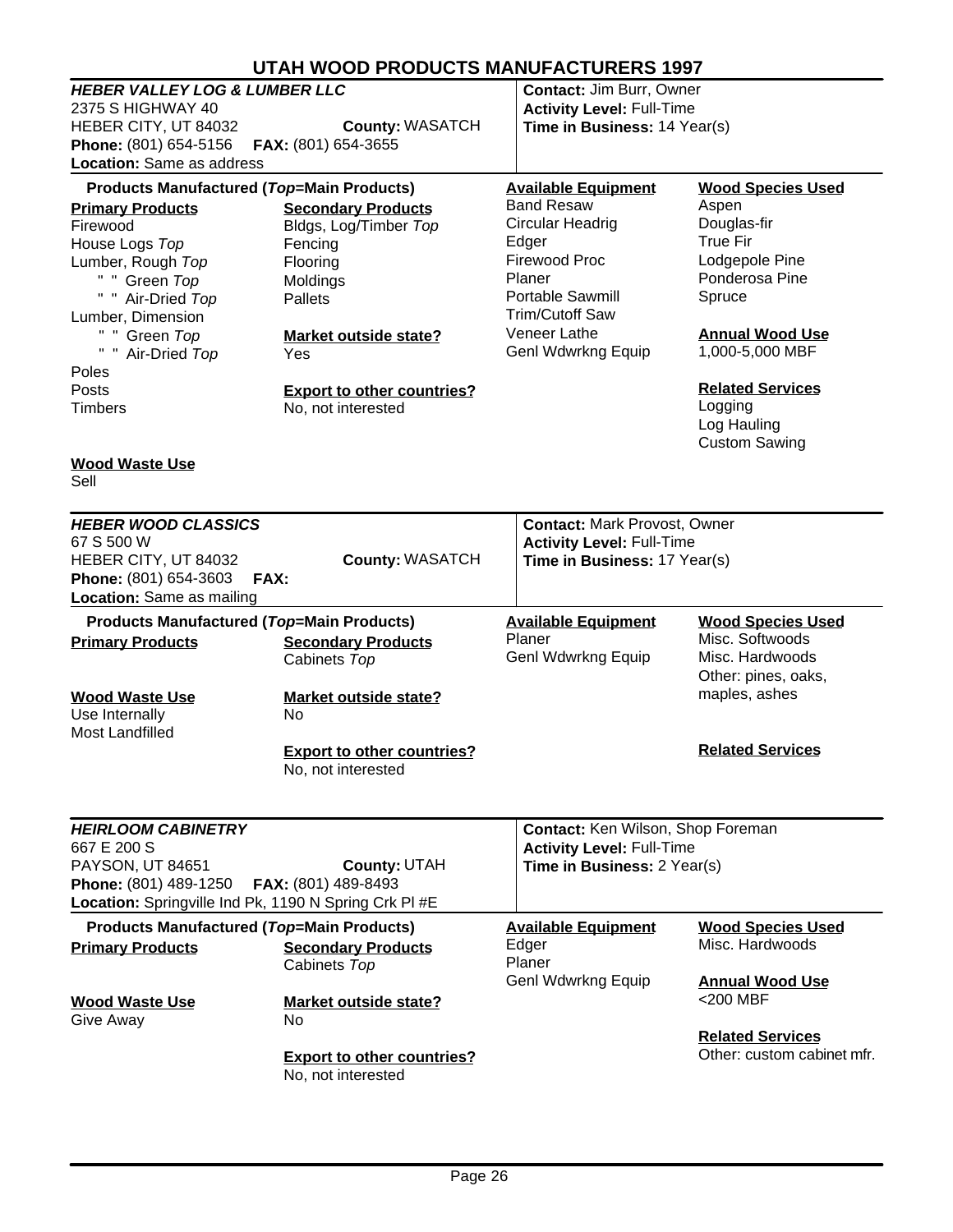|                                                                                                                                                             | <b>UTAH WOOD PRODUCTS MANUFACTURERS 1997</b>                                                                          |                                                                                                            |                                                                                |
|-------------------------------------------------------------------------------------------------------------------------------------------------------------|-----------------------------------------------------------------------------------------------------------------------|------------------------------------------------------------------------------------------------------------|--------------------------------------------------------------------------------|
| <b>J B CUSTOM WOODWORKS INC</b><br>PO BOX 71235<br>SALT LAKE CITY, UT 84171-0235<br><b>County: SALT LAKE</b><br>Phone: (801) 273-0495   FAX: (801) 273-1614 |                                                                                                                       | Contact: Vaughn, Jeff Belnap, President<br><b>Activity Level: Full-Time</b><br>Time in Business: 5 Year(s) |                                                                                |
|                                                                                                                                                             | <b>Products Manufactured (Top=Main Products)</b>                                                                      | <b>Available Equipment</b>                                                                                 | <b>Wood Species Used</b>                                                       |
| <b>Primary Products</b><br><b>Wood Waste Use</b><br>Use Internally                                                                                          | <b>Secondary Products</b><br>Fencing Top<br>Furniture, Outdoor Top<br>Other Secondary: decks<br>Market outside state? | <b>Band Resaw</b><br>Planer<br>Genl Wdwrkng Equip                                                          | Douglas-fir<br>True Fir<br>Ponderosa Pine<br>Misc. Softwoods<br>Other: redwood |
|                                                                                                                                                             | No.<br><b>Export to other countries?</b><br>No, not interested                                                        |                                                                                                            | <b>Annual Wood Use</b><br>$<$ 200 MBF<br><b>Related Services</b>               |
|                                                                                                                                                             |                                                                                                                       |                                                                                                            | Other: custom redwood<br>decks, etc.                                           |

| <b>JAMES PETERSEN LOGGING INC</b>                |                                   | Contact: Danny, Jeannie Petersen, Pres., Sec. |                                 |  |
|--------------------------------------------------|-----------------------------------|-----------------------------------------------|---------------------------------|--|
| 1267 S VERMILLION DR                             |                                   |                                               | <b>Activity Level: Seasonal</b> |  |
| <b>KANAB, UT 84741</b>                           | <b>County: KANE</b>               | Time in Business: 22 Year(s)                  |                                 |  |
| Phone: (801) 644-2475   FAX: (801) 644-2475      |                                   |                                               |                                 |  |
| Location: 1236 N Hwy 89a, Fredonia, AZ           |                                   |                                               |                                 |  |
| <b>Products Manufactured (Top=Main Products)</b> |                                   | <b>Available Equipment</b>                    | <b>Wood Species Used</b>        |  |
| <b>Primary Products</b>                          | <b>Secondary Products</b>         | Bandsaw Headrig                               | Aspen                           |  |
| Chips                                            | Fencing                           | <b>Chipper Headrig</b>                        | Douglas-fir                     |  |
| Firewood                                         |                                   | Debarker                                      | Ponderosa Pine                  |  |
| House Logs                                       | <b>Market outside state?</b>      | Edger                                         | Spruce                          |  |
| Lumber, Rough Top                                | Yes.                              | Planer                                        |                                 |  |
| " " Green Top                                    |                                   | Portable Sawmill                              | <b>Annual Wood Use</b>          |  |
| " " Air-Dried Top                                | <b>Export to other countries?</b> | Trim/Cutoff Saw                               | 500-1.000 MBF                   |  |
| Lumber, Dimension Top                            | No, not interested                | General Logging Eq                            |                                 |  |
| " " Green Top                                    |                                   | Crawler Tractor                               | <b>Related Services</b>         |  |
| " " Air-Dried Top                                |                                   | Loader                                        | Logging                         |  |
| Mine Props                                       |                                   | Skidder                                       | Log Hauling                     |  |
| Poles Top                                        |                                   | <b>Trucks</b>                                 | <b>Custom Sawing</b>            |  |
| Posts                                            |                                   |                                               |                                 |  |
| Ties, RR                                         |                                   |                                               |                                 |  |

#### **Wood Waste Use**

Sell Give Away

Timbers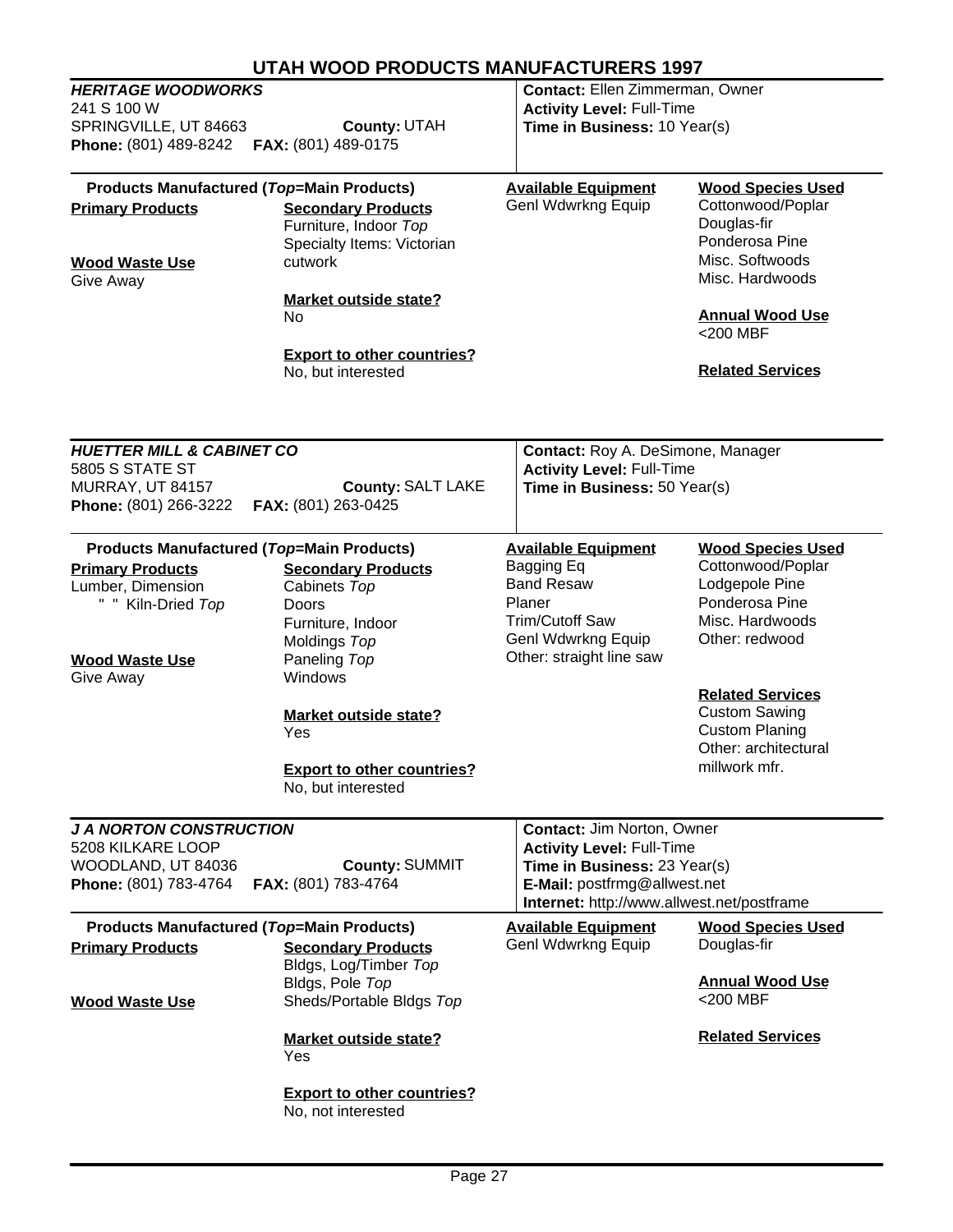|                                                                                                                                                                                               | UTAH WOOD PRODUCTS MANUFACTURERS 1997                                                                                                                                                                         |                                                                                                                  |                                                                                                                                                                                                                                                       |  |
|-----------------------------------------------------------------------------------------------------------------------------------------------------------------------------------------------|---------------------------------------------------------------------------------------------------------------------------------------------------------------------------------------------------------------|------------------------------------------------------------------------------------------------------------------|-------------------------------------------------------------------------------------------------------------------------------------------------------------------------------------------------------------------------------------------------------|--|
| <b>KARMAN KITCHENS INC</b><br>6000 S STRATLER ST<br><b>County: SALT LAKE</b><br>SALT LAKE CITY, UT 84107<br>Phone: (801) 268-3581<br>FAX: (801) 281-6405<br>Location: Mailing address, Murray |                                                                                                                                                                                                               | <b>Contact: Hank Schmidt, Vice President</b><br><b>Activity Level: Full-Time</b><br>Time in Business: 31 Year(s) |                                                                                                                                                                                                                                                       |  |
| <b>Products Manufactured (Top=Main Products)</b><br><b>Primary Products</b>                                                                                                                   | <b>Secondary Products</b><br>Cabinets Top                                                                                                                                                                     | <b>Available Equipment</b><br>Bagging Eq<br><b>Trim/Cutoff Saw</b><br>Genl Wdwrkng Equip                         | <b>Wood Species Used</b><br>Other: red oak, hard<br>maple, cherry                                                                                                                                                                                     |  |
| <b>Wood Waste Use</b><br>Give Away                                                                                                                                                            | <b>Market outside state?</b><br>Yes                                                                                                                                                                           |                                                                                                                  | <b>Annual Wood Use</b><br>1,000-5,000 MBF                                                                                                                                                                                                             |  |
|                                                                                                                                                                                               | <b>Export to other countries?</b><br>No, but interested                                                                                                                                                       |                                                                                                                  | <b>Related Services</b>                                                                                                                                                                                                                               |  |
| <b>KLASSY WOOD DESIGN</b><br>1866 W 2000 N<br>HELPER, UT 84526<br>Phone: (801) 637-8925<br>Location: Carbonville                                                                              | <b>County: CARBON</b><br>FAX: (801) 637-8925                                                                                                                                                                  | Contact: Greg R. Poulos, Owner<br><b>Activity Level: Full-Time</b><br>Time in Business: 5 Year(s)                |                                                                                                                                                                                                                                                       |  |
| <b>Products Manufactured (Top=Main Products)</b><br><b>Primary Products</b><br><b>Wood Waste Use</b><br>Give Away                                                                             | <b>Secondary Products</b><br>Cabinets Top<br>Furniture, Indoor Top<br>Moldings Top<br><b>Market outside state?</b><br><b>No</b><br><b>Export to other countries?</b>                                          | <b>Available Equipment</b><br><b>Genl Wdwrkng Equip</b>                                                          | <b>Wood Species Used</b><br>Misc. Softwoods<br>Misc. Hardwoods<br><b>Annual Wood Use</b><br><200 MBF<br><b>Related Services</b>                                                                                                                       |  |
| <b>LANE HUGHES WOODWORKING</b><br>767 W SOUTH TEMPLE<br>SALT LAKE CITY, UT 84104<br>Phone: (801) 533-0707<br>Location: Same as address                                                        | No, not interested<br><b>County: SALT LAKE</b><br>FAX:                                                                                                                                                        | Contact: Lane Hughes, Owner<br><b>Activity Level: Full-Time</b><br>Time in Business: 2 Year(s)                   |                                                                                                                                                                                                                                                       |  |
| <b>Products Manufactured (Top=Main Products)</b><br><b>Primary Products</b><br><b>Wood Waste Use</b><br>Give Away                                                                             | <b>Secondary Products</b><br><b>Boxes</b><br>Cabinets Top<br>Furniture, Indoor Top<br>Furniture, Outdoor Top<br><b>Market outside state?</b><br>No<br><b>Export to other countries?</b><br>No, not interested | <b>Available Equipment</b><br>Planer<br><b>Trim/Cutoff Saw</b><br><b>Genl Wdwrkng Equip</b>                      | <b>Wood Species Used</b><br>Cottonwood/Poplar<br>Douglas-fir<br>Misc. Softwoods<br>Misc. Hardwoods<br><b>Annual Wood Use</b><br><200 MBF<br><b>Related Services</b><br><b>Custom Sawing</b><br><b>Custom Planing</b><br>Other: general<br>woodworking |  |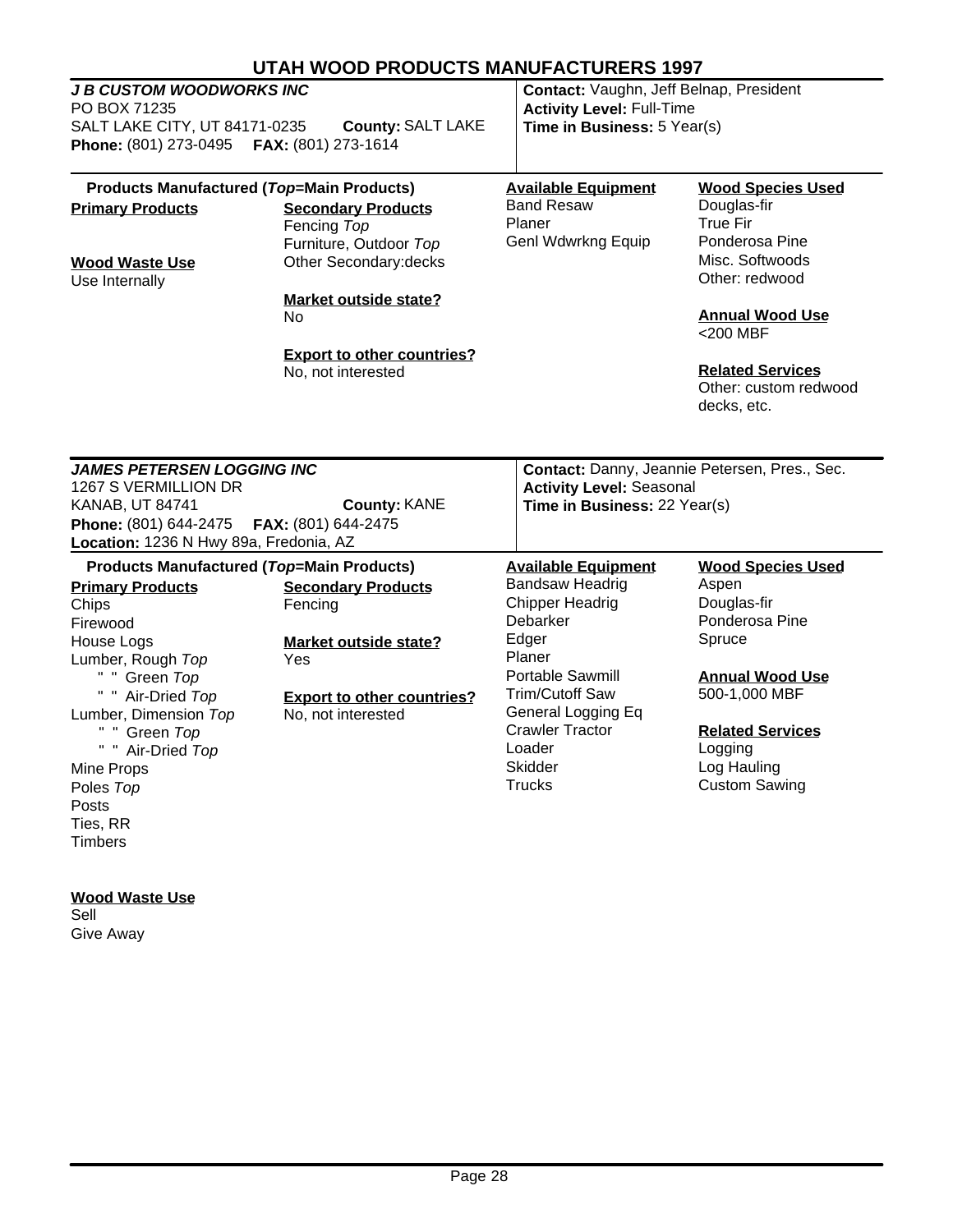| <b>LEAVITT LUMBER CO</b>                                                                                                                     |                                                                                                                                                                                                    | <b>Contact: Stanley Leavitt, President</b>                                                                    |                                                                                                                                                                                                    |
|----------------------------------------------------------------------------------------------------------------------------------------------|----------------------------------------------------------------------------------------------------------------------------------------------------------------------------------------------------|---------------------------------------------------------------------------------------------------------------|----------------------------------------------------------------------------------------------------------------------------------------------------------------------------------------------------|
| PO BOX 96<br><b>KAMAS, UT 84036</b><br>Phone: (801) 783-4678  FAX: (801) 783-4384<br>Location: 395 S 300 E, Kamas, UT                        | <b>County: SUMMIT</b>                                                                                                                                                                              | <b>Activity Level: Full-Time</b><br>Time in Business: 25 Year(s)                                              |                                                                                                                                                                                                    |
| <b>Products Manufactured (Top=Main Products)</b>                                                                                             |                                                                                                                                                                                                    | <b>Available Equipment</b>                                                                                    | <b>Wood Species Used</b>                                                                                                                                                                           |
| <b>Primary Products</b><br>Lumber, Rough Top<br>" " Air-Dried Top<br>Lumber, Dimension Top                                                   | <b>Secondary Products</b><br>Pallets<br><b>Market outside state?</b>                                                                                                                               | <b>Band Resaw</b><br>Circular Headrig<br>Debarker<br>Edger                                                    | Aspen<br>True Fir<br>Lodgepole Pine<br>Ponderosa Pine                                                                                                                                              |
| " " Air-Dried Top<br>Mine Props<br>Ties, RR                                                                                                  | Yes<br><b>Export to other countries?</b>                                                                                                                                                           | Planer<br><b>Trim/Cutoff Saw</b><br>General Logging Eq<br><b>Crawler Tractor</b>                              | Spruce<br><b>Annual Wood Use</b><br>1,000-5,000 MBF                                                                                                                                                |
| Timbers Top<br><b>Wood Waste Use</b><br>Sell                                                                                                 | No, not interested                                                                                                                                                                                 | Loader<br>Skidder<br><b>Trucks</b>                                                                            | <b>Related Services</b><br>Logging<br>Road Building<br>Log Hauling<br><b>Custom Sawing</b><br><b>Custom Planing</b>                                                                                |
| <b>LMCC INC</b><br>919 N 1250 W<br>CENTERVILLE, UT 84014<br>Phone: (801) 298-3668    FAX: (801) 298-3681                                     | <b>County: DAVIS</b><br>Location: Mailing address; W of I-15 off of Centerville exit                                                                                                               | <b>Contact: Arnie Melby, Owner</b><br><b>Activity Level: Full-Time</b><br>Time in Business: 9 Year(s)         |                                                                                                                                                                                                    |
|                                                                                                                                              |                                                                                                                                                                                                    |                                                                                                               |                                                                                                                                                                                                    |
| <b>Products Manufactured (Top=Main Products)</b><br><b>Primary Products</b><br>Chips<br>Firewood<br><b>Wood Waste Use</b><br>Most Landfilled | <b>Secondary Products</b><br>Boxes Top<br>Pallets Top<br>Specialty Items: specialty cut<br>items<br><b>Market outside state?</b><br>No.<br><b>Export to other countries?</b><br>No, but interested | <b>Available Equipment</b><br><b>Trim/Cutoff Saw</b><br><b>Genl Wdwrkng Equip</b><br>Other: 2x4 notching tool | <b>Wood Species Used</b><br>Aspen<br>Cottonwood/Poplar<br>Douglas-fir<br>Lodgepole Pine<br>Pinyon Pine<br>Ponderosa Pine<br>Spruce<br>Misc. Softwoods<br><b>Annual Wood Use</b><br>1,000-5,000 MBF |
|                                                                                                                                              |                                                                                                                                                                                                    |                                                                                                               | <b>Related Services</b><br><b>Custom Sawing</b>                                                                                                                                                    |

Other: custom pallets, skids, boxes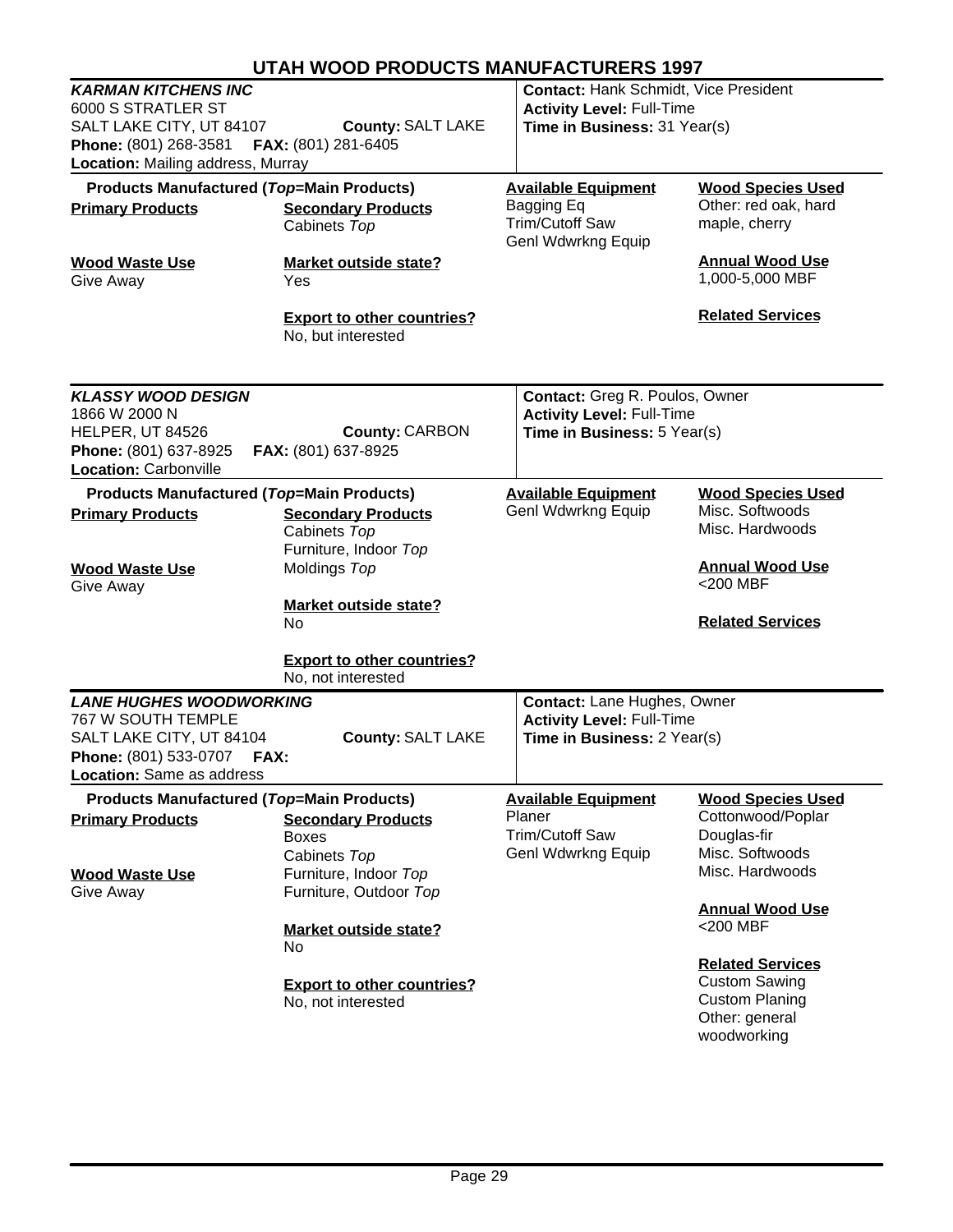|                                                                                                                                                        | <b>UTAH WOOD PRODUCTS MANUFACTURERS 1997</b>                                                                                                                                                                                                                                                      |                                                                                                                                |                                                                                                                                                                                                              |  |
|--------------------------------------------------------------------------------------------------------------------------------------------------------|---------------------------------------------------------------------------------------------------------------------------------------------------------------------------------------------------------------------------------------------------------------------------------------------------|--------------------------------------------------------------------------------------------------------------------------------|--------------------------------------------------------------------------------------------------------------------------------------------------------------------------------------------------------------|--|
| <b>LOG-POLE ENTERPRISES INC</b><br>171 E 900 S<br><b>PROVO, UT 84606</b><br>County: UTAH<br>Phone: (801) 373-5340<br>FAX: (801) 374-2810               |                                                                                                                                                                                                                                                                                                   | <b>Contact: David Donaldson, General Manager</b><br><b>Activity Level: Full-Time</b><br>Time in Business: 45 Year(s)           |                                                                                                                                                                                                              |  |
| <b>Primary Products</b><br><b>Wood Waste Use</b><br>Sell<br>Give Away<br>Use Internally                                                                | <b>Products Manufactured (Top=Main Products)</b><br><b>Secondary Products</b><br>Fencing Top<br>Furniture, Indoor Top<br>Furniture, Outdoor<br><b>Treated Wood</b><br>Specialty Items: railings<br><b>Market outside state?</b><br>Yes<br><b>Export to other countries?</b><br>No, but interested | <b>Available Equipment</b><br><b>Band Resaw</b><br>Planer<br><b>Trim/Cutoff Saw</b>                                            | <b>Wood Species Used</b><br>Aspen<br>Lodgepole Pine<br>Misc. Hardwoods<br>Other: willow<br><b>Annual Wood Use</b><br>200-500 MBF<br><b>Related Services</b><br><b>Custom Sawing</b><br><b>Custom Planing</b> |  |
| <b>LONETREE LOG HOMES</b><br><b>PO BOX 705</b><br>CEDAR CITY, UT 84720<br>Phone: (435) 586-6023<br>Location: 2071 N Main St; 1/4 mi S of I-15 exit #62 | County: IRON<br>FAX: (435) 586-6052                                                                                                                                                                                                                                                               | Contact: Dan Wiarda, President<br><b>Activity Level: Full-Time</b><br>Time in Business: 13 Year(s)<br>E-Mail: lonetree@ted.net |                                                                                                                                                                                                              |  |
| <b>Primary Products</b><br>House Logs Top<br><b>Wood Waste Use</b>                                                                                     | <b>Products Manufactured (Top=Main Products)</b><br><b>Secondary Products</b><br><b>Market outside state?</b><br>Yes<br><b>Export to other countries?</b><br>No, not interested                                                                                                                   | <b>Available Equipment</b><br>Planer<br><b>Trim/Cutoff Saw</b><br>Other: blade resaw                                           | <b>Wood Species Used</b><br>Lodgepole Pine<br>Ponderosa Pine<br>Spruce<br><b>Annual Wood Use</b><br>200-500 MBF<br><b>Related Services</b>                                                                   |  |
| <b>MACK ROUNDY LOGGING</b><br>100 N 150 E<br>GLENDALE, UT 84729<br>Phone: (801) 648-2422                                                               | <b>County: KANE</b><br>FAX:<br>Location: Glendale, UT; Hwy 89 30 mi N of AZ border<br><b>Products Manufactured (Top=Main Products)</b>                                                                                                                                                            | Contact: Mack N. Roundy, Owner<br><b>Activity Level: Seasonal</b><br><b>Available Equipment</b>                                | <b>Wood Species Used</b>                                                                                                                                                                                     |  |
| <b>Primary Products</b><br>Other Primary: sawlogs for<br>mills, Wholesale Only                                                                         | <b>Secondary Products</b><br><b>Market outside state?</b><br><b>No</b>                                                                                                                                                                                                                            |                                                                                                                                | Aspen<br>Douglas-fir<br>True Fir<br>Ponderosa Pine<br>Spruce                                                                                                                                                 |  |
| <b>Wood Waste Use</b>                                                                                                                                  | <b>Export to other countries?</b><br>No, but interested                                                                                                                                                                                                                                           |                                                                                                                                | <b>Annual Wood Use</b><br>1,000-5,000 MBF<br><b>Related Services</b><br>Logging<br>Other: falling and bucking<br>only                                                                                        |  |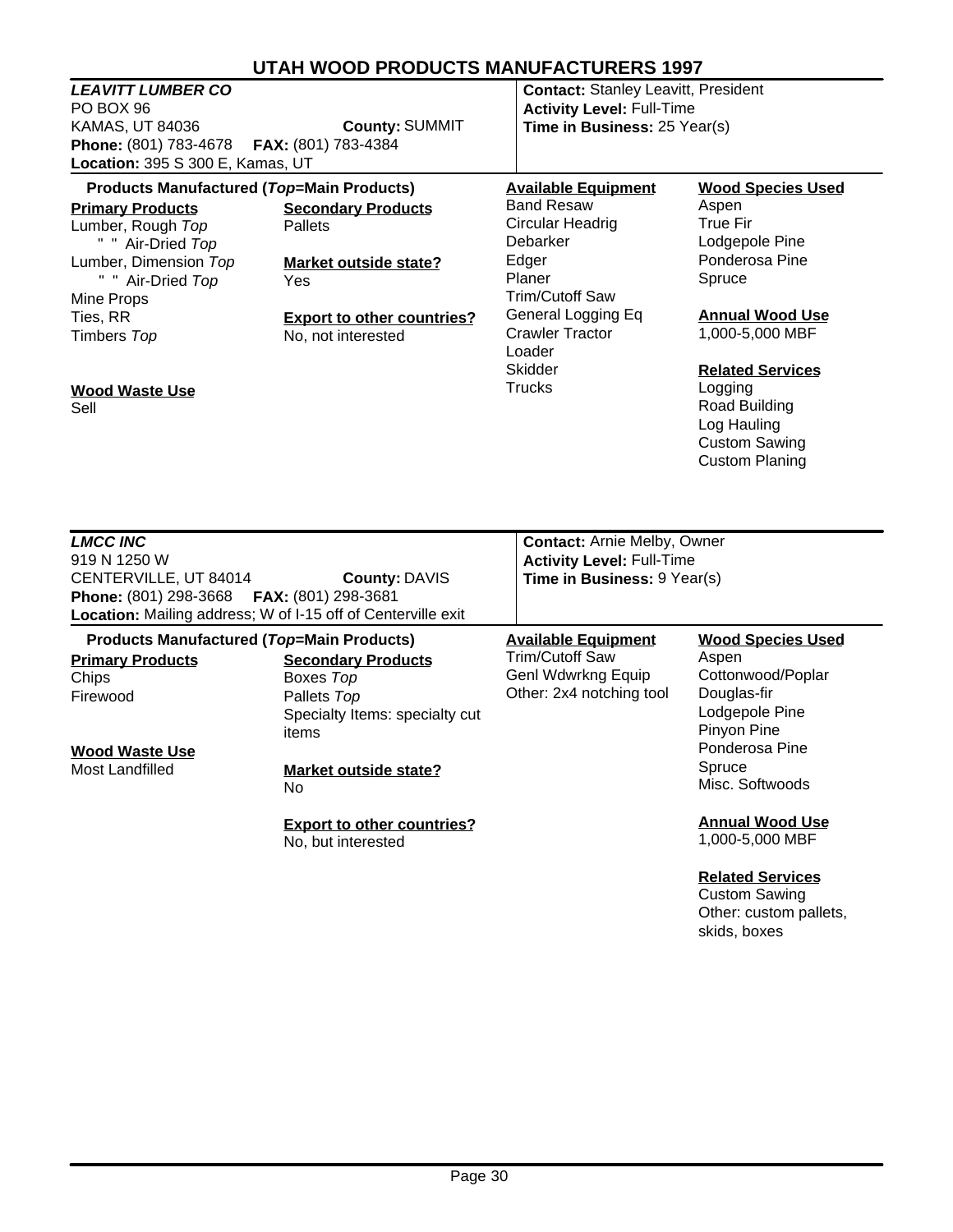|                                                                                                                                                                                         | <b>UTAH WOOD PRODUCTS MANUFACTURERS 1997</b>                                                                                                                                         |                                                                                                                |                                                                                                                                                                                                                |
|-----------------------------------------------------------------------------------------------------------------------------------------------------------------------------------------|--------------------------------------------------------------------------------------------------------------------------------------------------------------------------------------|----------------------------------------------------------------------------------------------------------------|----------------------------------------------------------------------------------------------------------------------------------------------------------------------------------------------------------------|
| <b>MICHAEL SEITER &amp; CO INC</b><br>PO BOX 315<br>HEBER CITY, UT 84032<br><b>County: WASATCH</b><br>Phone: (801) 654-0601<br>FAX: (801) 654-0613<br>Location: 790 S 300 W, Heber City |                                                                                                                                                                                      | <b>Contact: Michael Seiter, President</b><br><b>Activity Level: Full-Time</b><br>Time in Business: 15 Year(s)  |                                                                                                                                                                                                                |
| <b>Products Manufactured (Top=Main Products)</b><br><b>Primary Products</b><br><b>Wood Waste Use</b><br>Give Away                                                                       | <b>Secondary Products</b><br>Cabinets Top<br>Doors Top<br>Moldings Top<br><b>Market outside state?</b><br>Yes<br><b>Export to other countries?</b><br>No, but interested             | <b>Available Equipment</b><br>Edger<br><b>Trim/Cutoff Saw</b><br><b>Genl Wdwrkng Equip</b>                     | <b>Wood Species Used</b><br>Misc. Hardwoods<br><b>Annual Wood Use</b><br><200 MBF<br><b>Related Services</b>                                                                                                   |
| <b>MIDWEST CABINETS</b><br>1320 W 7900 S<br>WEST JORDAN, UT 84088<br>Phone: (801) 566-2175   FAX: (801) 266-9548<br>Location: 1 blk S of 7800 S 2nd bldg from corner                    | <b>County: SALT LAKE</b>                                                                                                                                                             | <b>Contact: Raul Garcia, Owner</b><br><b>Activity Level: Full-Time</b><br>Time in Business: 8 Year(s)          |                                                                                                                                                                                                                |
| <b>Products Manufactured (Top=Main Products)</b><br><b>Primary Products</b><br><b>Wood Waste Use</b><br>Give Away                                                                       | <b>Secondary Products</b><br>Cabinets Top<br>Doors Top<br>Furniture, Indoor Top<br><b>Market outside state?</b><br>Yes<br><b>Export to other countries?</b><br>No, but interested    | <b>Available Equipment</b><br><b>Genl Wdwrkng Equip</b>                                                        | <b>Wood Species Used</b><br>Lodgepole Pine<br>Misc. Hardwoods<br>Other: particle board,<br>plywood, melamine<br><b>Annual Wood Use</b><br>200-500 MBF<br><b>Related Services</b><br>Other: custom cabinet mfr. |
| <b>MOUNTAIN TECH MILL &amp; CABINET</b><br>4800 S 150 W # 35<br>MURRAY, UT 84107<br>Phone: (801) 269-1878                                                                               | <b>County: SALT LAKE</b><br>FAX: (801) 265-2021                                                                                                                                      | <b>Contact: Eric Lassig, Vice President</b><br><b>Activity Level: Full-Time</b><br>Time in Business: 5 Year(s) |                                                                                                                                                                                                                |
| <b>Products Manufactured (Top=Main Products)</b><br><b>Primary Products</b><br><b>Wood Waste Use</b><br>Give Away<br>Use Internally                                                     | <b>Secondary Products</b><br>Cabinets Top<br>Furniture, Indoor Top<br>Moldings Top<br><b>Market outside state?</b><br>No.<br><b>Export to other countries?</b><br>No, not interested | <b>Available Equipment</b><br>Planer<br>Genl Wdwrkng Equip                                                     | <b>Wood Species Used</b><br>Misc. Softwoods<br>Misc. Hardwoods<br><b>Annual Wood Use</b><br><200 MBF<br><b>Related Services</b><br>Other: cabinetry                                                            |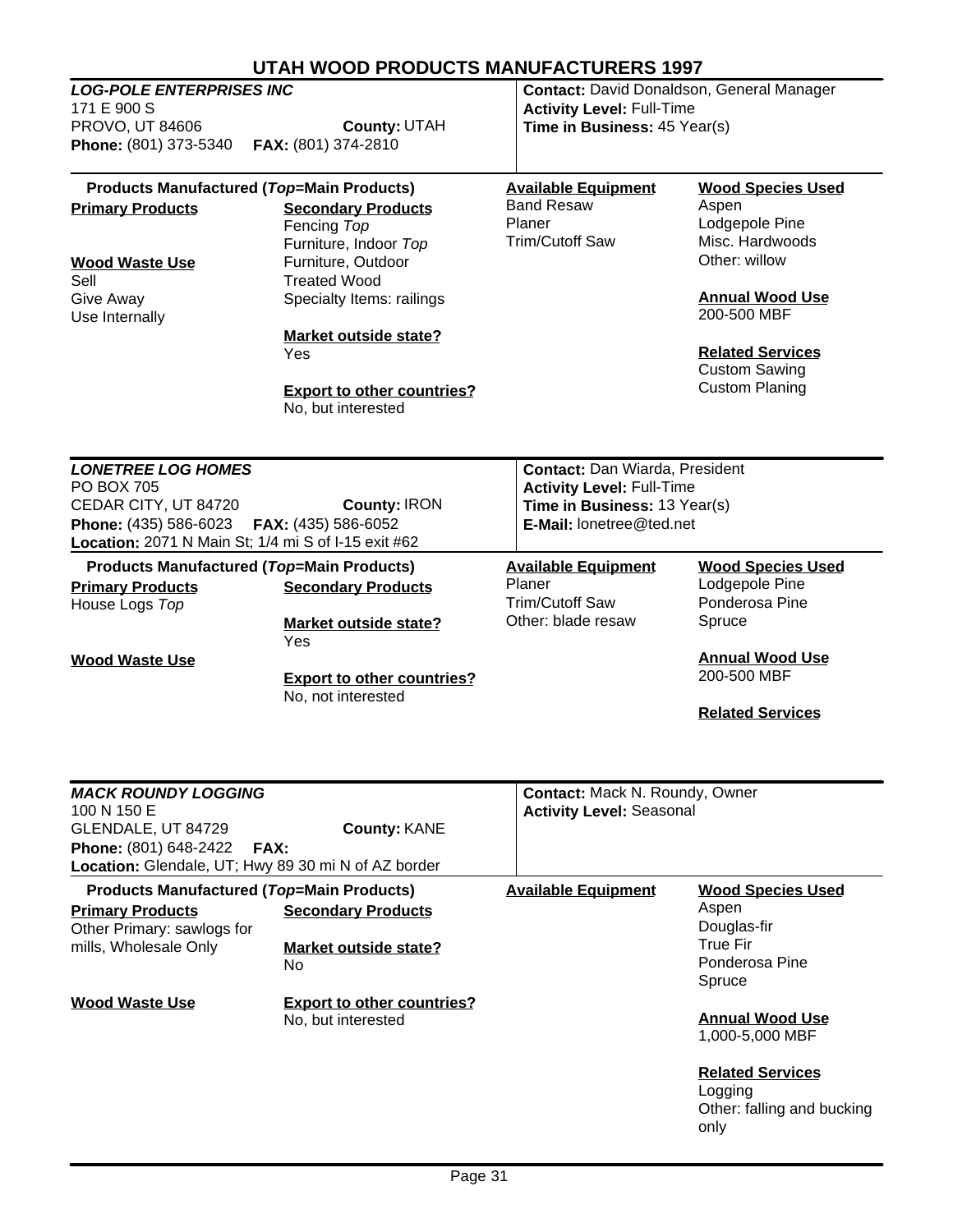|                                                                                                                                                                                                                                                                         | <b>UTAH WOOD PRODUCTS MANUFACTURERS 1997</b>                                                                                                                                        |                                                                                                                       |                                                                                                                                                          |
|-------------------------------------------------------------------------------------------------------------------------------------------------------------------------------------------------------------------------------------------------------------------------|-------------------------------------------------------------------------------------------------------------------------------------------------------------------------------------|-----------------------------------------------------------------------------------------------------------------------|----------------------------------------------------------------------------------------------------------------------------------------------------------|
| <b>MOUNTAIN VALLEY LOG HOMES INC</b><br>135 S MAIN ST #101-105<br>HEBER CITY, UT 84032<br><b>County: WASATCH</b><br>Phone: (801) 654-5791<br>FAX: (801) 654-5840<br>Location: 400 W Hwy 189, Heber City, UT                                                             |                                                                                                                                                                                     | Contact: Gilbert C. Olsen, General Mgr, President<br><b>Activity Level: Full-Time</b><br>Time in Business: 12 Year(s) |                                                                                                                                                          |
|                                                                                                                                                                                                                                                                         |                                                                                                                                                                                     |                                                                                                                       |                                                                                                                                                          |
| <b>Products Manufactured (Top=Main Products)</b><br><b>Primary Products</b><br>House Logs<br>Lumber, Rough<br>" " Green Top<br>" " Air-Dried Top<br>Lumber, Dimension<br>" " Air-Dried Top<br>" " Kiln-Dried Top<br>Other Primary: T&G boards,<br><b>Wholesale Only</b> | <b>Secondary Products</b><br>Bldgs, Log/Timber<br>Doors<br>Flooring<br>Paneling<br><b>Trusses/Structural</b><br>Windows<br>Other Secondary: Wholesale<br>Only                       | <b>Available Equipment</b>                                                                                            | <b>Wood Species Used</b><br>Douglas-fir<br>Lodgepole Pine<br>Ponderosa Pine<br>Spruce<br><b>Annual Wood Use</b><br>>5,000 MBF<br><b>Related Services</b> |
|                                                                                                                                                                                                                                                                         | <b>Market outside state?</b>                                                                                                                                                        |                                                                                                                       |                                                                                                                                                          |
| <b>Wood Waste Use</b>                                                                                                                                                                                                                                                   | Yes<br><b>Export to other countries?</b>                                                                                                                                            |                                                                                                                       |                                                                                                                                                          |
| <b>MOUNTAIN WOODWORKS</b>                                                                                                                                                                                                                                               | No, but interested                                                                                                                                                                  | Contact: Kevin Malon, Owner                                                                                           |                                                                                                                                                          |
| PO BOX 624<br><b>PARK CITY, UT 84060</b><br>Phone: (801) 645-8835                                                                                                                                                                                                       | <b>County: SUMMIT</b><br>FAX:                                                                                                                                                       |                                                                                                                       |                                                                                                                                                          |
| <b>Products Manufactured (Top=Main Products)</b>                                                                                                                                                                                                                        |                                                                                                                                                                                     | <b>Available Equipment</b>                                                                                            | <b>Wood Species Used</b>                                                                                                                                 |
| <b>Primary Products</b><br>House Logs<br>Other Primary: log siding,<br><b>Wholesale Only</b><br><b>Wood Waste Use</b>                                                                                                                                                   | <b>Secondary Products</b><br>Bldgs, Log/Timber<br>Fencing<br>Furniture, Indoor<br>Furniture, Outdoor<br>Specialty Items: fireplace<br>mantles<br>Other Secondary: Wholesale<br>Only |                                                                                                                       | <b>Related Services</b>                                                                                                                                  |
|                                                                                                                                                                                                                                                                         |                                                                                                                                                                                     |                                                                                                                       |                                                                                                                                                          |
| <b>NEWMAN WOOD SYSTEMS</b><br><b>11442 S STATE ST</b><br>DRAPER, UT 84020<br>Phone: (801) 553-8220<br>Location: Same as address                                                                                                                                         | <b>County: SALT LAKE</b><br>FAX: (801) 553-8297                                                                                                                                     | <b>Contact: Paul Newman, President</b><br><b>Activity Level: Full-Time</b><br>Time in Business: 3 Year(s)             |                                                                                                                                                          |
| <b>Products Manufactured (Top=Main Products)</b>                                                                                                                                                                                                                        |                                                                                                                                                                                     | <b>Available Equipment</b>                                                                                            | <b>Wood Species Used</b>                                                                                                                                 |
| <b>Primary Products</b>                                                                                                                                                                                                                                                 | <b>Secondary Products</b><br>Specialty Items: stairways                                                                                                                             | Planer<br>Genl Wdwrkng Equip                                                                                          | Cottonwood/Poplar<br><b>True Fir</b><br>Misc. Softwoods                                                                                                  |
| <b>Wood Waste Use</b><br>Give Away                                                                                                                                                                                                                                      | <b>Market outside state?</b><br>Yes                                                                                                                                                 |                                                                                                                       | Misc. Hardwoods<br>Other: various hardwoods                                                                                                              |
|                                                                                                                                                                                                                                                                         | <b>Export to other countries?</b><br>Yes                                                                                                                                            |                                                                                                                       | <b>Annual Wood Use</b><br>$<$ 200 MBF                                                                                                                    |
|                                                                                                                                                                                                                                                                         |                                                                                                                                                                                     |                                                                                                                       | <b>Related Services</b><br>Other: custom millwork;<br>mostly hardwoods                                                                                   |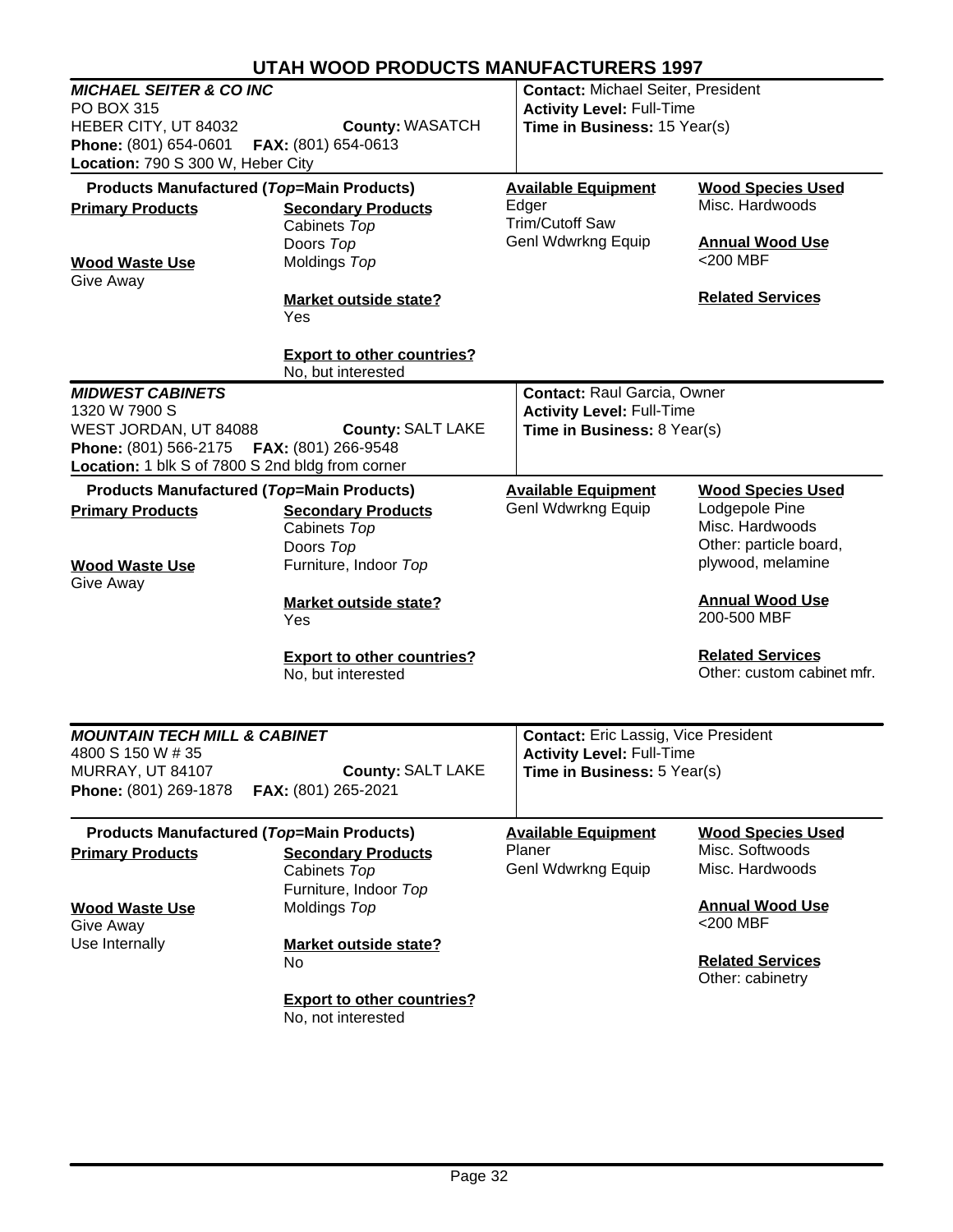|                                                                                                                                                                                                                             | <b>UTAH WOOD PRODUCTS MANUFACTURERS 1997</b>                                                                                                                                                                                      |                                                                                                                                                        |                                                                                                                                                                                       |
|-----------------------------------------------------------------------------------------------------------------------------------------------------------------------------------------------------------------------------|-----------------------------------------------------------------------------------------------------------------------------------------------------------------------------------------------------------------------------------|--------------------------------------------------------------------------------------------------------------------------------------------------------|---------------------------------------------------------------------------------------------------------------------------------------------------------------------------------------|
| <b>NORTHROP LOG HOMES</b><br>6145 W 13900 S<br>RIVERTON, UT 84065<br>Phone: (801) 254-1806                                                                                                                                  | <b>County: SALT LAKE</b><br>FAX:                                                                                                                                                                                                  | Contact: Norris Northrop, Owner<br><b>Activity Level: Full-Time</b><br>Time in Business: 18 Year(s)                                                    |                                                                                                                                                                                       |
| <b>Products Manufactured (Top=Main Products)</b><br><b>Primary Products</b><br>Firewood<br>House Logs<br>Lumber, Rough<br>" " Green Top<br>Poles<br>Posts<br><b>Timbers</b><br><b>Wood Waste Use</b><br>Sell<br>Give Away   | <b>Secondary Products</b><br>Bldgs, Log/Timber<br>Bldgs, Pole<br>Furniture, Indoor<br>Furniture, Outdoor<br>Sheds/Portable Bldgs<br><b>Market outside state?</b><br>No<br><b>Export to other countries?</b><br>No, not interested | <b>Available Equipment</b><br>Circular Headrig<br><b>Genl Wdwrkng Equip</b><br>General Logging Eq<br><b>Crawler Tractor</b><br>Loader<br><b>Trucks</b> | <b>Wood Species Used</b><br>Douglas-fir<br>Lodgepole Pine<br>Pinyon Pine<br>Ponderosa Pine<br><b>Annual Wood Use</b><br><200 MBF<br><b>Related Services</b><br>Logging<br>Log Hauling |
| <b>OLYMPIA CABINET MFG &amp; SALES CO</b><br>1537 S 700 W<br>SALT LAKE CITY, UT 84104<br>Phone: (801) 972-4050<br>Location: Same as mailing                                                                                 | <b>County: SALT LAKE</b><br><b>FAX:</b>                                                                                                                                                                                           | <b>Activity Level: Full-Time</b><br>Time in Business: 40 Year(s)                                                                                       |                                                                                                                                                                                       |
| <b>Products Manufactured (Top=Main Products)</b><br><b>Primary Products</b><br><b>Wood Waste Use</b><br>Give Away                                                                                                           | <b>Secondary Products</b><br>Cabinets Top<br><b>Market outside state?</b><br>Yes<br><b>Export to other countries?</b><br>No, not interested                                                                                       | <b>Available Equipment</b><br>Planer<br><b>Trim/Cutoff Saw</b><br>Genl Wdwrkng Equip                                                                   | <b>Wood Species Used</b><br>Misc. Hardwoods<br><b>Annual Wood Use</b><br>500-1,000 MBF<br><b>Related Services</b>                                                                     |
| <b>ONE GOOD TURN</b><br>6064 S 300 W #11<br>MURRAY, UT 84107<br>Phone: (801) 266-1578                                                                                                                                       | <b>County: SALT LAKE</b><br>FAX: (801) 265-3547                                                                                                                                                                                   | Contact: Wayne Knuteson, President<br><b>Activity Level: Full-Time</b><br>Time in Business: 25 Year(s)                                                 |                                                                                                                                                                                       |
| <b>Products Manufactured (Top=Main Products)</b><br><b>Primary Products</b><br>Lumber, Rough Top<br>" " Green Top<br>" " Air-Dried Top<br>Lumber, Dimension Top<br>" " Green Top<br>" " Air-Dried Top<br>" " Kiln-Dried Top | <b>Secondary Products</b><br><b>Market outside state?</b><br>Yes<br><b>Export to other countries?</b><br>Yes                                                                                                                      | <b>Available Equipment</b><br><b>Genl Wdwrkng Equip</b>                                                                                                | <b>Wood Species Used</b><br>Aspen<br>Spruce<br>Misc. Hardwoods<br>Other: exotics<br><b>Related Services</b>                                                                           |

#### **Wood Waste Use**

Give Away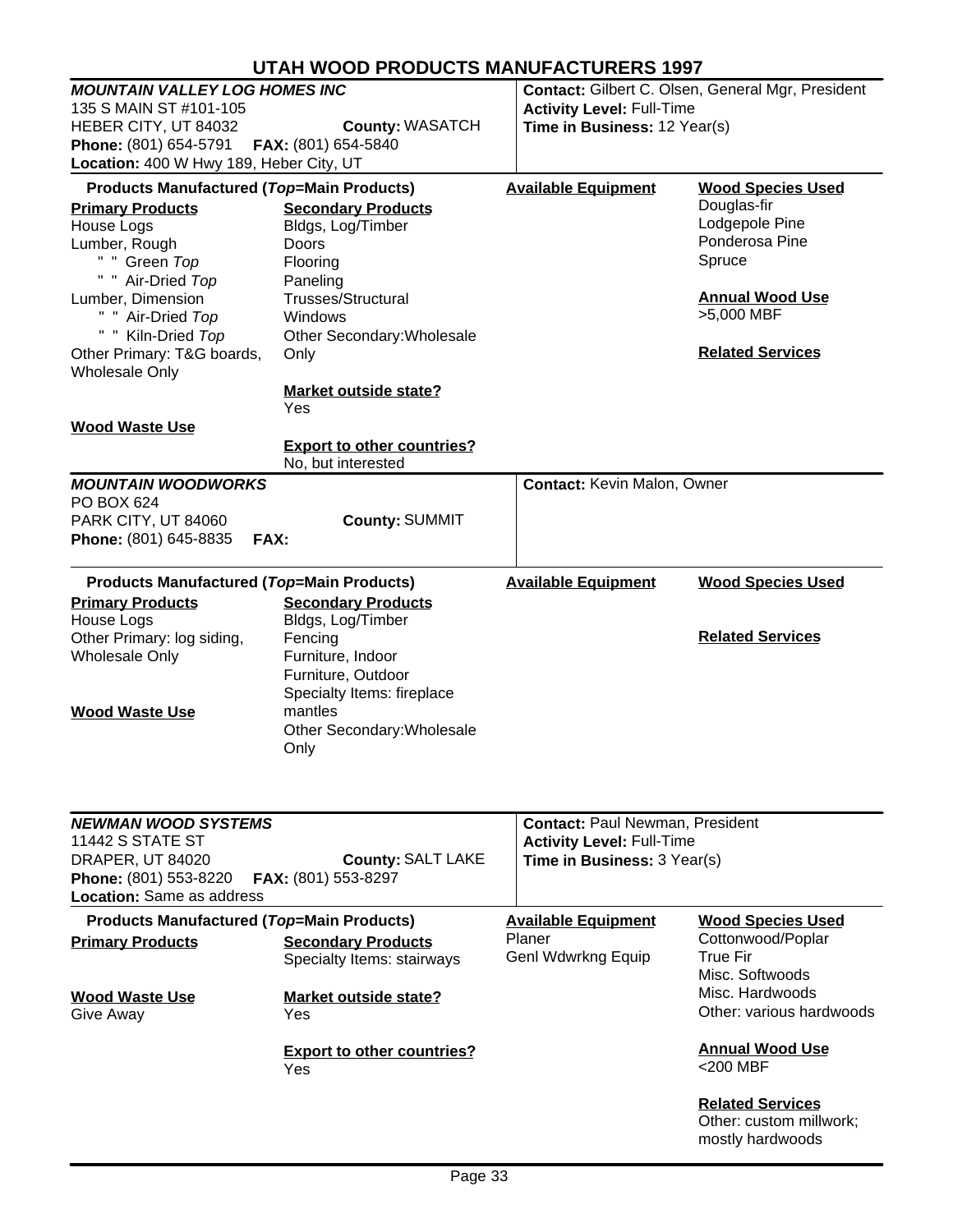|                                                                                                                                                                                                         | <b>UTAH WOOD PRODUCTS MANUFACTURERS 1997</b>                                                                                                                                                   |                                                                                                                    |                                                                                                                                                                                 |  |
|---------------------------------------------------------------------------------------------------------------------------------------------------------------------------------------------------------|------------------------------------------------------------------------------------------------------------------------------------------------------------------------------------------------|--------------------------------------------------------------------------------------------------------------------|---------------------------------------------------------------------------------------------------------------------------------------------------------------------------------|--|
| <b>PAUL MAGLEBY CUSTOM MILLWORK</b><br><b>BOX 988</b><br>OREM, UT 84059<br><b>County: UTAH</b><br>Phone: (801) 785-9998<br>FAX: (801) 785-9994<br>Location: 1291 W Center St, Lindon, UT; just off I-15 |                                                                                                                                                                                                | <b>Contact: Brian Capt, Production Manager</b><br><b>Activity Level: Full-Time</b><br>Time in Business: 15 Year(s) |                                                                                                                                                                                 |  |
| <b>Products Manufactured (Top=Main Products)</b><br><b>Primary Products</b><br><b>Wood Waste Use</b><br>Sell<br>Give Away<br><b>Most Landfilled</b>                                                     | <b>Secondary Products</b><br>Cabinets Top<br>Furniture, Indoor Top<br>Furniture, Outdoor Top<br><b>Market outside state?</b><br>No.<br><b>Export to other countries?</b><br>No, but interested | <b>Available Equipment</b><br>Bagging Eq<br>Genl Wdwrkng Equip                                                     | <b>Wood Species Used</b><br>Douglas-fir<br>Misc. Hardwoods<br><b>Annual Wood Use</b><br><200 MBF<br><b>Related Services</b><br>Other: cabinetry, homes,<br>dim. lumber          |  |
| <b>PIONEER SAWDUST</b><br>621 FULTON ST<br>SALT LAKE CITY, UT 84014<br><b>County: SALT LAKE</b><br>Phone: (801) 972-4432    FAX: (801) 975-7076<br>Location: 621 S 2500 W, SLC                          |                                                                                                                                                                                                | Contact: Duncan H. Brockbank, General Manager<br><b>Activity Level: Full-Time</b><br>Time in Business: 30 Year(s)  |                                                                                                                                                                                 |  |
| <b>Products Manufactured (Top=Main Products)</b><br><b>Primary Products</b><br><b>Wood Waste Use</b><br>Sell                                                                                            | <b>Secondary Products</b><br>Specialty Items: sawdust,<br>shavings, sweeping compound<br><b>Market outside state?</b><br>Yes<br><b>Export to other countries?</b><br>No, not interested        | <b>Available Equipment</b><br>Bagging Eq<br>Other: grinder, blower,<br>augers, screener, mixer                     | <b>Wood Species Used</b><br>Ponderosa Pine<br><b>Annual Wood Use</b><br>Volume Unknown<br>Other amounts/units:<br>3,600 tons of sawdust<br><b>Related Services</b>              |  |
| <b>PRESTWICH PALLET CO</b><br>1451 S 1700 W<br>SPRINGVILLE, UT 84663<br>Phone: (801) 489-1186                                                                                                           | County: UTAH<br>FAX: (801) 489-6860                                                                                                                                                            | <b>Contact: Riley Prestwich, President</b><br><b>Activity Level: Full-Time</b>                                     |                                                                                                                                                                                 |  |
| <b>Products Manufactured (Top=Main Products)</b><br><b>Primary Products</b>                                                                                                                             | <b>Secondary Products</b><br>Boxes Top<br>Fencing Top                                                                                                                                          | <b>Available Equipment</b><br><b>Trim/Cutoff Saw</b><br>Genl Wdwrkng Equip                                         | <b>Wood Species Used</b><br>Aspen<br>Douglas-fir<br>True Fir                                                                                                                    |  |
| <b>Wood Waste Use</b><br>Give Away                                                                                                                                                                      | Pallets Top<br><b>Market outside state?</b><br><b>No</b><br><b>Export to other countries?</b><br>No, but interested                                                                            |                                                                                                                    | Lodgepole Pine<br>Ponderosa Pine<br>Spruce<br>Misc. Softwoods<br>Misc. Hardwoods<br><b>Annual Wood Use</b><br>>5,000 MBF<br><b>Related Services</b><br>Other: mfr. wood pallets |  |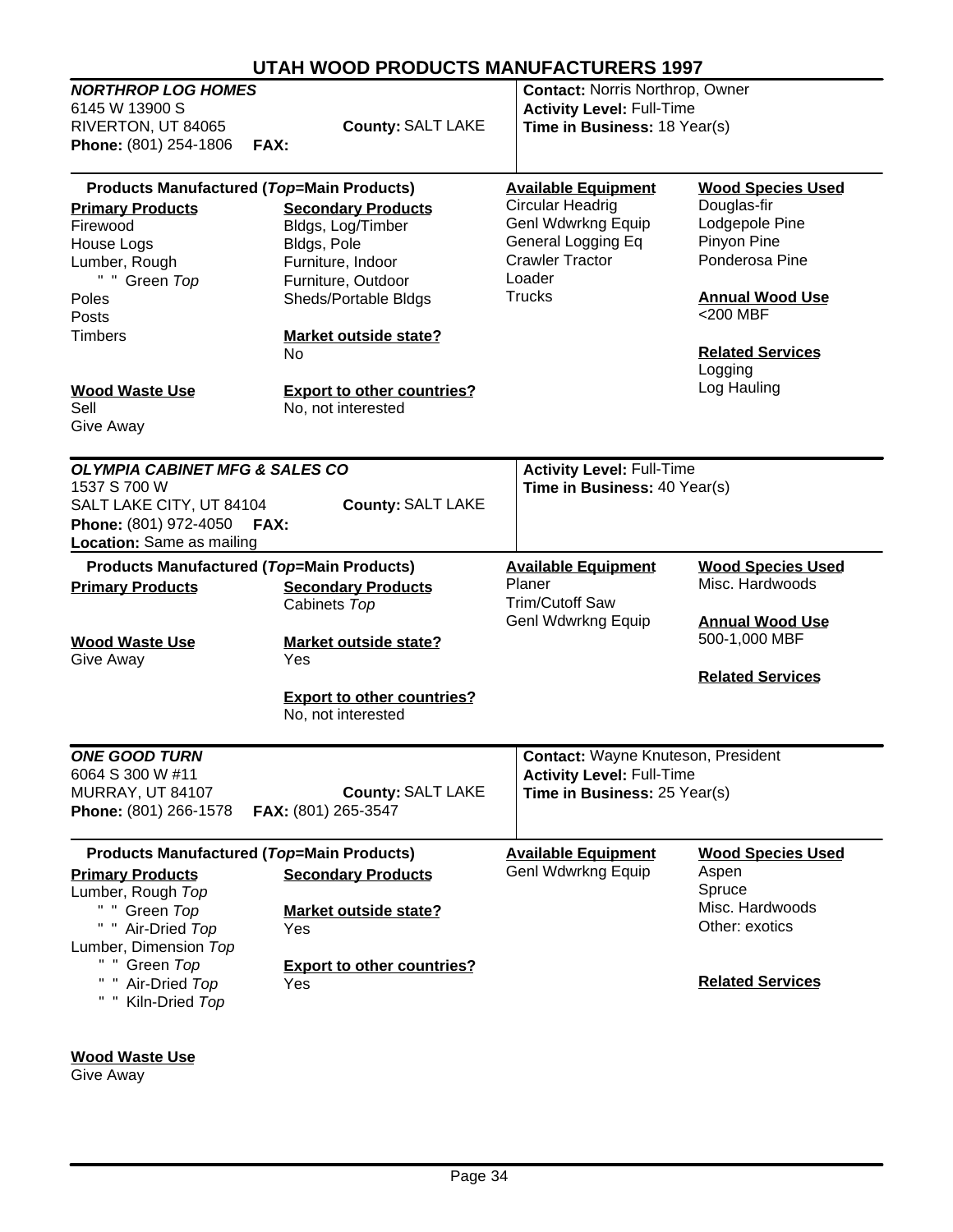|                                                                                                                             | <b>UTAH WOOD PRODUCTS MANUFACTURERS 1997</b>                                                                                                                                                         |                                                                                                                                       |                                                                                                                                                                                                                                                    |
|-----------------------------------------------------------------------------------------------------------------------------|------------------------------------------------------------------------------------------------------------------------------------------------------------------------------------------------------|---------------------------------------------------------------------------------------------------------------------------------------|----------------------------------------------------------------------------------------------------------------------------------------------------------------------------------------------------------------------------------------------------|
| <b>RD LOGGING CO</b><br>1198 W 1130 N<br>ST GEORGE, UT 84770<br>Phone: (801) 674-0166                                       | <b>County: WASHINGTON</b><br>FAX: (801) 674-0188                                                                                                                                                     | <b>Contact: Rick Nelson, Owner</b><br><b>Activity Level: Full-Time</b><br>Time in Business: 3 Year(s)                                 |                                                                                                                                                                                                                                                    |
| <b>Products Manufactured (Top=Main Products)</b><br><b>Primary Products</b><br><b>Wood Waste Use</b><br>Give Away           | <b>Secondary Products</b><br>Cabinets Top<br>Furniture, Indoor Top<br>Furniture, Outdoor Top<br><b>Market outside state?</b><br><b>No</b><br><b>Export to other countries?</b><br>No, but interested | <b>Available Equipment</b><br>Genl Wdwrkng Equip                                                                                      | <b>Wood Species Used</b><br>Lodgepole Pine<br>Ponderosa Pine<br>Misc. Hardwoods<br><b>Annual Wood Use</b><br><200 MBF<br><b>Related Services</b>                                                                                                   |
| <b>RANDY SORENSON &amp; ASSOC</b><br>9869 TONYA DR<br>SANDY, UT 84070<br>Phone: (801) 572-2760<br>Location: Same as mailing | <b>County: SALT LAKE</b><br>FAX: (801) 572-1748                                                                                                                                                      | <b>Contact: Randy Sorenson, Owner</b><br><b>Activity Level: Seasonal</b><br>Time in Business: 7 Year(s)<br>E-Mail: rdsorenson@aol.com |                                                                                                                                                                                                                                                    |
| <b>Products Manufactured (Top=Main Products)</b><br><b>Primary Products</b><br><b>Wood Waste Use</b><br>Give Away           | <b>Secondary Products</b><br>Furniture, Indoor Top<br>Furniture, Outdoor Top<br><b>Market outside state?</b><br>No                                                                                   | <b>Available Equipment</b><br>Planer<br>Genl Wdwrkng Equip                                                                            | <b>Wood Species Used</b><br>Cottonwood/Poplar<br>Douglas-fir<br>Ponderosa Pine<br>Misc. Softwoods<br>Misc. Hardwoods<br><b>Annual Wood Use</b><br><200 MBF<br><b>Related Services</b>                                                              |
| <b>RED MOUNTAIN WOODWORK</b><br>630 N 3050 E STE B-1<br>ST GEORGE, UT 84790-9090<br>Phone: (801) 628-7754                   | <b>County: WASHINGTON</b><br>FAX:                                                                                                                                                                    | Contact: John Harmon, Owner<br><b>Activity Level: Full-Time</b><br>Time in Business: 20 Year(s)                                       |                                                                                                                                                                                                                                                    |
| <b>Products Manufactured (Top=Main Products)</b><br><b>Primary Products</b><br><b>Wood Waste Use</b><br>Give Away           | <b>Secondary Products</b><br>Cabinets Top<br>Furniture, Indoor Top<br><b>Market outside state?</b><br>Yes<br><b>Export to other countries?</b><br>No, but interested                                 | <b>Available Equipment</b><br>Genl Wdwrkng Equip                                                                                      | <b>Wood Species Used</b><br>Cottonwood/Poplar<br>Ponderosa Pine<br>Misc. Hardwoods<br>Other: maple, oak, cherry,<br>alder, birch<br><b>Annual Wood Use</b><br><200 MBF<br><b>Related Services</b><br><b>Custom Sawing</b><br><b>Custom Planing</b> |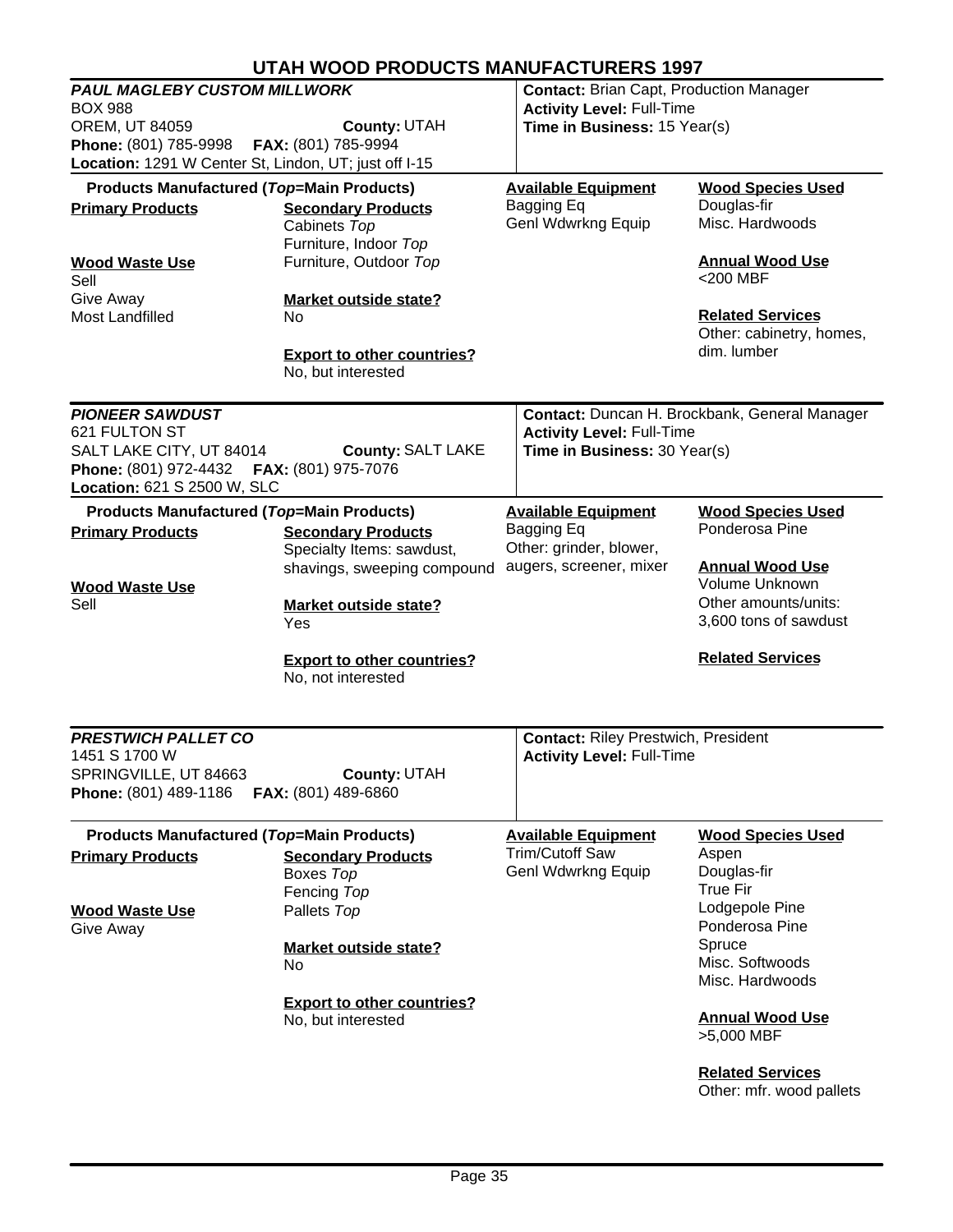#### **Products Manufactured (Top=Main Products) Contact:** Rex Sessions, Owner **Activity Level:** Full-Time **Time in Business:** 15 Year(s) **REX'S FOREST PRODUCTS** PO BOX 313 CENTERVILLE, UT 84014 **Phone:** (801) 295-4086 **FAX: Location:** 2436 W Andrews Ave, CENTERVILLE, UT **Available Equipment** Firewood Proc Portable Sawmill Trim/Cutoff Saw General Logging Eq Crawler Tractor **Trucks Secondary Products** Fencing Pallets Specialty Items: wood turnings **Market outside state?** No **Export to other countries?**  No, not interested **Primary Products** Lumber, Rough " " Green Top " " Air-Dried Top Lumber, Dimension " " Green Top " " Air-Dried Top Timbers **Wood Waste Use** Sell **Wood Species Used** Aspen Cottonwood/Poplar Douglas-fir True Fir Lodgepole Pine Ponderosa Pine Spruce Misc. Hardwoods **Annual Wood Use** <200 MBF **Related Services** Custom Sawing **County:** SALT LAKE **UTAH WOOD PRODUCTS MANUFACTURERS 1997**

| <b>RIVERHOUSE DESIGN</b>                                |                                   | <b>Contact: Russell G. Ross, President</b> |                          |
|---------------------------------------------------------|-----------------------------------|--------------------------------------------|--------------------------|
| 7880 S 1300 W                                           |                                   | <b>Activity Level: Full-Time</b>           |                          |
| WEST JORDAN, UT 84088                                   | <b>County: SALT LAKE</b>          | Time in Business: 7 Year(s)                |                          |
| <b>Phone:</b> (801) 565-8993 <b>FAX:</b> (801) 565-9086 |                                   |                                            |                          |
| <b>Location:</b> Same as address                        |                                   |                                            |                          |
| <b>Products Manufactured (Top=Main Products)</b>        |                                   | <b>Available Equipment</b>                 | <b>Wood Species Used</b> |
| <b>Primary Products</b>                                 | <b>Secondary Products</b>         | Planer                                     | Aspen                    |
|                                                         | Cabinets Top                      | Trim/Cutoff Saw                            | Cottonwood/Poplar        |
|                                                         | Doors Top                         | <b>Genl Wdwrkng Equip</b>                  | True Fir                 |
| <b>Wood Waste Use</b>                                   | Furniture, Indoor Top             |                                            | Ponderosa Pine           |
| Give Away                                               | Moldings                          |                                            | Spruce                   |
|                                                         |                                   |                                            | Misc. Hardwoods          |
|                                                         | Market outside state?             |                                            |                          |
|                                                         | Yes.                              |                                            | <b>Annual Wood Use</b>   |
|                                                         |                                   |                                            | $<$ 200 MBF              |
|                                                         | <b>Export to other countries?</b> |                                            |                          |
|                                                         | No, but interested                |                                            | <b>Related Services</b>  |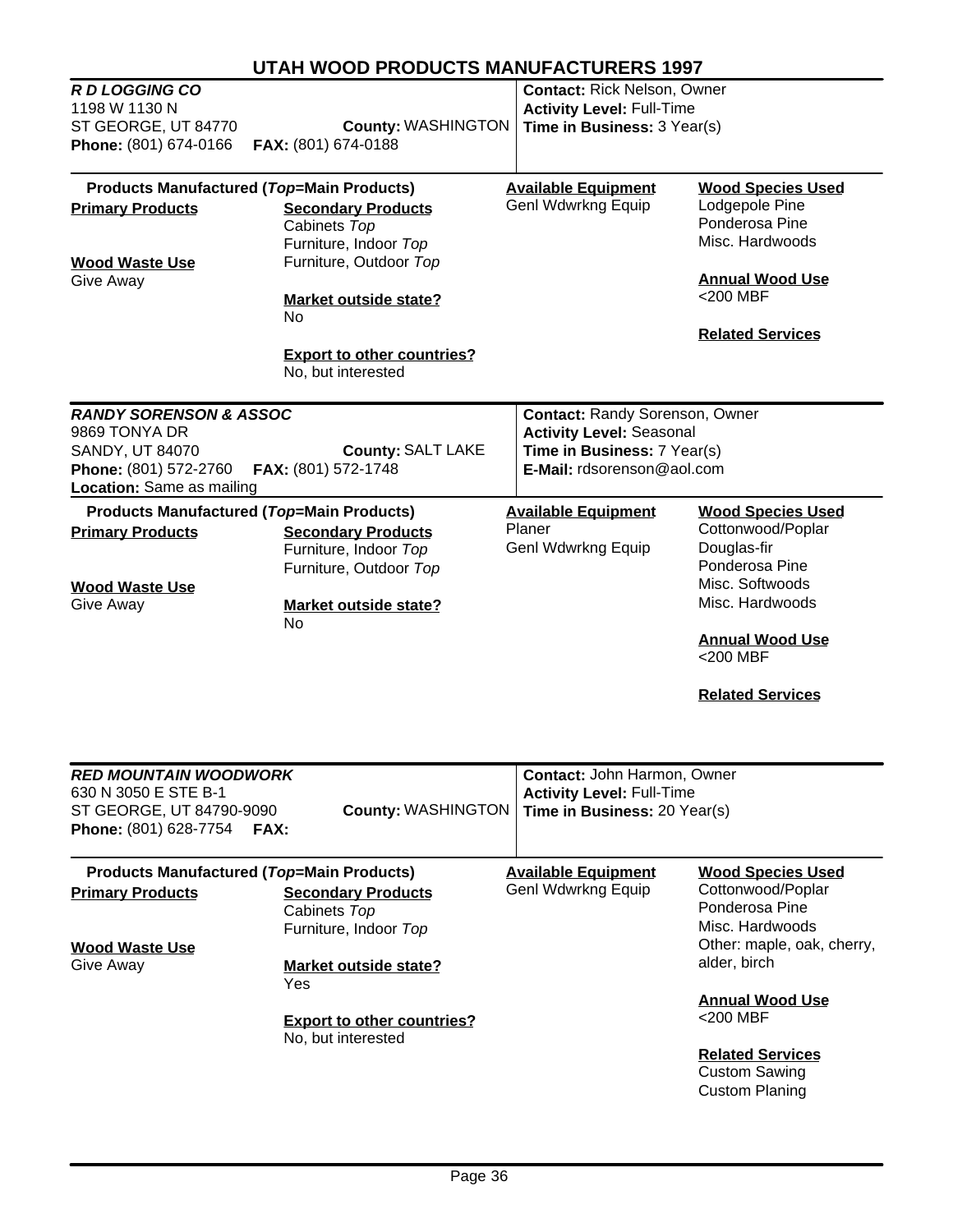|                                                                                                                                                                         | UTAH WOOD PRODUCTS MANUFACTURERS 1997                                                                                                                               |                                                                                                                                               |                                                                                                                                                                                                                                                   |
|-------------------------------------------------------------------------------------------------------------------------------------------------------------------------|---------------------------------------------------------------------------------------------------------------------------------------------------------------------|-----------------------------------------------------------------------------------------------------------------------------------------------|---------------------------------------------------------------------------------------------------------------------------------------------------------------------------------------------------------------------------------------------------|
| <b>ROBERTS MANUFACTURING INC</b><br>120 W 300 S<br>AMERICAN FORK, UT 84003<br>County: UTAH<br>Phone: (801) 756-6016  FAX: (801) 756-5758                                |                                                                                                                                                                     | <b>Contact: Merrill Roberts, General Manager</b><br><b>Activity Level: Full-Time</b><br>Time in Business: 24 Year(s)<br>E-Mail: clark@mcr.net |                                                                                                                                                                                                                                                   |
| <b>Products Manufactured (Top=Main Products)</b><br><b>Primary Products</b><br><b>Wood Waste Use</b><br>Give Away<br>Most Landfilled                                    | <b>Secondary Products</b><br>Furniture, Indoor Top<br><b>Market outside state?</b><br>Yes<br><b>Export to other countries?</b><br>No, but interested                | <b>Available Equipment</b><br>Planer<br>Genl Wdwrkng Equip                                                                                    | <b>Wood Species Used</b><br>Ponderosa Pine<br>Other: particle board,<br>alder, red oak<br><b>Annual Wood Use</b><br><200 MBF<br><b>Related Services</b><br>Other: furniture mfr.                                                                  |
| <b>ROBERTSON CABINETS INC</b><br>10029 N WILLOW CT<br>County: UTAH<br>CEDAR HILLS, UT 84062<br>Phone: (801) 785-2006<br>FAX:<br>Location: 901 S MAIN ST, Pleasant Grove |                                                                                                                                                                     | <b>Contact: Jerry Robertson, President</b><br><b>Activity Level: Full-Time</b><br>Time in Business: 13 Year(s)                                |                                                                                                                                                                                                                                                   |
| <b>Products Manufactured (Top=Main Products)</b><br><b>Primary Products</b><br><b>Wood Waste Use</b><br>Give Away<br>Use Internally                                     | <b>Secondary Products</b><br>Cabinets Top<br>Furniture, Indoor Top<br><b>Market outside state?</b><br>No<br><b>Export to other countries?</b><br>No, not interested | <b>Available Equipment</b><br>Bagging Eq<br>Planer<br><b>Trim/Cutoff Saw</b><br>Genl Wdwrkng Equip                                            | <b>Wood Species Used</b><br>Cottonwood/Poplar<br>Ponderosa Pine<br>Misc. Softwoods<br>Misc. Hardwoods<br>Other: cherry, hickory<br><b>Annual Wood Use</b><br><200 MBF<br><b>Related Services</b><br><b>Custom Sawing</b><br><b>Custom Planing</b> |
| <b>ROCKY MOUNTAIN WOODS</b><br>146 E 310 N, PO BOX 21<br>County: UTAH<br><b>SALEM, UT 84653</b><br>Phone: (801) 423-1522<br>FAX: (801) 423-2608                         |                                                                                                                                                                     | <b>Contact: Brian Braithwaite, Owner</b><br><b>Activity Level: Full-Time</b><br>E-Mail: rocky@ltsnet.com                                      |                                                                                                                                                                                                                                                   |
| <b>Products Manufactured (Top=Main Products)</b><br><b>Primary Products</b><br><b>Wood Waste Use</b><br>Use Internally                                                  | <b>Secondary Products</b><br>Cabinets Top<br>Doors Top<br>Moldings Top<br>Market outside state?<br>No<br><b>Export to other countries?</b><br>No, but interested    | <b>Available Equipment</b><br>Planer<br><b>Trim/Cutoff Saw</b><br><b>Genl Wdwrkng Equip</b>                                                   | <b>Wood Species Used</b><br>Misc. Hardwoods<br><b>Annual Wood Use</b><br>200-500 MBF<br><b>Related Services</b><br><b>Custom Sawing</b><br><b>Custom Planing</b>                                                                                  |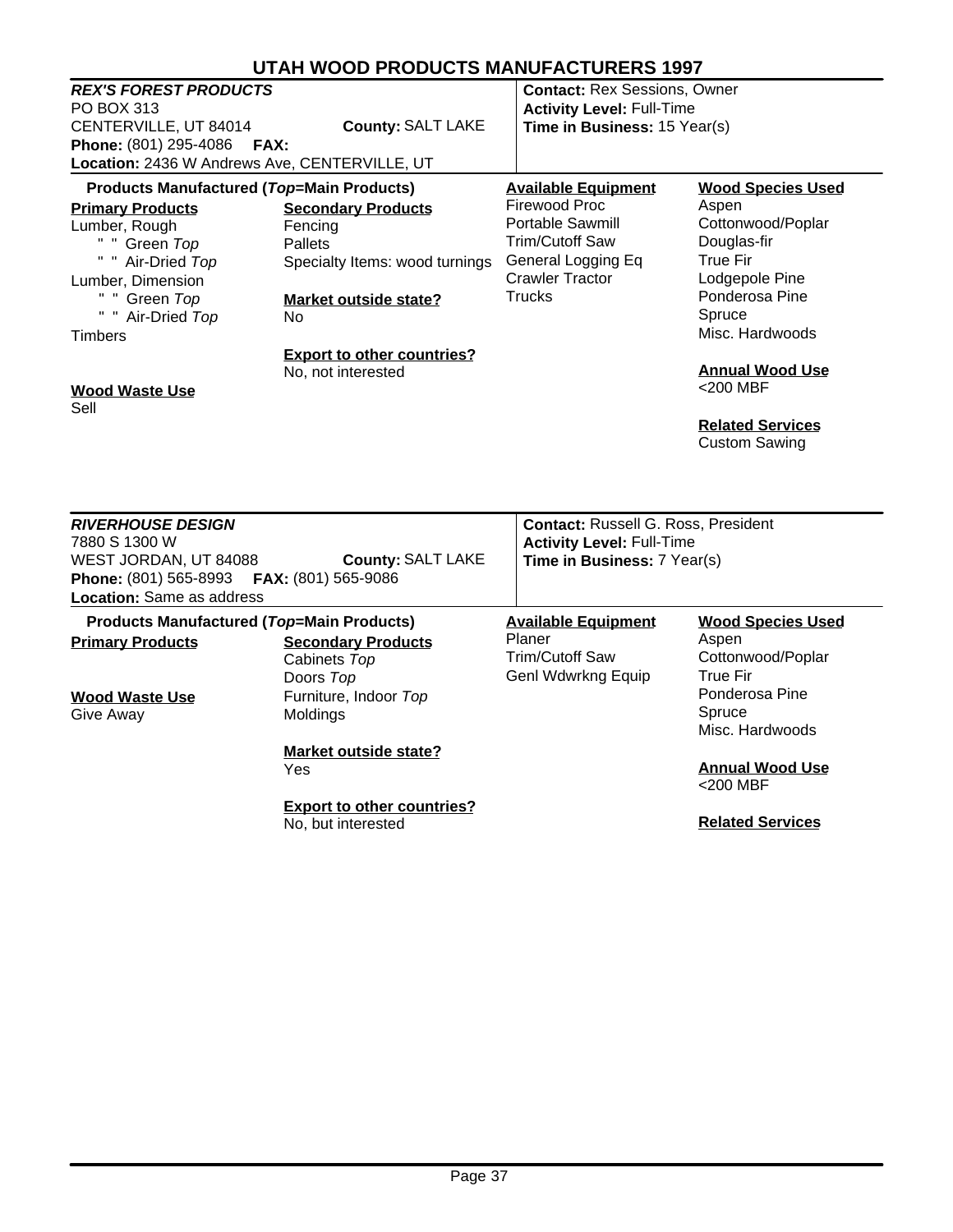|                                                                                                                                                                                                                                                                                                           | <b>UTAH WOOD PRODUCTS MANUFACTURERS 1997</b>                                                                                |                                                                                                                                                                                                                                 |                                                                                                                                                                                                                                                                       |
|-----------------------------------------------------------------------------------------------------------------------------------------------------------------------------------------------------------------------------------------------------------------------------------------------------------|-----------------------------------------------------------------------------------------------------------------------------|---------------------------------------------------------------------------------------------------------------------------------------------------------------------------------------------------------------------------------|-----------------------------------------------------------------------------------------------------------------------------------------------------------------------------------------------------------------------------------------------------------------------|
| <b>ROUSTABOUT WOOD SPECIALTIES</b><br>1309 S 675 W<br>WOODS CROSS, UT 84087<br>Phone: (801) 296-0662  FAX: (801) 296-0663                                                                                                                                                                                 | <b>County: DAVIS</b>                                                                                                        | <b>Contact: Jim Marshall, Owner</b><br><b>Activity Level: Full-Time</b><br>Time in Business: 17 Year(s)                                                                                                                         |                                                                                                                                                                                                                                                                       |
| <b>Products Manufactured (Top=Main Products)</b><br><b>Primary Products</b>                                                                                                                                                                                                                               | <b>Secondary Products</b><br>Cabinets Top<br>Moldings Top                                                                   | <b>Available Equipment</b><br><b>Trim/Cutoff Saw</b><br>Genl Wdwrkng Equip                                                                                                                                                      | <b>Wood Species Used</b><br><b>Annual Wood Use</b><br><200 MBF                                                                                                                                                                                                        |
| <b>Wood Waste Use</b><br>Give Away                                                                                                                                                                                                                                                                        | Market outside state?<br>No                                                                                                 |                                                                                                                                                                                                                                 | <b>Related Services</b><br>Other: custom cabinet mfr.                                                                                                                                                                                                                 |
| <b>SIEGLER FURNITURE IND</b><br>240 W 3680 S<br>SALT LAKE CITY, UT 84115-4332<br>Phone: (801) 268-4268  FAX: (801) 268-4269                                                                                                                                                                               | <b>Export to other countries?</b><br>No, not interested<br><b>County: SALT LAKE</b>                                         | Contact: Bob Carter, General Manager<br><b>Activity Level: Full-Time</b><br>Time in Business: 25 Year(s)                                                                                                                        |                                                                                                                                                                                                                                                                       |
| <b>Products Manufactured (Top=Main Products)</b><br><b>Primary Products</b>                                                                                                                                                                                                                               | <b>Secondary Products</b><br>Furniture, Indoor Top                                                                          | <b>Available Equipment</b><br><b>Wood Species Used</b><br><b>Band Resaw</b><br>Misc. Hardwoods<br><b>Genl Wdwrkng Equip</b><br>Other: alder                                                                                     |                                                                                                                                                                                                                                                                       |
| <b>Wood Waste Use</b><br>Give Away                                                                                                                                                                                                                                                                        | <b>Market outside state?</b><br>Yes<br><b>Export to other countries?</b>                                                    |                                                                                                                                                                                                                                 | <b>Annual Wood Use</b><br><200 MBF<br><b>Related Services</b>                                                                                                                                                                                                         |
| <b>SIMPER LUMBER CO</b><br>BOX 790195<br>VERNAL, UT 84079-0195<br>Phone: (801) 789-8944    FAX: (801) 789-8946<br>Location: 3649 N 2500 W, Vernal, UT                                                                                                                                                     | No, but interested<br><b>County: UINTAH</b>                                                                                 | <b>Contact: Wayne Simper, President</b><br><b>Activity Level: Full-Time</b><br>Time in Business: 26 Year(s)                                                                                                                     |                                                                                                                                                                                                                                                                       |
| <b>Products Manufactured (Top=Main Products)</b><br><b>Primary Products</b><br>Chips<br>Firewood<br>House Logs Top<br>Lumber, Rough Top<br>" " Green Top<br>" " Air-Dried Top<br>Lumber, Dimension Top<br>" " Air-Dried Top<br>Mine Props<br>Posts<br>Ties, RR<br><b>Timbers</b><br><b>Wood Waste Use</b> | <b>Secondary Products</b><br><b>Market outside state?</b><br>Yes<br><b>Export to other countries?</b><br>No, but interested | <b>Available Equipment</b><br>Bagging Eq<br>Circular Headrig<br>Edger<br><b>Firewood Proc</b><br>Kiln<br>Planer<br><b>Trim/Cutoff Saw</b><br>General Logging Eq<br><b>Crawler Tractor</b><br>Loader<br>Skidder<br><b>Trucks</b> | <b>Wood Species Used</b><br>Douglas-fir<br>True Fir<br>Lodgepole Pine<br>Ponderosa Pine<br>Spruce<br><b>Annual Wood Use</b><br>1,000-5,000 MBF<br><b>Related Services</b><br>Logging<br>Road Building<br>Log Hauling<br><b>Custom Sawing</b><br><b>Custom Planing</b> |

Sell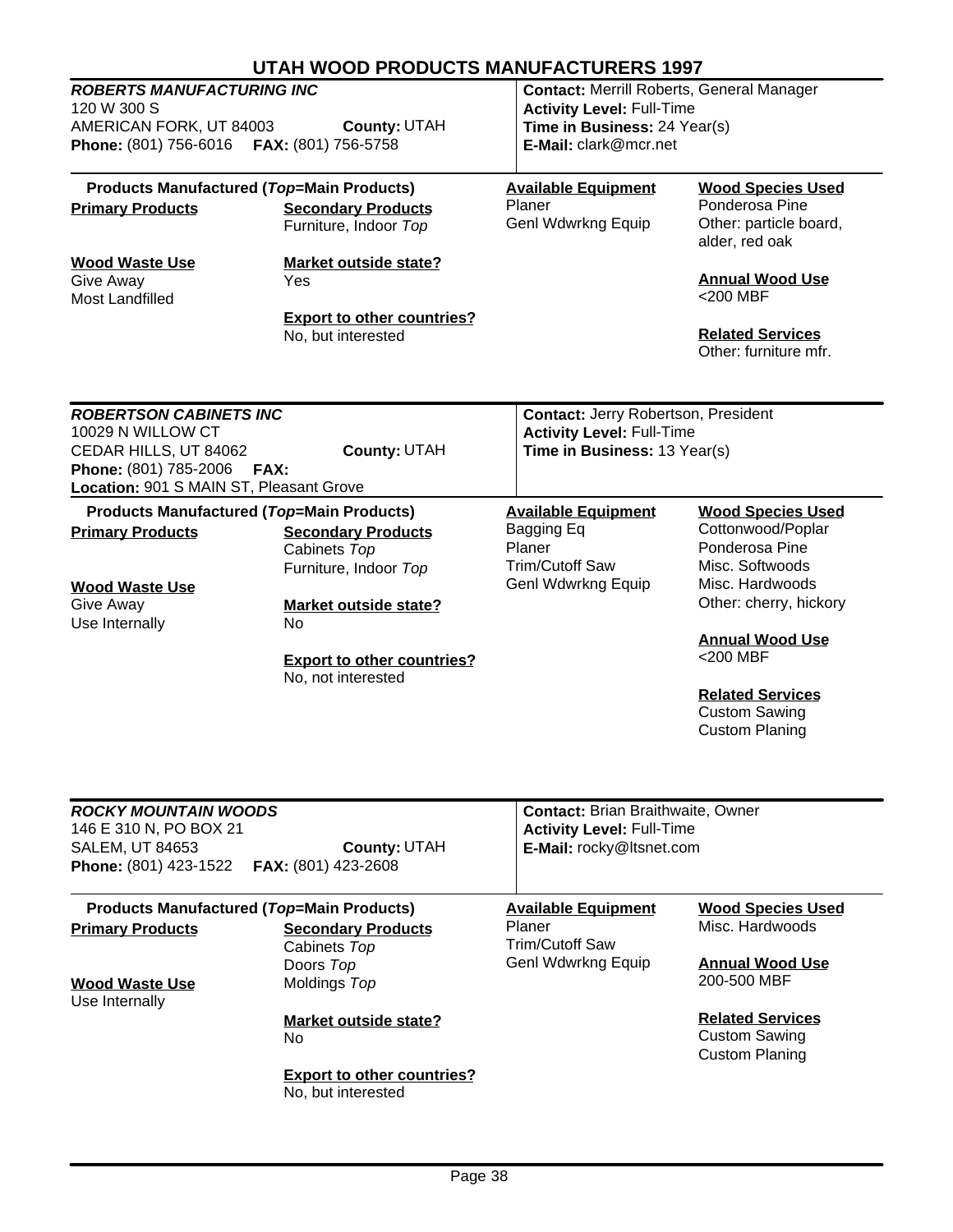|                                                                                                                                                                           | UTAN WUUD FRUDUUTS MANUFAUTURERS 1997                                                          |                                                                                                                                |                                                                                                                                 |  |
|---------------------------------------------------------------------------------------------------------------------------------------------------------------------------|------------------------------------------------------------------------------------------------|--------------------------------------------------------------------------------------------------------------------------------|---------------------------------------------------------------------------------------------------------------------------------|--|
| <b>STANDARD WOOD SUPPLY</b><br>155 1/2 W 3300 S<br>SALT LAKE CITY, UT 84115<br><b>County: SALT LAKE</b><br>Phone: (801) 485-8777  FAX:                                    |                                                                                                | Contact: Don, Jamey Gansen, Owners<br><b>Activity Level: Seasonal</b><br>Time in Business: 13 Year(s)                          |                                                                                                                                 |  |
| <b>Products Manufactured (Top=Main Products)</b><br><b>Primary Products</b><br>Chips<br>Firewood<br>Poles<br>Posts                                                        | <b>Secondary Products</b><br><b>Market outside state?</b><br>No.                               | <b>Available Equipment</b><br><b>Firewood Proc</b><br>General Logging Eq<br>Loader<br><b>Trucks</b><br>Other: wood splitters & | <b>Wood Species Used</b><br>Douglas-fir<br>Juniper<br>Lodgepole Pine<br>Pinyon Pine<br>Ponderosa Pine                           |  |
|                                                                                                                                                                           | <b>Export to other countries?</b><br>No, but interested                                        | bundlers                                                                                                                       | Misc. Softwoods<br>Misc. Hardwoods                                                                                              |  |
| <b>Wood Waste Use</b><br>Give Away                                                                                                                                        |                                                                                                |                                                                                                                                | <b>Annual Wood Use</b><br>Volume Unknown<br>Other amounts/units:<br>1,800 cords<br><b>Related Services</b>                      |  |
|                                                                                                                                                                           |                                                                                                |                                                                                                                                | Logging<br>Log Hauling<br><b>Custom Sawing</b>                                                                                  |  |
| <b>STOLTZE ASPEN MILLS</b><br>PO BOX 570237<br>SIGURD, UT 84657-0237<br>Phone: (801) 896-6402                                                                             | <b>County: SEVIER</b><br>FAX: (801) 896-6403                                                   | <b>Contact: Randy Maxwell, Manager</b><br><b>Activity Level: Full-Time</b><br>Time in Business: 60 Year(s)                     |                                                                                                                                 |  |
| Location: 5725 N Hwy 89, Sigurd, UT                                                                                                                                       |                                                                                                |                                                                                                                                |                                                                                                                                 |  |
| <b>Products Manufactured (Top=Main Products)</b><br><b>Primary Products</b><br>Chips<br>Firewood<br>Lumber, Rough<br>" " Green Top<br>" " Air-Dried Top<br><b>Timbers</b> | <b>Secondary Products</b><br>Fencing<br>Paneling<br><b>Market outside state?</b><br><b>Yes</b> | <b>Available Equipment</b><br><b>Band Resaw</b><br>Circular Headrig<br>Edger                                                   | <b>Wood Species Used</b><br>Aspen<br><b>Annual Wood Use</b><br>500-1,000 MBF<br><b>Related Services</b><br><b>Custom Sawing</b> |  |
| <b>Wood Waste Use</b><br>Sell                                                                                                                                             | <b>Export to other countries?</b><br>No, but interested                                        |                                                                                                                                |                                                                                                                                 |  |
|                                                                                                                                                                           |                                                                                                |                                                                                                                                |                                                                                                                                 |  |

# **UTAH WOOD PRODUCTS MANUEACTURERS 1997**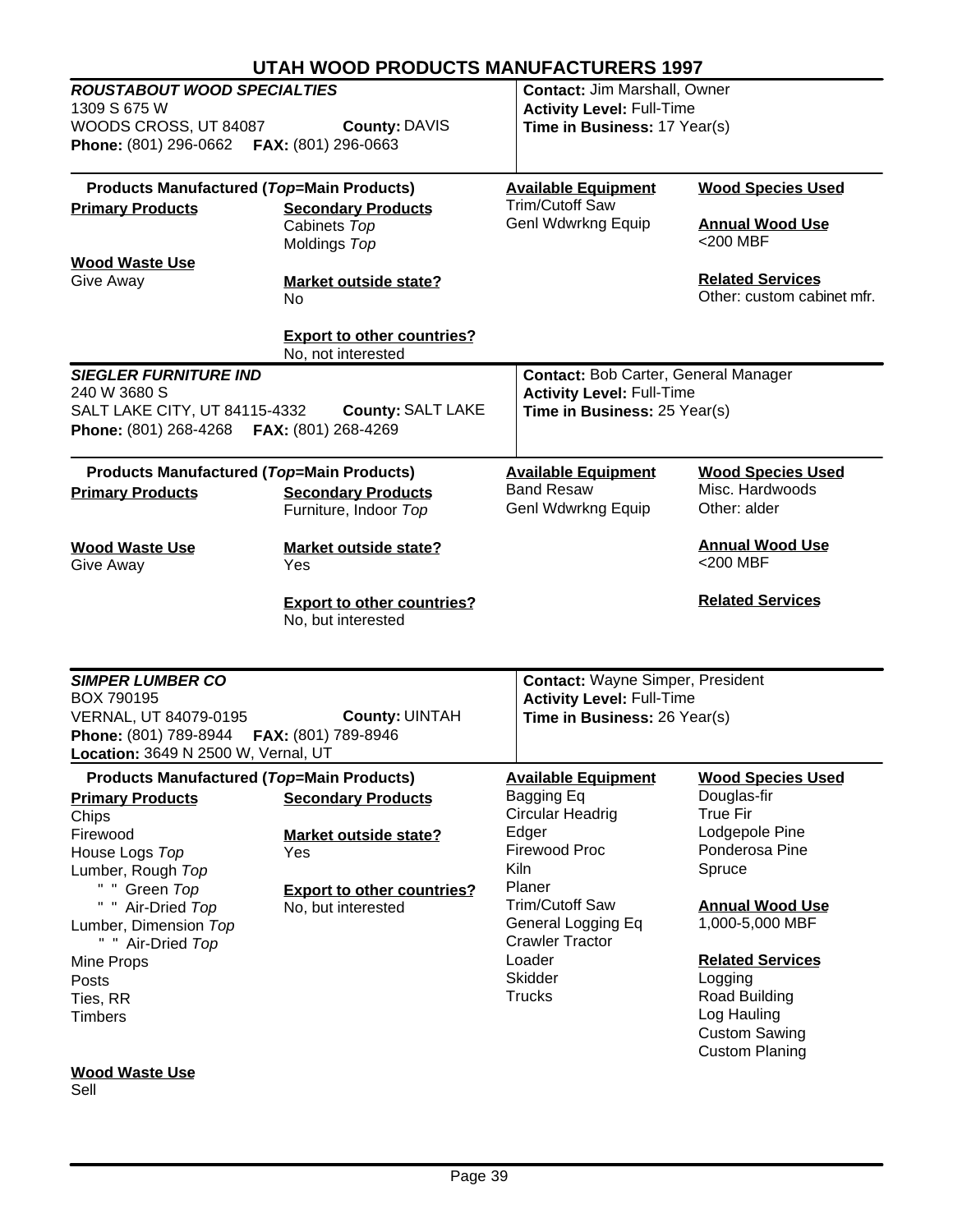|                                                                        | UTAH WUUD PRODUCTS MANUFACTURERS 1997 |                                                                                                    |                                |  |
|------------------------------------------------------------------------|---------------------------------------|----------------------------------------------------------------------------------------------------|--------------------------------|--|
| <b>TAYLOR CABINET INC</b>                                              |                                       | <b>Contact: Brent Taylor, President</b>                                                            |                                |  |
| 6440 S 3200 W                                                          |                                       | <b>Activity Level: Full-Time</b>                                                                   |                                |  |
| SPANISH FORK, UT 84660                                                 | County: UTAH                          | Time in Business: 24 Year(s)                                                                       |                                |  |
| Phone: (801) 798-2163                                                  | FAX:                                  |                                                                                                    |                                |  |
|                                                                        |                                       |                                                                                                    |                                |  |
| <b>Products Manufactured (Top=Main Products)</b>                       |                                       | <b>Available Equipment</b>                                                                         | <b>Wood Species Used</b>       |  |
| <b>Primary Products</b>                                                | <b>Secondary Products</b>             | Planer                                                                                             | Cottonwood/Poplar              |  |
|                                                                        | Cabinets Top                          | <b>Trim/Cutoff Saw</b>                                                                             | Pinyon Pine                    |  |
|                                                                        | Doors Top                             | <b>Genl Wdwrkng Equip</b>                                                                          | Misc. Softwoods                |  |
| <b>Wood Waste Use</b>                                                  | Furniture, Indoor Top                 | Other: fork lift                                                                                   | Misc. Hardwoods                |  |
|                                                                        | <b>Market outside state?</b>          |                                                                                                    | <b>Annual Wood Use</b>         |  |
|                                                                        | Yes                                   |                                                                                                    | <200 MBF                       |  |
|                                                                        | <b>Export to other countries?</b>     |                                                                                                    | <b>Related Services</b>        |  |
|                                                                        | No, not interested                    |                                                                                                    | <b>Custom Planing</b>          |  |
| <b>THOUSAND LAKE LUMBER, LOG HOME</b><br>75 E 200 S<br>LYMAN, UT 84749 | <b>County: WAYNE</b>                  | Contact: Bruce Chappell, Owner<br><b>Activity Level: Full-Time</b><br>Time in Business: 31 Year(s) |                                |  |
| Phone: (801) 836-2426                                                  | <b>FAX:</b>                           |                                                                                                    |                                |  |
| Location: S of Lyman on Hwy 24                                         |                                       |                                                                                                    |                                |  |
| <b>Products Manufactured (Top=Main Products)</b>                       |                                       | <b>Available Equipment</b>                                                                         | <b>Wood Species Used</b>       |  |
| <b>Primary Products</b>                                                | <b>Secondary Products</b>             | <b>Band Resaw</b>                                                                                  | Aspen                          |  |
| House Logs Top                                                         | Bldgs, Log/Timber                     | Circular Headrig                                                                                   | Douglas-fir<br><b>True Fir</b> |  |
| Lumber, Rough                                                          | Fencing                               | Edger<br>Planer                                                                                    | Lodgepole Pine                 |  |
| " " Air-Dried Top                                                      | Flooring                              | General Logging Eq                                                                                 | Ponderosa Pine                 |  |
| Lumber, Dimension Top                                                  | Paneling Top                          | <b>Skidder</b>                                                                                     | Spruce                         |  |
| " " Air-Dried Top                                                      |                                       | <b>Trucks</b>                                                                                      |                                |  |
| <b>Timbers</b>                                                         | <b>Market outside state?</b>          |                                                                                                    | <b>Annual Wood Use</b>         |  |
|                                                                        | Yes                                   |                                                                                                    | 200-500 MBF                    |  |
| <b>Wood Waste Use</b>                                                  | <b>Export to other countries?</b>     |                                                                                                    |                                |  |
| Sell                                                                   | No, but interested                    |                                                                                                    | <b>Related Services</b>        |  |
| Give Away                                                              |                                       |                                                                                                    | Logging                        |  |
|                                                                        |                                       |                                                                                                    | Log Hauling                    |  |
|                                                                        |                                       |                                                                                                    | <b>Custom Sawing</b>           |  |
|                                                                        |                                       |                                                                                                    | <b>Custom Planing</b>          |  |
|                                                                        |                                       |                                                                                                    | <b>Custom Drying</b>           |  |

# **MANUEACTURERS 4007**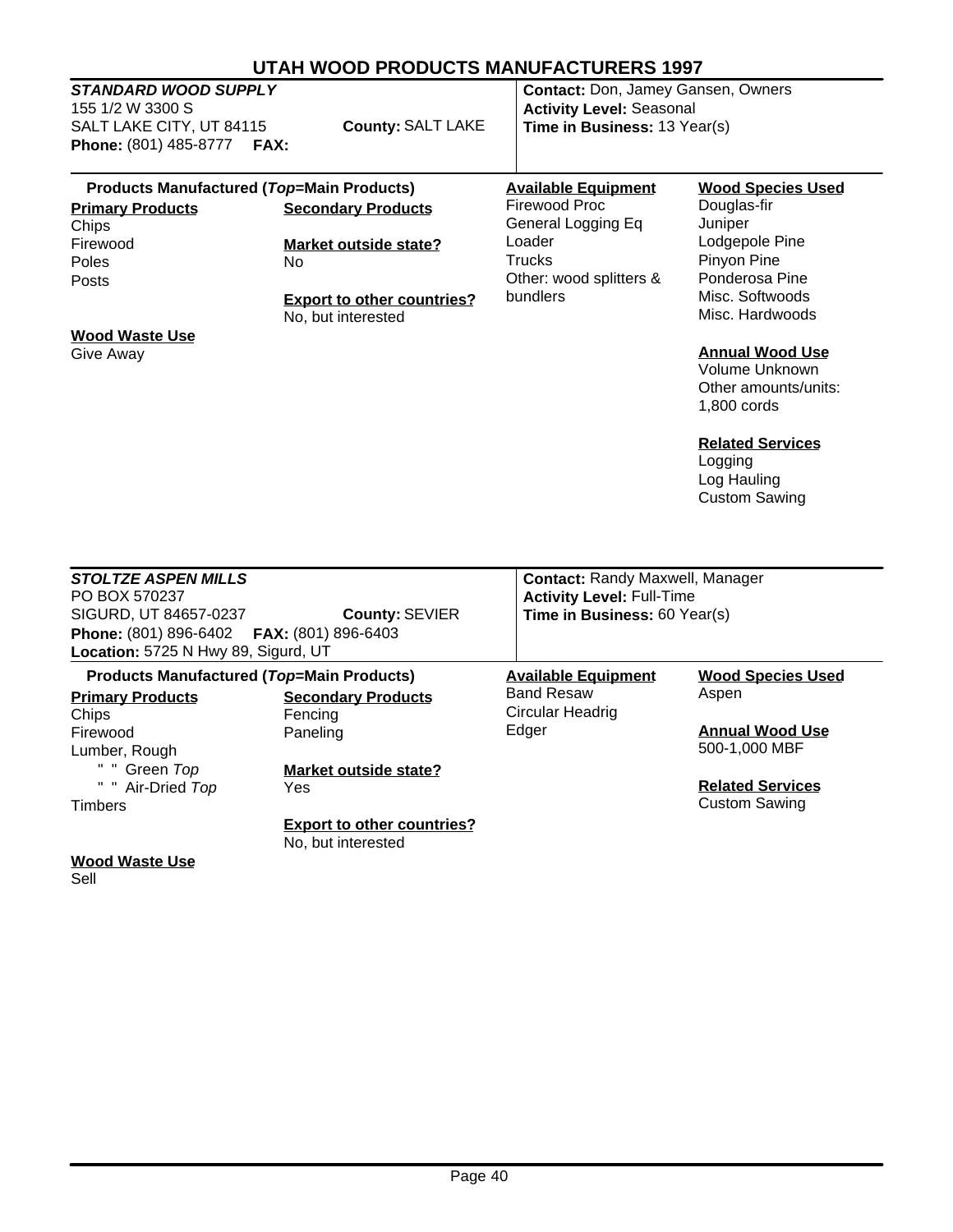# **UTAH WOOD PRODUCTS MANUFACTURERS 1997**

|                                                                                                                            | וכנו טובוטוסוס ומהווו טוטטשטו ו שטטונוסוט               |                                                                  |                                               |  |
|----------------------------------------------------------------------------------------------------------------------------|---------------------------------------------------------|------------------------------------------------------------------|-----------------------------------------------|--|
| <b>TIMBER PRODUCTS INC</b>                                                                                                 |                                                         | <b>Contact: Fred Stocks, President</b>                           |                                               |  |
| COUNTY ROAD 154, BOX 46                                                                                                    |                                                         | <b>Activity Level: Full-Time</b>                                 |                                               |  |
| LA SAL, UT 84530<br><b>County: SAN JUAN</b><br>Phone: (801) 686-2381    FAX: (801) 686-2318                                |                                                         | Time in Business: 15 Year(s)                                     |                                               |  |
|                                                                                                                            |                                                         |                                                                  |                                               |  |
|                                                                                                                            | Location: Old La Sal, UT; Hwy 46 N on County Rd 157     |                                                                  |                                               |  |
| <b>Products Manufactured (Top=Main Products)</b>                                                                           |                                                         | <b>Available Equipment</b>                                       | <b>Wood Species Used</b>                      |  |
| <b>Primary Products</b>                                                                                                    | <b>Secondary Products</b>                               | <b>Trim/Cutoff Saw</b>                                           | Aspen                                         |  |
| Firewood                                                                                                                   | Fencing                                                 | General Logging Eq                                               | True Fir                                      |  |
| House Logs                                                                                                                 | Paneling                                                | <b>Crawler Tractor</b>                                           | Ponderosa Pine                                |  |
| Lumber, Rough Top                                                                                                          |                                                         | Loader                                                           | Spruce                                        |  |
| " " Green Top                                                                                                              | <b>Market outside state?</b>                            | <b>Skidder</b>                                                   |                                               |  |
| " " Air-Dried Top                                                                                                          | Yes                                                     | <b>Trucks</b>                                                    | <b>Annual Wood Use</b>                        |  |
| Lumber, Dimension Top                                                                                                      |                                                         | Other: feller/buncher,                                           | 1,000-5,000 MBF                               |  |
| " " Green Top                                                                                                              | <b>Export to other countries?</b>                       | delimber                                                         |                                               |  |
| " " Air-Dried Top                                                                                                          | No, not interested                                      |                                                                  | <b>Related Services</b>                       |  |
| Mine Props                                                                                                                 |                                                         |                                                                  | Logging                                       |  |
| Poles                                                                                                                      |                                                         |                                                                  | Road Building                                 |  |
| Posts                                                                                                                      |                                                         |                                                                  | Log Hauling                                   |  |
| Ties, RR                                                                                                                   |                                                         |                                                                  | <b>Custom Sawing</b>                          |  |
| Timbers Top                                                                                                                |                                                         |                                                                  | <b>Custom Planing</b>                         |  |
| <b>Wood Waste Use</b><br>Sell<br>Use Internally                                                                            |                                                         |                                                                  |                                               |  |
| <b>TIMBERCRAFTS OF UTAH</b><br>2249 S 2700 W<br>WEST VALLEY CITY, UT 84119<br>Phone: (801) 972-3282    FAX: (801) 972-8157 | <b>County: SALT LAKE</b>                                | <b>Activity Level: Full-Time</b><br>Time in Business: 30 Year(s) | Contact: J. Sherman Peterson, General Manager |  |
| <b>Products Manufactured (Top=Main Products)</b>                                                                           |                                                         | <b>Available Equipment</b>                                       | <b>Wood Species Used</b>                      |  |
| <b>Primary Products</b>                                                                                                    | <b>Secondary Products</b>                               | <b>Trim/Cutoff Saw</b>                                           | Aspen                                         |  |
|                                                                                                                            | Pallets Top                                             | <b>Genl Wdwrkng Equip</b>                                        | Douglas-fir                                   |  |
|                                                                                                                            | Specialty Items: stakes, hubs,                          | Other: multicuts, sizers,                                        | True Fir                                      |  |
| <b>Wood Waste Use</b>                                                                                                      | sawdust, mulch                                          | Holtec cutoff, resaw                                             | Lodgepole Pine                                |  |
| Sell                                                                                                                       |                                                         |                                                                  | Ponderosa Pine                                |  |
|                                                                                                                            | <b>Market outside state?</b>                            |                                                                  | Spruce                                        |  |
|                                                                                                                            | Yes                                                     |                                                                  | Misc. Softwoods                               |  |
|                                                                                                                            |                                                         |                                                                  | Misc. Hardwoods                               |  |
|                                                                                                                            | <b>Export to other countries?</b><br>No, not interested |                                                                  | Other: alder, maple                           |  |
|                                                                                                                            |                                                         |                                                                  | <b>Annual Wood Use</b>                        |  |
|                                                                                                                            |                                                         |                                                                  | >5,000 MBF                                    |  |
|                                                                                                                            |                                                         |                                                                  | Other amounts/units:                          |  |
|                                                                                                                            |                                                         |                                                                  | 35-40 MMBF                                    |  |
|                                                                                                                            |                                                         |                                                                  |                                               |  |

# **Related Services**

Custom Sawing Other: stakes, hubs, pallet material mfr.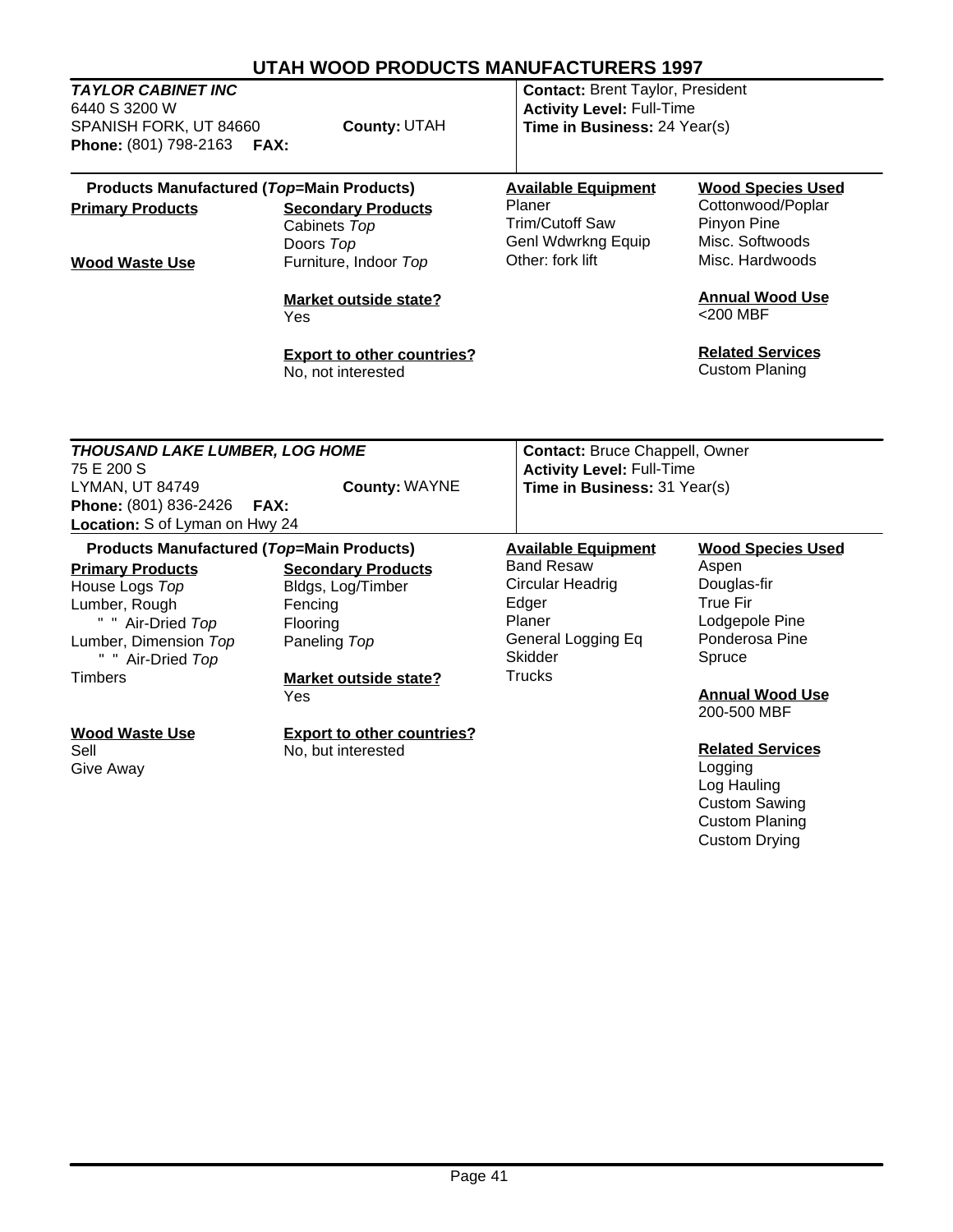| <b>UTAH WOOD PRODUCTS MANUFACTURERS 1997</b>                                                                                                                                                   |                                                                                                                                                                                                                                                             |                                                                                                                                                               |                                                                                                                                                                                                                                                                                         |  |
|------------------------------------------------------------------------------------------------------------------------------------------------------------------------------------------------|-------------------------------------------------------------------------------------------------------------------------------------------------------------------------------------------------------------------------------------------------------------|---------------------------------------------------------------------------------------------------------------------------------------------------------------|-----------------------------------------------------------------------------------------------------------------------------------------------------------------------------------------------------------------------------------------------------------------------------------------|--|
| <b>TIMBERLINE MFG INC</b><br>2421 S 2570 W<br><b>County: SALT LAKE</b><br>SALT LAKE CITY, UT 84119<br>Phone: (801) 466-1485  FAX: (801) 466-2613<br>Location: 3044 S 300 E South Salt Lake, UT |                                                                                                                                                                                                                                                             | Contact: Kolten Kener, President<br><b>Activity Level: Full-Time</b><br>Time in Business: 6 Year(s)                                                           |                                                                                                                                                                                                                                                                                         |  |
| <b>Products Manufactured (Top=Main Products)</b><br><b>Primary Products</b><br>House Logs<br>Lumber, Rough<br>Poles<br>Posts<br><b>Timbers</b><br><b>Wood Waste Use</b><br>Sell                | <b>Secondary Products</b><br>Bldgs, Log/Timber Top<br>Cabinets Top<br>Fencina<br>Furniture, Indoor Top<br>Furniture, Outdoor<br>Moldings<br>Sheds/Portable Bldgs<br>Market outside state?<br>Yes<br><b>Export to other countries?</b><br>No, but interested | <b>Available Equipment</b><br>Bandsaw Headrig<br>Planer<br>Portable Sawmill<br>Genl Wdwrkng Equip<br>General Logging Eq<br>Loader<br><b>Skidder</b><br>Trucks | <b>Wood Species Used</b><br>True Fir<br>Lodgepole Pine<br>Ponderosa Pine<br>Misc. Softwoods<br><b>Annual Wood Use</b><br>1,000-5,000 MBF<br><b>Related Services</b><br>Logging<br>Road Building<br>Log Hauling<br><b>Custom Sawing</b><br><b>Custom Planing</b><br><b>Custom Drying</b> |  |
| <b>TORGERSON TIMBER INC</b><br>PO BOX 6                                                                                                                                                        |                                                                                                                                                                                                                                                             | <b>Contact: Charles Torgerson, President</b><br><b>Activity Level: Full-Time</b>                                                                              |                                                                                                                                                                                                                                                                                         |  |

| BICKNELL, UT 84715<br><b>Phone: (801) 425-3874 FAX:</b><br>Location: 400 E Main, Bicknell, UT | <b>County: WAYNE</b>              | Time in Business: 30 Year(s) |                          |
|-----------------------------------------------------------------------------------------------|-----------------------------------|------------------------------|--------------------------|
| <b>Products Manufactured (Top=Main Products)</b>                                              |                                   | <b>Available Equipment</b>   | <b>Wood Species Used</b> |
| <b>Primary Products</b>                                                                       | <b>Secondary Products</b>         | Circular Headrig             | Douglas-fir              |
| Firewood                                                                                      | Fencing                           | Edger                        | True Fir                 |
| House Logs                                                                                    | <b>Pallets</b>                    | Trim/Cutoff Saw              | Ponderosa Pine           |
| Lumber, Rough Top                                                                             |                                   | General Logging Eq           | Spruce                   |
| " " Green Top                                                                                 | Market outside state?             | <b>Crawler Tractor</b>       |                          |
| " " Air-Dried Top                                                                             | No                                | Loader                       | <b>Annual Wood Use</b>   |
| Lumber, Dimension Top                                                                         |                                   | Skidder                      | 500-1.000 MBF            |
| " " Green Top                                                                                 | <b>Export to other countries?</b> | <b>Trucks</b>                |                          |
| " " Air-Dried Top                                                                             | No, not interested                |                              | <b>Related Services</b>  |
| Mine Props                                                                                    |                                   |                              | Logging                  |
| Poles                                                                                         |                                   |                              | Road Building            |
| <b>Timbers</b>                                                                                |                                   |                              | Log Hauling              |

Custom Sawing

# **Wood Waste Use**

Sell Give Away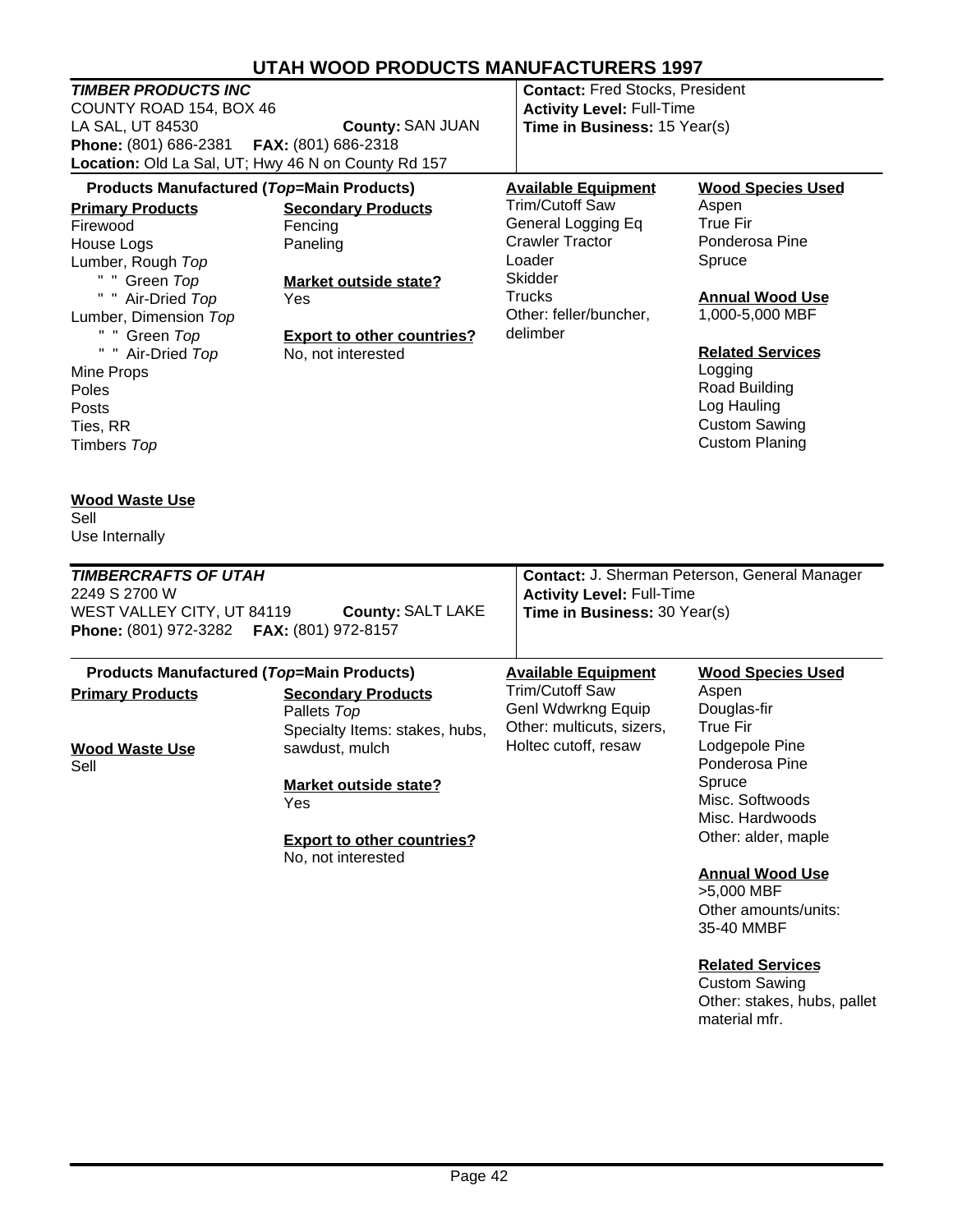|                                                                                                                                                                                             | <b>UTAH WOOD PRODUCTS MANUFACTURERS 1997</b>                                                                                |                                                                                                        |                                                                                                                                                       |  |
|---------------------------------------------------------------------------------------------------------------------------------------------------------------------------------------------|-----------------------------------------------------------------------------------------------------------------------------|--------------------------------------------------------------------------------------------------------|-------------------------------------------------------------------------------------------------------------------------------------------------------|--|
| <b>TRUSSWELL</b><br>2803 N HIGHWAY 89<br>PLEASANT VIEW, UT 84404<br>Phone: (801) 786-0540  FAX: (801) 786-1330<br>Location: Hwy 89 1 blk N of 2700 W on W side                              | <b>County: WEBER</b>                                                                                                        | Contact: Dean Odenwalder, Buyer<br><b>Activity Level: Full-Time</b><br>Time in Business: 3 Year(s)     |                                                                                                                                                       |  |
| <b>Products Manufactured (Top=Main Products)</b><br><b>Primary Products</b>                                                                                                                 | <b>Secondary Products</b><br>Trusses/Structural Top                                                                         | <b>Available Equipment</b><br><b>Trim/Cutoff Saw</b><br><b>Genl Wdwrkng Equip</b>                      | <b>Wood Species Used</b><br>Douglas-fir<br>Lodgepole Pine                                                                                             |  |
| <b>Wood Waste Use</b><br>Give Away                                                                                                                                                          | Market outside state?<br>No.                                                                                                |                                                                                                        | <b>Annual Wood Use</b><br>200-500 MBF                                                                                                                 |  |
|                                                                                                                                                                                             | <b>Export to other countries?</b><br>No, not interested                                                                     |                                                                                                        | <b>Related Services</b>                                                                                                                               |  |
| <b>UINTAH PLANING MILL</b><br><b>PO BOX 290</b><br>HEBER CITY, UT 84032<br>Phone: (801) 654-1552<br>Location: 1550 S HWY 40, Heber City                                                     | <b>County: WASATCH</b><br>FAX:                                                                                              | Contact: Gene Gardner, Foreman<br><b>Activity Level: Full-Time</b><br>Time in Business: 50 Year(s)     |                                                                                                                                                       |  |
| <b>Products Manufactured (Top=Main Products)</b><br><b>Primary Products</b><br>Lumber, Dimension Top<br>Other Primary: pattern<br>lumber<br><b>Wood Waste Use</b><br>Sell<br>Use Internally | <b>Secondary Products</b><br><b>Market outside state?</b><br>Yes<br><b>Export to other countries?</b><br>No, not interested | <b>Available Equipment</b><br><b>Band Resaw</b><br>Planer<br><b>Trim/Cutoff Saw</b>                    | <b>Wood Species Used</b><br>Lodgepole Pine<br>Spruce<br><b>Annual Wood Use</b><br>1,000-5,000 MBF<br><b>Related Services</b><br><b>Custom Planing</b> |  |
| <b>URBAN FOREST WOODWORKS</b><br>1065 W 600 N<br>LOGAN, UT 84321-8100<br>Phone: (801) 752-7268                                                                                              | <b>County: CACHE</b><br>FAX:                                                                                                | Contact: George Hessenthaler, Owner<br><b>Activity Level: Full-Time</b><br>Time in Business: 7 Year(s) |                                                                                                                                                       |  |
| <b>Products Manufactured (Top=Main Products)</b><br><b>Primary Products</b>                                                                                                                 | <b>Secondary Products</b><br>Boxes Top                                                                                      | <b>Available Equipment</b><br><b>Band Resaw</b><br>Kiln<br>Planer                                      | <b>Wood Species Used</b><br>Misc. Hardwoods<br><b>Annual Wood Use</b>                                                                                 |  |
| <b>Wood Waste Use</b><br>Give Away<br>Use Internally                                                                                                                                        | <b>Market outside state?</b><br>Yes<br><b>Export to other countries?</b><br>No, but interested                              | <b>Portable Sawmill</b><br>Genl Wdwrkng Equip<br>Other: chainsaws                                      | <200 MBF<br><b>Related Services</b>                                                                                                                   |  |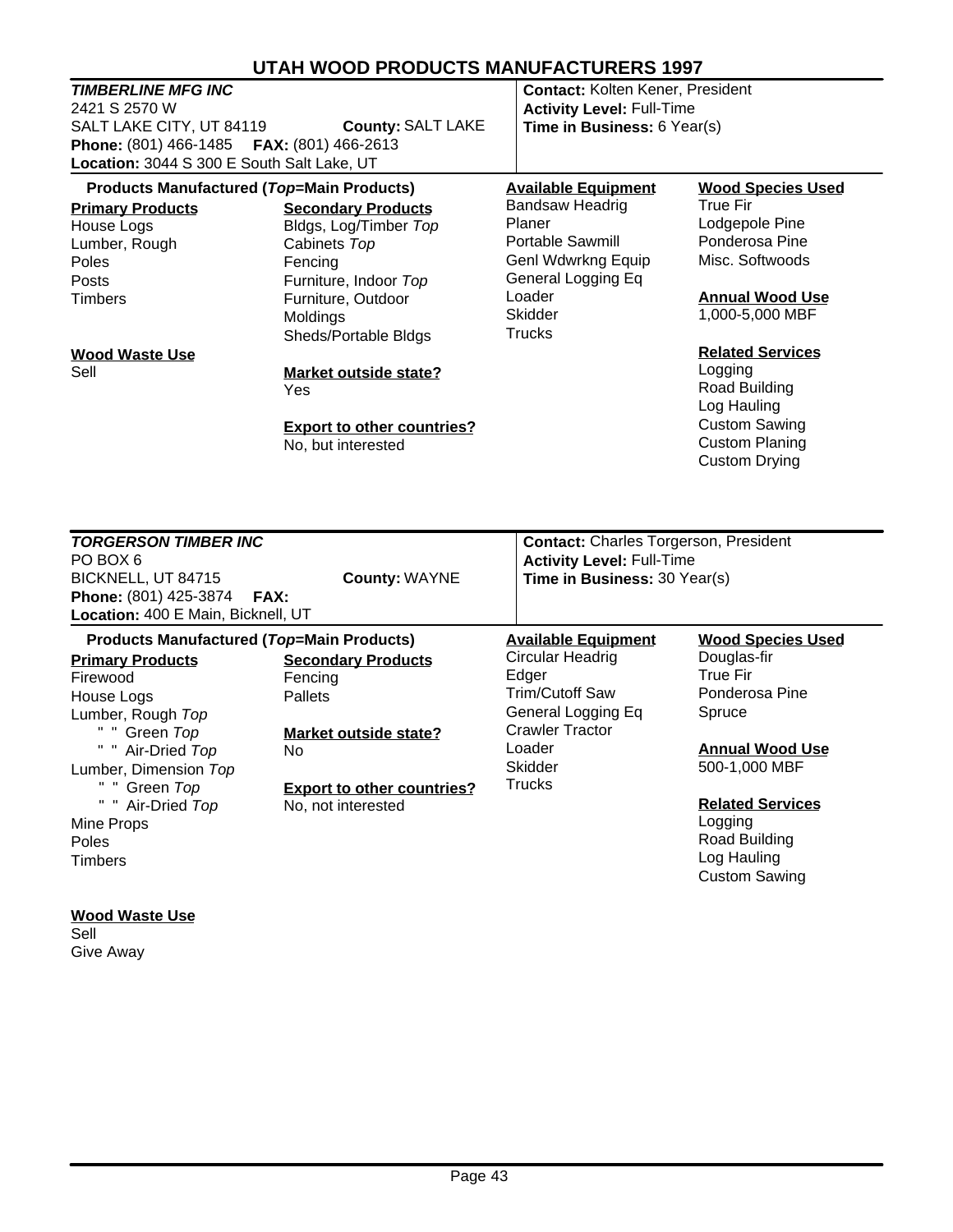|                                                                                                                                                                                                                | <b>UTAH WOOD PRODUCTS MANUFACTURERS 1997</b>                                                                                                                       |                                                                                                                    |                                                                                                                                                           |
|----------------------------------------------------------------------------------------------------------------------------------------------------------------------------------------------------------------|--------------------------------------------------------------------------------------------------------------------------------------------------------------------|--------------------------------------------------------------------------------------------------------------------|-----------------------------------------------------------------------------------------------------------------------------------------------------------|
| <b>URBAN HARDWOOD PRODUCTS</b><br>26 N 400 E<br>LOGAN, UT 84321<br>Phone: (801) 753-2530                                                                                                                       | County: CACHE<br>FAX:                                                                                                                                              | Contact: Todd Kingsford, Owner<br><b>Activity Level: Full-Time</b><br>Time in Business: 1 Year(s)                  |                                                                                                                                                           |
| <b>Products Manufactured (Top=Main Products)</b><br><b>Primary Products</b><br>Lumber, Rough<br>" " Green Top<br>" " Air-Dried Top                                                                             | <b>Secondary Products</b><br><b>Boxes</b><br>Cabinets Top<br>Doors                                                                                                 | <b>Available Equipment</b><br>Kiln<br>Planer<br><b>Portable Sawmill</b><br>Genl Wdwrkng Equip                      | <b>Wood Species Used</b><br>Cottonwood/Poplar<br>Juniper<br>Misc. Hardwoods<br>Other: locust, mulberry,                                                   |
| Lumber, Dimension<br>" " Kiln-Dried Top                                                                                                                                                                        | Furniture, Indoor Top<br>Furniture, Outdoor<br>Paneling<br>Sheds/Portable Bldgs                                                                                    |                                                                                                                    | walnut, elm, apricot<br><b>Annual Wood Use</b><br><200 MBF                                                                                                |
| <b>Wood Waste Use</b><br>Sell<br>Give Away<br>Use Internally                                                                                                                                                   | Specialty Items:<br>kaleidoscopes, newel posts<br><b>Market outside state?</b><br>No.                                                                              |                                                                                                                    | <b>Related Services</b><br><b>Custom Sawing</b><br><b>Custom Drying</b>                                                                                   |
|                                                                                                                                                                                                                | <b>Export to other countries?</b><br>No, but interested                                                                                                            |                                                                                                                    |                                                                                                                                                           |
| <b>UTAH FOREST PRODUCTS</b><br><b>BOX 379</b><br>ESCALANTE, UT 84726<br>Phone: (801) 826-4521<br>Location: 3000 E 1500 S, Escalante, UT                                                                        | <b>County: GARFIELD</b><br>FAX: (801) 826-4520                                                                                                                     | Contact: Stephen Steed, Manager<br><b>Activity Level: Full-Time</b><br>Time in Business: 3 Year(s)                 |                                                                                                                                                           |
| <b>Products Manufactured (Top=Main Products)</b><br><b>Primary Products</b><br>Chips<br>House Logs<br>Lumber, Rough Top<br>" " Green Top<br>Air-Dried Top<br>" "<br>Lumber, Dimension Top<br>" " Air-Dried Top | <b>Secondary Products</b><br>Specialty Items: bagged<br>shavings<br><b>Market outside state?</b><br>Yes<br><b>Export to other countries?</b><br>No, not interested | <b>Available Equipment</b><br>Bagging Eq<br><b>Bandsaw Headrig</b><br>Debarker<br>Edger<br>Planer<br>Sash Gang Saw | <b>Wood Species Used</b><br>Douglas-fir<br><b>True Fir</b><br>Ponderosa Pine<br>Spruce<br><b>Annual Wood Use</b><br>>5,000 MBF<br><b>Related Services</b> |
| <b>Wood Waste Use</b><br>Sell                                                                                                                                                                                  |                                                                                                                                                                    |                                                                                                                    | Logging<br>Log Hauling                                                                                                                                    |
| <b>WAHLEN MFG</b><br>6380 S 300 W<br>SALT LAKE CITY, UT 84107<br><b>County: SALT LAKE</b><br>Phone: (801) 262-4647 FAX:                                                                                        |                                                                                                                                                                    | Contact: Nolan Wahlen, President<br><b>Activity Level: Full-Time</b><br>Time in Business: 45 Year(s)               |                                                                                                                                                           |
| <b>Products Manufactured (Top=Main Products)</b><br><b>Primary Products</b>                                                                                                                                    | <b>Secondary Products</b><br>Furniture, Indoor Top                                                                                                                 | <b>Available Equipment</b><br><b>Genl Wdwrkng Equip</b>                                                            | <b>Wood Species Used</b><br>Misc. Hardwoods<br>Other: alder                                                                                               |
| <b>Wood Waste Use</b><br>Use Internally                                                                                                                                                                        | <b>Market outside state?</b><br>Yes                                                                                                                                |                                                                                                                    | <b>Annual Wood Use</b><br>200-500 MBF                                                                                                                     |
|                                                                                                                                                                                                                | <b>Export to other countries?</b><br>No, not interested                                                                                                            |                                                                                                                    | <b>Related Services</b>                                                                                                                                   |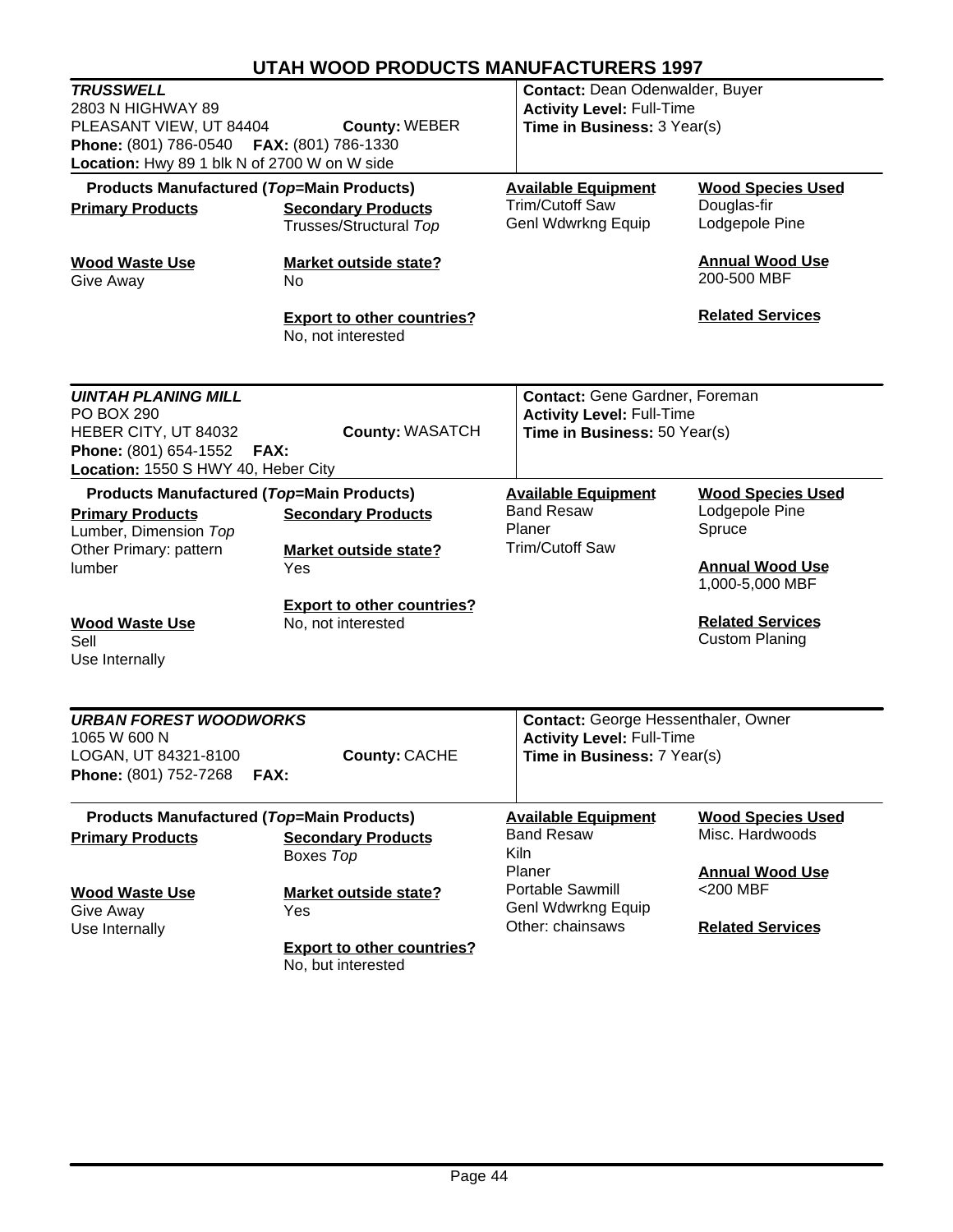| <b>UTAH WOOD PRODUCTS MANUFACTURERS 1997</b>                                                                                                                                   |                                                                                                                                                                                                          |                                                                                                                                                                                                                                                 |                                                                                                                                                         |  |
|--------------------------------------------------------------------------------------------------------------------------------------------------------------------------------|----------------------------------------------------------------------------------------------------------------------------------------------------------------------------------------------------------|-------------------------------------------------------------------------------------------------------------------------------------------------------------------------------------------------------------------------------------------------|---------------------------------------------------------------------------------------------------------------------------------------------------------|--|
| <b>WALRUS WOODWORKING</b><br>PO BOX 57<br>OAKLEY, UT 84055<br>Phone: (801) 783-5530<br>Location: 4748 N SR 32, Oakley, UT                                                      | <b>County: SUMMIT</b><br>FAX: (801) 783-5302                                                                                                                                                             | Contact: John Sundberg, Owner<br><b>Activity Level: Full-Time</b><br>Time in Business: 23 Year(s)                                                                                                                                               |                                                                                                                                                         |  |
| <b>Products Manufactured (Top=Main Products)</b><br><b>Primary Products</b><br><b>Secondary Products</b><br>Cabinets Top<br>Doors Top<br>Flooring Top<br><b>Wood Waste Use</b> |                                                                                                                                                                                                          | <b>Available Equipment</b><br>Planer<br>Genl Wdwrkng Equip                                                                                                                                                                                      | <b>Wood Species Used</b><br>Spruce<br><b>Annual Wood Use</b><br><200 MBF                                                                                |  |
| Give Away<br>Use Internally                                                                                                                                                    | <b>Market outside state?</b><br>Yes<br><b>Export to other countries?</b>                                                                                                                                 |                                                                                                                                                                                                                                                 | <b>Related Services</b><br>Other: custom furniture<br>mfr.                                                                                              |  |
| <b>WASATCH TIMBER PRODUCTS</b>                                                                                                                                                 | No, but interested                                                                                                                                                                                       | Contact: Lance Turner, Owner                                                                                                                                                                                                                    |                                                                                                                                                         |  |
| 1274 E 900 S<br>PLEASANT GROVE, UT 84062<br><b>County: WASATCH</b><br>Phone: (801) 785-9587  FAX: (801) 785-9587<br>Location: 2300 S Hwy 40, Heber City, UT 84032              |                                                                                                                                                                                                          | <b>Activity Level: Full-Time</b><br>Time in Business: 1 Year(s)                                                                                                                                                                                 |                                                                                                                                                         |  |
| <b>Primary Products</b><br>Firewood<br>House Logs Top<br>Lumber, Rough Top<br>" " Green Top<br>" " Air-Dried Top<br>Poles<br>Posts<br><b>Timbers</b>                           | <b>Products Manufactured (Top=Main Products)</b><br><b>Secondary Products</b><br>Bldgs, Log/Timber<br>Bldgs, Pole<br>Fencing<br><b>Market outside state?</b><br>Yes<br><b>Export to other countries?</b> | <b>Available Equipment</b><br><b>Band Resaw</b><br><b>Bandsaw Headrig</b><br><b>Chipper Headrig</b><br><b>Circular Headrig</b><br>Portable Sawmill<br><b>Trim/Cutoff Saw</b><br><b>Genl Wdwrkng Equip</b><br>General Logging Eq<br>Cable Yarder | <b>Wood Species Used</b><br>Aspen<br>Douglas-fir<br>True Fir<br>Lodgepole Pine<br>Ponderosa Pine<br>Spruce<br><b>Annual Wood Use</b><br>1,000-5,000 MBF |  |
| <b>Wood Waste Use</b><br>Sell                                                                                                                                                  | No, but interested                                                                                                                                                                                       | <b>Crawler Tractor</b><br>Loader<br>Skidder<br><b>Trucks</b>                                                                                                                                                                                    | <b>Related Services</b><br>Logging<br>Log Hauling<br><b>Custom Sawing</b><br>Other: log homes, log                                                      |  |

lathing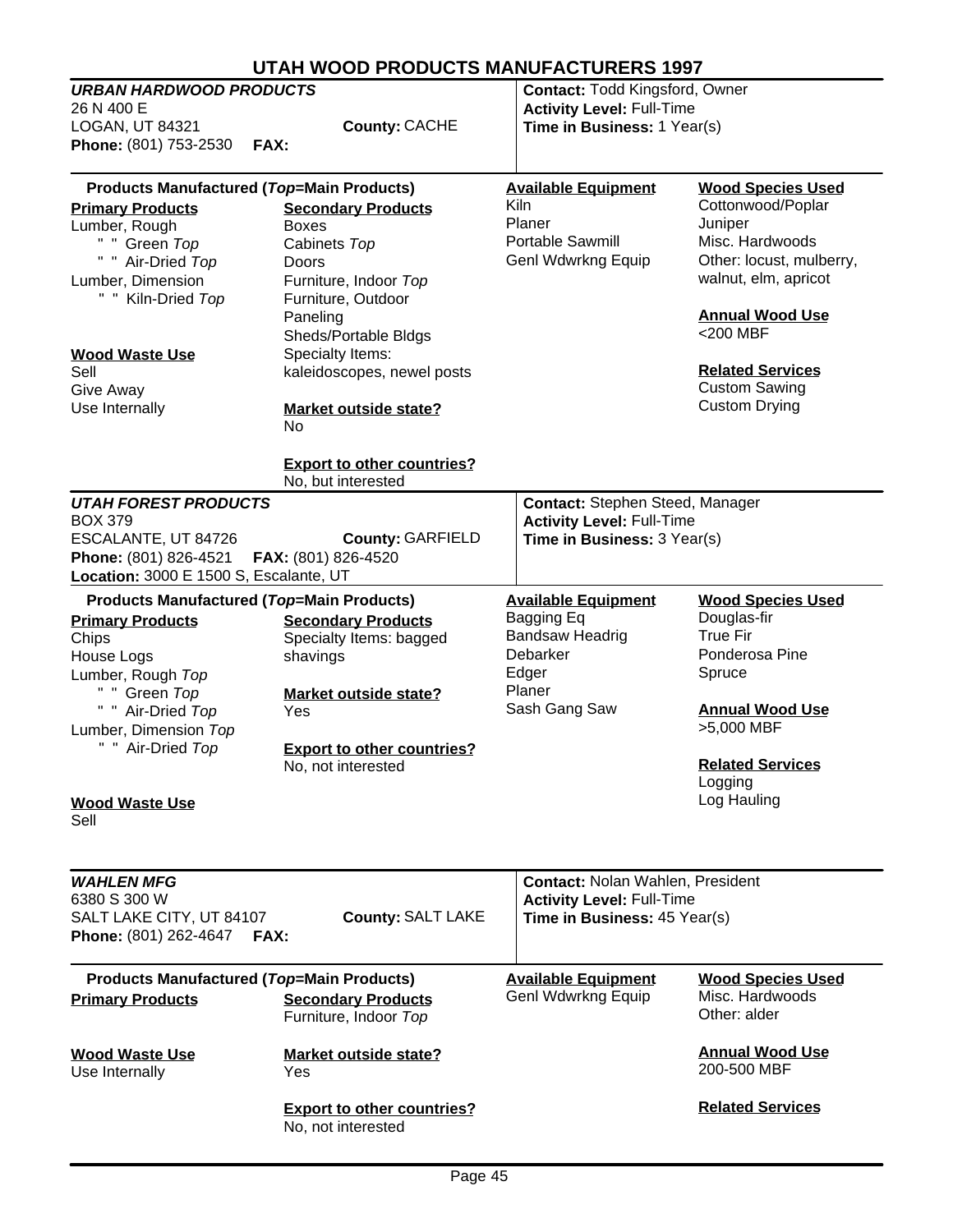# **UTAH WOOD PRODUCTS MANUFACTURERS 1997**

| <b>WELCH SAWMILL</b>                                                                                                                                                                                                    |                                                                                                                                                                                               |                                                                                                                                            |                                                                                                                                                                                                                       |
|-------------------------------------------------------------------------------------------------------------------------------------------------------------------------------------------------------------------------|-----------------------------------------------------------------------------------------------------------------------------------------------------------------------------------------------|--------------------------------------------------------------------------------------------------------------------------------------------|-----------------------------------------------------------------------------------------------------------------------------------------------------------------------------------------------------------------------|
| 48 S 100 W<br>County: CACHE<br><b>HYRUM, UT 84319</b>                                                                                                                                                                   |                                                                                                                                                                                               | Contact: Chad Welch, President, Owner<br><b>Activity Level: Seasonal</b><br>Time in Business: 25 Year(s)                                   |                                                                                                                                                                                                                       |
| Phone: (801) 245-4429                                                                                                                                                                                                   | FAX:                                                                                                                                                                                          |                                                                                                                                            |                                                                                                                                                                                                                       |
|                                                                                                                                                                                                                         | Location: 705 E 5400 S, Hyrum, UT; 3/4 mi E of Hyrum                                                                                                                                          |                                                                                                                                            |                                                                                                                                                                                                                       |
| <b>Products Manufactured (Top=Main Products)</b>                                                                                                                                                                        |                                                                                                                                                                                               | <b>Available Equipment</b>                                                                                                                 | <b>Wood Species Used</b>                                                                                                                                                                                              |
| <b>Primary Products</b><br>Firewood Top<br>House Logs<br>Lumber, Rough Top<br>" " Green Top<br>" " Air-Dried Top<br>Lumber, Dimension<br>" " Green Top<br>" " Air-Dried Top<br>Mine Props<br>Ties, RR<br><b>Timbers</b> | <b>Secondary Products</b><br>Fencing<br>Paneling<br>Sheds/Portable Bldgs<br><b>Market outside state?</b><br>Yes<br><b>Export to other countries?</b><br>No, but interested                    | Circular Headrig<br>Edger<br>Firewood Proc<br>Planer<br>General Logging Eq<br><b>Crawler Tractor</b><br>Loader<br>Skidder<br><b>Trucks</b> | Douglas-fir<br><b>True Fir</b><br>Lodgepole Pine<br>Ponderosa Pine<br>Spruce<br><b>Annual Wood Use</b><br>500-1,000 MBF<br><b>Related Services</b><br>Logging<br>Road Building<br>Log Hauling<br><b>Custom Sawing</b> |
| <b>Wood Waste Use</b><br>Sell                                                                                                                                                                                           |                                                                                                                                                                                               |                                                                                                                                            | Other: firewood sales                                                                                                                                                                                                 |
| <b>WOOD ART LLC</b>                                                                                                                                                                                                     |                                                                                                                                                                                               | Contact: David H. Devol, Owner                                                                                                             |                                                                                                                                                                                                                       |
| 560 W 24TH ST                                                                                                                                                                                                           |                                                                                                                                                                                               | <b>Activity Level: Full-Time</b>                                                                                                           |                                                                                                                                                                                                                       |
| <b>OGDEN, UT 84401</b><br>Phone: (801) 392-1267                                                                                                                                                                         | <b>County: WEBER</b><br>FAX:                                                                                                                                                                  | Time in Business: 10 Year(s)                                                                                                               |                                                                                                                                                                                                                       |
| <b>Products Manufactured (Top=Main Products)</b>                                                                                                                                                                        |                                                                                                                                                                                               | <b>Available Equipment</b>                                                                                                                 | <b>Wood Species Used</b>                                                                                                                                                                                              |
| <b>Primary Products</b><br><b>Wood Waste Use</b><br>Sell<br>Give Away                                                                                                                                                   | <b>Secondary Products</b><br>Cabinets Top<br>Doors Top<br>Furniture, Indoor Top<br>Moldings<br><b>Musical Instruments</b><br><b>Shutters</b><br>Windows<br><b>Market outside state?</b><br>No | Bagging Eq<br>Finger Jointer<br>Planer<br><b>Trim/Cutoff Saw</b><br>Genl Wdwrkng Equip                                                     | Aspen<br>Cottonwood/Poplar<br>Misc. Softwoods<br>Misc. Hardwoods<br><b>Annual Wood Use</b><br><200 MBF<br><b>Related Services</b><br>Other: custom cabinet mfr.                                                       |
|                                                                                                                                                                                                                         | <b>Export to other countries?</b><br>No, but interested                                                                                                                                       |                                                                                                                                            |                                                                                                                                                                                                                       |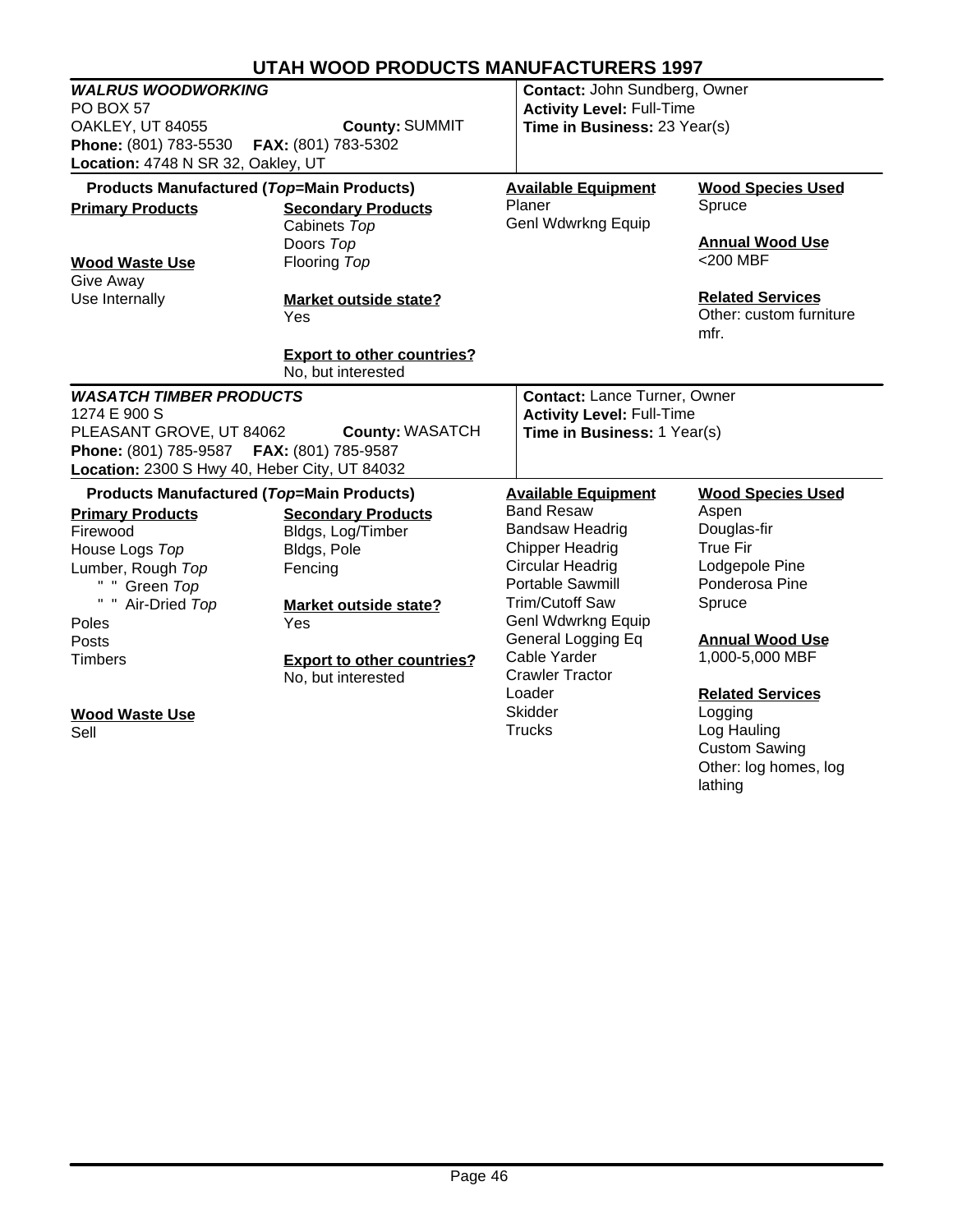|                                                                                                                                                                                | <b>UTAH WOOD PRODUCTS MANUFACTURERS 1997</b>                         |                                                                                                    |                                            |
|--------------------------------------------------------------------------------------------------------------------------------------------------------------------------------|----------------------------------------------------------------------|----------------------------------------------------------------------------------------------------|--------------------------------------------|
| <b>WOODWORKS INC, THE</b>                                                                                                                                                      |                                                                      | <b>Contact: Shawn Madsen, President</b>                                                            |                                            |
| 311 E 400 N<br>LINDON, UT 84042<br>Phone: (801) 785-9511                                                                                                                       | County: UTAH<br>FAX: (801) 785-9511                                  | <b>Activity Level: Full-Time</b><br>Time in Business: 5 Year(s)                                    |                                            |
| Location: Same as mailing                                                                                                                                                      |                                                                      |                                                                                                    |                                            |
| <b>Products Manufactured (Top=Main Products)</b>                                                                                                                               |                                                                      | <b>Available Equipment</b>                                                                         | <b>Wood Species Used</b>                   |
| <b>Primary Products</b>                                                                                                                                                        | <b>Secondary Products</b><br>Cabinets Top<br>Furniture, Indoor Top   | <b>Genl Wdwrkng Equip</b>                                                                          | Misc. Hardwoods<br>Other: oaks, maples     |
| <b>Wood Waste Use</b><br>Use Internally                                                                                                                                        | <b>Market outside state?</b>                                         |                                                                                                    | <b>Annual Wood Use</b><br><200 MBF         |
|                                                                                                                                                                                | <b>No</b><br><b>Export to other countries?</b><br>No, not interested |                                                                                                    | <b>Related Services</b><br>Other: milling  |
| <b>WORLD WIDE PACKAGING &amp; CRATING</b><br>611 S 1000 W<br>CLEARFIELD, UT 84015<br>County: DAVIS<br>Phone: (801) 773-2754   FAX: (801) 773-2758<br>Location: Same as mailing |                                                                      | Contact: Kerry Miya, President<br><b>Activity Level: Full-Time</b><br>Time in Business: 24 Year(s) |                                            |
| <b>Products Manufactured (Top=Main Products)</b>                                                                                                                               |                                                                      | <b>Available Equipment</b>                                                                         | <b>Wood Species Used</b>                   |
| <b>Primary Products</b>                                                                                                                                                        | <b>Secondary Products</b><br>Boxes Top<br>Pallets Top                | <b>Band Resaw</b><br><b>Trim/Cutoff Saw</b><br><b>Genl Wdwrkng Equip</b>                           | Aspen<br>Douglas-fir<br><b>True Fir</b>    |
| <b>Wood Waste Use</b><br>Sell                                                                                                                                                  | <b>Market outside state?</b><br>Yes                                  | Other: wood grinder                                                                                | Lodgepole Pine<br>Ponderosa Pine<br>Spruce |
|                                                                                                                                                                                | <b>Export to other countries?</b><br>No, not interested              |                                                                                                    | <b>Annual Wood Use</b><br>1,000-5,000 MBF  |
|                                                                                                                                                                                |                                                                      |                                                                                                    | <b>Related Services</b>                    |

Other: material handling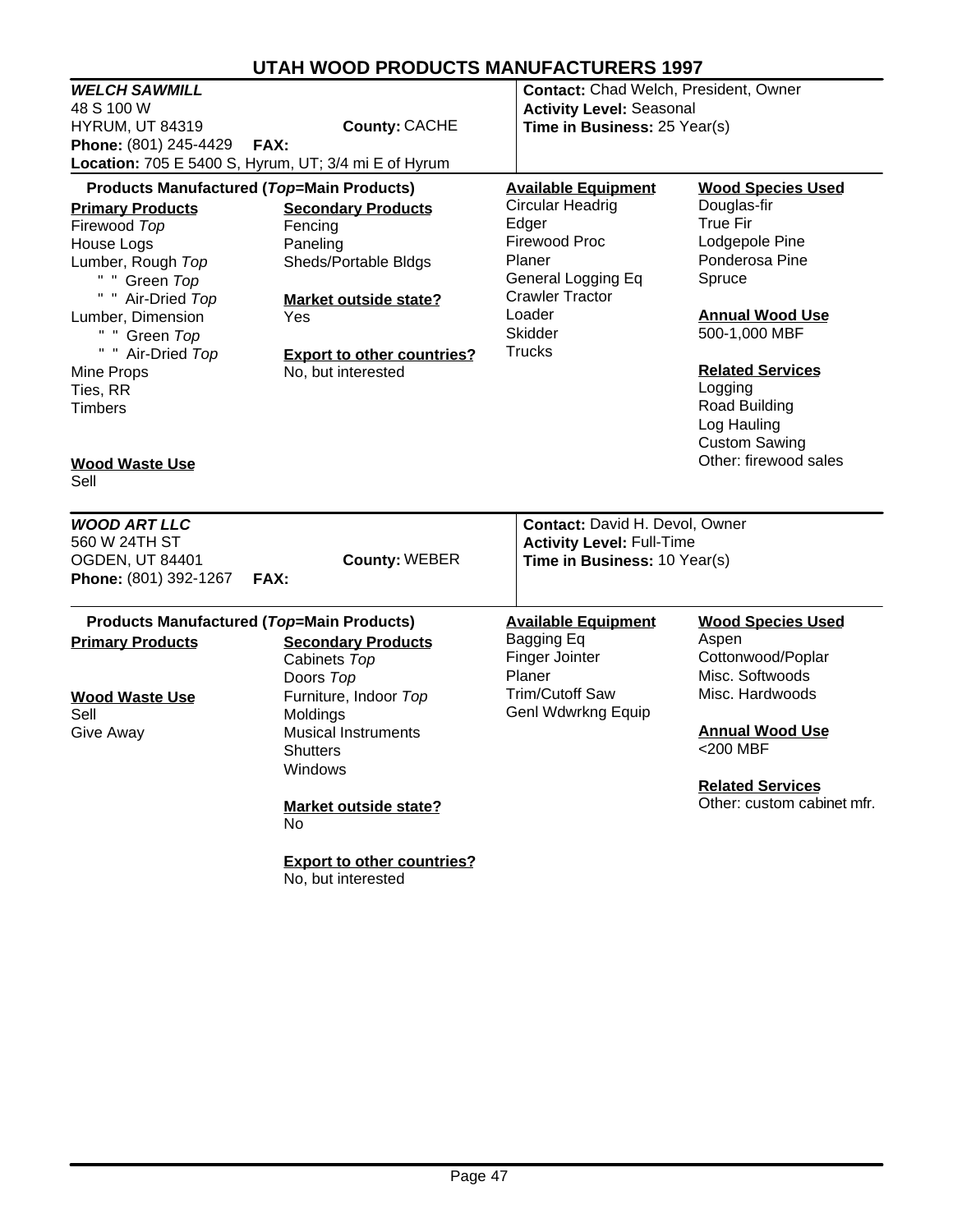|                                                                                                                                                                                                                        | ו טט ו                                                                                                                                     |                                                                                                           |                                                                                                                                                                                                                                                                              |
|------------------------------------------------------------------------------------------------------------------------------------------------------------------------------------------------------------------------|--------------------------------------------------------------------------------------------------------------------------------------------|-----------------------------------------------------------------------------------------------------------|------------------------------------------------------------------------------------------------------------------------------------------------------------------------------------------------------------------------------------------------------------------------------|
| <b>B &amp; B LUMBER PRODUCTS</b><br>5630 SUN VALLEY BLVD #25<br>SUN VALLEY, NV 89433<br><b>County: WASHOE</b><br>Phone: (702) 674-2195   FAX: (702) 674-2455<br>Location: 5740, 50, 65, & 70 Stella Dr, Sun Valley, NV |                                                                                                                                            | <b>Contact: Barney Hoffman, Owner</b><br><b>Activity Level: Full-Time</b><br>Time in Business: 10 Year(s) |                                                                                                                                                                                                                                                                              |
| <b>Products Manufactured (Top=Main Products)</b><br><b>Primary Products</b><br>Chips Top<br>Firewood Top<br><b>Wood Waste Use</b><br>Sell                                                                              | <b>Secondary Products</b><br>Pallets Top<br><b>Market outside state?</b><br>Yes<br><b>Export to other countries?</b><br>No, not interested | <b>Available Equipment</b><br><b>Chipper Headrig</b><br>Trim/Cutoff Saw<br><b>Genl Wdwrkng Equip</b>      | <b>Wood Species Used</b><br>Douglas-fir<br><b>True Fir</b><br>Ponderosa Pine<br>Spruce<br>Misc. Softwoods<br>Misc. Hardwoods<br><b>Annual Wood Use</b><br>1,000-5,000 MBF<br>Other amounts/units:<br>mostly recycled lumber<br><b>Related Services</b><br>Other: pallet mfr. |
| <b>B &amp; C CABINETS &amp; MILLWORK</b><br>1140 TELEGRAPH ST<br>RENO, NV 89502<br>Phone: (702) 322-0000  FAX: (702) 322-6905<br>Location: Behind Reno/Tahoe Airport                                                   | County: WASHOE                                                                                                                             | Contact: Alex Bullentini, President<br><b>Activity Level: Full-Time</b><br>Time in Business: 27 Year(s)   |                                                                                                                                                                                                                                                                              |
| <b>Products Manufactured (Top=Main Products)</b><br><b>Primary Products</b><br><b>Wood Waste Use</b>                                                                                                                   | <b>Secondary Products</b><br>Cabinets<br>Doors<br>Moldings                                                                                 | <b>Available Equipment</b><br>Edger<br>Planer<br><b>Trim/Cutoff Saw</b><br><b>Genl Wdwrkng Equip</b>      | <b>Wood Species Used</b><br>Misc. Hardwoods<br><b>Annual Wood Use</b><br><200 MBF                                                                                                                                                                                            |
| Give Away                                                                                                                                                                                                              | Paneling<br><b>Market outside state?</b><br>No                                                                                             |                                                                                                           | <b>Related Services</b><br>Other: custom millwork &<br>cabinets                                                                                                                                                                                                              |
| <b>B&amp;L WOOD PRODUCTS</b><br>2735 N NELLIS BLVD<br>LAS VEGAS, NV 89115<br>Phone: (702) 643-6226                                                                                                                     | <b>County: CLARK</b><br>FAX: (702) 643-3798<br>Location: Between Cheyenne Rd & Lake Mead Blvd on W side                                    | <b>Activity Level: Full-Time</b><br>Time in Business: 12 Year(s)                                          | Contact: William K. Shouse, General Manager                                                                                                                                                                                                                                  |
| <b>Products Manufactured (Top=Main Products)</b><br><b>Primary Products</b>                                                                                                                                            | <b>Secondary Products</b><br>Specialty Items: concrete stks,<br>survey lathe, mobile hm setup                                              | <b>Available Equipment</b>                                                                                | <b>Wood Species Used</b><br><b>Annual Wood Use</b><br>1,000-5,000 MBF                                                                                                                                                                                                        |
| <b>Wood Waste Use</b><br>Sell                                                                                                                                                                                          | <b>Market outside state?</b><br>No.                                                                                                        |                                                                                                           | <b>Related Services</b>                                                                                                                                                                                                                                                      |
|                                                                                                                                                                                                                        | <b>Export to other countries?</b><br>No, not interested                                                                                    |                                                                                                           |                                                                                                                                                                                                                                                                              |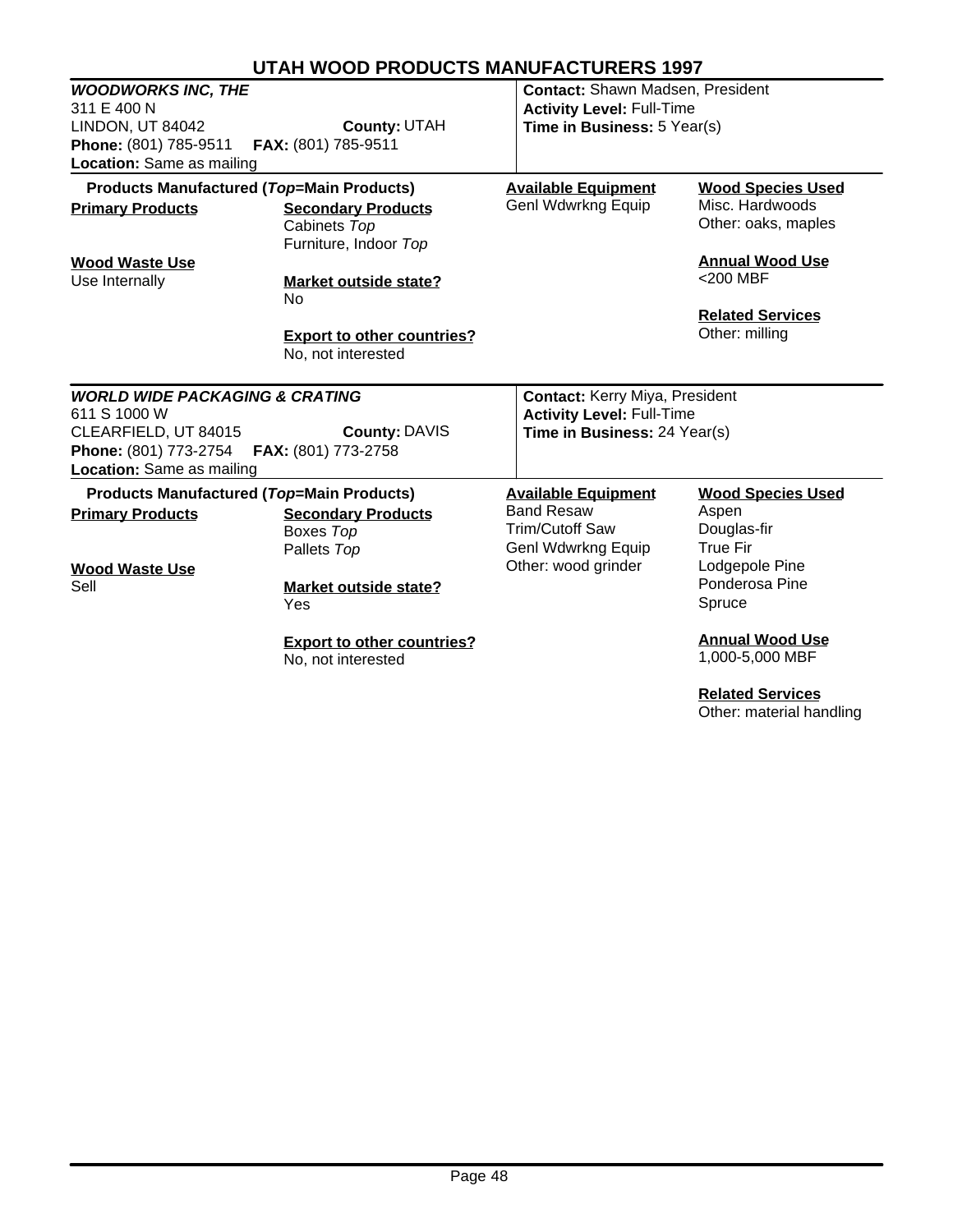|                                                                                                                                                                                                            | 1997                                                                                                 |                                                                                                                        |                                                                                                    |
|------------------------------------------------------------------------------------------------------------------------------------------------------------------------------------------------------------|------------------------------------------------------------------------------------------------------|------------------------------------------------------------------------------------------------------------------------|----------------------------------------------------------------------------------------------------|
| <b>BARRY BENNALLACK WOODWORKS</b><br>4305 W DESERT INN RD #5<br>LAS VEGAS, NV 89102<br><b>County: CLARK</b><br>Phone: (702) 364-8612<br>FAX:<br>Location: Between Valley View Blvd & Arville Rd, Las Vegas |                                                                                                      | Contact: Barry J. Bennallack, Owner<br><b>Activity Level: Full-Time</b><br>Time in Business: 9 Year(s)                 |                                                                                                    |
| <b>Products Manufactured (Top=Main Products)</b><br><b>Primary Products</b>                                                                                                                                | <b>Secondary Products</b><br><b>Boxes</b><br>Cabinets Top                                            | <b>Available Equipment</b><br>Bagging Eq<br><b>Band Resaw</b><br><b>Trim/Cutoff Saw</b>                                | <b>Wood Species Used</b><br>Cottonwood/Poplar<br>Douglas-fir<br>True Fir                           |
| <b>Wood Waste Use</b><br>Give Away                                                                                                                                                                         | Doors Top<br>Furniture, Indoor Top<br>Furniture, Outdoor<br>Moldings<br><b>Market outside state?</b> | Genl Wdwrkng Equip                                                                                                     | Lodgepole Pine<br>Pinyon Pine<br>Ponderosa Pine<br>Spruce<br>Misc. Softwoods<br>Misc. Hardwoods    |
|                                                                                                                                                                                                            | <b>No</b><br><b>Export to other countries?</b><br>No, but interested                                 |                                                                                                                        | <b>Related Services</b><br><b>Custom Sawing</b><br><b>Custom Planing</b>                           |
| <b>BURTON COMPONENTS INC</b><br>PO BOX 1859<br>FERNLEY, NV 89408<br>County: LYON<br>Phone: (702) 575-1098<br><b>FAX:</b> (702) 575-1841<br>Location: 300 W Fremont St, Fernley, NV                         |                                                                                                      | <b>Contact: Wayne Burton, President</b><br><b>Activity Level: Full-Time</b><br>Time in Business: 12 Year(s)            |                                                                                                    |
| <b>Products Manufactured (Top=Main Products)</b><br><b>Primary Products</b>                                                                                                                                | <b>Secondary Products</b><br>Trusses/Structural Top                                                  | <b>Available Equipment</b>                                                                                             | <b>Wood Species Used</b><br>Douglas-fir<br>Misc. Softwoods<br>Other: SPF, hem-fir                  |
| <b>Wood Waste Use</b><br>Give Away                                                                                                                                                                         | <b>Market outside state?</b><br>No                                                                   |                                                                                                                        | <b>Annual Wood Use</b><br>Volume Unknown                                                           |
|                                                                                                                                                                                                            | <b>Export to other countries?</b><br>No, not interested                                              |                                                                                                                        | <b>Related Services</b><br>Other: truss mfr.                                                       |
| <b>CAPITAL CABINET CORP</b><br>1435 LOSEE RD<br><b>County: CLARK</b><br>NORTH LAS VEGAS, NV 89030<br>Phone: (702) 649-8733  FAX: (702) 649-6512                                                            |                                                                                                      | <b>Contact: Marc Anderson, Purchasing Director</b><br><b>Activity Level: Full-Time</b><br>Time in Business: 14 Year(s) |                                                                                                    |
| <b>Products Manufactured (Top=Main Products)</b><br><b>Primary Products</b><br><b>Wood Waste Use</b>                                                                                                       | <b>Secondary Products</b><br>Cabinets Top<br><b>Market outside state?</b>                            | <b>Available Equipment</b><br><b>Trim/Cutoff Saw</b><br>Genl Wdwrkng Equip                                             | <b>Wood Species Used</b><br>Aspen<br>Douglas-fir<br>Misc. Hardwoods<br>Other: oak, maple           |
| Sell                                                                                                                                                                                                       | Yes<br><b>Export to other countries?</b><br>No, not interested                                       |                                                                                                                        | <b>Annual Wood Use</b><br>1,000-5,000 MBF<br><b>Related Services</b><br>Other: custom cabinet mfr. |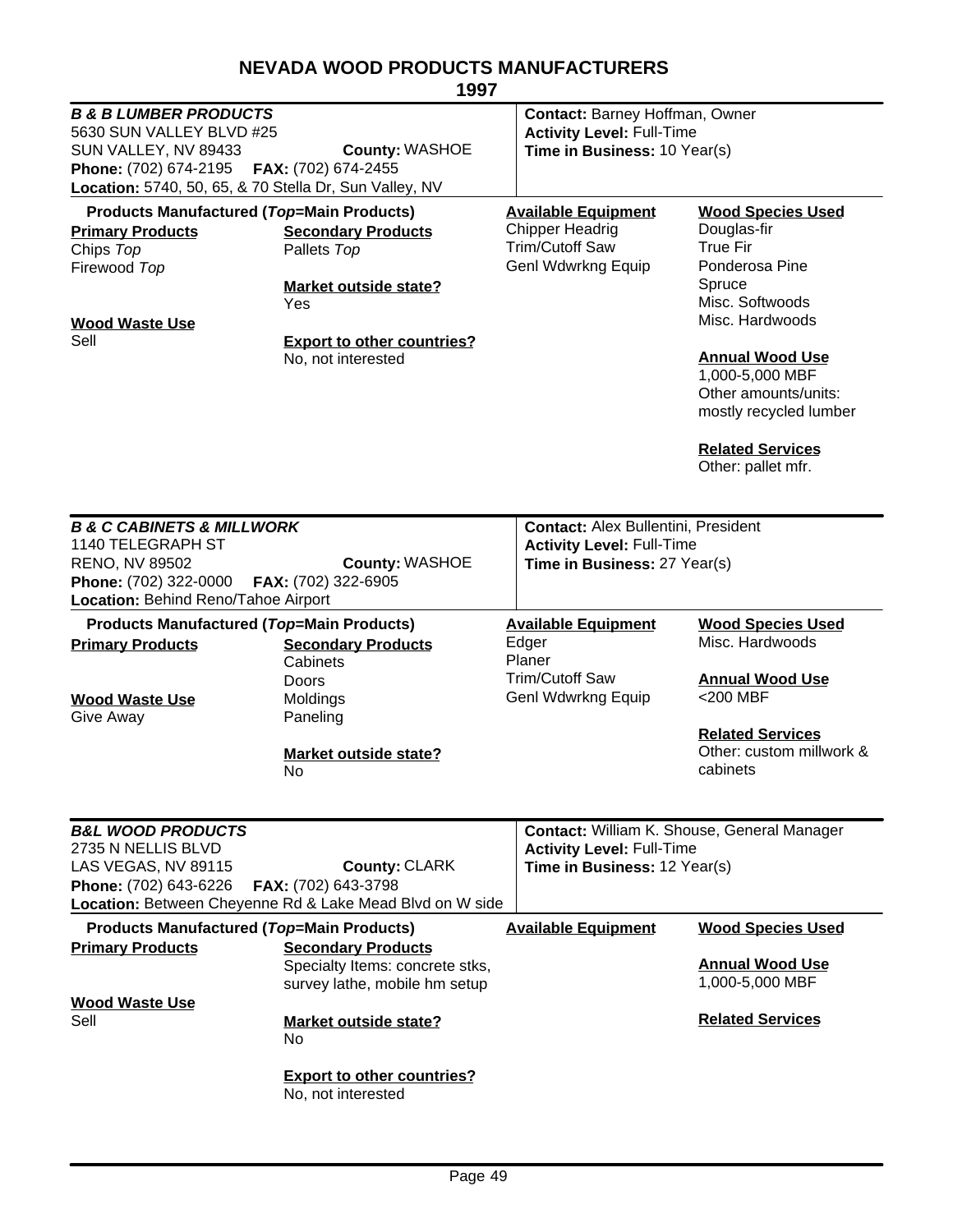| <b>CASTLE CABINETS INC</b><br>4200 W DESERT INN RD STE F<br><b>County: CLARK</b><br>LAS VEGAS, NV 89102<br>Phone: (702) 871-9883  FAX: (702) 367-9663<br>Location: Between Valley View & Arville on Desert Inn Rd.                                       |                                                                                                   | <b>Contact: Mike Henry, Vice President</b><br><b>Activity Level: Full-Time</b><br>Time in Business: 8 Year(s)                                                                                                       |  |
|----------------------------------------------------------------------------------------------------------------------------------------------------------------------------------------------------------------------------------------------------------|---------------------------------------------------------------------------------------------------|---------------------------------------------------------------------------------------------------------------------------------------------------------------------------------------------------------------------|--|
| <b>Products Manufactured (Top=Main Products)</b><br><b>Secondary Products</b><br>Cabinets Top<br>Furniture, Indoor Top<br>Moldings Top<br><b>Market outside state?</b><br><b>No</b><br><b>Export to other countries?</b><br>No, not interested           | <b>Available Equipment</b><br>Planer<br><b>Trim/Cutoff Saw</b><br>Genl Wdwrkng Equip              | <b>Wood Species Used</b><br>Douglas-fir<br>Ponderosa Pine<br>Misc. Softwoods<br>Misc. Hardwoods<br><b>Annual Wood Use</b><br>Volume Unknown<br>Other amounts/units:<br>mostly veneer/MDF<br><b>Related Services</b> |  |
| <b>CLOSET PRO OF RENO INC</b><br>1155 WATSON WAY # 2<br><b>SPARKS, NV 89431</b><br><b>County: WASHOE</b><br>Phone: (702) 356-5400<br>FAX: (702) 356-6222<br>Location: E McCarran and Glendale Ave.                                                       |                                                                                                   | Contact: Bob Pyne, President<br><b>Activity Level: Full-Time</b><br>Time in Business: 6 Year(s)                                                                                                                     |  |
| <b>Products Manufactured (Top=Main Products)</b><br><b>Secondary Products</b><br>Cabinets Top                                                                                                                                                            | <b>Available Equipment</b><br>Genl Wdwrkng Equip                                                  | <b>Wood Species Used</b><br>Other: melamine, particle<br>board                                                                                                                                                      |  |
| <b>Market outside state?</b><br>Yes                                                                                                                                                                                                                      |                                                                                                   | <b>Annual Wood Use</b><br><200 MBF                                                                                                                                                                                  |  |
| <b>Export to other countries?</b><br>No, but interested                                                                                                                                                                                                  |                                                                                                   | <b>Related Services</b><br><b>Custom Sawing</b>                                                                                                                                                                     |  |
| County: WASHOE<br>FAX: (702) 356-5569                                                                                                                                                                                                                    | Contact: Jim Littlewood, Owner<br><b>Activity Level: Seasonal</b><br>Time in Business: 10 Year(s) |                                                                                                                                                                                                                     |  |
| <b>Products Manufactured (Top=Main Products)</b><br><b>Secondary Products</b><br>Cabinets Top<br>Moldings Top<br>Other Secondary:casework,<br>fixtures<br><b>Market outside state?</b><br>No.<br><b>Export to other countries?</b><br>No, but interested | <b>Available Equipment</b><br><b>Genl Wdwrkng Equip</b>                                           | <b>Wood Species Used</b><br>Douglas-fir<br>Misc. Hardwoods<br><b>Annual Wood Use</b><br>$<$ 200 MBF<br><b>Related Services</b><br><b>Custom Sawing</b><br><b>Custom Planing</b>                                     |  |
|                                                                                                                                                                                                                                                          |                                                                                                   | 1997                                                                                                                                                                                                                |  |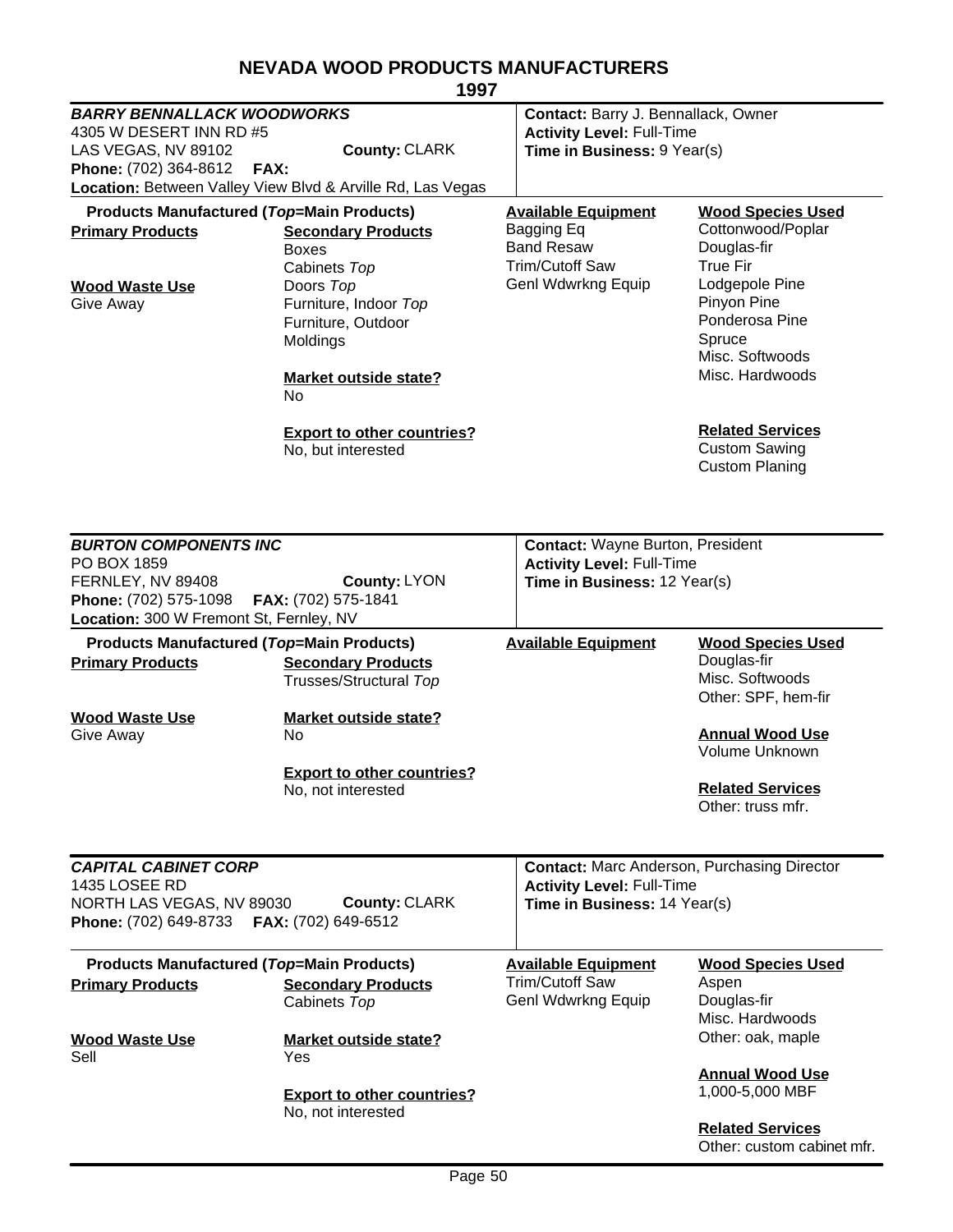|                                 | ו טט ו                                                  |                                             |                            |  |
|---------------------------------|---------------------------------------------------------|---------------------------------------------|----------------------------|--|
| <b>CUSTOM CABINET INTERIORS</b> |                                                         | Contact: Tim Johnson                        |                            |  |
| 340 WESTERN RD #4               |                                                         | <b>Activity Level: Full-Time</b>            |                            |  |
| <b>RENO, NV 89506</b>           | <b>County: WASHOE</b>                                   | Time in Business: 7 Year(s)                 |                            |  |
| Phone: (702) 329-8688           | FAX: (702) 329-8688                                     |                                             |                            |  |
|                                 | <b>Products Manufactured (Top=Main Products)</b>        | <b>Available Equipment</b>                  | <b>Wood Species Used</b>   |  |
| <b>Primary Products</b>         | <b>Secondary Products</b>                               | Planer                                      | Misc. Hardwoods            |  |
| Veneer                          | Cabinets Top                                            | <b>Trim/Cutoff Saw</b>                      |                            |  |
|                                 | Doors Top                                               | Genl Wdwrkng Equip                          | <b>Annual Wood Use</b>     |  |
|                                 | Furniture, Indoor Top                                   |                                             | <200 MBF                   |  |
| <b>Wood Waste Use</b>           | Moldings                                                |                                             |                            |  |
| Give Away                       |                                                         |                                             | <b>Related Services</b>    |  |
|                                 | <b>Market outside state?</b>                            |                                             | <b>Custom Sawing</b>       |  |
|                                 | <b>No</b>                                               |                                             | <b>Custom Planing</b>      |  |
|                                 | <b>Export to other countries?</b><br>No, not interested |                                             |                            |  |
|                                 |                                                         |                                             |                            |  |
| <b>DESERT WOODWORKING INC</b>   |                                                         | Contact: George Hall, Manager               |                            |  |
| 4680 W RUSSELL RD               |                                                         | <b>Activity Level: Full-Time</b>            |                            |  |
| LAS VEGAS, NV 89118             | <b>County: CLARK</b>                                    | Time in Business: 12 Year(s)                |                            |  |
| Phone: (702) 362-2161           | FAX: (702) 362-1295                                     |                                             |                            |  |
|                                 | <b>Products Manufactured (Top=Main Products)</b>        | <b>Available Equipment</b>                  | <b>Wood Species Used</b>   |  |
| <b>Primary Products</b>         | <b>Secondary Products</b>                               | <b>Band Resaw</b>                           | Cottonwood/Poplar          |  |
|                                 | Cabinets Top                                            | Planer                                      | Douglas-fir                |  |
|                                 | Furniture, Indoor Top                                   | <b>Trim/Cutoff Saw</b>                      | Misc. Hardwoods            |  |
| <b>Wood Waste Use</b>           |                                                         | Genl Wdwrkng Equip                          | Other: oak, walnut, maple, |  |
| Give Away                       | <b>Market outside state?</b><br>Yes                     |                                             | ash, etc.                  |  |
|                                 |                                                         |                                             | <b>Annual Wood Use</b>     |  |
|                                 | <b>Export to other countries?</b><br>Yes                |                                             | <200 MBF                   |  |
|                                 |                                                         |                                             | <b>Related Services</b>    |  |
|                                 |                                                         |                                             | Other: millwork mfr.       |  |
|                                 |                                                         |                                             |                            |  |
| <b>ELITE CABINET CO</b>         |                                                         | <b>Contact:</b> Laszlo Muskovits, President |                            |  |
| 5270 ARVILLE                    |                                                         | <b>Activity Level: Full-Time</b>            |                            |  |
| LAS VEGAS, NV 89118             | <b>County: CLARK</b>                                    | Time in Business: 8 Year(s)                 |                            |  |
| Phone: (702) 362-5449           | FAX: (702) 362-7105                                     |                                             |                            |  |
|                                 | <b>Products Manufactured (Top=Main Products)</b>        | <b>Available Equipment</b>                  | <b>Wood Species Used</b>   |  |
| <b>Primary Products</b>         | <b>Secondary Products</b>                               | Genl Wdwrkng Equip                          | Misc. Softwoods            |  |
|                                 | Cabinets Top                                            |                                             | Misc. Hardwoods            |  |
|                                 |                                                         |                                             | Other: particleboard       |  |
| <b>Wood Waste Use</b>           | <b>Market outside state?</b>                            |                                             |                            |  |
| Give Away                       | <b>No</b>                                               |                                             | <b>Annual Wood Use</b>     |  |
|                                 |                                                         |                                             | <200 MBF                   |  |
|                                 | <b>Export to other countries?</b>                       |                                             |                            |  |
|                                 | No, not interested                                      |                                             | <b>Related Services</b>    |  |
|                                 |                                                         |                                             |                            |  |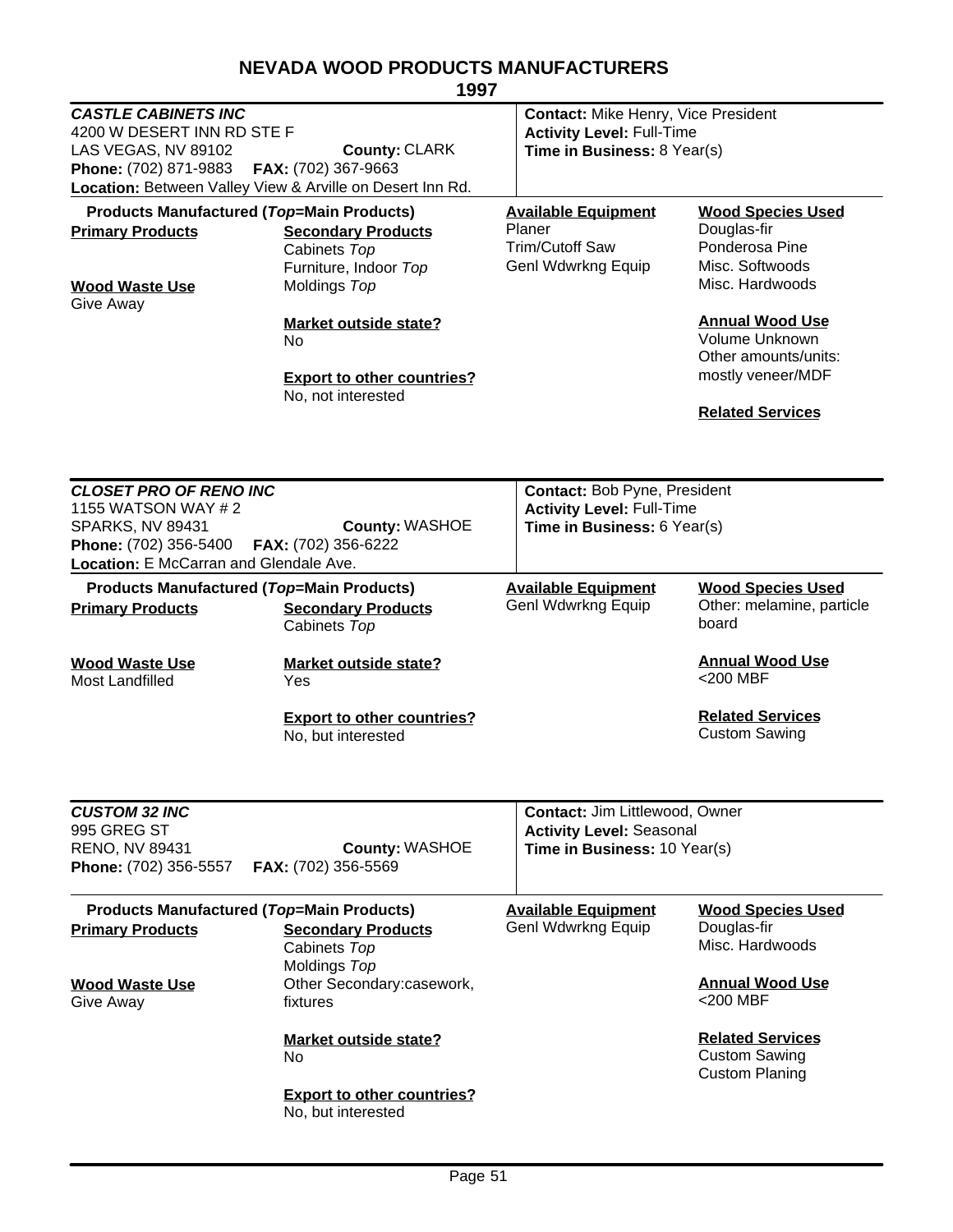|                                                                                                                 | 1997                                                                                                                                                                           |                                                                      |                                                                                                                            |
|-----------------------------------------------------------------------------------------------------------------|--------------------------------------------------------------------------------------------------------------------------------------------------------------------------------|----------------------------------------------------------------------|----------------------------------------------------------------------------------------------------------------------------|
| <b>FIRESIDE WOOD PAK</b><br>PO BOX 20033<br>SUN VALLEY, NV 89433<br>Phone: (702) 673-6708                       | County: WASHOE<br>FAX:                                                                                                                                                         | Contact: Dana L. Douville, Owner<br><b>Activity Level: Full-Time</b> |                                                                                                                            |
| Location: 2605 Comstock Dr, Reno, NV                                                                            |                                                                                                                                                                                |                                                                      |                                                                                                                            |
| <b>Primary Products</b><br>Firewood Top<br>Other Primary: 1 cu.ft.<br>firewood bundles<br><b>Wood Waste Use</b> | <b>Products Manufactured (Top=Main Products)</b><br><b>Secondary Products</b><br><b>Market outside state?</b><br>No<br><b>Export to other countries?</b><br>No, not interested | <b>Available Equipment</b><br>Bagging Eq<br>Other: 3 wood splitters  | <b>Wood Species Used</b><br>Douglas-fir<br>True Fir<br>Juniper<br>Ponderosa Pine<br>Other: cedar<br><b>Annual Wood Use</b> |
| Give Away                                                                                                       |                                                                                                                                                                                |                                                                      | Volume Unknown<br>Other amounts/units: 200<br>cords per year                                                               |
|                                                                                                                 |                                                                                                                                                                                |                                                                      | <b>Related Services</b>                                                                                                    |
| <b>FIREWOOD FARM</b>                                                                                            |                                                                                                                                                                                |                                                                      | Contact: Michael R. Schubarth, Project Manager                                                                             |
| <b>PO BOX 880</b>                                                                                               |                                                                                                                                                                                | <b>Activity Level: Seasonal</b>                                      |                                                                                                                            |
| GARDNERVILLE, NV 89410                                                                                          | <b>County: DOUGLAS</b>                                                                                                                                                         | Time in Business: 4 Year(s)                                          |                                                                                                                            |
| Phone: (702) 265-2787<br>Location: 1226 Kimmerling Rd, Gardnerville, NV                                         | FAX: (702) 782-4978                                                                                                                                                            |                                                                      |                                                                                                                            |
|                                                                                                                 |                                                                                                                                                                                |                                                                      |                                                                                                                            |
|                                                                                                                 | <b>Products Manufactured (Top=Main Products)</b>                                                                                                                               | <b>Available Equipment</b><br>Firewood Proc                          | <b>Wood Species Used</b><br>Douglas-fir                                                                                    |
| <b>Primary Products</b><br>Firewood Top                                                                         | <b>Secondary Products</b><br>Christmas Trees Top<br>Specialty Items: boxed &<br>bundled firewood                                                                               | Other: conveyor, splitters                                           | True Fir<br>Lodgepole Pine<br>Pinyon Pine                                                                                  |
| <b>Wood Waste Use</b>                                                                                           |                                                                                                                                                                                |                                                                      | Misc. Softwoods                                                                                                            |
| Give Away<br>Use Internally                                                                                     | <b>Market outside state?</b><br>Yes                                                                                                                                            |                                                                      | Misc. Hardwoods<br>Other: almond                                                                                           |
|                                                                                                                 | <b>Export to other countries?</b><br>No, but interested                                                                                                                        |                                                                      | <b>Annual Wood Use</b><br>1,000-5,000 MBF                                                                                  |
|                                                                                                                 |                                                                                                                                                                                |                                                                      | <b>Related Services</b><br>Other: firewood                                                                                 |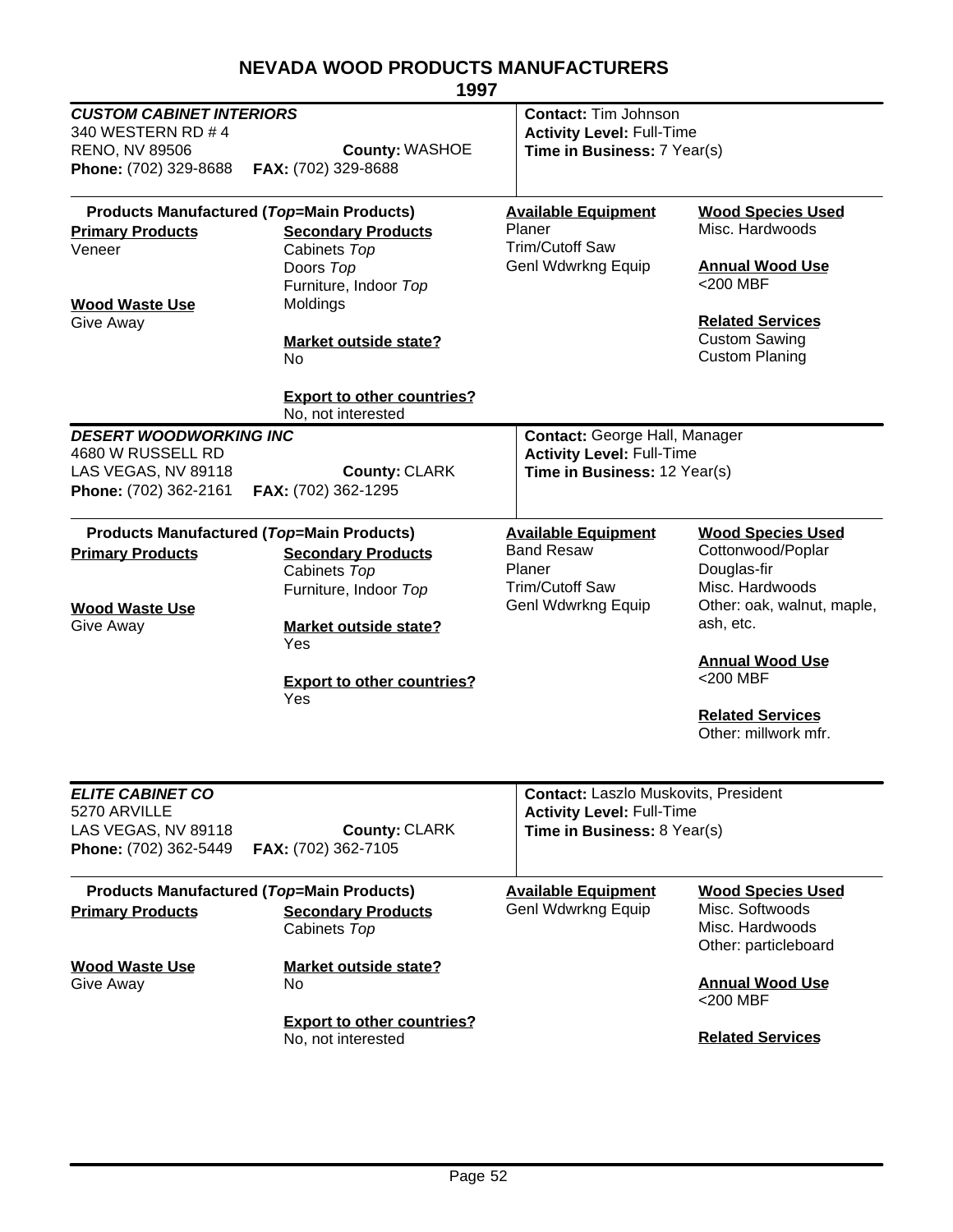|                                                                                                                                                                                                                                       | 1997                                                                                                                                                                                            |                                                                                                              |                                                                                                                                                                                                |
|---------------------------------------------------------------------------------------------------------------------------------------------------------------------------------------------------------------------------------------|-------------------------------------------------------------------------------------------------------------------------------------------------------------------------------------------------|--------------------------------------------------------------------------------------------------------------|------------------------------------------------------------------------------------------------------------------------------------------------------------------------------------------------|
| <b>GLOBAL MATERIALS</b><br>2974 S ESCONDIDO CT<br><b>RENO, NV 89502</b><br>County: WASHOE<br>Phone: (702) 826-9482<br>FAX: (702) 826-9483                                                                                             |                                                                                                                                                                                                 | Contact: Robert H. Hattrup, Treasurer<br><b>Activity Level: Full-Time</b><br>Time in Business: 6 Year(s)     |                                                                                                                                                                                                |
| <b>Products Manufactured (Top=Main Products)</b><br><b>Primary Products</b><br>Lumber, Dimension<br>" " Green Top<br>" " Air-Dried Top<br>" " Kiln-Dried Top<br>Ties, RR<br>Other Primary: Wholesale<br>Only<br><b>Wood Waste Use</b> | <b>Secondary Products</b><br>Flooring<br>Pallets<br>Other Secondary: Wholesale<br>Only<br><b>Market outside state?</b><br><b>Yes</b><br><b>Export to other countries?</b><br>No, but interested | <b>Available Equipment</b>                                                                                   | <b>Wood Species Used</b><br>Douglas-fir<br>Lodgepole Pine<br>Ponderosa Pine<br>Spruce<br>Misc. Softwoods<br>Misc. Hardwoods<br><b>Annual Wood Use</b><br>>5,000 MBF<br><b>Related Services</b> |
| <b>HARDWOOD KAFE</b><br>4755 NEVSO DR<br>LAS VEGAS, NV 89103<br>Phone: (702) 222-0432                                                                                                                                                 | <b>County: CLARK</b><br>FAX:                                                                                                                                                                    | <b>Activity Level: Full-Time</b><br>Time in Business: 6 Year(s)                                              |                                                                                                                                                                                                |
| <b>Products Manufactured (Top=Main Products)</b><br><b>Primary Products</b><br><b>Wood Waste Use</b>                                                                                                                                  | <b>Secondary Products</b><br>Cabinets Top<br>Furniture, Indoor Top<br>Moldings<br><b>Market outside state?</b><br><b>Yes</b>                                                                    | <b>Available Equipment</b><br>Planer<br><b>Trim/Cutoff Saw</b><br>Genl Wdwrkng Equip                         | <b>Wood Species Used</b><br>Cottonwood/Poplar<br>Misc. Hardwoods<br><b>Annual Wood Use</b><br><200 MBF<br><b>Related Services</b>                                                              |
|                                                                                                                                                                                                                                       | <b>Export to other countries?</b><br>No, not interested                                                                                                                                         |                                                                                                              | <b>Custom Sawing</b>                                                                                                                                                                           |
| <b>INDUSTRIAL WOOD PRODUCTS INC</b><br>PO BOX 60145<br><b>RENO, NV 89506</b><br>Phone: (702) 677-0644                                                                                                                                 | County: WASHOE<br>FAX: (702) 677-0733                                                                                                                                                           | <b>Contact: Thomas Powell, President</b><br><b>Activity Level: Full-Time</b><br>Time in Business: 17 Year(s) |                                                                                                                                                                                                |
| <b>Products Manufactured (Top=Main Products)</b><br><b>Primary Products</b><br><b>Wood Waste Use</b>                                                                                                                                  | <b>Secondary Products</b><br>Pallets Top<br><b>Market outside state?</b><br><b>No</b>                                                                                                           | <b>Available Equipment</b><br><b>Genl Wdwrkng Equip</b>                                                      | <b>Wood Species Used</b><br>Douglas-fir<br>True Fir<br>Lodgepole Pine<br>Ponderosa Pine<br>Spruce<br><b>Annual Wood Use</b><br>1,000-5,000 MBF                                                 |
|                                                                                                                                                                                                                                       |                                                                                                                                                                                                 |                                                                                                              | <b>Related Services</b><br><b>Custom Sawing</b>                                                                                                                                                |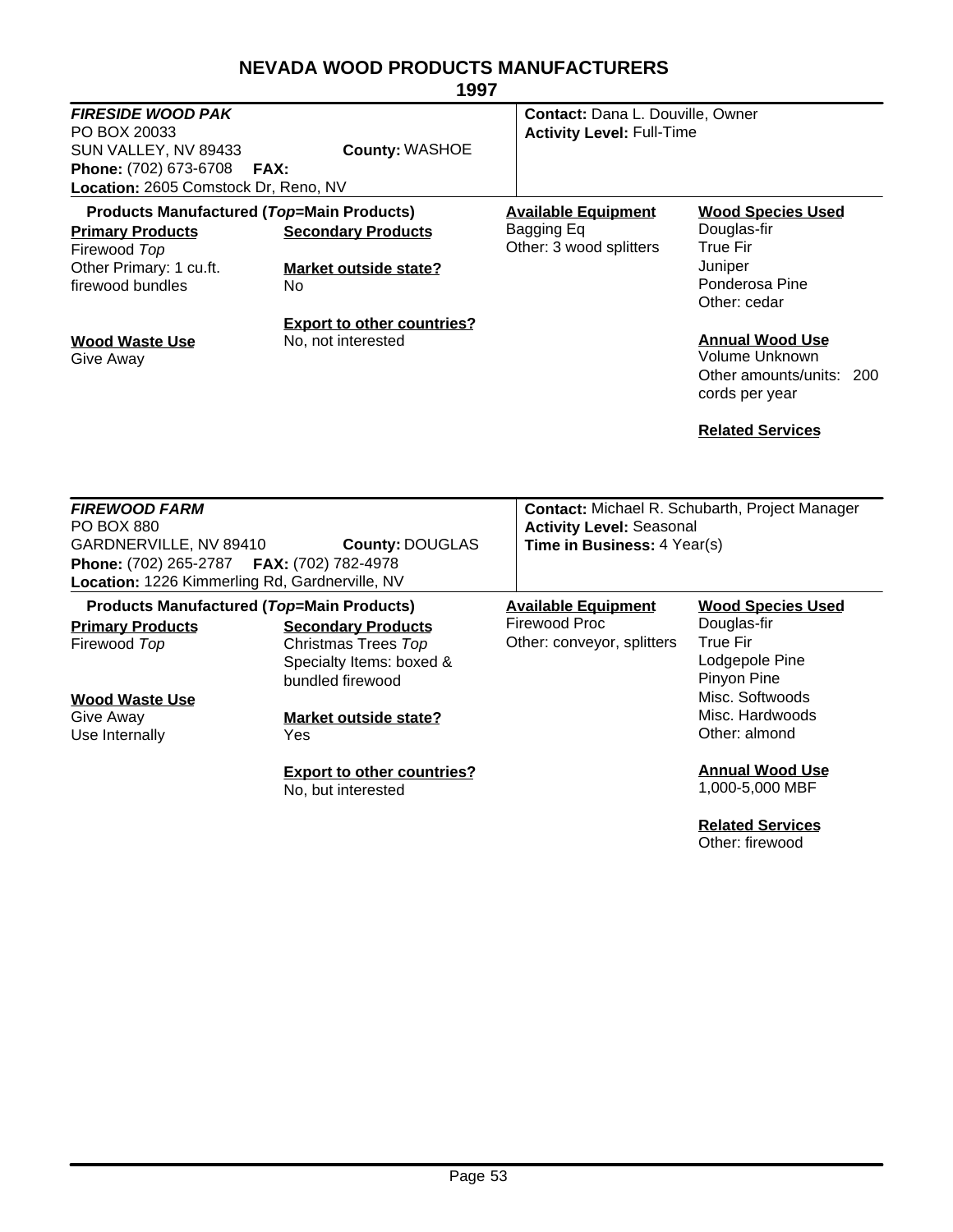|                                                  | 1 JJ 1                            |                                        |                           |
|--------------------------------------------------|-----------------------------------|----------------------------------------|---------------------------|
| <b>KEN'S FIREWOOD</b>                            |                                   | Contact: Ken Wells, Owner              |                           |
| 2580 N NELLIS BLVD                               |                                   | <b>Activity Level: Full-Time</b>       |                           |
| LAS VEGAS, NV 89115                              | <b>County: CLARK</b>              | Time in Business: 12 Year(s)           |                           |
| Phone: (702) 644-7600                            | FAX: (702) 644-7790               | E-Mail: khas@aol.com                   |                           |
| <b>Products Manufactured (Top=Main Products)</b> |                                   | <b>Available Equipment</b>             | <b>Wood Species Used</b>  |
| <b>Primary Products</b>                          | <b>Secondary Products</b>         | <b>Trim/Cutoff Saw</b>                 | Misc. Softwoods           |
|                                                  | Pallets Top                       | Genl Wdwrkng Equip                     |                           |
|                                                  |                                   |                                        | <b>Annual Wood Use</b>    |
| <b>Wood Waste Use</b>                            | <b>Market outside state?</b>      |                                        | <200 MBF                  |
| Use Internally                                   | No                                |                                        |                           |
|                                                  |                                   |                                        | <b>Related Services</b>   |
|                                                  | <b>Export to other countries?</b> |                                        | Other: custom pallet mfr. |
|                                                  | No, not interested                |                                        |                           |
| <b>KUROSH FURNITURE DESIGN &amp; MFG</b>         |                                   | Contact: Kurosh Ghoradi, Owner         |                           |
| 380 FREEPORT BLVD #18                            |                                   | <b>Activity Level: Full-Time</b>       |                           |
| <b>SPARKS, NV 89431</b>                          | County: WASHOE                    | Time in Business: 11 Year(s)           |                           |
| Phone: (702) 331-5469                            | FAX:                              |                                        |                           |
|                                                  |                                   |                                        |                           |
| <b>Products Manufactured (Top=Main Products)</b> |                                   | <b>Available Equipment</b>             | <b>Wood Species Used</b>  |
| <b>Primary Products</b>                          | <b>Secondary Products</b>         | <b>Band Resaw</b>                      | Misc. Hardwoods           |
|                                                  | Christmas Trees Top               | Planer                                 |                           |
|                                                  | Furniture, Indoor Top             | <b>Trim/Cutoff Saw</b>                 | <b>Annual Wood Use</b>    |
| <b>Wood Waste Use</b>                            |                                   | <b>Genl Wdwrkng Equip</b>              | <200 MBF                  |
| Give Away                                        | <b>Market outside state?</b>      |                                        |                           |
|                                                  | Yes                               |                                        | <b>Related Services</b>   |
|                                                  |                                   |                                        |                           |
|                                                  | <b>Export to other countries?</b> |                                        |                           |
|                                                  | No, but interested                |                                        |                           |
| <b>LOG HOMES OF THE WEST</b>                     |                                   | Contact: Ruedi K. Zimmerman, President |                           |
| PO BOX 19103                                     |                                   |                                        |                           |
| LAS VEGAS, NV 89132                              | <b>County: CLARK</b>              |                                        |                           |
| Phone: (702) 735-5647                            | FAX: (702) 875-4455               |                                        |                           |
| Location: Hwy 160, 10.5 miles W of Hwy 15 S      |                                   |                                        |                           |
| <b>Products Manufactured (Top=Main Products)</b> |                                   | <b>Available Equipment</b>             | <b>Wood Species Used</b>  |
| <b>Primary Products</b>                          | <b>Secondary Products</b>         |                                        |                           |
| House Logs                                       | Bldgs, Log/Timber                 |                                        |                           |
| Lumber, Rough                                    | Doors                             |                                        | <b>Related Services</b>   |
| " " Air-Dried Top                                | Flooring                          |                                        |                           |
| Lumber, Dimension                                | <b>Shutters</b>                   |                                        |                           |
| " " Air-Dried Top                                | Trusses/Structural                |                                        |                           |
| Poles                                            | Windows                           |                                        |                           |
| Posts                                            | Other Secondary: Wholesale        |                                        |                           |
| Other Primary: Wholesale                         | Only                              |                                        |                           |
| Only                                             |                                   |                                        |                           |

#### **Wood Waste Use**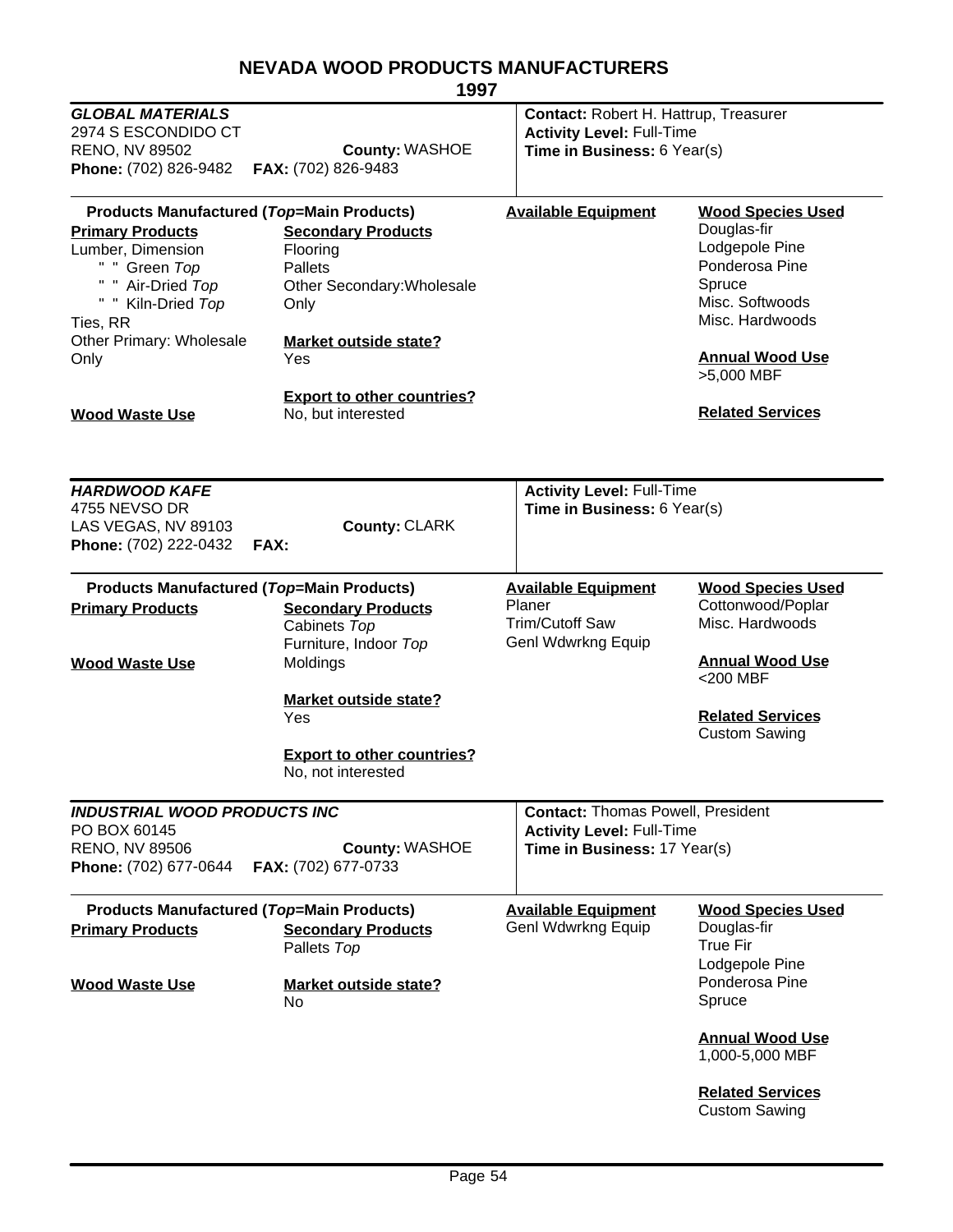|                                                                                                                                                                                          | 1997                                                                                                                                                                                                                     |                                                                                                                                                                                |                                                                                                                                                                                                                                   |
|------------------------------------------------------------------------------------------------------------------------------------------------------------------------------------------|--------------------------------------------------------------------------------------------------------------------------------------------------------------------------------------------------------------------------|--------------------------------------------------------------------------------------------------------------------------------------------------------------------------------|-----------------------------------------------------------------------------------------------------------------------------------------------------------------------------------------------------------------------------------|
| <b>MODERN CONCEPTS</b><br>71 N PECOS RD # 109<br>LAS VEGAS, NV 89101<br>Phone: (702) 459-2625                                                                                            | <b>County: CLARK</b><br>FAX: (702) 459-6365                                                                                                                                                                              | Contact: Harry Woodcock, Vice President<br><b>Activity Level: Full-Time</b><br>Time in Business: 10 Year(s)<br>E-Mail: modcon1@aol.com<br>Internet: http://www.nutone-mall.com |                                                                                                                                                                                                                                   |
| <b>Products Manufactured (Top=Main Products)</b><br><b>Primary Products</b><br><b>Wood Waste Use</b><br>Give Away                                                                        | <b>Secondary Products</b><br>Cabinets Top<br>Market outside state?<br>No.<br><b>Export to other countries?</b><br>No, not interested                                                                                     | <b>Available Equipment</b><br><b>Trim/Cutoff Saw</b><br>Genl Wdwrkng Equip                                                                                                     | <b>Wood Species Used</b><br>Douglas-fir<br>Pinyon Pine<br>Ponderosa Pine<br><b>Annual Wood Use</b><br><200 MBF<br><b>Related Services</b><br>Other: custom cabinet mfr.                                                           |
| <b>N L DIANDA &amp; SONS MFG</b><br>1050 S 21ST<br><b>SPARKS, NV 89431</b><br>Phone: (702) 786-2677                                                                                      | County: WASHOE<br>FAX: (702) 786-5136                                                                                                                                                                                    | Contact: Barry L. Phipps, Shop Manager<br><b>Activity Level: Full-Time</b>                                                                                                     |                                                                                                                                                                                                                                   |
| <b>Products Manufactured (Top=Main Products)</b><br><b>Primary Products</b><br><b>Wood Waste Use</b>                                                                                     | <b>Secondary Products</b><br>Cabinets Top<br>Doors Top<br>Moldings Top                                                                                                                                                   | <b>Available Equipment</b><br><b>Genl Wdwrkng Equip</b>                                                                                                                        | <b>Wood Species Used</b><br>Cottonwood/Poplar<br>Douglas-fir<br>Ponderosa Pine<br>Misc. Hardwoods                                                                                                                                 |
| Give Away                                                                                                                                                                                | <b>Market outside state?</b><br>No.<br><b>Export to other countries?</b><br>No, but interested                                                                                                                           |                                                                                                                                                                                | <b>Annual Wood Use</b><br><200 MBF<br><b>Related Services</b><br><b>Custom Sawing</b><br><b>Custom Planing</b><br>Other: custom millwork<br>mfr.                                                                                  |
| <b>NEVADA WOOD PRESERVING</b><br>PO BOX 350<br>SILVER SPRINGS, NV 89429<br>County: LYON<br>Phone: (702) 577-2000<br>FAX: (702) 577-9045<br>Location: 1680 Spruce Ave, Silver Springs, NV |                                                                                                                                                                                                                          | <b>Contact: Sharron Wilson, General Manager</b><br><b>Activity Level: Full-Time</b><br>Time in Business: 6 Year(s)                                                             |                                                                                                                                                                                                                                   |
| <b>Products Manufactured (Top=Main Products)</b><br><b>Primary Products</b><br>Poles<br>Posts<br>Timbers<br><b>Wood Waste Use</b><br>Sell                                                | <b>Secondary Products</b><br>Bldgs, Pole<br>Fencing<br>Treated Wood Top<br>Specialty Items: guard rail &<br>sign posts<br><b>Market outside state?</b><br>Yes<br><b>Export to other countries?</b><br>No, but interested | <b>Available Equipment</b><br>Debarker<br>Pressure Trtng Eq<br><b>Trim/Cutoff Saw</b><br><b>Genl Wdwrkng Equip</b><br>Other: forklifts                                         | <b>Wood Species Used</b><br>Douglas-fir<br>Lodgepole Pine<br>Ponderosa Pine<br>Misc. Softwoods<br><b>Annual Wood Use</b><br>1,000-5,000 MBF<br><b>Related Services</b><br><b>Custom Sawing</b><br>Other: preservative<br>treating |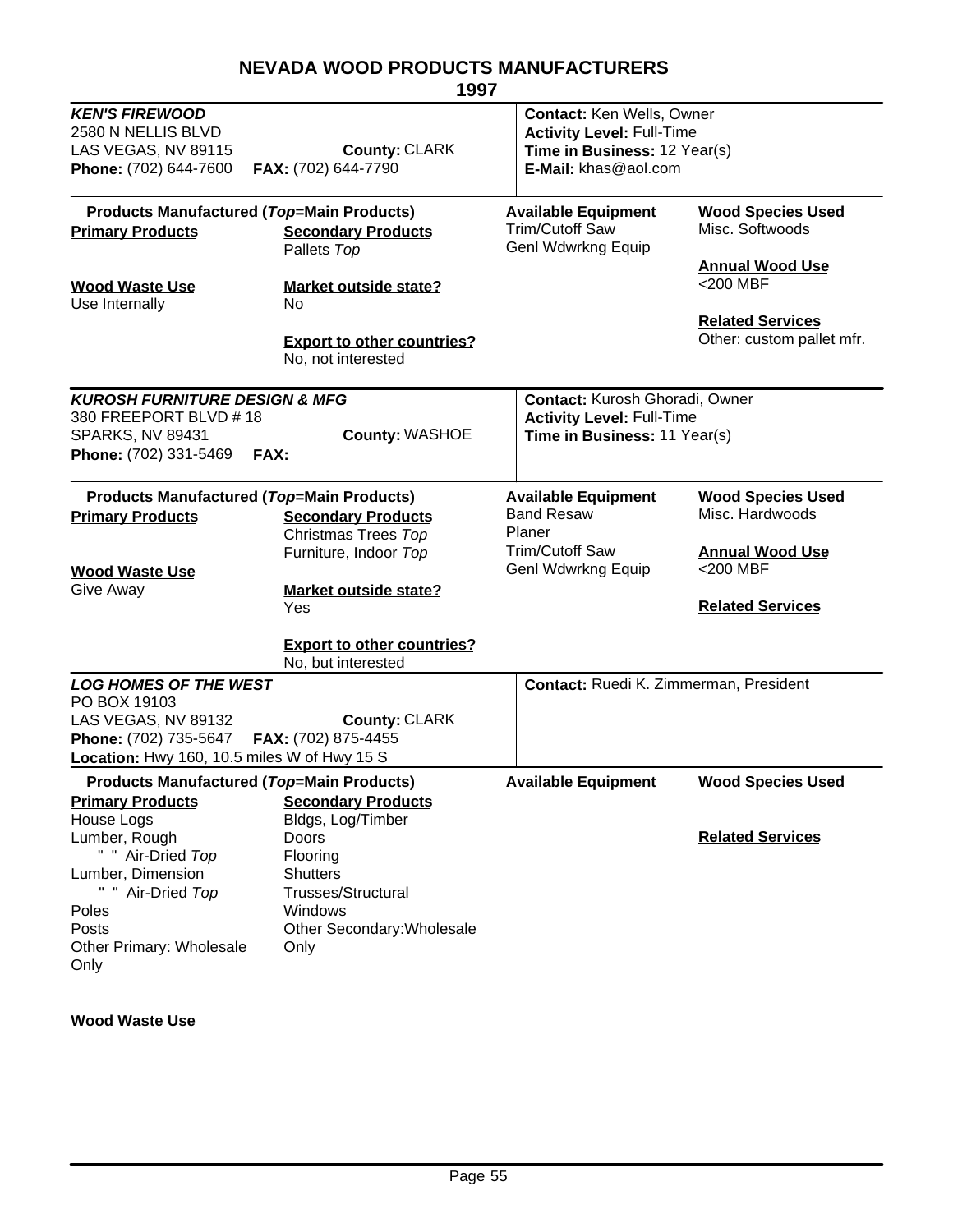|                                                                                                                                                    | 1 JJ 1                                                                                                                                                                                                                                                     |                                                                                                          |                                                                                                                                                                                                                                       |  |
|----------------------------------------------------------------------------------------------------------------------------------------------------|------------------------------------------------------------------------------------------------------------------------------------------------------------------------------------------------------------------------------------------------------------|----------------------------------------------------------------------------------------------------------|---------------------------------------------------------------------------------------------------------------------------------------------------------------------------------------------------------------------------------------|--|
| <b>NEVADA WOODWORKERS</b><br>35 N EDISON WAY #19<br><b>RENO, NV 89502</b><br>County: WASHOE<br>Phone: (702) 856-3131<br>FAX: (702) 856-3131        |                                                                                                                                                                                                                                                            | Contact: Orville Lang, Office Manager<br><b>Activity Level: Full-Time</b><br>Time in Business: 5 Year(s) |                                                                                                                                                                                                                                       |  |
| <b>Primary Products</b><br><b>Wood Waste Use</b><br><b>Most Landfilled</b>                                                                         | <b>Products Manufactured (Top=Main Products)</b><br><b>Secondary Products</b><br>Cabinets Top<br>Furniture, Indoor Top<br>Specialty Items: media centers<br><b>Market outside state?</b><br>Yes<br><b>Export to other countries?</b><br>No, not interested | <b>Available Equipment</b><br>Genl Wdwrkng Equip                                                         | <b>Wood Species Used</b><br>Cottonwood/Poplar<br>Douglas-fir<br>Ponderosa Pine<br>Misc. Softwoods<br>Misc. Hardwoods<br><b>Annual Wood Use</b><br>Volume Unknown<br>Other amounts/units: 20<br>units $(?)$<br><b>Related Services</b> |  |
| <b>NEW FACES CABINETRY INC</b><br>637 DUNN CIR<br><b>SPARKS, NV 89431</b><br><b>County: WASHOE</b><br>Phone: (702) 331-5008<br>FAX: (702) 331-5448 |                                                                                                                                                                                                                                                            | Contact: Ed Arias, Owner<br><b>Activity Level: Full-Time</b><br>Time in Business: 12 Year(s)             |                                                                                                                                                                                                                                       |  |
| <b>Primary Products</b><br><b>Wood Waste Use</b>                                                                                                   | <b>Products Manufactured (Top=Main Products)</b><br><b>Secondary Products</b><br>Cabinets Top<br>Furniture, Indoor Top<br><b>Market outside state?</b><br>No<br><b>Export to other countries?</b><br>No, not interested                                    | <b>Available Equipment</b><br>Planer<br><b>Trim/Cutoff Saw</b><br>Genl Wdwrkng Equip                     | <b>Wood Species Used</b><br>Misc. Softwoods<br>Misc. Hardwoods<br><b>Annual Wood Use</b><br>200-500 MBF<br><b>Related Services</b>                                                                                                    |  |
| <b>OUT WEST STAIR CO.</b><br>PO BOX 956<br>GARDNERVILLE, NV 89410<br>Phone: (702) 782-7821<br>Location: 2107 Fish Springs Rd, Gardnerville, NV     | <b>County: DOUGLAS</b><br>FAX: (702) 782-8371                                                                                                                                                                                                              | Contact: Dana Ayler, Owner<br><b>Activity Level: Full-Time</b><br>Time in Business: 25 Year(s)           |                                                                                                                                                                                                                                       |  |
| <b>Primary Products</b><br>Poles<br>Posts                                                                                                          | <b>Products Manufactured (Top=Main Products)</b><br><b>Secondary Products</b><br>Cabinets Top<br>Doors Top<br>Specialty Items: stairs                                                                                                                      | <b>Available Equipment</b><br><b>Band Resaw</b><br>Planer<br>Genl Wdwrkng Equip                          | <b>Wood Species Used</b><br>Lodgepole Pine<br>Misc. Softwoods<br>Misc. Hardwoods<br><b>Annual Wood Use</b>                                                                                                                            |  |
| <b>Wood Waste Use</b><br>Sell                                                                                                                      | <b>Market outside state?</b><br>Yes<br><b>Export to other countries?</b><br>No, but interested                                                                                                                                                             |                                                                                                          | <200 MBF<br><b>Related Services</b><br><b>Custom Planing</b><br>Other: custom<br>manufacturer                                                                                                                                         |  |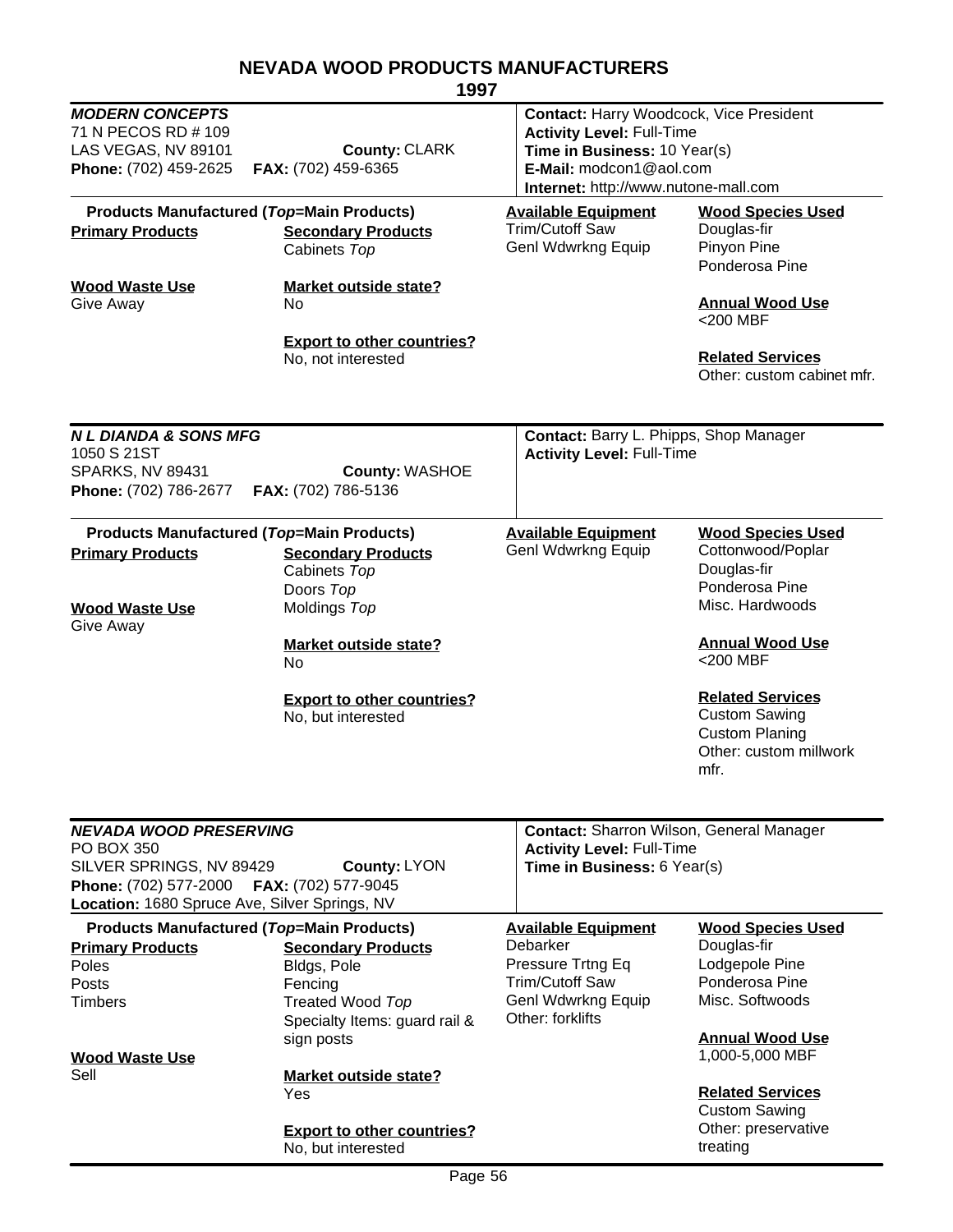|                                                                                                                                                                                                 | 1997                                                                                                              |                                                                                                              |                                                                                                    |  |
|-------------------------------------------------------------------------------------------------------------------------------------------------------------------------------------------------|-------------------------------------------------------------------------------------------------------------------|--------------------------------------------------------------------------------------------------------------|----------------------------------------------------------------------------------------------------|--|
| <b>PALLET SERVICES CO</b><br>1580 KLEPPE ST<br><b>SPARKS, NV 89431</b><br><b>County: WASHOE</b><br>FAX: (209) 562-1022<br>Phone: (800) 821-8832<br>Location: Also PO BOX 790, LINDSAY, CA 93247 |                                                                                                                   | <b>Contact: Mike Anderson, President</b><br><b>Activity Level: Full-Time</b><br>Time in Business: 15 Year(s) |                                                                                                    |  |
| <b>Products Manufactured (Top=Main Products)</b><br><b>Primary Products</b>                                                                                                                     | <b>Secondary Products</b><br>Pallets Top                                                                          | <b>Available Equipment</b><br><b>Band Resaw</b><br><b>Trim/Cutoff Saw</b><br>Genl Wdwrkng Equip              | <b>Wood Species Used</b><br>Douglas-fir<br>True Fir<br>Ponderosa Pine                              |  |
| <b>Wood Waste Use</b><br>Give Away                                                                                                                                                              | <b>Market outside state?</b><br>Yes                                                                               |                                                                                                              | Spruce<br>Misc. Hardwoods                                                                          |  |
|                                                                                                                                                                                                 | <b>Export to other countries?</b><br>No, but interested                                                           |                                                                                                              | <b>Annual Wood Use</b><br>500-1,000 MBF                                                            |  |
|                                                                                                                                                                                                 |                                                                                                                   |                                                                                                              | <b>Related Services</b><br>Other: pallet mfr.                                                      |  |
| <b>PICTON CUSTOM WOODWORKS</b>                                                                                                                                                                  |                                                                                                                   |                                                                                                              |                                                                                                    |  |
| 3170 N DEER RUN RD #4<br>CARSON CITY, NV 89701<br>Phone: (702) 883-1231                                                                                                                         | <b>County: DOUGLAS</b><br>FAX: (702) 883-1231                                                                     | Contact: E.D. Picton, Owner<br><b>Activity Level: Full-Time</b><br>Time in Business: 12 Year(s)              |                                                                                                    |  |
| <b>Products Manufactured (Top=Main Products)</b>                                                                                                                                                |                                                                                                                   | <b>Available Equipment</b>                                                                                   | <b>Wood Species Used</b>                                                                           |  |
| <b>Primary Products</b><br><b>Wood Waste Use</b><br>Give Away                                                                                                                                   | <b>Secondary Products</b><br>Cabinets Top<br>Doors Top<br>Furniture, Indoor Top<br>Furniture, Outdoor<br>Moldings | <b>Genl Wdwrkng Equip</b>                                                                                    | Cottonwood/Poplar<br>Douglas-fir<br>Misc. Hardwoods<br><b>Annual Wood Use</b><br><200 MBF          |  |
|                                                                                                                                                                                                 | <b>Market outside state?</b><br>No                                                                                |                                                                                                              | <b>Related Services</b><br><b>Custom Sawing</b><br><b>Custom Planing</b>                           |  |
|                                                                                                                                                                                                 | <b>Export to other countries?</b><br>No, not interested                                                           |                                                                                                              |                                                                                                    |  |
| <b>PUEBLOS SOUTHWEST FURNITURE</b><br>9301 HOLLYCREST DR.<br>LAS VEGAS, NV 89117<br>Phone: (702) 222-3655                                                                                       | <b>County: CLARK</b><br>FAX:                                                                                      | Contact: Erwin Paniagua, Owner<br><b>Activity Level: Full-Time</b><br>Time in Business: 2 Year(s)            |                                                                                                    |  |
| Location: 4504 W Diablo #110, Las Vegas, NV                                                                                                                                                     |                                                                                                                   |                                                                                                              |                                                                                                    |  |
| <b>Products Manufactured (Top=Main Products)</b><br><b>Primary Products</b><br>Poles<br>Veneer                                                                                                  | <b>Secondary Products</b><br>Cabinets Top<br>Furniture, Indoor Top                                                | <b>Available Equipment</b><br><b>Trim/Cutoff Saw</b><br><b>Genl Wdwrkng Equip</b>                            | <b>Wood Species Used</b><br><b>True Fir</b><br>Lodgepole Pine<br>Ponderosa Pine<br>Misc. Softwoods |  |
| <b>Wood Waste Use</b><br>Give Away                                                                                                                                                              | <b>Market outside state?</b><br>No.                                                                               |                                                                                                              | <b>Annual Wood Use</b><br><200 MBF                                                                 |  |
|                                                                                                                                                                                                 | <b>Export to other countries?</b><br>No, not interested                                                           |                                                                                                              | <b>Related Services</b><br>Other: furniture mfr.                                                   |  |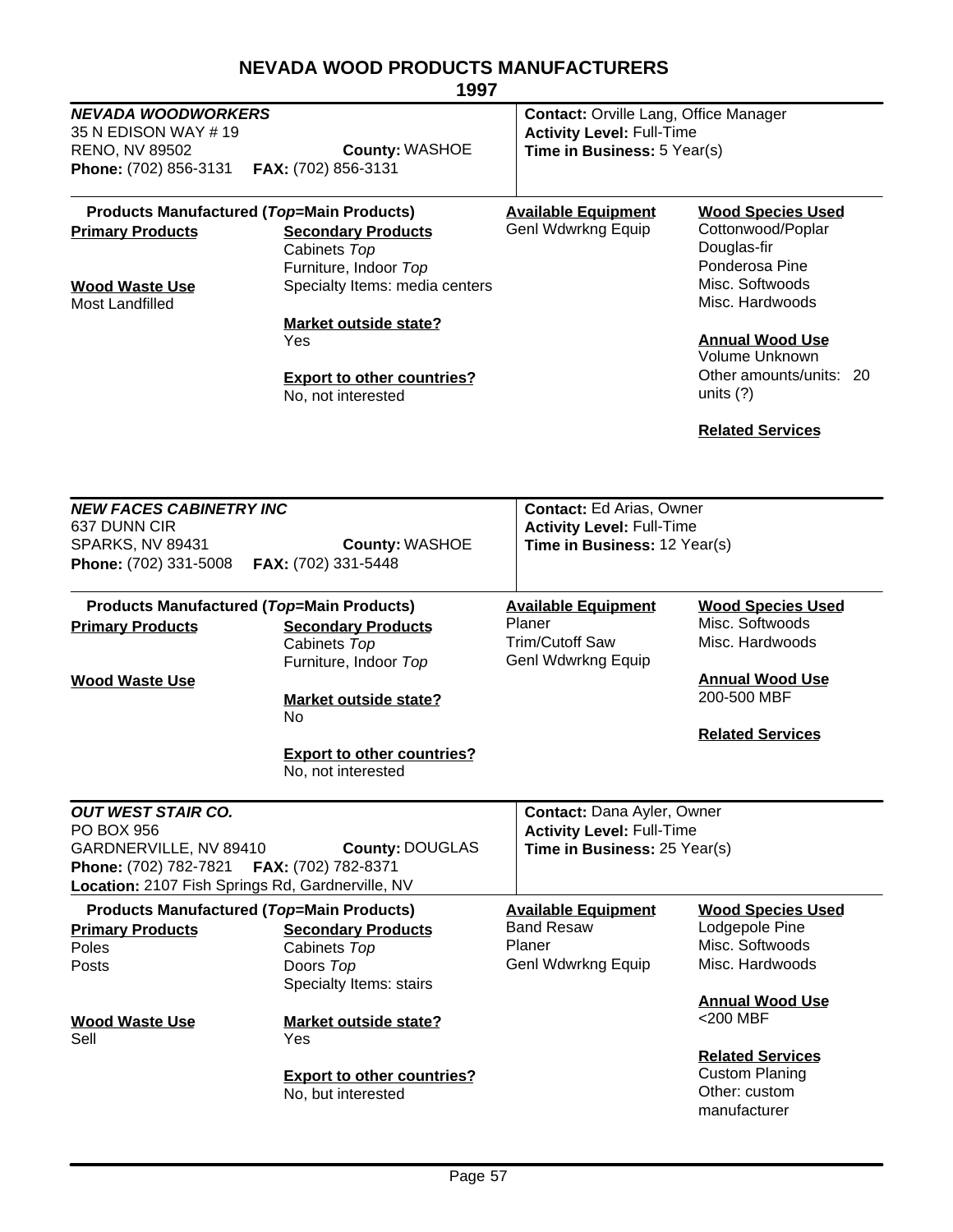|                                                                                                                                                                                                                            | 1997                                                                                                 |                                                                                                                         |                                                                                                                  |
|----------------------------------------------------------------------------------------------------------------------------------------------------------------------------------------------------------------------------|------------------------------------------------------------------------------------------------------|-------------------------------------------------------------------------------------------------------------------------|------------------------------------------------------------------------------------------------------------------|
| <b>RL TOMALAS CUSTOM CABINETS</b><br><b>1111 MILL ST</b><br><b>County: DOUGLAS</b><br>GARDNERVILLE, NV 89410<br>Phone: (702) 782-7610  FAX: (702) 782-7610<br>Location: 3 blocks W of Hwy 395 on Mill St, Gardnerville, NV |                                                                                                      | Contact: Raymond L. Tomalas, Owner<br><b>Activity Level: Full-Time</b><br>Time in Business: 8 Year(s)                   |                                                                                                                  |
| <b>Products Manufactured (Top=Main Products)</b><br><b>Primary Products</b><br><b>Wood Waste Use</b>                                                                                                                       | <b>Secondary Products</b><br>Cabinets Top<br>Doors<br>Furniture, Indoor                              | <b>Available Equipment</b><br>Planer<br><b>Trim/Cutoff Saw</b><br><b>Genl Wdwrkng Equip</b>                             | <b>Wood Species Used</b><br>Cottonwood/Poplar<br>Ponderosa Pine<br>Misc. Hardwoods                               |
| Use Internally                                                                                                                                                                                                             | Moldings                                                                                             |                                                                                                                         | <b>Annual Wood Use</b><br><200 MBF                                                                               |
|                                                                                                                                                                                                                            | <b>Market outside state?</b><br><b>No</b><br><b>Export to other countries?</b><br>No, not interested |                                                                                                                         | <b>Related Services</b>                                                                                          |
| <b>RBA CORP</b><br>2255 RENAISSANCE DR<br>LAS VEGAS, NV 89119<br><b>County: CLARK</b><br>FAX: (702) 798-4865<br>Phone: (702) 795-7945                                                                                      |                                                                                                      | <b>Contact: Richard Baade, Development Director</b><br><b>Activity Level: Full-Time</b><br>Time in Business: 50 Year(s) |                                                                                                                  |
| <b>Products Manufactured (Top=Main Products)</b>                                                                                                                                                                           |                                                                                                      | <b>Available Equipment</b>                                                                                              | <b>Wood Species Used</b>                                                                                         |
| <b>Primary Products</b><br>Lumber, Dimension<br>" " Air-Dried Top<br>" " Kiln-Dried Top<br>Veneer                                                                                                                          | <b>Secondary Products</b><br>Cabinets<br>Doors<br>Moldings<br>Paneling<br><b>Shutters</b><br>Windows | Edger<br>Finger Jointer<br>Planer<br>Genl Wdwrkng Equip                                                                 | Aspen<br>Douglas-fir<br>Ponderosa Pine<br>Spruce<br>Misc. Hardwoods<br>Other: walnut, cherry,<br>birch, mahogany |
| <b>Wood Waste Use</b>                                                                                                                                                                                                      | <b>Market outside state?</b><br>Yes                                                                  |                                                                                                                         | <b>Annual Wood Use</b><br>500-1,000 MBF                                                                          |
|                                                                                                                                                                                                                            | <b>Export to other countries?</b><br>No, not interested                                              |                                                                                                                         | <b>Related Services</b><br>Other: millwork, cabinet<br>mfr.                                                      |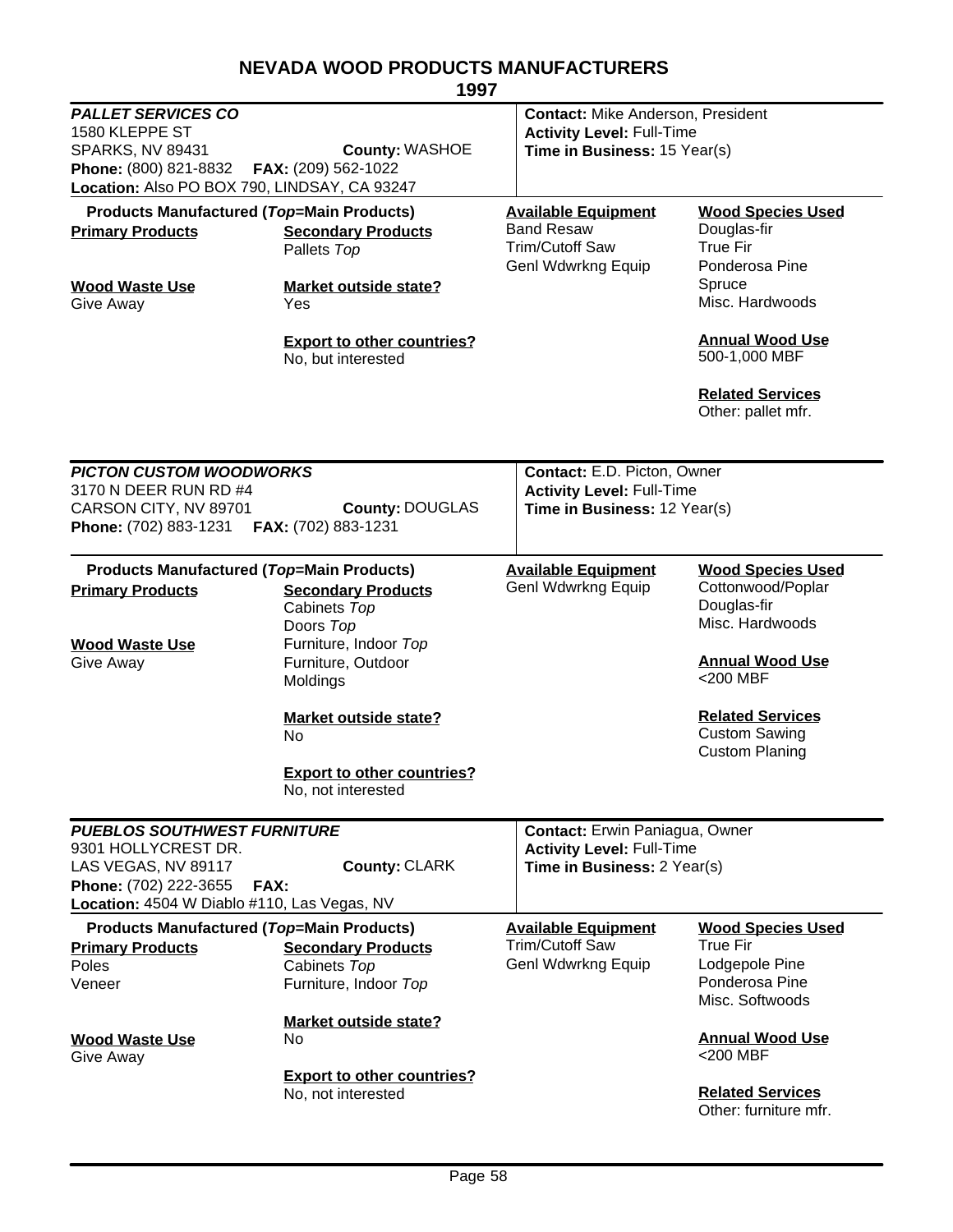| 1997                                                                                                                                                                                                    |                                                                                                                                                                                                                   |                                                                                                           |                                                                                                                                                                                                                                                                                         |  |  |
|---------------------------------------------------------------------------------------------------------------------------------------------------------------------------------------------------------|-------------------------------------------------------------------------------------------------------------------------------------------------------------------------------------------------------------------|-----------------------------------------------------------------------------------------------------------|-----------------------------------------------------------------------------------------------------------------------------------------------------------------------------------------------------------------------------------------------------------------------------------------|--|--|
| <b>RENO CUSTOM CRATING</b><br>2360 VALLEY RD<br><b>RENO, NV 89512</b><br>County: WASHOE<br>Phone: (702) 329-1500    FAX: (702) 786-8496<br>Location: Wells Ave I-80 exit, L on Sadlier Way, R on Valley |                                                                                                                                                                                                                   | Contact: Gordon F. Geffert, President<br><b>Activity Level: Full-Time</b><br>Time in Business: 22 Year(s) |                                                                                                                                                                                                                                                                                         |  |  |
| <b>Products Manufactured (Top=Main Products)</b><br><b>Primary Products</b><br><b>Wood Waste Use</b>                                                                                                    | <b>Secondary Products</b><br><b>Boxes</b><br>Pallets<br>Specialty Items: wood<br>fabrications<br>Other Secondary: crates<br><b>Market outside state?</b><br>Yes<br><b>Export to other countries?</b><br>Yes       | <b>Available Equipment</b><br><b>Genl Wdwrkng Equip</b>                                                   | <b>Wood Species Used</b><br>Douglas-fir<br>Misc. Softwoods<br>Other: oak<br><b>Annual Wood Use</b><br>Volume Unknown<br><b>Related Services</b><br><b>Custom Sawing</b><br>Other: custom crating                                                                                        |  |  |
| <b>RONEY WOODWORKING</b><br>919 INCLINE WAY # 27<br>County: WASHOE<br>INCLINE VILLAGE, NV 89451<br>Phone: (702) 831-1821<br>FAX:                                                                        |                                                                                                                                                                                                                   | <b>Contact: Emmett Roney, Owner</b><br><b>Activity Level: Full-Time</b><br>Time in Business: 6 Year(s)    |                                                                                                                                                                                                                                                                                         |  |  |
| <b>Products Manufactured (Top=Main Products)</b><br><b>Primary Products</b><br><b>Wood Waste Use</b><br>Give Away                                                                                       | <b>Secondary Products</b><br>Bldgs, Pole<br>Cabinets Top<br>Doors<br>Flooring<br>Furniture, Indoor Top<br>Furniture, Outdoor<br>Moldings<br>Specialty Items: custom<br>woodworking<br>Market outside state?<br>No | <b>Available Equipment</b><br>Planer<br><b>Trim/Cutoff Saw</b><br>Genl Wdwrkng Equip                      | <b>Wood Species Used</b><br>Douglas-fir<br><b>True Fir</b><br>Lodgepole Pine<br>Pinyon Pine<br>Ponderosa Pine<br>Misc. Softwoods<br>Misc. Hardwoods<br>Other: purpleheart,<br>exotics, etc.<br><b>Annual Wood Use</b><br><200 MBF<br><b>Related Services</b><br>Other: furniture mfr. & |  |  |
|                                                                                                                                                                                                         | <b>Export to other countries?</b><br>No, but interested                                                                                                                                                           |                                                                                                           | construction                                                                                                                                                                                                                                                                            |  |  |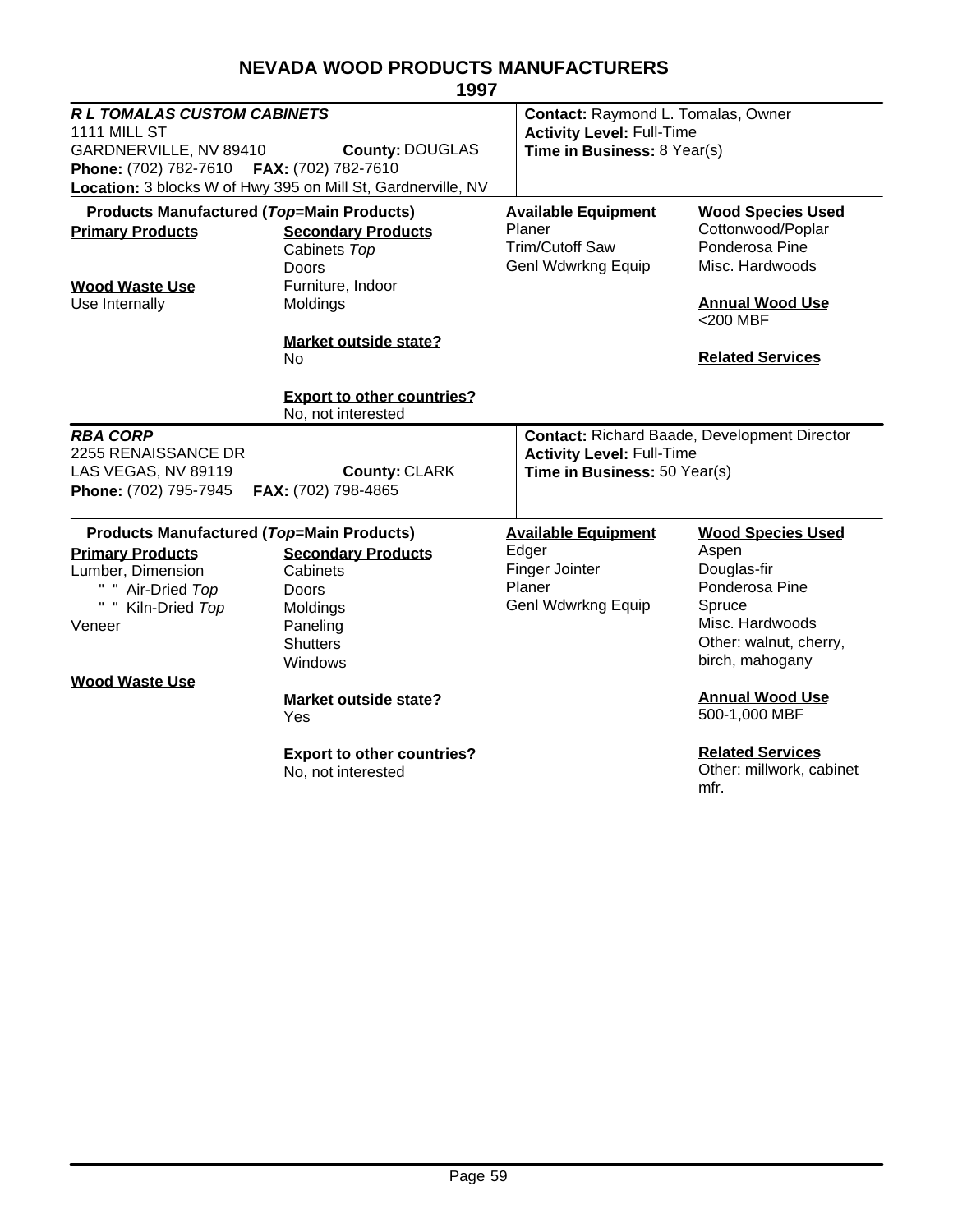| <b>SIERRA WOODWORKS</b>                           |                                                  | Contact: Rob Walsh, Owner        |                          |  |
|---------------------------------------------------|--------------------------------------------------|----------------------------------|--------------------------|--|
| 572 REACTOR WAY                                   |                                                  | <b>Activity Level: Full-Time</b> |                          |  |
| RENO, NV 89502                                    | <b>County: WASHOE</b>                            | Time in Business: 4 Year(s)      |                          |  |
| Phone: (702) 856-1415                             | FAX: (702) 856-1416                              |                                  |                          |  |
| <b>Products Manufactured (Top=Main Products)</b>  |                                                  | <b>Available Equipment</b>       | <b>Wood Species Used</b> |  |
| <b>Primary Products</b>                           | <b>Secondary Products</b>                        | <b>Trim/Cutoff Saw</b>           | Douglas-fir              |  |
|                                                   | Cabinets Top                                     | <b>Genl Wdwrkng Equip</b>        | <b>True Fir</b>          |  |
|                                                   | Doors Top                                        |                                  | Ponderosa Pine           |  |
| <b>Wood Waste Use</b>                             | Furniture, Indoor                                |                                  | Misc. Hardwoods          |  |
| <b>Most Landfilled</b>                            | Moldings Top                                     |                                  |                          |  |
|                                                   |                                                  |                                  | <b>Annual Wood Use</b>   |  |
|                                                   | <b>Market outside state?</b>                     |                                  | <200 MBF                 |  |
|                                                   | <b>No</b>                                        |                                  |                          |  |
|                                                   |                                                  |                                  | <b>Related Services</b>  |  |
|                                                   | <b>Export to other countries?</b>                |                                  | Other: cabinets          |  |
|                                                   | No, not interested                               |                                  |                          |  |
| <b>WESTERN WOOD PRODUCTS</b>                      |                                                  | Contact: Boyd Applegate, Owner   |                          |  |
| 3432 N BRUCE ST #7                                |                                                  | <b>Activity Level: Full-Time</b> |                          |  |
| NORTH LAS VEGAS, NV 89030<br><b>County: CLARK</b> |                                                  | Time in Business: 1 Year(s)      |                          |  |
| Phone: (702) 399-7346  FAX: (702) 642-4018        |                                                  |                                  |                          |  |
|                                                   | <b>Products Manufactured (Top=Main Products)</b> | <b>Available Equipment</b>       | <b>Wood Species Used</b> |  |
| <b>Primary Products</b>                           | <b>Secondary Products</b>                        | <b>Band Resaw</b>                | Aspen                    |  |
| Lumber, Rough                                     | Fencing                                          | Circular Headrig                 | Douglas-fir              |  |
| " " Green Top                                     | Pallets                                          | Portable Sawmill                 | Ponderosa Pine           |  |
| Lumber, Dimension                                 | <b>Trusses/Structural</b>                        | Sash Gang Saw                    | Spruce                   |  |
| " " Green Top                                     | Specialty Items: pipe stickers                   | <b>Trim/Cutoff Saw</b>           |                          |  |
|                                                   |                                                  |                                  | <b>Annual Wood Use</b>   |  |
|                                                   | <b>Market outside state?</b>                     |                                  | <200 MBF                 |  |
| <b>Wood Waste Use</b>                             | Yes                                              |                                  |                          |  |
|                                                   |                                                  |                                  | <b>Related Services</b>  |  |
|                                                   | <b>Export to other countries?</b>                |                                  | <b>Custom Sawing</b>     |  |
|                                                   | No, but interested                               |                                  | <b>Custom Planing</b>    |  |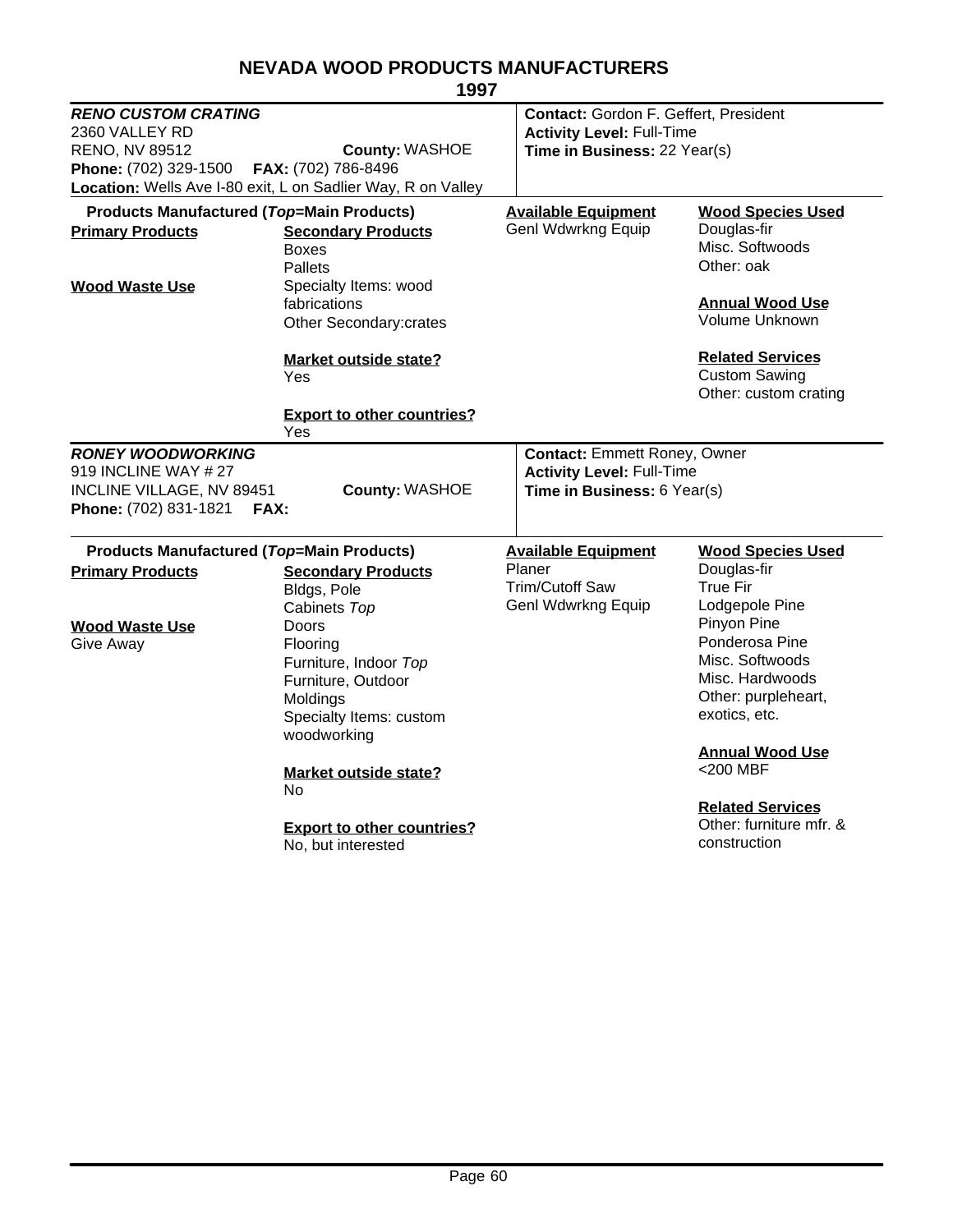**PRODUCTS MANUFACTURED** — Included below are alphabetized lists of manufacturers arranged by the products they make. Businesses are listed by state first and then alphabetically.

## **Primary Products — Chips**

B & B Lumber Products, Sun Valley, NV Cascade Mtn Resources, Wellington, UT Dingman Lumber Co, Huntington, UT Fishlake Lumber Co, Beaver, UT Frontier Lumber, Lapoint, UT James Petersen Logging Inc, Kanab, UT LMCC Inc, Centerville, UT Simper Lumber Co, Vernal, UT Standard Wood Supply, Salt Lake City, UT Stoltze Aspen Mills, Sigurd, UT Utah Forest Products, Escalante, UT

#### **Primary Products — Firewood**

B & B Lumber Products, Sun Valley, NV Fireside Wood Pak, Sun Valley, NV Firewood Farm, Gardnerville, NV Blazzard Lumber Co Inc, Kamas, UT Calders Forest Products, Vernal, UT Campfire Wood Products, Bicknell, UT Custom Firewood, Logan, UT Dingman Lumber Co, Huntington, UT Frontier Lumber, Lapoint, UT Heber Valley Log & Lumber LLC, Heber City, UT James Petersen Logging Inc, Kanab, UT LMCC Inc, Centerville, UT Northrop Log Homes, Riverton, UT Simper Lumber Co, Vernal, UT Standard Wood Supply, Salt Lake City, UT Stoltze Aspen Mills, Sigurd, UT Timber Products Inc, La Sal, UT Torgerson Timber Inc, Bicknell, UT Wasatch Timber Products, Pleasant Grove, UT Welch Sawmill, Hyrum, UT

## **Primary Products — House Logs**

Log Homes of The West, Las Vegas, NV Bear River Log Homes, Hyde Park, UT Bear River Log Homes, Ogden, UT Blazzard Lumber Co Inc, Kamas, UT Calders Forest Products, Vernal, UT Frontier Lumber, Lapoint, UT Heber Valley Log & Lumber LLC, Heber City, UT James Petersen Logging Inc, Kanab, UT Mountain Valley Log Homes Inc, Heber City, UT Mountain Woodworks, Park City, UT Northrop Log Homes, Riverton, UT Simper Lumber Co, Vernal, UT Thousand Lake Lumber, Log Home, Lyman, UT Timber Products Inc, La Sal, UT Timberline Mfg Inc, Salt Lake City, UT Torgerson Timber Inc, Bicknell, UT Utah Forest Products, Escalante, UT Wasatch Timber Products, Pleasant Grove, UT Welch Sawmill, Hyrum, UT

# **Primary Products — Lumber, Rough**

Log Homes of The West, Las Vegas, NV Western Wood Products, North Las Vegas, NV Bear River Log Homes, Ogden, UT Blazzard Lumber Co Inc, Kamas, UT Calders Forest Products, Vernal, UT Cascade Mtn Resources, Wellington, UT Custom Firewood, Logan, UT Dingman Lumber Co, Huntington, UT Fishlake Lumber Co, Beaver, UT Fit Rite Wood Products, Salem, UT Frontier Lumber, Lapoint, UT Hansen Lumber Co, Fairview, UT Heber Valley Log & Lumber LLC, Heber City, UT James Petersen Logging Inc, Kanab, UT Leavitt Lumber Co, Kamas, UT Mountain Valley Log Homes Inc, Heber City, UT Northrop Log Homes, Riverton, UT One Good Turn, Murray, UT Rex's Forest Products, Centerville, UT Simper Lumber Co, Vernal, UT Stoltze Aspen Mills, Sigurd, UT Thousand Lake Lumber, Log Home, Lyman, UT Timber Products Inc, La Sal, UT Timberline Mfg Inc, Salt Lake City, UT Torgerson Timber Inc, Bicknell, UT Urban Hardwood Products, Logan, UT Utah Forest Products, Escalante, UT Wasatch Timber Products, Pleasant Grove, UT Welch Sawmill, Hyrum, UT

## **Primary Products — Lumber, Rough, Green**

Western Wood Products, North Las Vegas, NV Blazzard Lumber Co Inc, Kamas, UT Calders Forest Products, Vernal, UT Custom Firewood, Logan, UT Dingman Lumber Co, Huntington, UT Fishlake Lumber Co, Beaver, UT Hansen Lumber Co, Fairview, UT Heber Valley Log & Lumber LLC, Heber City, UT James Petersen Logging Inc, Kanab, UT Mountain Valley Log Homes Inc, Heber City, UT Northrop Log Homes, Riverton, UT One Good Turn, Murray, UT Rex's Forest Products, Centerville, UT Simper Lumber Co, Vernal, UT Stoltze Aspen Mills, Sigurd, UT Timber Products Inc, La Sal, UT Torgerson Timber Inc, Bicknell, UT Urban Hardwood Products, Logan, UT Utah Forest Products, Escalante, UT Wasatch Timber Products, Pleasant Grove, UT Welch Sawmill, Hyrum, UT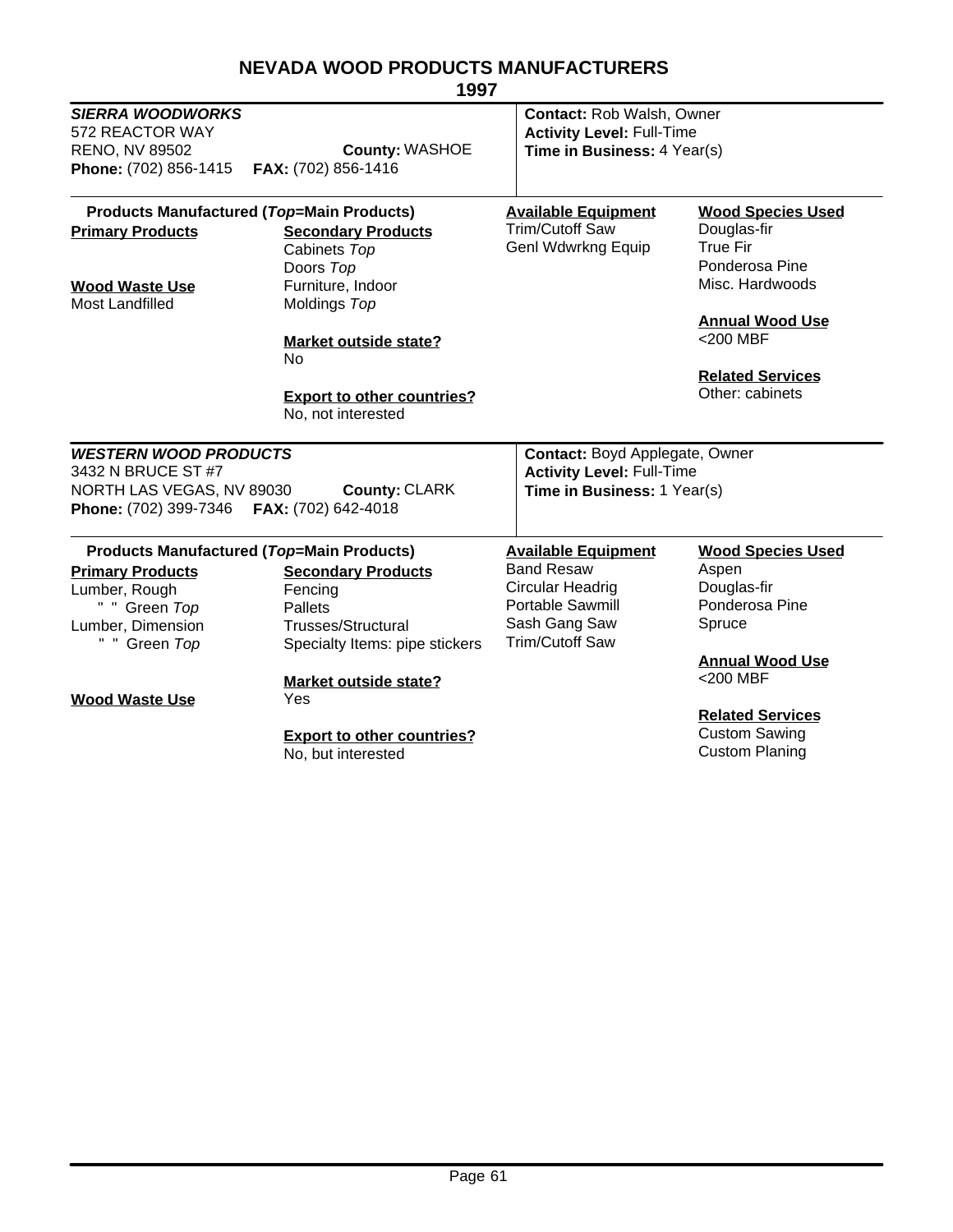# **Primary Products — Lumber, Rough, Air-Dried**

Log Homes of The West, Las Vegas, NV Blazzard Lumber Co Inc, Kamas, UT Calders Forest Products, Vernal, UT Cascade Mtn Resources, Wellington, UT Dingman Lumber Co, Huntington, UT Fishlake Lumber Co, Beaver, UT Fit Rite Wood Products, Salem, UT Frontier Lumber, Lapoint, UT Hansen Lumber Co, Fairview, UT Heber Valley Log & Lumber LLC, Heber City, UT James Petersen Logging Inc, Kanab, UT Leavitt Lumber Co, Kamas, UT Mountain Valley Log Homes Inc, Heber City, UT One Good Turn, Murray, UT Rex's Forest Products, Centerville, UT Simper Lumber Co, Vernal, UT Stoltze Aspen Mills, Sigurd, UT Thousand Lake Lumber, Log Home, Lyman, UT Timber Products Inc, La Sal, UT Torgerson Timber Inc, Bicknell, UT Urban Hardwood Products, Logan, UT Utah Forest Products, Escalante, UT Wasatch Timber Products, Pleasant Grove, UT Welch Sawmill, Hyrum, UT

#### **Primary Products — Lumber, Dimension**

Global Materials, Reno, NV Log Homes of The West, Las Vegas, NV RBA Corp, Las Vegas, NV Western Wood Products, North Las Vegas, NV Blazzard Lumber Co Inc, Kamas, UT Dingman Lumber Co, Huntington, UT Fit Rite Wood Products, Salem, UT Heber Valley Log & Lumber LLC, Heber City, UT Huetter Mill & Cabinet Co, Murray, UT James Petersen Logging Inc, Kanab, UT Leavitt Lumber Co, Kamas, UT Mountain Valley Log Homes Inc, Heber City, UT One Good Turn, Murray, UT Rex's Forest Products, Centerville, UT Simper Lumber Co, Vernal, UT Thousand Lake Lumber, Log Home, Lyman, UT Timber Products Inc, La Sal, UT Torgerson Timber Inc, Bicknell, UT Uintah Planing Mill, Heber City, UT Urban Hardwood Products, Logan, UT Utah Forest Products, Escalante, UT Welch Sawmill, Hyrum, UT

## **Primary Products — Lumber, Dimension, Green**

Global Materials, Reno, NV Western Wood Products, North Las Vegas, NV Dingman Lumber Co, Huntington, UT Heber Valley Log & Lumber LLC, Heber City, UT James Petersen Logging Inc, Kanab, UT One Good Turn, Murray, UT Rex's Forest Products, Centerville, UT Timber Products Inc, La Sal, UT

Torgerson Timber Inc, Bicknell, UT Welch Sawmill, Hyrum, UT

### **Primary Products — Lumber, Dimension, Air-Dried**

Global Materials, Reno, NV Log Homes of The West, Las Vegas, NV RBA Corp, Las Vegas, NV Blazzard Lumber Co Inc, Kamas, UT Dingman Lumber Co, Huntington, UT Heber Valley Log & Lumber LLC, Heber City, UT James Petersen Logging Inc, Kanab, UT Leavitt Lumber Co, Kamas, UT Mountain Valley Log Homes Inc, Heber City, UT One Good Turn, Murray, UT Rex's Forest Products, Centerville, UT Simper Lumber Co, Vernal, UT Thousand Lake Lumber, Log Home, Lyman, UT Timber Products Inc, La Sal, UT Torgerson Timber Inc, Bicknell, UT Utah Forest Products, Escalante, UT Welch Sawmill, Hyrum, UT

#### **Primary Products —Lumber, Dimension, Kiln-Dried**

Global Materials, Reno, NV RBA Corp, Las Vegas, NV Fit Rite Wood Products, Salem, UT Huetter Mill & Cabinet Co, Murray, UT Mountain Valley Log Homes Inc, Heber City, UT One Good Turn, Murray, UT Urban Hardwood Products, Logan, UT

## **Primary Products — Mine Props**

Blazzard Lumber Co Inc, Kamas, UT Calders Forest Products, Vernal, UT Frontier Lumber, Lapoint, UT James Petersen Logging Inc, Kanab, UT Leavitt Lumber Co, Kamas, UT Simper Lumber Co, Vernal, UT Timber Products Inc, La Sal, UT Torgerson Timber Inc, Bicknell, UT Welch Sawmill, Hyrum, UT

# **Primary Products — Poles**

Log Homes of The West, Las Vegas, NV Nevada Wood Preserving, Silver Springs, NV Out West Stair Co., Gardnerville, NV Pueblos Southwest Furniture, Las Vegas, NV Blazzard Lumber Co Inc, Kamas, UT Calders Forest Products, Vernal, UT Campfire Wood Products, Bicknell, UT Custom Firewood, Logan, UT Fishlake Lumber Co, Beaver, UT Frontier Lumber, Lapoint, UT Heber Valley Log & Lumber LLC, Heber City, UT James Petersen Logging Inc, Kanab, UT Northrop Log Homes, Riverton, UT Standard Wood Supply, Salt Lake City, UT Timber Products Inc, La Sal, UT Timberline Mfg Inc, Salt Lake City, UT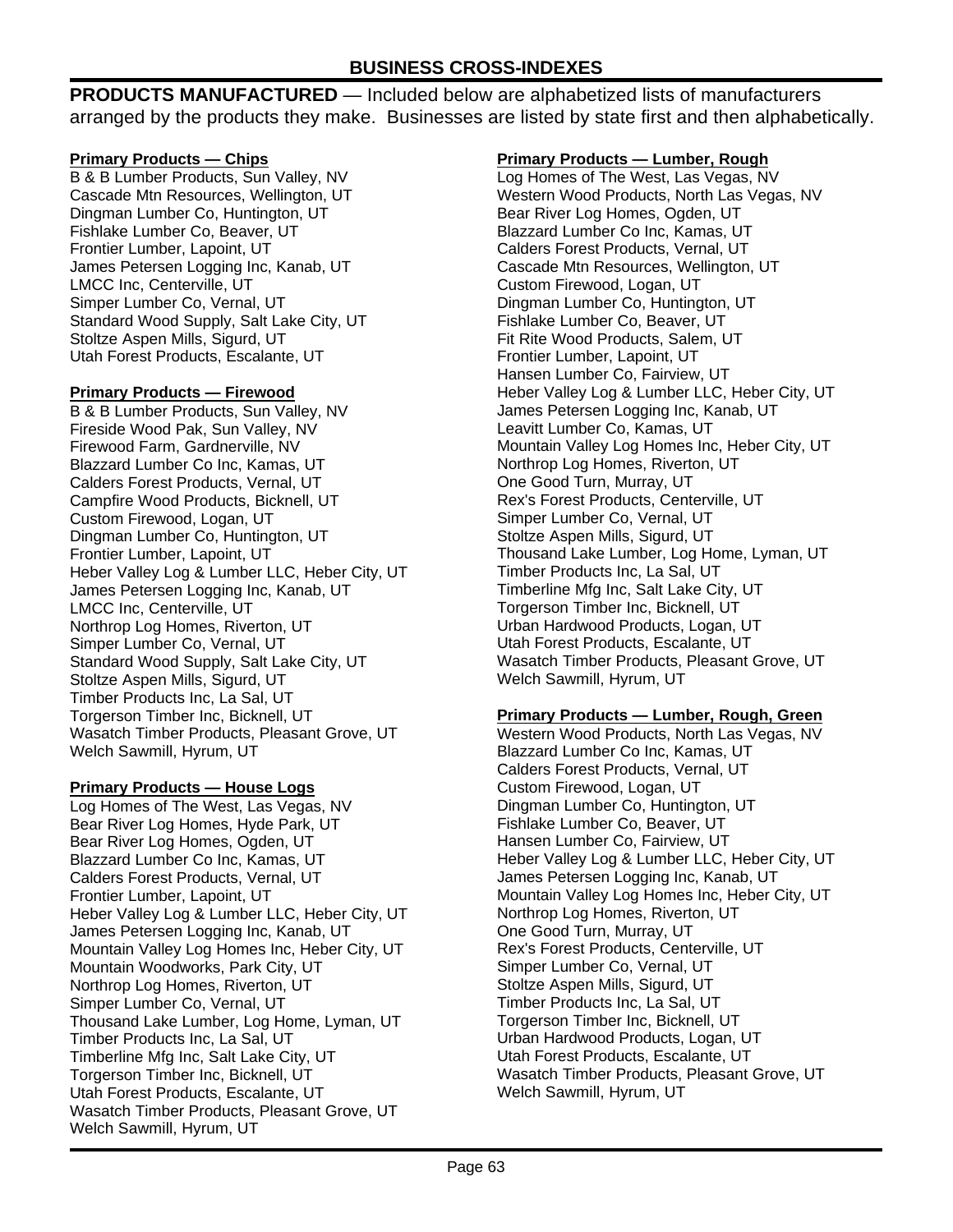Torgerson Timber Inc, Bicknell, UT Wasatch Timber Products, Pleasant Grove, UT

#### **Primary Products — Posts**

Log Homes of The West, Las Vegas, NV Nevada Wood Preserving, Silver Springs, NV Out West Stair Co., Gardnerville, NV Bear River Log Homes, Ogden, UT Blazzard Lumber Co Inc, Kamas, UT Calders Forest Products, Vernal, UT Campfire Wood Products, Bicknell, UT Custom Firewood, Logan, UT Fishlake Lumber Co, Beaver, UT Frontier Lumber, Lapoint, UT Heber Valley Log & Lumber LLC, Heber City, UT James Petersen Logging Inc, Kanab, UT Northrop Log Homes, Riverton, UT Simper Lumber Co, Vernal, UT Standard Wood Supply, Salt Lake City, UT Timber Products Inc, La Sal, UT Timberline Mfg Inc, Salt Lake City, UT Wasatch Timber Products, Pleasant Grove, UT

## **Primary Products — Ties, Railroad**

Global Materials, Reno, NV Custom Firewood, Logan, UT James Petersen Logging Inc, Kanab, UT Leavitt Lumber Co, Kamas, UT Simper Lumber Co, Vernal, UT Timber Products Inc, La Sal, UT Welch Sawmill, Hyrum, UT

## **Primary Products — Timbers**

Nevada Wood Preserving, Silver Springs, NV Bear River Log Homes, Ogden, UT Blazzard Lumber Co Inc, Kamas, UT Custom Firewood, Logan, UT Dingman Lumber Co, Huntington, UT Fishlake Lumber Co, Beaver, UT Frontier Lumber, Lapoint, UT Heber Valley Log & Lumber LLC, Heber City, UT James Petersen Logging Inc, Kanab, UT Leavitt Lumber Co, Kamas, UT Northrop Log Homes, Riverton, UT Rex's Forest Products, Centerville, UT Simper Lumber Co, Vernal, UT Stoltze Aspen Mills, Sigurd, UT Thousand Lake Lumber, Log Home, Lyman, UT Timber Products Inc, La Sal, UT Timberline Mfg Inc, Salt Lake City, UT Torgerson Timber Inc, Bicknell, UT Wasatch Timber Products, Pleasant Grove, UT Welch Sawmill, Hyrum, UT

## **Primary Products — Veneer**

Custom Cabinet Interiors, Reno, NV Pueblos Southwest Furniture, Las Vegas, NV RBA Corp, Las Vegas, NV

# **Primary Products — Other**

Fireside Wood Pak, Sun Valley, NV Fieldcrest Cabinet/White Flame, Clearfield, UT Fishlake Lumber Co, Beaver, UT Mack Roundy Logging, Glendale, UT Mountain Valley Log Homes Inc, Heber City, UT Mountain Woodworks, Park City, UT Uintah Planing Mill, Heber City, UT Wasatch Timber Products, Pleasant Grove, UT

## **Secondary Products — Boxes**

Barry Bennallack Woodworks, Las Vegas, NV Reno Custom Crating, Reno, NV Bowen Enterprises, Ogden, UT Boxer Inc, The, Salt Lake City, UT Enable Industries Inc, Ogden, UT Lane Hughes Woodworking, Salt Lake City, UT LMCC Inc, Centerville, UT Prestwich Pallet Co, Springville, UT Urban Forest Woodworks, Logan, UT Urban Hardwood Products, Logan, UT World Wide Packaging & Crating, Clearfield, UT

# **Secondary Products — Buildings, Log/Timber**

Log Homes of The West, Las Vegas, NV Alpha West Log Homes, St George, UT American Timbercraft Homes, Ogden, UT Bear River Log Homes, Hyde Park, UT Calders Forest Products, Vernal, UT Heber Valley Log & Lumber LLC, Heber City, UT J A Norton Construction, Woodland, UT Mountain Valley Log Homes Inc, Heber City, UT Mountain Woodworks, Park City, UT Northrop Log Homes, Riverton, UT Thousand Lake Lumber, Log Home, Lyman, UT Timberline Mfg Inc, Salt Lake City, UT Wasatch Timber Products, Pleasant Grove, UT

# **Secondary Products — Buildings, Pole**

Nevada Wood Preserving, Silver Springs, NV Roney Woodworking, Incline Village, NV Calders Forest Products, Vernal, UT J A Norton Construction, Woodland, UT Northrop Log Homes, Riverton, UT Wasatch Timber Products, Pleasant Grove, UT

# **Secondary Products — Cabinets**

B & C Cabinets & Millwork, Reno, NV Barry Bennallack Woodworks, Las Vegas, NV Capital Cabinet Corp, North Las Vegas, NV Castle Cabinets Inc, Las Vegas, NV Closet Pro of Reno Inc, Sparks, NV Custom 32 Inc, Reno, NV Custom Cabinet Interiors, Reno, NV Desert Woodworking Inc, Las Vegas, NV Elite Cabinet Co, Las Vegas, NV Hardwood Kafe, Las Vegas, NV Modern Concepts, Las Vegas, NV N L Dianda & Sons Mfg, Sparks, NV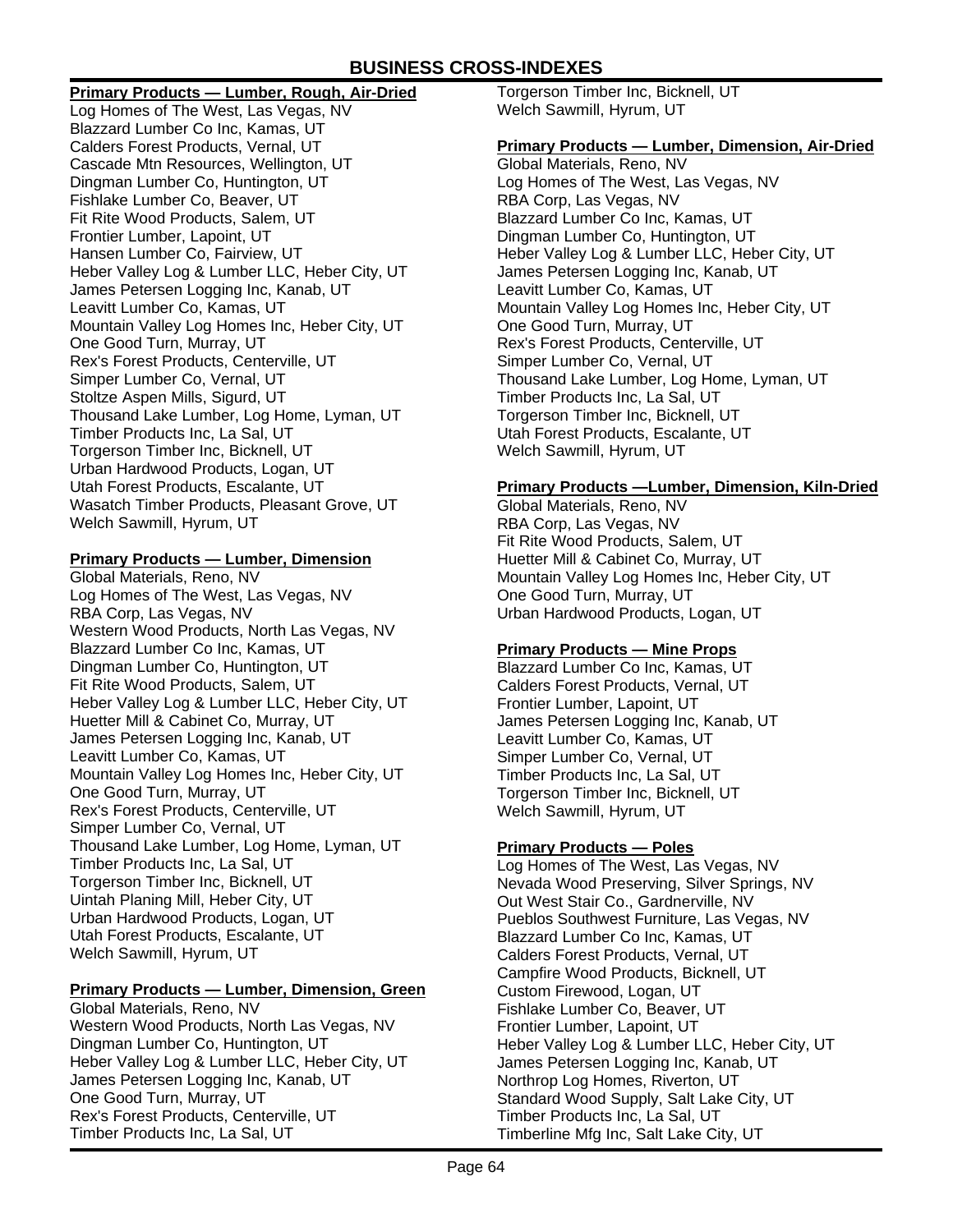Nevada Woodworkers, Reno, NV New Faces Cabinetry Inc, Sparks, NV Out West Stair Co., Gardnerville, NV Picton Custom Woodworks, Carson City, NV Pueblos Southwest Furniture, Las Vegas, NV R L Tomalas Custom Cabinets, Gardnerville, NV RBA Corp, Las Vegas, NV Roney Woodworking, Incline Village, NV Sierra Woodworks, Reno, NV Advantage Mill & Cabinets, Salt Lake City, UT Anderson Mill Inc, Salt Lake City, UT Architectural Cabinet, North Salt Lake, UT Arn's Wood Shop, Vernal, UT ASB Custom Woodshop, Bountiful, UT Bandley Cabinet, Orem, UT Bywater Products, Hyrum, UT C S Wood Industries, Salt Lake City, UT Cabinets by Giles & Sons, Heber City, UT Cabnicon, Hurricane, UT Creative Cabinets & Millwork, Hyrum, UT Custom Design Kitchens, Provo, UT Davis Brothers Cabinetmakers, Genola, UT Ellis Planing Mill, Ogden, UT Empire Mill & Cabinet, Salt Lake City, UT Fetzers' Inc, Salt Lake City, UT Fieldcrest Cabinet/White Flame, Clearfield, UT Fine Line Cabinets, Cedar City, UT Fine Woodworks, Richmond, UT Fondell Woodwork Inc, Lehi, UT Forestwood Cabinetry, Hildale, UT G C Cabinets, Spanish Fork, UT Garrett Custom Cabinets, Hurricane, UT Gearhart Woodworking Co, St George, UT Heber Wood Classics, Heber City, UT Heirloom Cabinetry, Payson, UT Huetter Mill & Cabinet Co, Murray, UT Karman Kitchens Inc, Salt Lake City, UT Klassy Wood Design, Helper, UT Lane Hughes Woodworking, Salt Lake City, UT Michael Seiter & Co Inc, Heber City, UT Midwest Cabinets, West Jordan, UT Mountain Tech Mill & Cabinet, Murray, UT Olympia Cabinet Mfg & Sales Co, Salt Lake City, UT Paul Magleby Custom Millwork, Orem, UT R D Logging Co, St George, UT Red Mountain Woodwork, St George, UT Riverhouse Design, West Jordan, UT Robertson Cabinets Inc, Cedar Hills, UT Rocky Mountain Woods, Salem, UT Roustabout Wood Specialties, Woods Cross, UT Taylor Cabinet Inc, Spanish Fork, UT Timberline Mfg Inc, Salt Lake City, UT Urban Hardwood Products, Logan, UT Walrus Woodworking, Oakley, UT Wood Art LLC, Ogden, UT Woodworks Inc, The, Lindon, UT

## **Secondary Products — Christmas Trees**

Firewood Farm, Gardnerville, NV

Kurosh Furniture Design & Mfg, Sparks, NV Custom Firewood, Logan, UT

#### **Secondary Products — Doors**

B & C Cabinets & Millwork, Reno, NV Barry Bennallack Woodworks, Las Vegas, NV Custom Cabinet Interiors, Reno, NV Log Homes of The West, Las Vegas, NV N L Dianda & Sons Mfg, Sparks, NV Out West Stair Co., Gardnerville, NV Picton Custom Woodworks, Carson City, NV R L Tomalas Custom Cabinets, Gardnerville, NV RBA Corp, Las Vegas, NV Roney Woodworking, Incline Village, NV Sierra Woodworks, Reno, NV ASB Custom Woodshop, Bountiful, UT Bowen Enterprises, Ogden, UT Cabinets by Giles & Sons, Heber City, UT Creative Cabinets & Millwork, Hyrum, UT Ellis Planing Mill, Ogden, UT Fetzers' Inc, Salt Lake City, UT Fine Woodworks, Richmond, UT Garrett Custom Cabinets, Hurricane, UT Gearhart Woodworking Co, St George, UT Huetter Mill & Cabinet Co, Murray, UT Michael Seiter & Co Inc, Heber City, UT Midwest Cabinets, West Jordan, UT Mountain Valley Log Homes Inc, Heber City, UT Riverhouse Design, West Jordan, UT Rocky Mountain Woods, Salem, UT Taylor Cabinet Inc, Spanish Fork, UT Urban Hardwood Products, Logan, UT Walrus Woodworking, Oakley, UT Wood Art LLC, Ogden, UT

## **Secondary Products — Fencing**

Nevada Wood Preserving, Silver Springs, NV Western Wood Products, North Las Vegas, NV Alpha West Log Homes, St George, UT Blazzard Lumber Co Inc, Kamas, UT Calders Forest Products, Vernal, UT Campfire Wood Products, Bicknell, UT Custom Firewood, Logan, UT Dingman Lumber Co, Huntington, UT Forest Products Sales Inc, Salt Lake City, UT Heber Valley Log & Lumber LLC, Heber City, UT J B Custom Woodworks Inc, Salt Lake City, UT James Petersen Logging Inc, Kanab, UT Log-Pole Enterprises Inc, Provo, UT Mountain Woodworks, Park City, UT Prestwich Pallet Co, Springville, UT Rex's Forest Products, Centerville, UT Stoltze Aspen Mills, Sigurd, UT Thousand Lake Lumber, Log Home, Lyman, UT Timber Products Inc, La Sal, UT Timberline Mfg Inc, Salt Lake City, UT Torgerson Timber Inc, Bicknell, UT Wasatch Timber Products, Pleasant Grove, UT Welch Sawmill, Hyrum, UT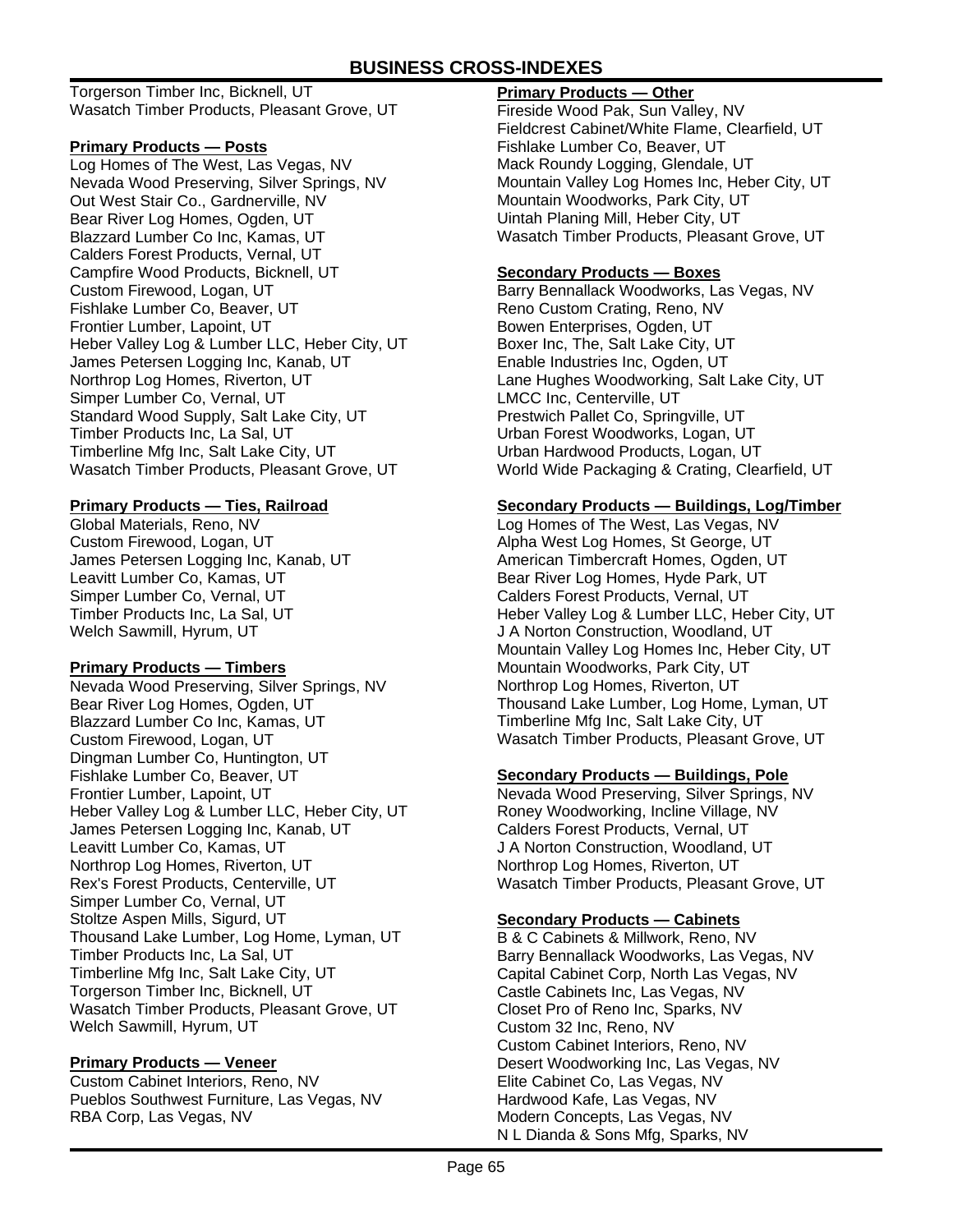#### **Secondary Products — Flooring**

Global Materials, Reno, NV Log Homes of The West, Las Vegas, NV Roney Woodworking, Incline Village, NV Ellis Planing Mill, Ogden, UT Fit Rite Wood Products, Salem, UT Heber Valley Log & Lumber LLC, Heber City, UT Mountain Valley Log Homes Inc, Heber City, UT Thousand Lake Lumber, Log Home, Lyman, UT Walrus Woodworking, Oakley, UT

#### **Secondary Products — Furniture, Indoor**

Barry Bennallack Woodworks, Las Vegas, NV Castle Cabinets Inc, Las Vegas, NV Custom Cabinet Interiors, Reno, NV Desert Woodworking Inc, Las Vegas, NV Hardwood Kafe, Las Vegas, NV Kurosh Furniture Design & Mfg, Sparks, NV Nevada Woodworkers, Reno, NV New Faces Cabinetry Inc, Sparks, NV Picton Custom Woodworks, Carson City, NV Pueblos Southwest Furniture, Las Vegas, NV R L Tomalas Custom Cabinets, Gardnerville, NV Roney Woodworking, Incline Village, NV Sierra Woodworks, Reno, NV Arn's Wood Shop, Vernal, UT ASB Custom Woodshop, Bountiful, UT Bandley Cabinet, Orem, UT Beesley Booth & Fixture Co, Sandy, UT Cabinets by Giles & Sons, Heber City, UT Cabnicon, Hurricane, UT Calders Forest Products, Vernal, UT Calls Design Inc, Salt Lake City, UT Custom Design Kitchens, Provo, UT Davis Brothers Cabinetmakers, Genola, UT Ellis Planing Mill, Ogden, UT Empire Mill & Cabinet, Salt Lake City, UT Enable Industries Inc, Ogden, UT Fetzers' Inc, Salt Lake City, UT Fine Woodworks, Richmond, UT Fondell Woodwork Inc, Lehi, UT Forestwood Cabinetry, Hildale, UT G C Cabinets, Spanish Fork, UT Garrett Custom Cabinets, Hurricane, UT Gearhart Woodworking Co, St George, UT Heritage Woodworks, Springville, UT Huetter Mill & Cabinet Co, Murray, UT Klassy Wood Design, Helper, UT Lane Hughes Woodworking, Salt Lake City, UT Log-Pole Enterprises Inc, Provo, UT Midwest Cabinets, West Jordan, UT Mountain Tech Mill & Cabinet, Murray, UT Mountain Woodworks, Park City, UT Northrop Log Homes, Riverton, UT Paul Magleby Custom Millwork, Orem, UT R D Logging Co, St George, UT Randy Sorenson & Assoc, Sandy, UT Red Mountain Woodwork, St George, UT Riverhouse Design, West Jordan, UT

Roberts Manufacturing Inc, American Fork, UT Robertson Cabinets Inc, Cedar Hills, UT Siegler Furniture Ind, Salt Lake City, UT Taylor Cabinet Inc, Spanish Fork, UT Timberline Mfg Inc, Salt Lake City, UT Urban Hardwood Products, Logan, UT Wahlen Mfg, Salt Lake City, UT Wood Art LLC, Ogden, UT Woodworks Inc, The, Lindon, UT

#### **Secondary Products — Furniture, Outdoor**

Barry Bennallack Woodworks, Las Vegas, NV Picton Custom Woodworks, Carson City, NV Roney Woodworking, Incline Village, NV Calders Forest Products, Vernal, UT J B Custom Woodworks Inc, Salt Lake City, UT Lane Hughes Woodworking, Salt Lake City, UT Log-Pole Enterprises Inc, Provo, UT Mountain Woodworks, Park City, UT Northrop Log Homes, Riverton, UT Paul Magleby Custom Millwork, Orem, UT R D Logging Co, St George, UT Randy Sorenson & Assoc, Sandy, UT Timberline Mfg Inc, Salt Lake City, UT Urban Hardwood Products, Logan, UT

#### **Secondary Products — Moldings**

B & C Cabinets & Millwork, Reno, NV Barry Bennallack Woodworks, Las Vegas, NV Castle Cabinets Inc, Las Vegas, NV Custom 32 Inc, Reno, NV Custom Cabinet Interiors, Reno, NV Hardwood Kafe, Las Vegas, NV N L Dianda & Sons Mfg, Sparks, NV Picton Custom Woodworks, Carson City, NV R L Tomalas Custom Cabinets, Gardnerville, NV RBA Corp, Las Vegas, NV Roney Woodworking, Incline Village, NV Sierra Woodworks, Reno, NV Architectural Cabinet, North Salt Lake, UT Bywater Products, Hyrum, UT C & S Millworks, Ogden, UT Cabnicon, Hurricane, UT Calders Forest Products, Vernal, UT Custom Design Kitchens, Provo, UT Davis Brothers Cabinetmakers, Genola, UT Ellis Planing Mill, Ogden, UT Empire Mill & Cabinet, Salt Lake City, UT Fetzers' Inc, Salt Lake City, UT Firm Bilt Mill & Molding, Salt Lake City, UT Fondell Woodwork Inc, Lehi, UT Forestwood Cabinetry, Hildale, UT Gearhart Woodworking Co, St George, UT Hallmark Moldings Inc, Salt Lake City, UT Heber Valley Log & Lumber LLC, Heber City, UT Huetter Mill & Cabinet Co, Murray, UT Klassy Wood Design, Helper, UT Michael Seiter & Co Inc, Heber City, UT Mountain Tech Mill & Cabinet, Murray, UT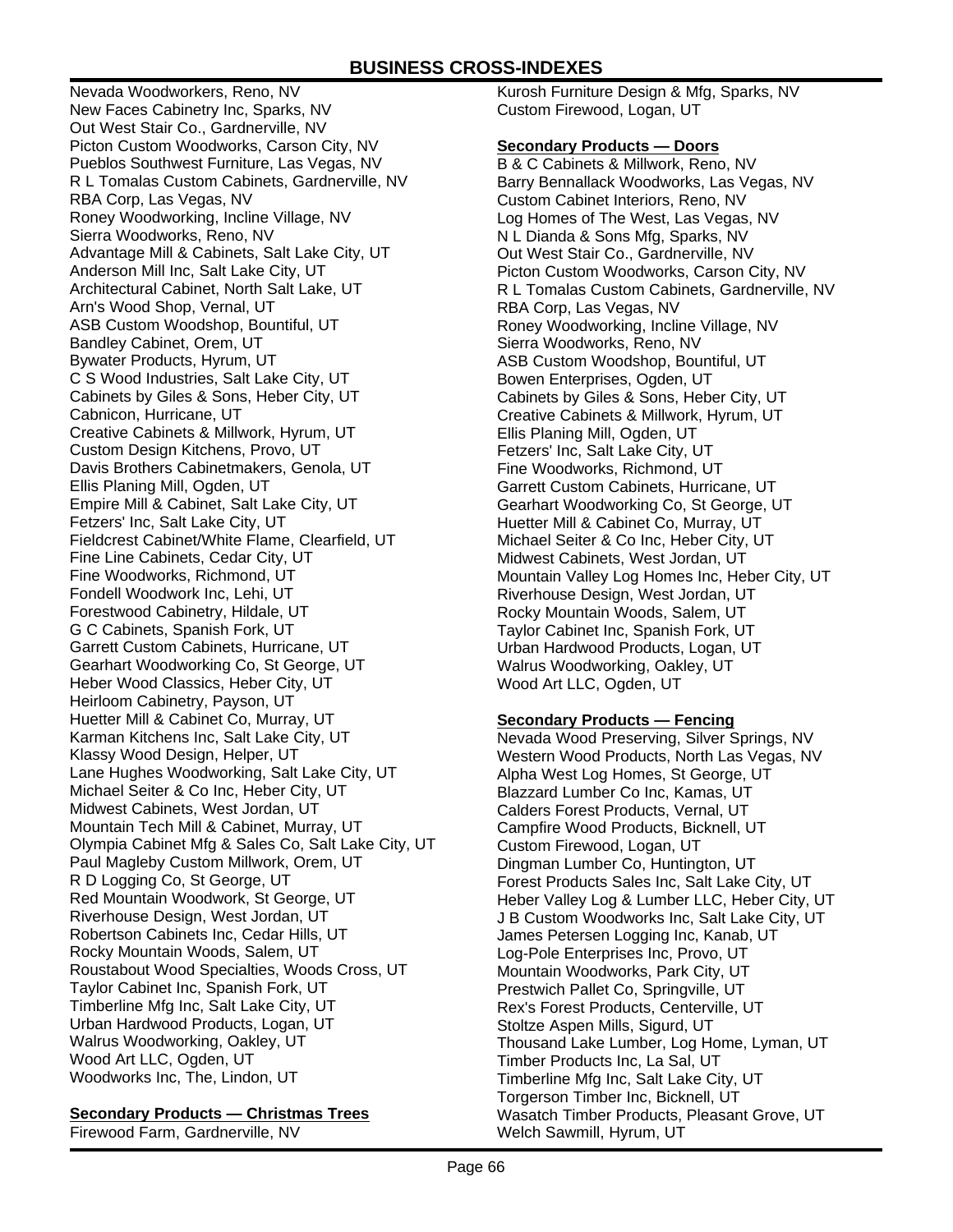Riverhouse Design, West Jordan, UT Rocky Mountain Woods, Salem, UT Roustabout Wood Specialties, Woods Cross, UT Timberline Mfg Inc, Salt Lake City, UT Wood Art LLC, Ogden, UT

**Secondary Products — Musical Instruments** Wood Art LLC, Ogden, UT

**Secondary Products — Pallets** B & B Lumber Products, Sun Valley, NV Global Materials, Reno, NV Industrial Wood Products Inc, Reno, NV Ken's Firewood, Las Vegas, NV Pallet Services Co, Sparks, NV Reno Custom Crating, Reno, NV Western Wood Products, North Las Vegas, NV Bowen Enterprises, Ogden, UT Boxer Inc, The, Salt Lake City, UT Central Pallet Co, Salt Lake City, UT Challenger Pallet & Supply Inc, Midvale, UT Enable Industries Inc, Ogden, UT Heber Valley Log & Lumber LLC, Heber City, UT Leavitt Lumber Co, Kamas, UT LMCC Inc, Centerville, UT Prestwich Pallet Co, Springville, UT Rex's Forest Products, Centerville, UT Timbercrafts of Utah, West Valley City, UT Torgerson Timber Inc, Bicknell, UT World Wide Packaging & Crating, Clearfield, UT

#### **Secondary Products — Paneling**

B & C Cabinets & Millwork, Reno, NV RBA Corp, Las Vegas, NV Blazzard Lumber Co Inc, Kamas, UT Calders Forest Products, Vernal, UT Fetzers' Inc, Salt Lake City, UT Fit Rite Wood Products, Salem, UT Huetter Mill & Cabinet Co, Murray, UT Mountain Valley Log Homes Inc, Heber City, UT Stoltze Aspen Mills, Sigurd, UT Thousand Lake Lumber, Log Home, Lyman, UT Timber Products Inc, La Sal, UT Urban Hardwood Products, Logan, UT Welch Sawmill, Hyrum, UT

#### **Secondary Products — Sheds/Portable Buildings**

Alpha West Log Homes, St George, UT J A Norton Construction, Woodland, UT Northrop Log Homes, Riverton, UT Timberline Mfg Inc, Salt Lake City, UT Urban Hardwood Products, Logan, UT Welch Sawmill, Hyrum, UT

#### **Secondary Products — Shutters**

Log Homes of The West, Las Vegas, NV RBA Corp, Las Vegas, NV Architectural Cabinet, North Salt Lake, UT Ellis Planing Mill, Ogden, UT

Wood Art LLC, Ogden, UT

#### **Secondary Products — Specialty Items**

B&L Wood Products, Las Vegas, NV Firewood Farm, Gardnerville, NV Nevada Wood Preserving, Silver Springs, NV Nevada Woodworkers, Reno, NV Out West Stair Co., Gardnerville, NV Reno Custom Crating, Reno, NV Roney Woodworking, Incline Village, NV Western Wood Products, North Las Vegas, NV ADP/Lemco, West Jordan, UT Arn's Wood Shop, Vernal, UT C S Wood Industries, Salt Lake City, UT Campfire Wood Products, Bicknell, UT Ellis Planing Mill, Ogden, UT Empire Mill & Cabinet, Salt Lake City, UT Enable Industries Inc, Ogden, UT Fetzers' Inc, Salt Lake City, UT Heritage Woodworks, Springville, UT LMCC Inc, Centerville, UT Log-Pole Enterprises Inc, Provo, UT Mountain Woodworks, Park City, UT Newman Wood Systems, Draper, UT Pioneer Sawdust, Salt Lake City, UT Rex's Forest Products, Centerville, UT Taylor Cabinet Inc, Spanish Fork, UT Timbercrafts of Utah, West Valley City, UT Urban Hardwood Products, Logan, UT Utah Forest Products, Escalante, UT

#### **Secondary Products — Treated Wood**

Nevada Wood Preserving, Silver Springs, NV Blazzard Lumber Co Inc, Kamas, UT Calders Forest Products, Vernal, UT Forest Products Sales Inc, Salt Lake City, UT Log-Pole Enterprises Inc, Provo, UT

#### **Secondary Products — Trusses/Structural**

Burton Components Inc, Fernley, NV Log Homes of The West, Las Vegas, NV Western Wood Products, North Las Vegas, NV A & Y Building Supply Inc, Provo, UT A Truss Inc, Washington, UT Alpha West Log Homes, St George, UT Dixie Component Systems Inc, St George, UT Mountain Valley Log Homes Inc, Heber City, UT Trusswell, Pleasant View, UT

#### **Secondary Products — Windows**

Log Homes of The West, Las Vegas, NV RBA Corp, Las Vegas, NV Ellis Planing Mill, Ogden, UT Firm Bilt Mill & Molding, Salt Lake City, UT Huetter Mill & Cabinet Co, Murray, UT Mountain Valley Log Homes Inc, Heber City, UT Wood Art LLC, Ogden, UT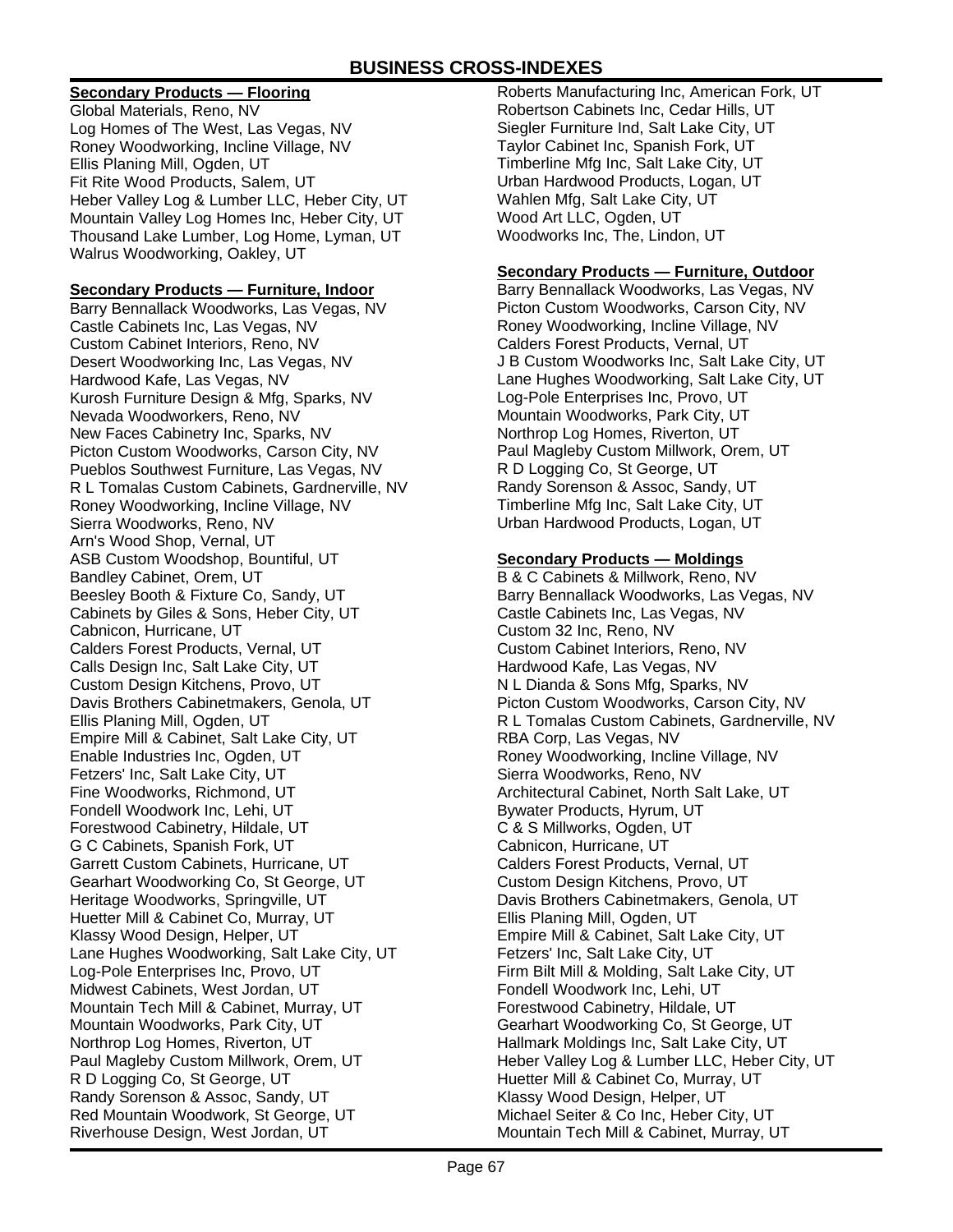#### **Secondary Products — Other**

Custom 32 Inc, Reno, NV Reno Custom Crating, Reno, NV Advantage Mill & Cabinets, Salt Lake City, UT Architectural Cabinet, North Salt Lake, UT Ball Feed & Horse Supply, Midvale, UT Boxer Inc, The, Salt Lake City, UT Cabinets by Giles & Sons, Heber City, UT Cache Valley Counter Tops Inc, Richmond, UT Fetzers' Inc, Salt Lake City, UT Fondell Woodwork Inc, Lehi, UT J B Custom Woodworks Inc, Salt Lake City, UT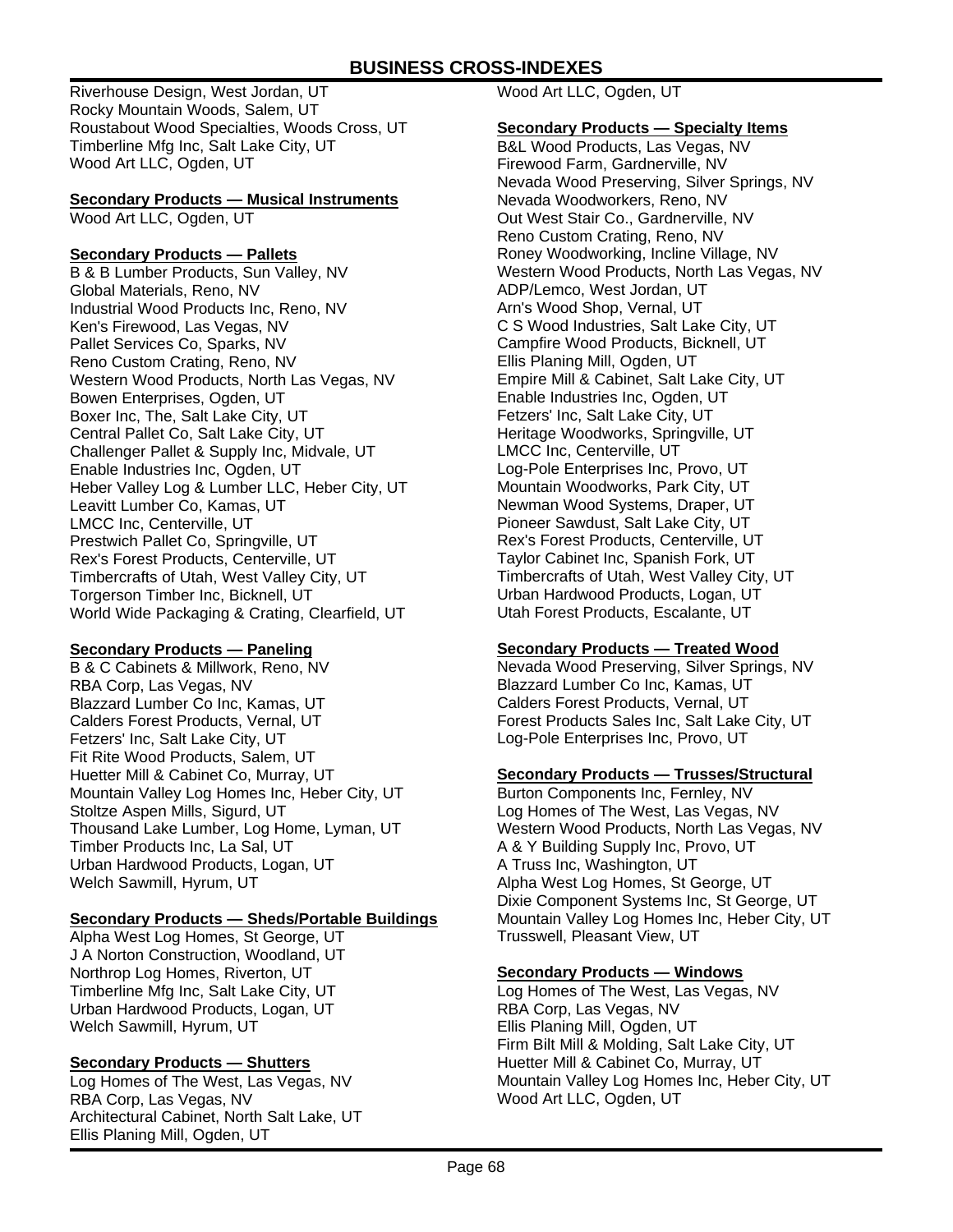# **BUSINESS CROSS-INDEXES**

**WOOD SPECIES USED** — Included below are alphabetized lists of manufacturers by wood species used in their manufacturing. Businesses are listed by state first and then alphabetically.

#### **Wood Species Used — Aspen**

Capital Cabinet Corp, North Las Vegas, NV RBA Corp, Las Vegas, NV Western Wood Products, North Las Vegas, NV American Timbercraft Homes, Ogden, UT Architectural Cabinet, North Salt Lake, UT Arn's Wood Shop, Vernal, UT ASB Custom Woodshop, Bountiful, UT Blazzard Lumber Co Inc, Kamas, UT Bowen Enterprises, Ogden, UT Calders Forest Products, Vernal, UT Campfire Wood Products, Bicknell, UT Challenger Pallet & Supply Inc, Midvale, UT Custom Firewood, Logan, UT Dingman Lumber Co, Huntington, UT Ellis Planing Mill, Ogden, UT Fishlake Lumber Co, Beaver, UT Heber Valley Log & Lumber LLC, Heber City, UT James Petersen Logging Inc, Kanab, UT Leavitt Lumber Co, Kamas, UT LMCC Inc, Centerville, UT Log-Pole Enterprises Inc, Provo, UT Mack Roundy Logging, Glendale, UT One Good Turn, Murray, UT Prestwich Pallet Co, Springville, UT Rex's Forest Products, Centerville, UT Riverhouse Design, West Jordan, UT Stoltze Aspen Mills, Sigurd, UT Thousand Lake Lumber, Log Home, Lyman, UT Timber Products Inc, La Sal, UT Timbercrafts of Utah, West Valley City, UT Wasatch Timber Products, Pleasant Grove, UT Wood Art LLC, Ogden, UT World Wide Packaging & Crating, Clearfield, UT

#### **Wood Species Used — Cottonwood/Poplar**

Barry Bennallack Woodworks, Las Vegas, NV Desert Woodworking Inc, Las Vegas, NV Hardwood Kafe, Las Vegas, NV N L Dianda & Sons Mfg, Sparks, NV Nevada Woodworkers, Reno, NV Picton Custom Woodworks, Carson City, NV R L Tomalas Custom Cabinets, Gardnerville, NV Architectural Cabinet, North Salt Lake, UT Arn's Wood Shop, Vernal, UT ASB Custom Woodshop, Bountiful, UT Blazzard Lumber Co Inc, Kamas, UT Calders Forest Products, Vernal, UT Custom Design Kitchens, Provo, UT Custom Firewood, Logan, UT Dingman Lumber Co, Huntington, UT Empire Mill & Cabinet, Salt Lake City, UT Fetzers' Inc, Salt Lake City, UT Fondell Woodwork Inc, Lehi, UT Hallmark Moldings Inc, Salt Lake City, UT

Heritage Woodworks, Springville, UT Huetter Mill & Cabinet Co, Murray, UT Lane Hughes Woodworking, Salt Lake City, UT LMCC Inc, Centerville, UT Newman Wood Systems, Draper, UT Randy Sorenson & Assoc, Sandy, UT Red Mountain Woodwork, St George, UT Rex's Forest Products, Centerville, UT Riverhouse Design, West Jordan, UT Robertson Cabinets Inc, Cedar Hills, UT Taylor Cabinet Inc, Spanish Fork, UT Urban Hardwood Products, Logan, UT Wood Art LLC, Ogden, UT

#### **Wood Species Used — Douglas-fir**

B & B Lumber Products, Sun Valley, NV Barry Bennallack Woodworks, Las Vegas, NV Burton Components Inc, Fernley, NV Capital Cabinet Corp, North Las Vegas, NV Castle Cabinets Inc, Las Vegas, NV Custom 32 Inc, Reno, NV Desert Woodworking Inc, Las Vegas, NV Fireside Wood Pak, Sun Valley, NV Firewood Farm, Gardnerville, NV Global Materials, Reno, NV Industrial Wood Products Inc, Reno, NV Modern Concepts, Las Vegas, NV N L Dianda & Sons Mfg, Sparks, NV Nevada Wood Preserving, Silver Springs, NV Nevada Woodworkers, Reno, NV Pallet Services Co, Sparks, NV Picton Custom Woodworks, Carson City, NV RBA Corp, Las Vegas, NV Reno Custom Crating, Reno, NV Roney Woodworking, Incline Village, NV Sierra Woodworks, Reno, NV Western Wood Products, North Las Vegas, NV A & Y Building Supply Inc, Provo, UT A Truss Inc, Washington, UT Alpha West Log Homes, St George, UT American Timbercraft Homes, Ogden, UT Anderson Mill Inc, Salt Lake City, UT Architectural Cabinet, North Salt Lake, UT Arn's Wood Shop, Vernal, UT ASB Custom Woodshop, Bountiful, UT Bear River Log Homes, Hyde Park, UT Bear River Log Homes, Ogden, UT Beesley Booth & Fixture Co, Sandy, UT Blazzard Lumber Co Inc, Kamas, UT Bowen Enterprises, Ogden, UT Calders Forest Products, Vernal, UT Cascade Mtn Resources, Wellington, UT Challenger Pallet & Supply Inc, Midvale, UT Custom Firewood, Logan, UT Davis Brothers Cabinetmakers, Genola, UT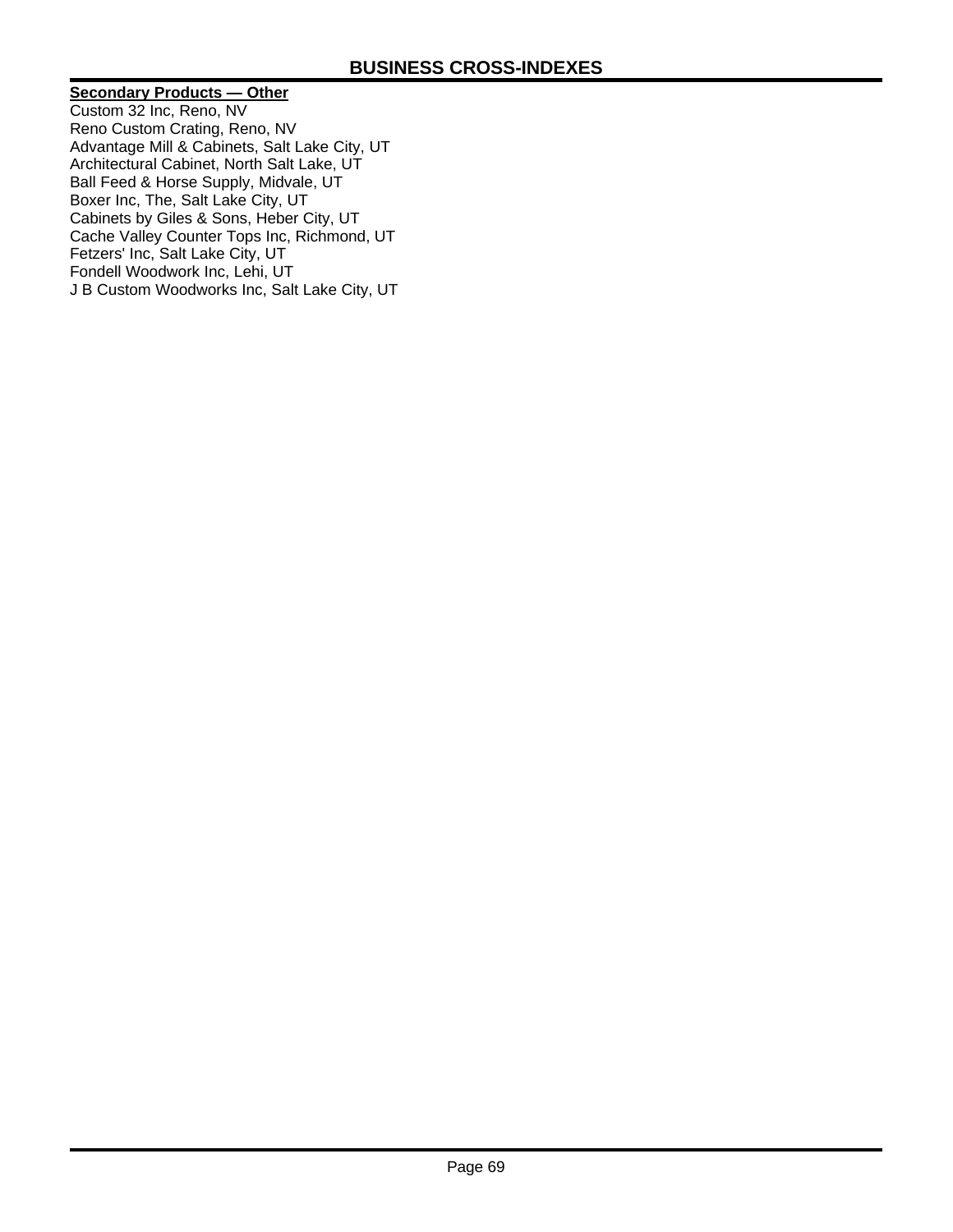# **BUSINESS CROSS-INDEXES**

Dingman Lumber Co, Huntington, UT Dixie Component Systems Inc, St George, UT Empire Mill & Cabinet, Salt Lake City, UT Enable Industries Inc, Ogden, UT Fetzers' Inc, Salt Lake City, UT Firm Bilt Mill & Molding, Salt Lake City, UT Fishlake Lumber Co, Beaver, UT Forest Products Sales Inc, Salt Lake City, UT Frontier Lumber, Lapoint, UT Heber Valley Log & Lumber LLC, Heber City, UT Heritage Woodworks, Springville, UT J A Norton Construction, Woodland, UT J B Custom Woodworks Inc, Salt Lake City, UT James Petersen Logging Inc, Kanab, UT Lane Hughes Woodworking, Salt Lake City, UT LMCC Inc, Centerville, UT Mack Roundy Logging, Glendale, UT Mountain Valley Log Homes Inc, Heber City, UT Northrop Log Homes, Riverton, UT Paul Magleby Custom Millwork, Orem, UT Prestwich Pallet Co, Springville, UT Randy Sorenson & Assoc, Sandy, UT Rex's Forest Products, Centerville, UT Simper Lumber Co, Vernal, UT Standard Wood Supply, Salt Lake City, UT Thousand Lake Lumber, Log Home, Lyman, UT Timbercrafts of Utah, West Valley City, UT Torgerson Timber Inc, Bicknell, UT Trusswell, Pleasant View, UT Utah Forest Products, Escalante, UT Wasatch Timber Products, Pleasant Grove, UT Welch Sawmill, Hyrum, UT World Wide Packaging & Crating, Clearfield, UT

#### **Wood Species Used — True Fir**

B & B Lumber Products, Sun Valley, NV Barry Bennallack Woodworks, Las Vegas, NV Fireside Wood Pak, Sun Valley, NV Firewood Farm, Gardnerville, NV Industrial Wood Products Inc, Reno, NV Pallet Services Co, Sparks, NV Pueblos Southwest Furniture, Las Vegas, NV Roney Woodworking, Incline Village, NV Sierra Woodworks, Reno, NV A Truss Inc, Washington, UT Alpha West Log Homes, St George, UT Architectural Cabinet, North Salt Lake, UT Arn's Wood Shop, Vernal, UT Bear River Log Homes, Hyde Park, UT Blazzard Lumber Co Inc, Kamas, UT Calders Forest Products, Vernal, UT Cascade Mtn Resources, Wellington, UT Custom Firewood, Logan, UT Dingman Lumber Co, Huntington, UT Enable Industries Inc, Ogden, UT Fishlake Lumber Co, Beaver, UT Heber Valley Log & Lumber LLC, Heber City, UT J B Custom Woodworks Inc, Salt Lake City, UT Leavitt Lumber Co, Kamas, UT

Mack Roundy Logging, Glendale, UT Newman Wood Systems, Draper, UT Prestwich Pallet Co, Springville, UT Rex's Forest Products, Centerville, UT Riverhouse Design, West Jordan, UT Simper Lumber Co, Vernal, UT Thousand Lake Lumber, Log Home, Lyman, UT Timber Products Inc, La Sal, UT Timbercrafts of Utah, West Valley City, UT Timberline Mfg Inc, Salt Lake City, UT Torgerson Timber Inc, Bicknell, UT Utah Forest Products, Escalante, UT Wasatch Timber Products, Pleasant Grove, UT Welch Sawmill, Hyrum, UT World Wide Packaging & Crating, Clearfield, UT

#### **Wood Species Used — Juniper**

Fireside Wood Pak, Sun Valley, NV Arn's Wood Shop, Vernal, UT Campfire Wood Products, Bicknell, UT Custom Firewood, Logan, UT Standard Wood Supply, Salt Lake City, UT Urban Hardwood Products, Logan, UT

#### **Wood Species Used — Pine, Lodgepole**

Barry Bennallack Woodworks, Las Vegas, NV Firewood Farm, Gardnerville, NV Global Materials, Reno, NV Industrial Wood Products Inc, Reno, NV Nevada Wood Preserving, Silver Springs, NV Out West Stair Co., Gardnerville, NV Pueblos Southwest Furniture, Las Vegas, NV Roney Woodworking, Incline Village, NV Alpha West Log Homes, St George, UT American Timbercraft Homes, Ogden, UT Architectural Cabinet, North Salt Lake, UT Arn's Wood Shop, Vernal, UT ASB Custom Woodshop, Bountiful, UT Bear River Log Homes, Hyde Park, UT Bear River Log Homes, Ogden, UT Blazzard Lumber Co Inc, Kamas, UT Bowen Enterprises, Ogden, UT Boxer Inc, The, Salt Lake City, UT Cabinets by Giles & Sons, Heber City, UT Calders Forest Products, Vernal, UT Cascade Mtn Resources, Wellington, UT Challenger Pallet & Supply Inc, Midvale, UT Custom Firewood, Logan, UT Empire Mill & Cabinet, Salt Lake City, UT Forest Products Sales Inc, Salt Lake City, UT Forestwood Cabinetry, Hildale, UT Frontier Lumber, Lapoint, UT Heber Valley Log & Lumber LLC, Heber City, UT Huetter Mill & Cabinet Co, Murray, UT Leavitt Lumber Co, Kamas, UT LMCC Inc, Centerville, UT Log-Pole Enterprises Inc, Provo, UT Midwest Cabinets, West Jordan, UT Mountain Valley Log Homes Inc, Heber City, UT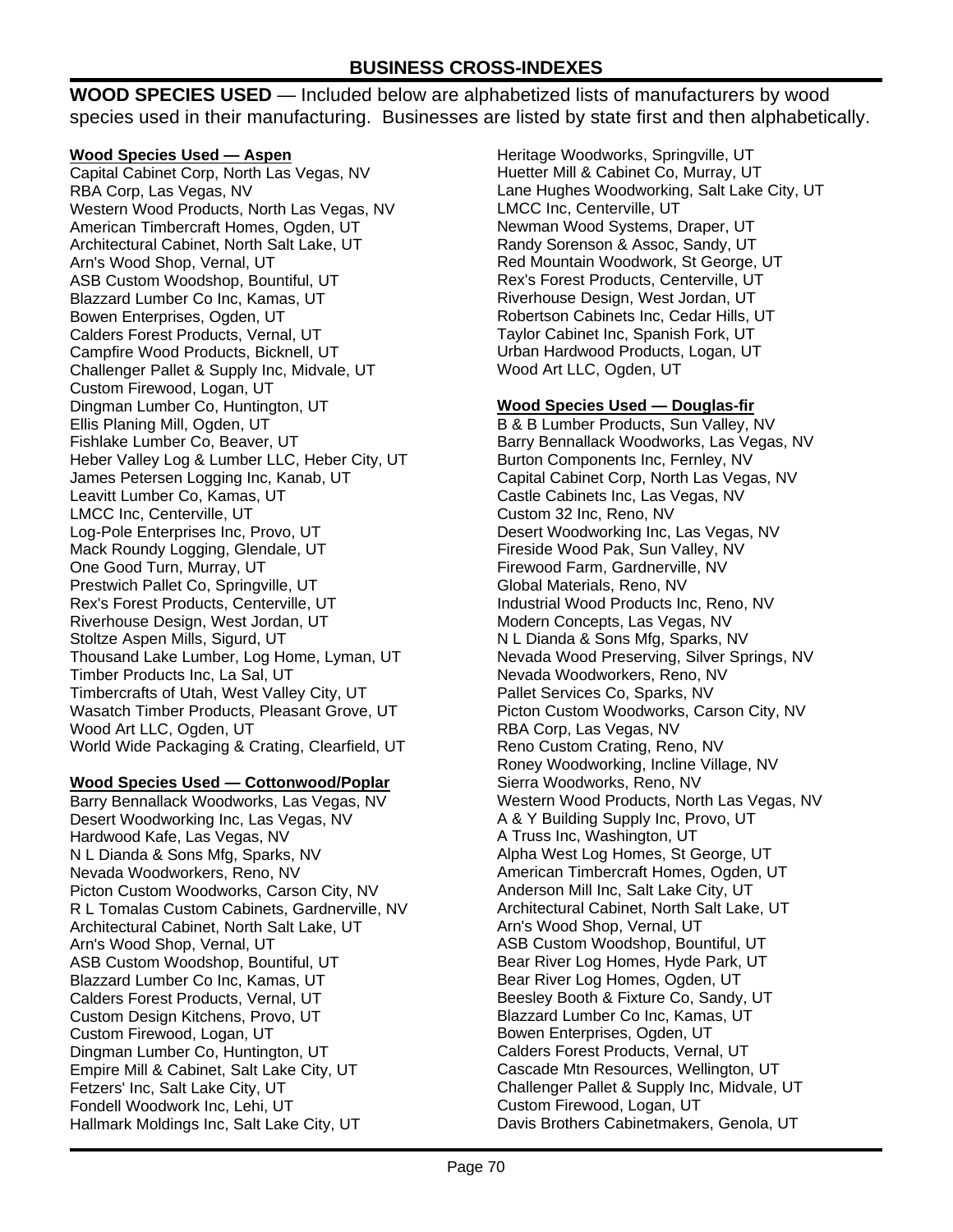# **BUSINESS CROSS-INDEXES**

Northrop Log Homes, Riverton, UT Prestwich Pallet Co, Springville, UT R D Logging Co, St George, UT Rex's Forest Products, Centerville, UT Simper Lumber Co, Vernal, UT Standard Wood Supply, Salt Lake City, UT Thousand Lake Lumber, Log Home, Lyman, UT Timbercrafts of Utah, West Valley City, UT Timberline Mfg Inc, Salt Lake City, UT Trusswell, Pleasant View, UT Uintah Planing Mill, Heber City, UT Wasatch Timber Products, Pleasant Grove, UT Welch Sawmill, Hyrum, UT World Wide Packaging & Crating, Clearfield, UT

## **Wood Species Used — Pine, Pinyon**

Barry Bennallack Woodworks, Las Vegas, NV Firewood Farm, Gardnerville, NV Modern Concepts, Las Vegas, NV Roney Woodworking, Incline Village, NV Arn's Wood Shop, Vernal, UT Bear River Log Homes, Ogden, UT Boxer Inc, The, Salt Lake City, UT Campfire Wood Products, Bicknell, UT Empire Mill & Cabinet, Salt Lake City, UT LMCC Inc, Centerville, UT Northrop Log Homes, Riverton, UT Standard Wood Supply, Salt Lake City, UT Taylor Cabinet Inc, Spanish Fork, UT

#### **Wood Species Used — Pine, Ponderosa**

B & B Lumber Products, Sun Valley, NV Barry Bennallack Woodworks, Las Vegas, NV Castle Cabinets Inc, Las Vegas, NV Fireside Wood Pak, Sun Valley, NV Global Materials, Reno, NV Industrial Wood Products Inc, Reno, NV Modern Concepts, Las Vegas, NV N L Dianda & Sons Mfg, Sparks, NV Nevada Wood Preserving, Silver Springs, NV Nevada Woodworkers, Reno, NV Pallet Services Co, Sparks, NV Pueblos Southwest Furniture, Las Vegas, NV R L Tomalas Custom Cabinets, Gardnerville, NV RBA Corp, Las Vegas, NV Roney Woodworking, Incline Village, NV Sierra Woodworks, Reno, NV Western Wood Products, North Las Vegas, NV Alpha West Log Homes, St George, UT Anderson Mill Inc, Salt Lake City, UT Architectural Cabinet, North Salt Lake, UT Arn's Wood Shop, Vernal, UT ASB Custom Woodshop, Bountiful, UT Bandley Cabinet, Orem, UT Beesley Booth & Fixture Co, Sandy, UT Blazzard Lumber Co Inc, Kamas, UT Boxer Inc, The, Salt Lake City, UT C S Wood Industries, Salt Lake City, UT Calders Forest Products, Vernal, UT

Campfire Wood Products, Bicknell, UT Challenger Pallet & Supply Inc, Midvale, UT Custom Design Kitchens, Provo, UT Davis Brothers Cabinetmakers, Genola, UT Dingman Lumber Co, Huntington, UT Empire Mill & Cabinet, Salt Lake City, UT Fetzers' Inc, Salt Lake City, UT Firm Bilt Mill & Molding, Salt Lake City, UT Fishlake Lumber Co, Beaver, UT Frontier Lumber, Lapoint, UT Heber Valley Log & Lumber LLC, Heber City, UT Heritage Woodworks, Springville, UT Huetter Mill & Cabinet Co, Murray, UT J B Custom Woodworks Inc, Salt Lake City, UT James Petersen Logging Inc, Kanab, UT Leavitt Lumber Co, Kamas, UT LMCC Inc, Centerville, UT Mack Roundy Logging, Glendale, UT Mountain Valley Log Homes Inc, Heber City, UT Northrop Log Homes, Riverton, UT Pioneer Sawdust, Salt Lake City, UT Prestwich Pallet Co, Springville, UT R D Logging Co, St George, UT Randy Sorenson & Assoc, Sandy, UT Red Mountain Woodwork, St George, UT Rex's Forest Products, Centerville, UT Riverhouse Design, West Jordan, UT Roberts Manufacturing Inc, American Fork, UT Robertson Cabinets Inc, Cedar Hills, UT Simper Lumber Co, Vernal, UT Standard Wood Supply, Salt Lake City, UT Thousand Lake Lumber, Log Home, Lyman, UT Timber Products Inc, La Sal, UT Timbercrafts of Utah, West Valley City, UT Timberline Mfg Inc, Salt Lake City, UT Torgerson Timber Inc, Bicknell, UT Utah Forest Products, Escalante, UT Wasatch Timber Products, Pleasant Grove, UT Welch Sawmill, Hyrum, UT World Wide Packaging & Crating, Clearfield, UT

## **Wood Species Used — Spruce**

B & B Lumber Products, Sun Valley, NV Barry Bennallack Woodworks, Las Vegas, NV Global Materials, Reno, NV Industrial Wood Products Inc, Reno, NV Pallet Services Co, Sparks, NV RBA Corp, Las Vegas, NV Western Wood Products, North Las Vegas, NV Architectural Cabinet, North Salt Lake, UT Arn's Wood Shop, Vernal, UT ASB Custom Woodshop, Bountiful, UT Bear River Log Homes, Ogden, UT Blazzard Lumber Co Inc, Kamas, UT Calders Forest Products, Vernal, UT Campfire Wood Products, Bicknell, UT Cascade Mtn Resources, Wellington, UT Challenger Pallet & Supply Inc, Midvale, UT Custom Design Kitchens, Provo, UT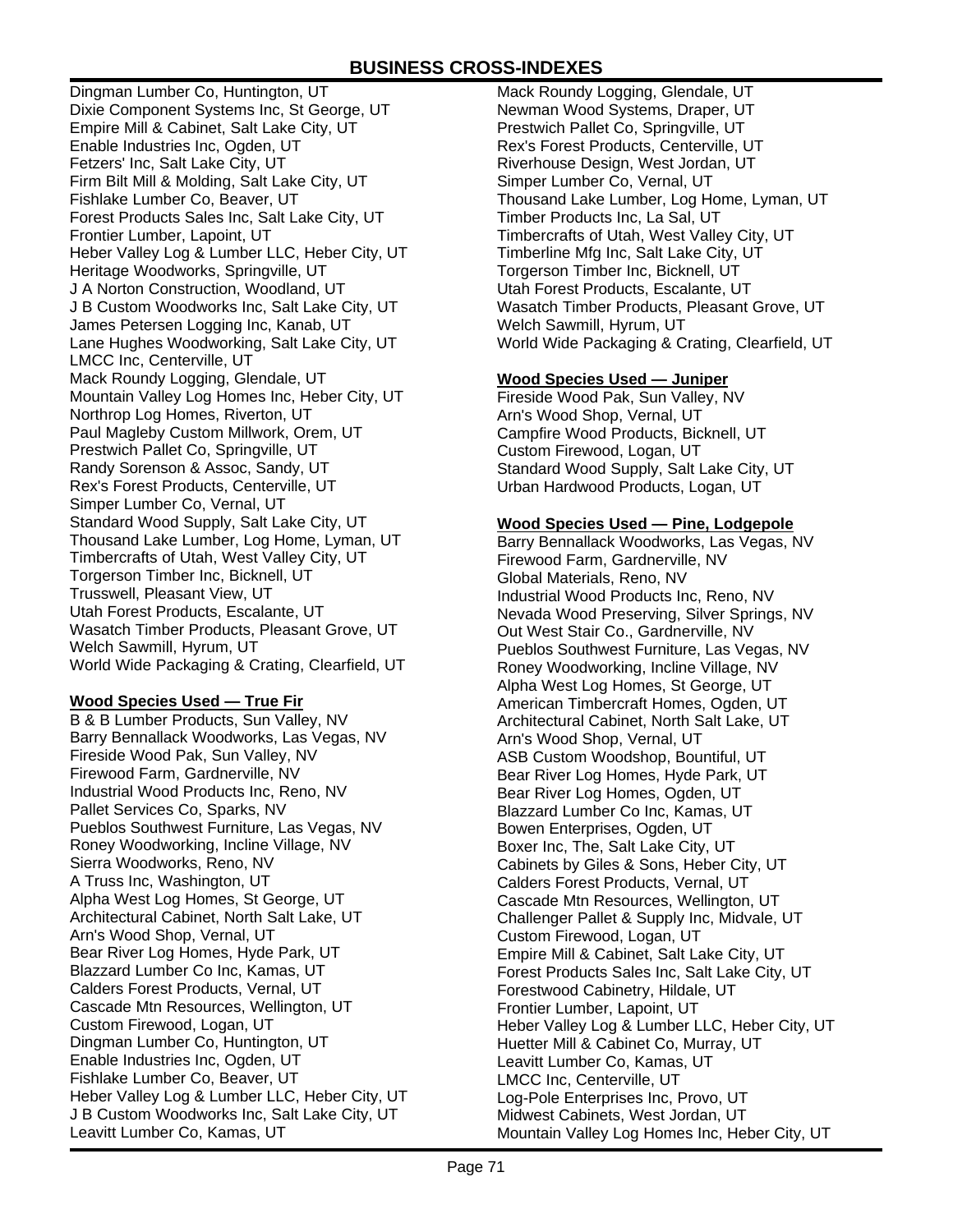Custom Firewood, Logan, UT Davis Brothers Cabinetmakers, Genola, UT Dingman Lumber Co, Huntington, UT Fishlake Lumber Co, Beaver, UT Forest Products Sales Inc, Salt Lake City, UT Frontier Lumber, Lapoint, UT Heber Valley Log & Lumber LLC, Heber City, UT James Petersen Logging Inc, Kanab, UT Leavitt Lumber Co, Kamas, UT LMCC Inc, Centerville, UT Mack Roundy Logging, Glendale, UT Mountain Valley Log Homes Inc, Heber City, UT One Good Turn, Murray, UT Prestwich Pallet Co, Springville, UT Rex's Forest Products, Centerville, UT Riverhouse Design, West Jordan, UT Simper Lumber Co, Vernal, UT Thousand Lake Lumber, Log Home, Lyman, UT Timber Products Inc, La Sal, UT Timbercrafts of Utah, West Valley City, UT Torgerson Timber Inc, Bicknell, UT Uintah Planing Mill, Heber City, UT Utah Forest Products, Escalante, UT Walrus Woodworking, Oakley, UT Wasatch Timber Products, Pleasant Grove, UT Welch Sawmill, Hyrum, UT World Wide Packaging & Crating, Clearfield, UT

## **Wood Species Used — Unknown/Mixed Softwoods**

B & B Lumber Products, Sun Valley, NV Barry Bennallack Woodworks, Las Vegas, NV Burton Components Inc, Fernley, NV Castle Cabinets Inc, Las Vegas, NV Elite Cabinet Co, Las Vegas, NV Firewood Farm, Gardnerville, NV Global Materials, Reno, NV Ken's Firewood, Las Vegas, NV Nevada Wood Preserving, Silver Springs, NV Nevada Woodworkers, Reno, NV New Faces Cabinetry Inc, Sparks, NV Out West Stair Co., Gardnerville, NV Pueblos Southwest Furniture, Las Vegas, NV Reno Custom Crating, Reno, NV Roney Woodworking, Incline Village, NV Alpha West Log Homes, St George, UT American Timbercraft Homes, Ogden, UT Architectural Cabinet, North Salt Lake, UT Arn's Wood Shop, Vernal, UT C & S Millworks, Ogden, UT Central Pallet Co, Salt Lake City, UT Creative Cabinets & Millwork, Hyrum, UT Custom Firewood, Logan, UT Ellis Planing Mill, Ogden, UT Empire Mill & Cabinet, Salt Lake City, UT Enable Industries Inc, Ogden, UT Fetzers' Inc, Salt Lake City, UT Firm Bilt Mill & Molding, Salt Lake City, UT Heber Wood Classics, Heber City, UT Heritage Woodworks, Springville, UT

J B Custom Woodworks Inc, Salt Lake City, UT Klassy Wood Design, Helper, UT Lane Hughes Woodworking, Salt Lake City, UT LMCC Inc, Centerville, UT Mountain Tech Mill & Cabinet, Murray, UT Newman Wood Systems, Draper, UT Prestwich Pallet Co, Springville, UT Randy Sorenson & Assoc, Sandy, UT Robertson Cabinets Inc, Cedar Hills, UT Standard Wood Supply, Salt Lake City, UT Taylor Cabinet Inc, Spanish Fork, UT Timbercrafts of Utah, West Valley City, UT Timberline Mfg Inc, Salt Lake City, UT Wood Art LLC, Ogden, UT

## **Wood Species Used — Unknown/Mixed Hardwoods**

B & B Lumber Products, Sun Valley, NV B & C Cabinets & Millwork, Reno, NV Barry Bennallack Woodworks, Las Vegas, NV Capital Cabinet Corp, North Las Vegas, NV Castle Cabinets Inc, Las Vegas, NV Custom 32 Inc, Reno, NV Custom Cabinet Interiors, Reno, NV Desert Woodworking Inc, Las Vegas, NV Elite Cabinet Co, Las Vegas, NV Firewood Farm, Gardnerville, NV Global Materials, Reno, NV Hardwood Kafe, Las Vegas, NV Kurosh Furniture Design & Mfg, Sparks, NV N L Dianda & Sons Mfg, Sparks, NV Nevada Woodworkers, Reno, NV New Faces Cabinetry Inc, Sparks, NV Out West Stair Co., Gardnerville, NV Pallet Services Co, Sparks, NV Picton Custom Woodworks, Carson City, NV R L Tomalas Custom Cabinets, Gardnerville, NV RBA Corp, Las Vegas, NV Roney Woodworking, Incline Village, NV Sierra Woodworks, Reno, NV ADP/Lemco, West Jordan, UT Advantage Mill & Cabinets, Salt Lake City, UT Alpha West Log Homes, St George, UT American Timbercraft Homes, Ogden, UT Architectural Cabinet, North Salt Lake, UT Arn's Wood Shop, Vernal, UT ASB Custom Woodshop, Bountiful, UT Bandley Cabinet, Orem, UT Beesley Booth & Fixture Co, Sandy, UT Bywater Products, Hyrum, UT C & S Millworks, Ogden, UT C S Wood Industries, Salt Lake City, UT Cabinets by Giles & Sons, Heber City, UT Cabnicon, Hurricane, UT Cache Valley Counter Tops Inc, Richmond, UT Calls Design Inc, Salt Lake City, UT Central Pallet Co, Salt Lake City, UT Challenger Pallet & Supply Inc, Midvale, UT Creative Cabinets & Millwork, Hyrum, UT Custom Design Kitchens, Provo, UT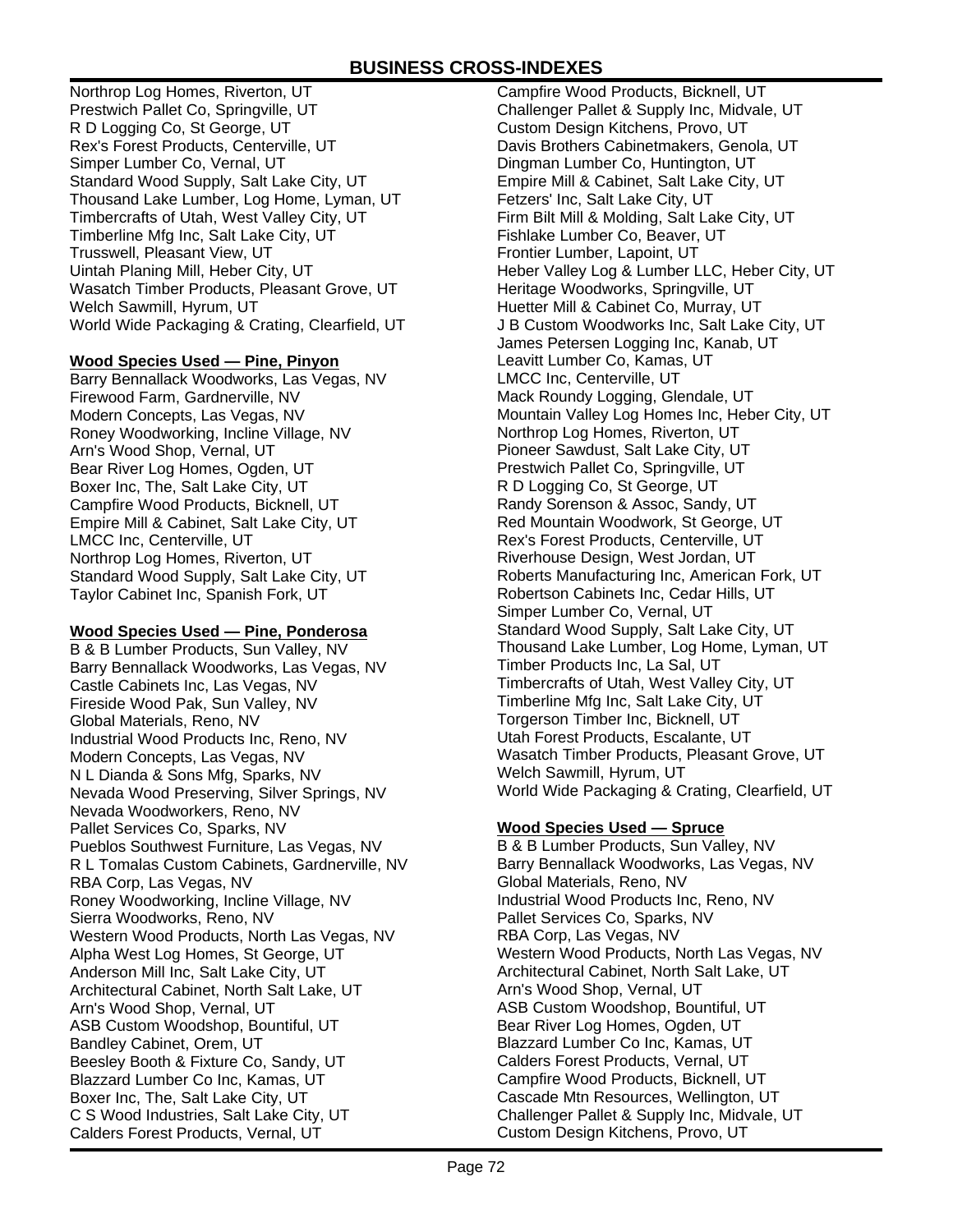Custom Firewood, Logan, UT Ellis Planing Mill, Ogden, UT Empire Mill & Cabinet, Salt Lake City, UT Enable Industries Inc, Ogden, UT Fetzers' Inc, Salt Lake City, UT Fieldcrest Cabinet/white Flame, Clearfield, UT Fine Line Cabinets, Cedar City, UT Fine Woodworks, Richmond, UT Firm Bilt Mill & Molding, Salt Lake City, UT Fit Rite Wood Products, Salem, UT Fondell Woodwork Inc, Lehi, UT Forestwood Cabinetry, Hildale, UT G C Cabinets, Spanish Fork, UT Garrett Custom Cabinets, Hurricane, UT Gearhart Woodworking Co, St George, UT Hallmark Moldings Inc, Salt Lake City, UT Heber Wood Classics, Heber City, UT Heirloom Cabinetry, Payson, UT Heritage Woodworks, Springville, UT Huetter Mill & Cabinet Co, Murray, UT Klassy Wood Design, Helper, UT Lane Hughes Woodworking, Salt Lake City, UT Log-Pole Enterprises Inc, Provo, UT Michael Seiter & Co Inc, Heber City, UT Midwest Cabinets, West Jordan, UT Mountain Tech Mill & Cabinet, Murray, UT Newman Wood Systems, Draper, UT Olympia Cabinet Mfg & Sales Co, Salt Lake City, UT One Good Turn, Murray, UT Paul Magleby Custom Millwork, Orem, UT Prestwich Pallet Co, Springville, UT R D Logging Co, St George, UT Randy Sorenson & Assoc, Sandy, UT Red Mountain Woodwork, St George, UT Rex's Forest Products, Centerville, UT Riverhouse Design, West Jordan, UT Robertson Cabinets Inc, Cedar Hills, UT Rocky Mountain Woods, Salem, UT Siegler Furniture Ind, Salt Lake City, UT Standard Wood Supply, Salt Lake City, UT Taylor Cabinet Inc, Spanish Fork, UT Timbercrafts of Utah, West Valley City, UT Urban Forest Woodworks, Logan, UT Urban Hardwood Products, Logan, UT Wahlen Mfg, Salt Lake City, UT Wood Art LLC, Ogden, UT Woodworks Inc, The, Lindon, UT

## **Wood Species Used — Other**

Burton Components Inc, Fernley, NV Capital Cabinet Corp, North Las Vegas, NV Closet Pro of Reno Inc, Sparks, NV Desert Woodworking Inc, Las Vegas, NV Elite Cabinet Co, Las Vegas, NV Fireside Wood Pak, Sun Valley, NV Firewood Farm, Gardnerville, NV RBA Corp, Las Vegas, NV Reno Custom Crating, Reno, NV Roney Woodworking, Incline Village, NV

Architectural Cabinet, North Salt Lake, UT Arn's Wood Shop, Vernal, UT Bywater Products, Hyrum, UT Cabnicon, Hurricane, UT Cache Valley Counter Tops Inc, Richmond, UT Davis Brothers Cabinetmakers, Genola, UT Fetzers' Inc, Salt Lake City, UT Fieldcrest Cabinet/white Flame, Clearfield, UT Fine Woodworks, Richmond, UT Fishlake Lumber Co, Beaver, UT Fit Rite Wood Products, Salem, UT Forest Products Sales Inc, Salt Lake City, UT Gearhart Woodworking Co, St George, UT Hallmark Moldings Inc, Salt Lake City, UT Heber Wood Classics, Heber City, UT Huetter Mill & Cabinet Co, Murray, UT J B Custom Woodworks Inc, Salt Lake City, UT Karman Kitchens Inc, Salt Lake City, UT Log-Pole Enterprises Inc, Provo, UT Midwest Cabinets, West Jordan, UT Newman Wood Systems, Draper, UT One Good Turn, Murray, UT Red Mountain Woodwork, St George, UT Roberts Manufacturing Inc, American Fork, UT Robertson Cabinets Inc, Cedar Hills, UT Siegler Furniture Ind, Salt Lake City, UT Timbercrafts of Utah, West Valley City, UT Urban Hardwood Products, Logan, UT Wahlen Mfg, Salt Lake City, UT Woodworks Inc, The, Lindon, UT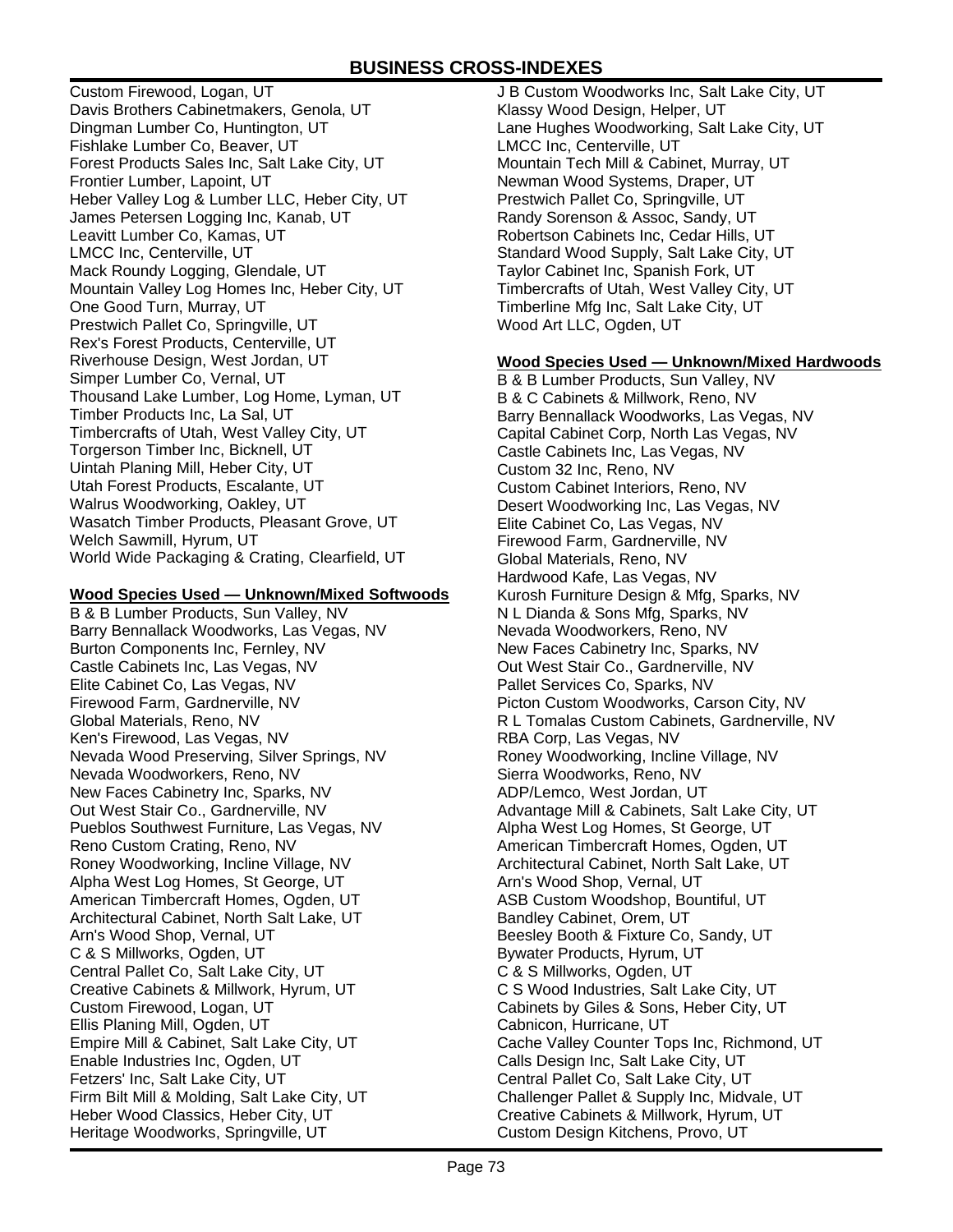**PRIMARY/SECONDARY PRODUCERS** — Included below are alphabetized lists of manufacturers who mainly manufacture primary products or secondary products. Primary products are those that are made directly from logs or roundwood, usually with minimal processing. Secondary products generally are made from primary products and involve much more processing. Many manufacturers listed as primary producers also make secondary products and vice-versa. Businesses are listed by state first and then alphabetically.

## **Primary Producers**

Fireside Wood Pak, Sun Valley, NV Firewood Farm, Gardnerville, NV Global Materials, Reno, NV Log Homes of the West, Las Vegas, NV Western Wood Products, North Las Vegas, NV Bear River Log Homes, Hyde Park, UT Bear River Log Homes, Ogden, UT Blazzard Lumber Co Inc, Kamas, UT Calders Forest Products, Vernal, UT Campfire Wood Products, Bicknell, UT Cascade Mtn Resources, Wellington, UT Custom Firewood, Logan, UT Dingman Lumber Co, Huntington, UT Fishlake Lumber Co, Beaver, UT Fit Rite Wood Products, Salem, UT Frontier Lumber, Lapoint, UT Hansen Lumber Co, Fairview, UT Heber Valley Log & Lumber LLC, Heber City, UT James Petersen Logging Inc, Kanab, UT Leavitt Lumber Co, Kamas, UT Mountain Valley Log Homes Inc, Heber City, UT Northrop Log Homes, Riverton, UT One Good Turn, Murray, UT Rex's Forest Products, Centerville, UT Simper Lumber Co, Vernal, UT Standard Wood Supply, Salt Lake City, UT Stoltze Aspen Mills, Sigurd, UT Thousand Lake Lumber, Log Home, Lyman, UT Timber Products Inc, La Sal, UT Timberline Mfg Inc, Salt Lake City, UT Torgerson Timber Inc, Bicknell, UT Uintah Planing Mill, Heber City, UT Utah Forest Products, Escalante, UT Wasatch Timber Products, Pleasant Grove, UT Welch Sawmill, Hyrum, UT

## **Secondary Producers**

B & B Lumber Products, Sun Valley, NV B & C Cabinets & Millwork, Reno, NV B&L Wood Products, Las Vegas, NV Barry Bennallack Woodworks, Las Vegas, NV Burton Components Inc, Fernley, NV Capital Cabinet Corp, North Las Vegas, NV Castle Cabinets Inc, Las Vegas, NV Closet Pro of Reno Inc, Sparks, NV Custom 32 Inc, Reno, NV Custom Cabinet Interiors, Reno, NV Desert Woodworking Inc, Las Vegas, NV Elite Cabinet Co, Las Vegas, NV

Hardwood Kafe, Las Vegas, NV Industrial Wood Products Inc, Reno, NV Ken's Firewood, Las Vegas, NV Kurosh Furniture Design & Mfg, Sparks, NV Modern Concepts, Las Vegas, NV N L Dianda & Sons Mfg, Sparks, NV Nevada Wood Preserving, Silver Springs, NV Nevada Woodworkers, Reno, NV New Faces Cabinetry Inc, Sparks, NV Out West Stair Co., Gardnerville, NV Pallet Services Co, Sparks, NV Picton Custom Woodworks, Carson City, NV Pueblos Southwest Furniture, Las Vegas, NV R L Tomalas Custom Cabinets, Gardnerville, NV RBA Corp, Las Vegas, NV Reno Custom Crating, Reno, NV Roney Woodworking, Incline Village, NV Sierra Woodworks, Reno, NV A & Y Building Supply Inc, Provo, UT A Truss Inc, Washington, UT ADP/Lemco, West Jordan, UT Advantage Mill & Cabinets, Salt Lake City, UT Alpha West Log Homes, St George, UT American Timbercraft Homes, Ogden, UT Anderson Mill Inc, Salt Lake City, UT Architectural Cabinet, North Salt Lake, UT Arn's Wood Shop, Vernal, UT ASB Custom Woodshop, Bountiful, UT Ball Feed & Horse Supply, Midvale, UT Bandley Cabinet, Orem, UT Beesley Booth & Fixture Co, Sandy, UT Bowen Enterprises, Ogden, UT Boxer Inc, The, Salt Lake City, UT Bywater Products, Hyrum, UT C & S Millworks, Ogden, UT C S Wood Industries, Salt Lake City, UT Cabinet Co by L & L, Heber City, UT Cabinets by Giles & Sons, Heber City, UT Cabnicon, Hurricane, UT Cache Valley Counter Tops Inc, Richmond, UT Calls Design Inc, Salt Lake City, UT Central Pallet Co, Salt Lake City, UT Challenger Pallet & Supply Inc, Midvale, UT Creative Cabinets & Millwork, Hyrum, UT Custom Design Kitchens, Provo, UT Davis Brothers Cabinetmakers, Genola, UT Dixie Component Systems Inc, St George, UT Ellis Planing Mill, Ogden, UT Empire Mill & Cabinet, Salt Lake City, UT Enable Industries Inc, Ogden, UT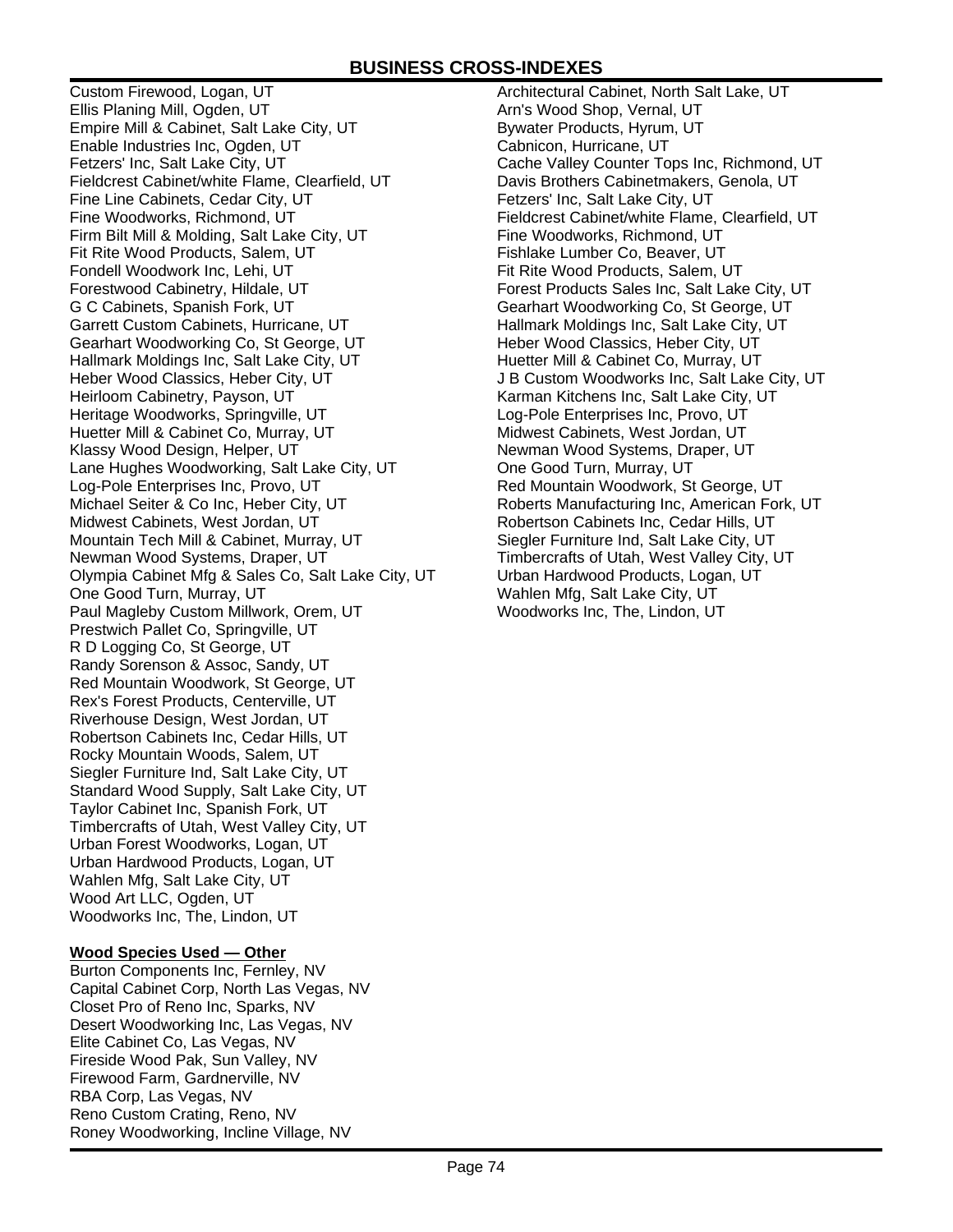Fetzers' Inc, Salt Lake City, UT Fieldcrest Cabinet/White Flame, Clearfield, UT Fine Line Cabinets, Cedar City, UT Fine Woodworks, Richmond, UT Firm Bilt Mill & Molding, Salt Lake City, UT Fondell Woodwork Inc, Lehi, UT Forest Products Sales Inc, Salt Lake City, UT Forestwood Cabinetry, Hildale, UT G C Cabinets, Spanish Fork, UT Garrett Custom Cabinets, Hurricane, UT Gearhart Woodworking Co, St George, UT Hallmark Moldings Inc, Salt Lake City, UT Heber Wood Classics, Heber City, UT Heirloom Cabinetry, Payson, UT Heritage Woodworks, Springville, UT Huetter Mill & Cabinet Co, Murray, UT J A Norton Construction, Woodland, UT J B Custom Woodworks Inc, Salt Lake City, UT Karman Kitchens Inc, Salt Lake City, UT Klassy Wood Design, Helper, UT Lane Hughes Woodworking, Salt Lake City, UT LMCC Inc, Centerville, UT Log-Pole Enterprises Inc, Provo, UT Michael Seiter & Co Inc, Heber City, UT Midwest Cabinets, West Jordan, UT Mountain Tech Mill & Cabinet, Murray, UT Mountain Woodworks, Park City, UT Newman Wood Systems, Draper, UT Olympia Cabinet Mfg & Sales Co, Salt Lake City, UT Paul Magleby Custom Millwork, Orem, UT Pioneer Sawdust, Salt Lake City, UT Prestwich Pallet Co, Springville, UT R D Logging Co, St George, UT Randy Sorenson & Assoc, Sandy, UT Red Mountain Woodwork, St George, UT Riverhouse Design, West Jordan, UT Roberts Manufacturing Inc, American Fork, UT Robertson Cabinets Inc, Cedar Hills, UT Rocky Mountain Woods, Salem, UT Roustabout Wood Specialties, Woods Cross, UT Siegler Furniture Ind, Salt Lake City, UT Taylor Cabinet Inc, Spanish Fork, UT Timbercrafts of Utah, West Valley City, UT Trusswell, Pleasant View, UT Urban Forest Woodworks, Logan, UT Urban Hardwood Products, Logan, UT Wahlen Mfg, Salt Lake City, UT Walrus Woodworking, Oakley, UT Wood Art LLC, Ogden, UT Woodworks Inc, The, Lindon, UT World Wide Packaging & Crating, Clearfield, UT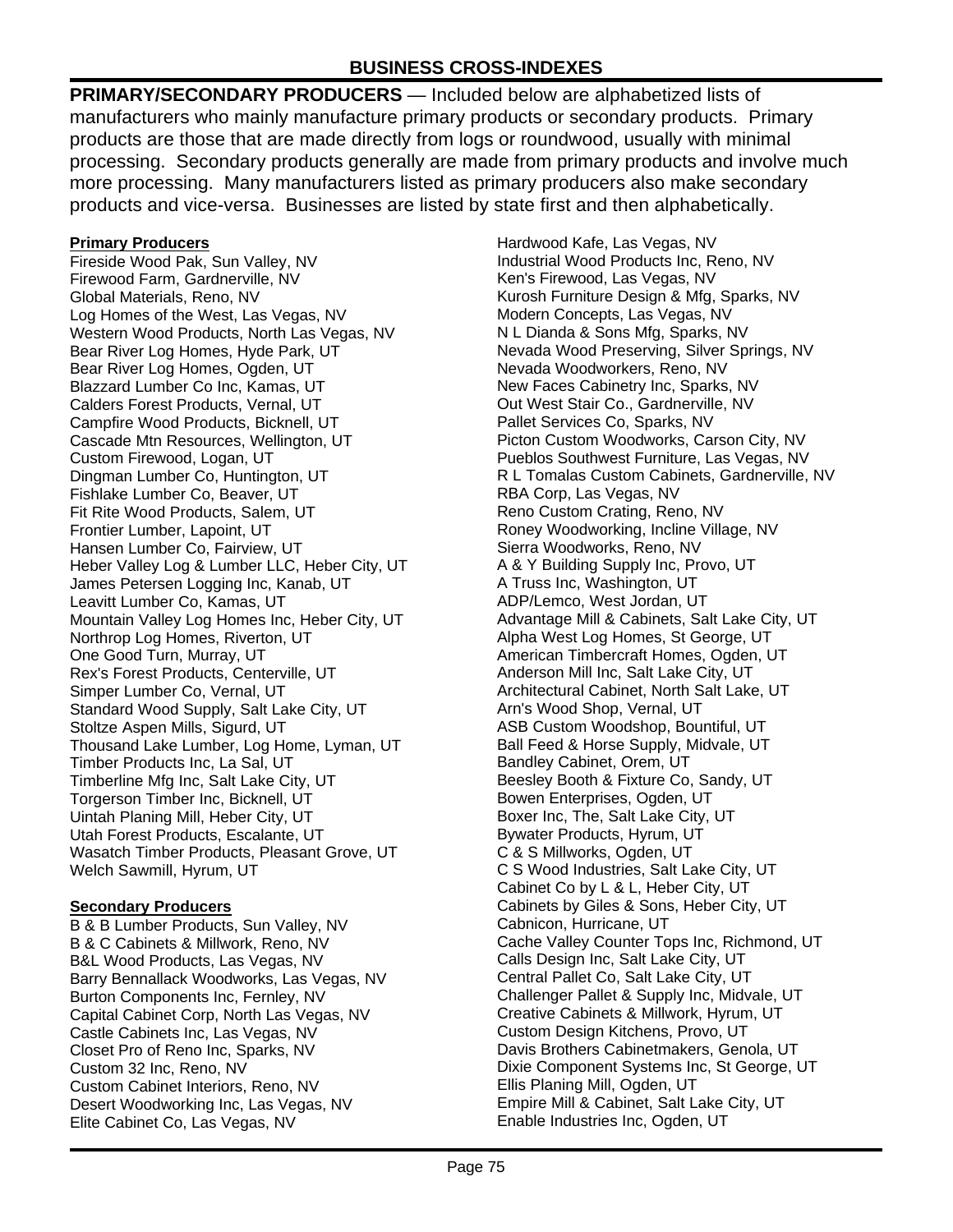**EXPORTERS** — Included below are alphabetized lists of manufacturers who export products to other countries, or who do not export but are interested.

## **Export to Other Countries**

Desert Woodworking Inc, Las Vegas, NV Reno Custom Crating, Reno, NV Alpha West Log Homes, St George, UT Bear River Log Homes, Hyde Park, UT Fetzers' Inc, Salt Lake City, UT Fieldcrest Cabinet/White Flame, Clearfield, UT Newman Wood Systems, Draper, UT One Good Turn, Murray, UT

## **Interested in Exporting**

Barry Bennallack Woodworks, Las Vegas, NV Closet Pro of Reno Inc, Sparks, NV Custom 32 Inc, Reno, NV Firewood Farm, Gardnerville, NV Global Materials, Reno, NV Kurosh Furniture Design & Mfg, Sparks, NV N L Dianda & Sons Mfg, Sparks, NV Nevada Wood Preserving, Silver Springs, NV Out West Stair Co., Gardnerville, NV Pallet Services Co, Sparks, NV Roney Woodworking, Incline Village, NV Western Wood Products, North Las Vegas, NV American Timbercraft Homes, Ogden, UT Arn's Wood Shop, Vernal, UT Bandley Cabinet, Orem, UT Bear River Log Homes, Ogden, UT Blazzard Lumber Co Inc, Kamas, UT Bowen Enterprises, Ogden, UT Cabinet Co by L & L, Heber City, UT Calders Forest Products, Vernal, UT Campfire Wood Products, Bicknell, UT Cascade Mtn Resources, Wellington, UT Central Pallet Co, Salt Lake City, UT Challenger Pallet & Supply Inc, Midvale, UT Davis Brothers Cabinetmakers, Genola, UT Dingman Lumber Co, Huntington, UT Enable Industries Inc, Ogden, UT Fishlake Lumber Co, Beaver, UT Fondell Woodwork Inc, Lehi, UT Frontier Lumber, Lapoint, UT Garrett Custom Cabinets, Hurricane, UT Hallmark Moldings Inc, Salt Lake City, UT Heritage Woodworks, Springville, UT Huetter Mill & Cabinet Co, Murray, UT Karman Kitchens Inc, Salt Lake City, UT LMCC Inc, Centerville, UT Log-pole Enterprises Inc, Provo, UT Mack Roundy Logging, Glendale, UT Michael Seiter & Co Inc, Heber City, UT Midwest Cabinets, West Jordan, UT Mountain Valley Log Homes Inc, Heber City, UT Paul Magleby Custom Millwork, Orem, UT Prestwich Pallet Co, Springville, UT R D Logging Co, St George, UT

Red Mountain Woodwork, St George, UT Riverhouse Design, West Jordan, UT Roberts Manufacturing Inc, American Fork, UT Rocky Mountain Woods, Salem, UT Siegler Furniture Ind, Salt Lake City, UT Simper Lumber Co, Vernal, UT Standard Wood Supply, Salt Lake City, UT Stoltze Aspen Mills, Sigurd, UT Thousand Lake Lumber, Log Home, Lyman, UT Timberline Mfg Inc, Salt Lake City, UT Urban Forest Woodworks, Logan, UT Urban Hardwood Products, Logan, UT Walrus Woodworking, Oakley, UT Wasatch Timber Products, Pleasant Grove, UT Welch Sawmill, Hyrum, UT Wood Art LLC, Ogden, UT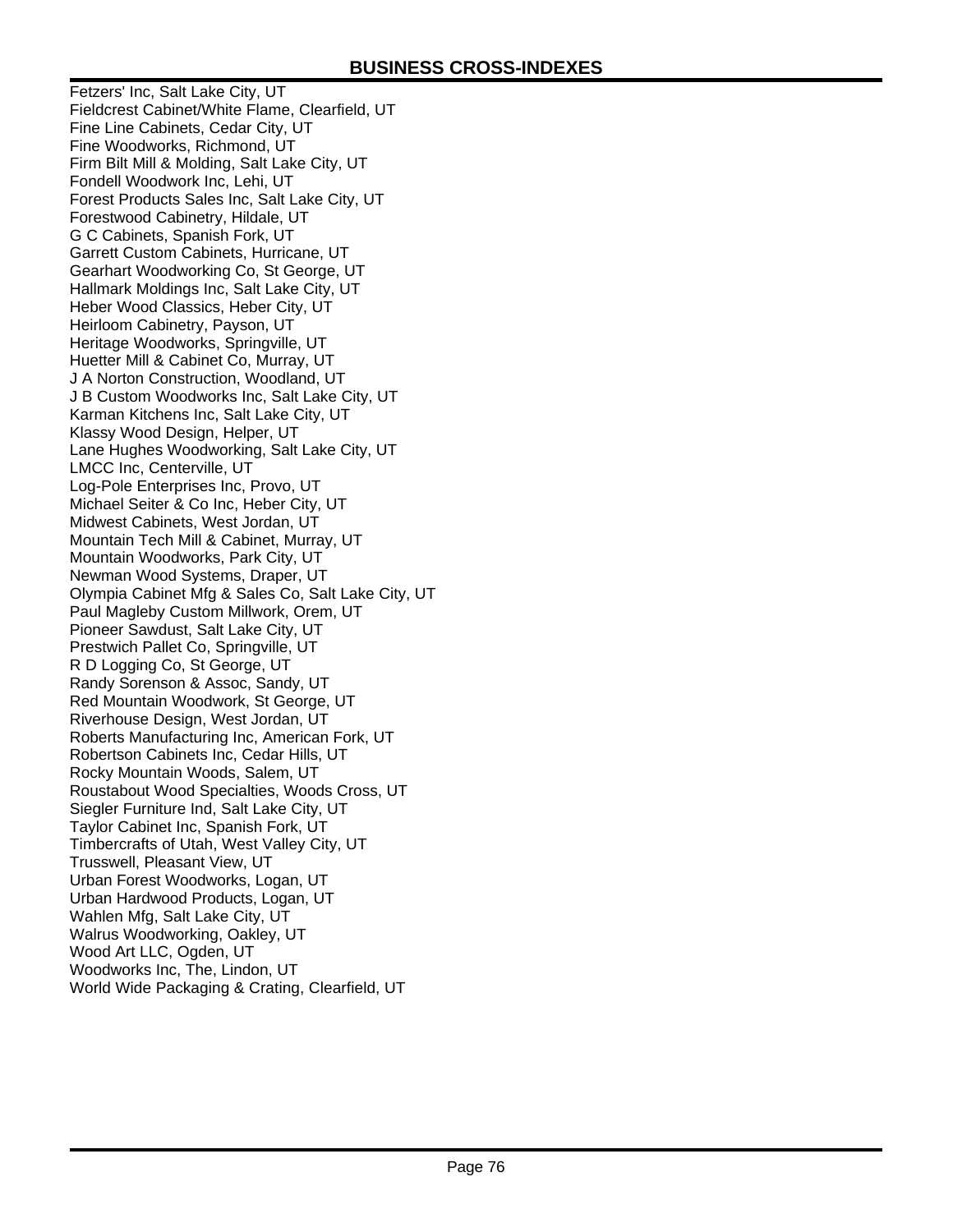## **COUNTIES** — Included below are alphabetized lists of manufacturers by county.

# **Nevada Counties**

## **Clark County, Nevada**

B&L Wood Products, Las Vegas, NV Barry Bennallack Woodworks, Las Vegas, NV Capital Cabinet Corp, North Las Vegas, NV Castle Cabinets Inc, Las Vegas, NV Desert Woodworking Inc, Las Vegas, NV Elite Cabinet Co, Las Vegas, NV Hardwood Kafe, Las Vegas, NV Ken's Firewood, Las Vegas, NV Log Homes of the West, Las Vegas, NV Modern Concepts, Las Vegas, NV Pueblos Southwest Furniture, Las Vegas, NV RBA Corp, Las Vegas, NV Western Wood Products, North Las Vegas, NV

## **Douglas County, Nevada**

Firewood Farm, Gardnerville, NV Out West Stair Co., Gardnerville, NV Picton Custom Woodworks, Carson City, NV R L Tomalas Custom Cabinets, Gardnerville, NV

## **Lyon County, Nevada**

Burton Components Inc, Fernley, NV Nevada Wood Preserving, Silver Springs, NV

## **Washoe County, Nevada**

B & B Lumber Products, Sun Valley, NV B & C Cabinets & Millwork, Reno, NV Closet Pro of Reno Inc, Sparks, NV Custom 32 Inc, Reno, NV Custom Cabinet Interiors, Reno, NV Fireside Wood Pak, Sun Valley, NV Global Materials, Reno, NV Industrial Wood Products Inc, Reno, NV Kurosh Furniture Design & Mfg, Sparks, NV N L Dianda & Sons Mfg, Sparks, NV Nevada Woodworkers, Reno, NV New Faces Cabinetry Inc, Sparks, NV Pallet Services Co, Sparks, NV Reno Custom Crating, Reno, NV Roney Woodworking, Incline Village, NV Sierra Woodworks, Reno, NV

# **Utah Counties**

**Beaver County, Utah** Fishlake Lumber Co, Beaver, UT

## **Cache County, Utah**

Bear River Log Homes, Hyde Park, UT Bywater Products, Hyrum, UT Cache Valley Counter Tops Inc, Richmond, UT Creative Cabinets & Millwork, Hyrum, UT Custom Firewood, Logan, UT Fine Woodworks, Richmond, UT Urban Forest Woodworks, Logan, UT Urban Hardwood Products, Logan, UT Welch Sawmill, Hyrum, UT

## **Carbon County, Utah**

Cascade Mtn Resources, Wellington, UT Klassy Wood Design, Helper, UT

## **Davis County, Utah**

Architectural Cabinet, North Salt Lake, UT ASB Custom Woodshop, Bountiful, UT Fieldcrest Cabinet/White Flame, Clearfield, UT LMCC Inc, Centerville, UT Roustabout Wood Specialties, Woods Cross, UT World Wide Packaging & Crating, Clearfield, UT

**Emery County, Utah** Dingman Lumber Co, Huntington, UT

#### **Garfield County, Utah** Utah Forest Products, Escalante, UT

**Iron County, Utah** Fine Line Cabinets, Cedar City, UT

#### **Kane County, Utah** James Petersen Logging Inc, Kanab, UT Mack Roundy Logging, Glendale, UT

## **Salt Lake County, Utah**

ADP/Lemco, West Jordan, UT Advantage Mill & Cabinets, Salt Lake City, UT Anderson Mill Inc, Salt Lake City, UT Ball Feed & Horse Supply, Midvale, UT Beesley Booth & Fixture Co, Sandy, UT Boxer Inc, The, Salt Lake City, UT C S Wood Industries, Salt Lake City, UT Calls Design Inc, Salt Lake City, UT Central Pallet Co, Salt Lake City, UT Challenger Pallet & Supply Inc, Midvale, UT Empire Mill & Cabinet, Salt Lake City, UT Fetzers' Inc, Salt Lake City, UT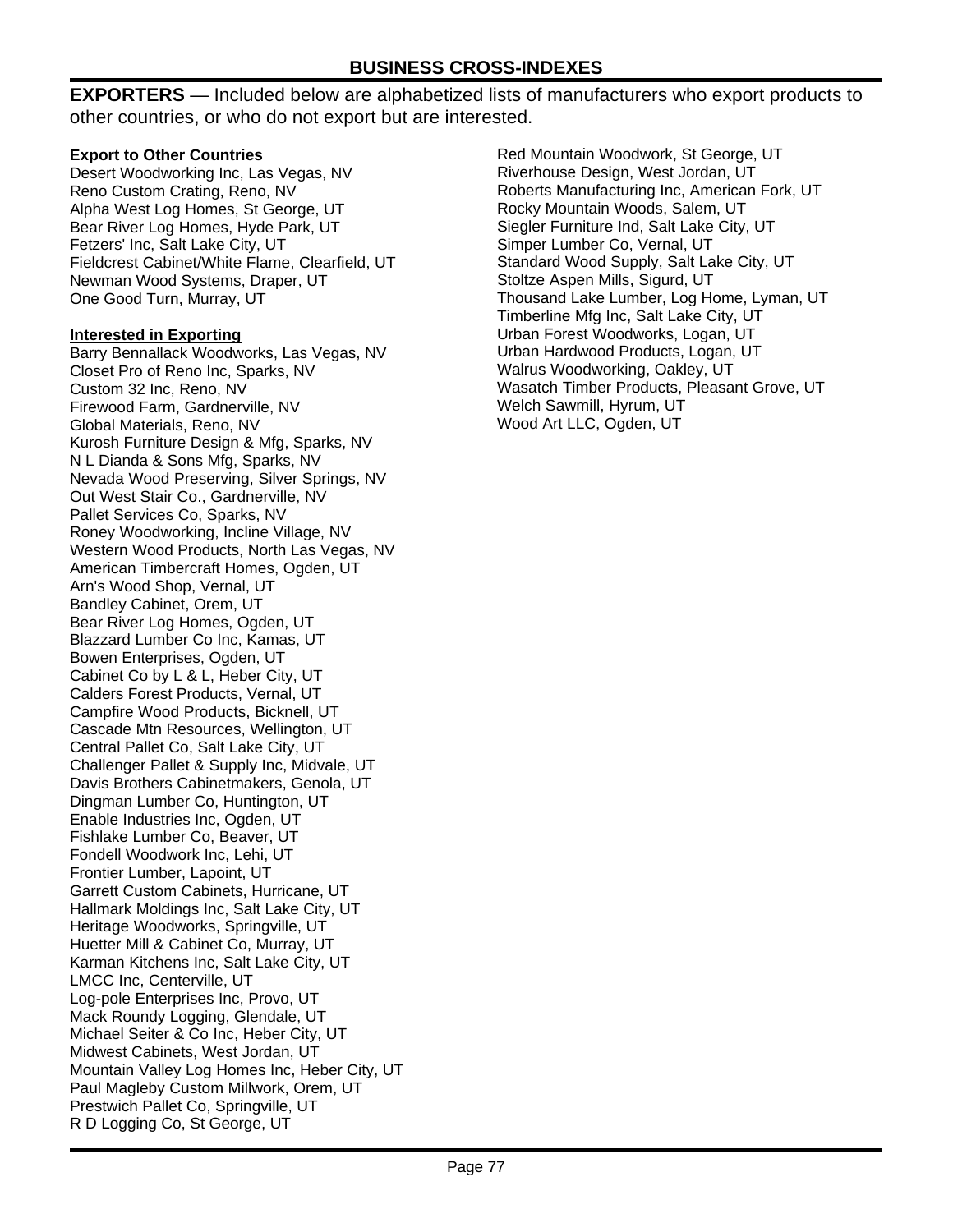# **BUSINESS CROSS-INDEXES**

Firm Bilt Mill & Molding, Salt Lake City, UT Forest Products Sales Inc, Salt Lake City, UT Hallmark Moldings Inc, Salt Lake City, UT Huetter Mill & Cabinet Co, Murray, UT J B Custom Woodworks Inc, Salt Lake City, UT Karman Kitchens Inc, Salt Lake City, UT Lane Hughes Woodworking, Salt Lake City, UT Midwest Cabinets, West Jordan, UT Mountain Tech Mill & Cabinet, Murray, UT Newman Wood Systems, Draper, UT Northrop Log Homes, Riverton, UT Olympia Cabinet Mfg & Sales Co, Salt Lake City, UT One Good Turn, Murray, UT Pioneer Sawdust, Salt Lake City, UT Randy Sorenson & Assoc, Sandy, UT Rex's Forest Products, Centerville, UT Riverhouse Design, West Jordan, UT Siegler Furniture Ind, Salt Lake City, UT Standard Wood Supply, Salt Lake City, UT Timbercrafts of Utah, West Valley City, UT Timberline Mfg Inc, Salt Lake City, UT Wahlen Mfg, Salt Lake City, UT

## **San Juan County, Utah**

Timber Products Inc, La Sal, UT

## **Sanpete County, Utah**

Hansen Lumber Co, Fairview, UT

### **Sevier County, Utah**

Stoltze Aspen Mills, Sigurd, UT

#### **Summit County, Utah**

Blazzard Lumber Co Inc, Kamas, UT J A Norton Construction, Woodland, UT Leavitt Lumber Co, Kamas, UT Mountain Woodworks, Park City, UT Walrus Woodworking, Oakley, UT

#### **Uintah County, Utah**

Arn's Wood Shop, Vernal, UT Calders Forest Products, Vernal, UT Frontier Lumber, Lapoint, UT Simper Lumber Co, Vernal, UT

## **Utah County, Utah**

A & Y Building Supply Inc, Provo, UT Bandley Cabinet, Orem, UT Custom Design Kitchens, Provo, UT Davis Brothers Cabinetmakers, Genola, UT Fit Rite Wood Products, Salem, UT Fondell Woodwork Inc, Lehi, UT G C Cabinets, Spanish Fork, UT Heirloom Cabinetry, Payson, UT Heritage Woodworks, Springville, UT Log-Pole Enterprises Inc, Provo, UT Paul Magleby Custom Millwork, Orem, UT Prestwich Pallet Co, Springville, UT

Roberts Manufacturing Inc, American Fork, UT Robertson Cabinets Inc, Cedar Hills, UT Rocky Mountain Woods, Salem, UT Taylor Cabinet Inc, Spanish Fork, UT Woodworks Inc, The, Lindon, UT

### **Wasatch County, Utah**

Cabinets by Giles & Sons, Heber City, UT Heber Valley Log & Lumber LLC, Heber City, UT Heber Wood Classics, Heber City, UT Michael Seiter & Co Inc, Heber City, UT Mountain Valley Log Homes Inc, Heber City, UT Uintah Planing Mill, Heber City, UT Wasatch Timber Products, Pleasant Grove, UT

### **Washington County, Utah**

A Truss Inc, Washington, UT Alpha West Log Homes, St George, UT Cabnicon, Hurricane, UT Dixie Component Systems Inc, St George, UT Forestwood Cabinetry, Hildale, UT Garrett Custom Cabinets, Hurricane, UT Gearhart Woodworking Co, St George, UT R D Logging Co, St George, UT Red Mountain Woodwork, St George, UT

### **Wayne County, Utah**

Campfire Wood Products, Bicknell, UT Thousand Lake Lumber, Log Home, Lyman, UT Torgerson Timber Inc, Bicknell, UT

## **Weber County, Utah**

American Timbercraft Homes, Ogden, UT Bear River Log Homes, Ogden, UT Bowen Enterprises, Ogden, UT C & S Millworks, Ogden, UT Ellis Planing Mill, Ogden, UT Enable Industries Inc, Ogden, UT Trusswell, Pleasant View, UT Wood Art LLC, Ogden, UT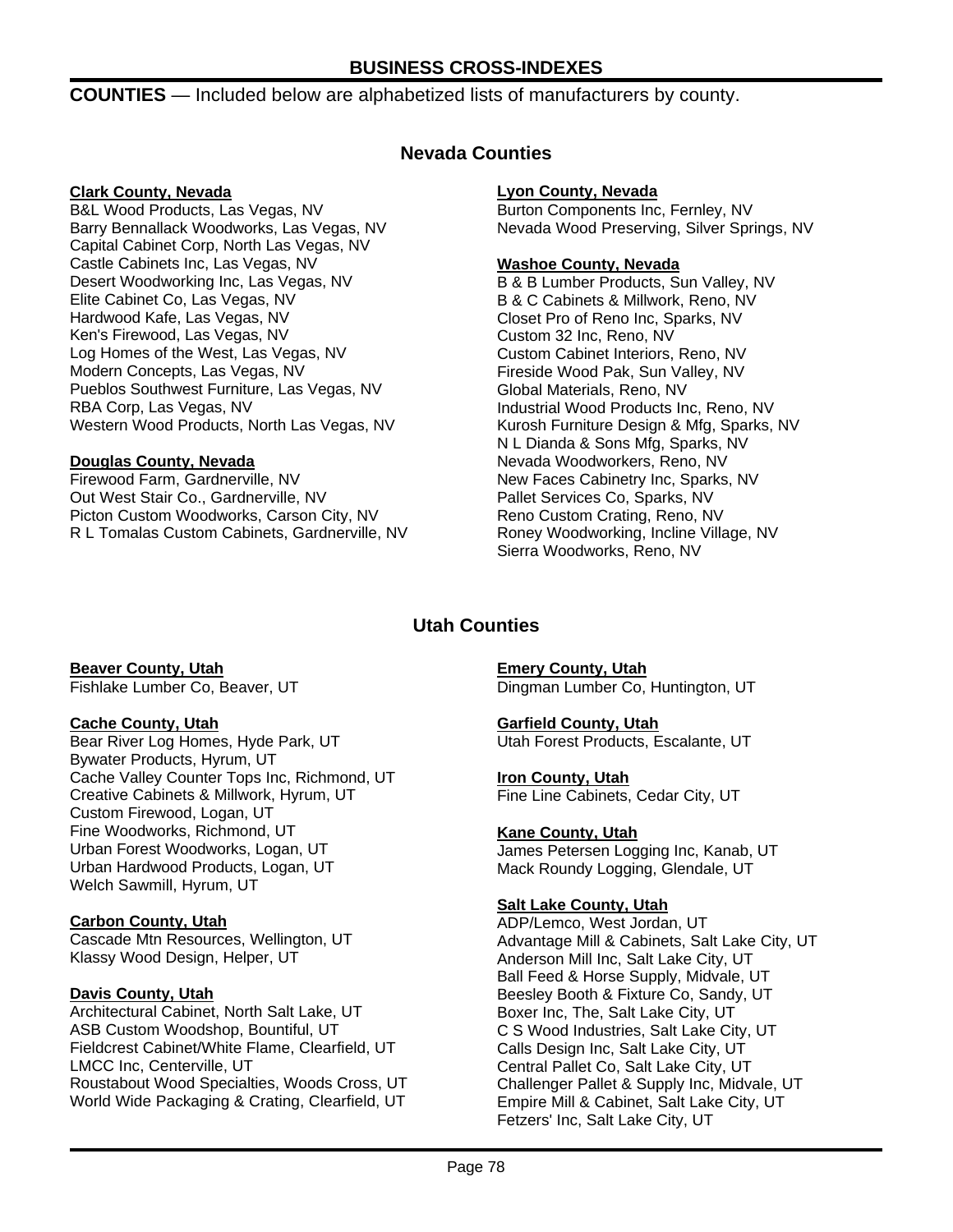**Appendix A — Survey Methodology and Sample Survey**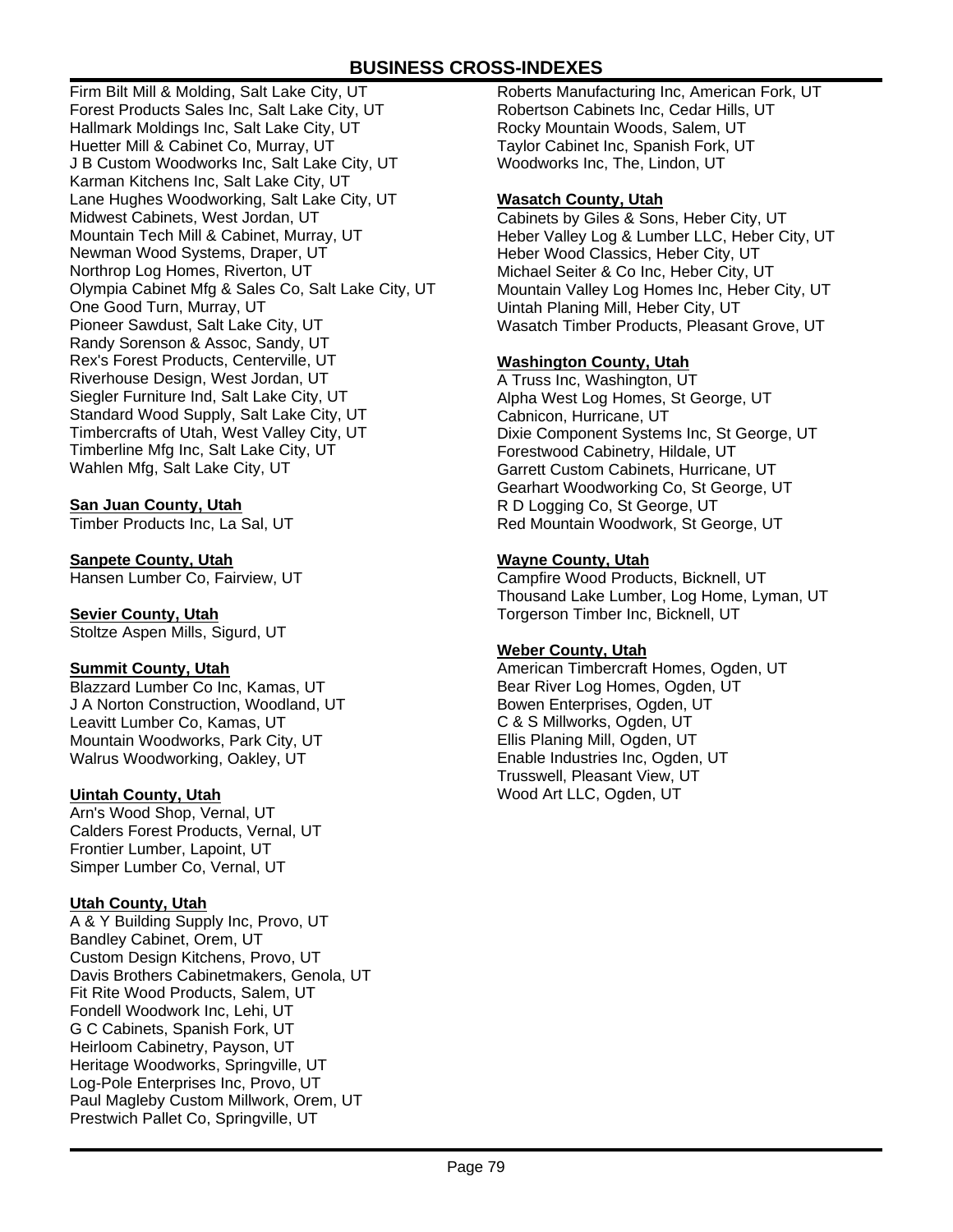# **SURVEY METHODOLOGY**

A list of businesses to be surveyed was generated by including all wood-related businesses in Utah and Nevada from the American Business Information database (ABI, 5711 South 86th Circle, Omaha, NE 68127; phone (402)596-7575). Other businesses were added by checking USDA-Forest Service bidder lists from national forests in or near the two states, a Utah Forest Industry Directory produced by the Utah Division of State Lands and Forestry in 1980, a current Utah Directory of Business and Industry obtained from the Utah Department of Employment Security, and by checking Nevada's Labor Market Information System available through the Nevada Department of Employment, Training, and Rehabilitation.

These sources resulted in a list of 828 likely wood products-related businesses to be surveyed, 254 in Nevada and 574 in Utah. Surveys were sent to each business in early October 1996, a reminder postcard was sent in mid-October, and another copy of the survey was sent to nonrespondents in early November 1996. Most completed surveys were returned before the end of 1996. Many surveys were returned by the post office as undeliverable. These businesses were contacted by phone to get current addresses, although in some cases the business were no longer active. To boost response from primary manufacturers (mainly mills), a third copy of the survey was sent to 26 non-responding primary manufacturers in February 1997, resulting in an additional 6 businesses responding.

Of the 828 businesses included in the mailings, 287 responded and confirmed that they were involved in either wood products manufacturing or wholesaling (207 from Utah and 80 from Nevada). An additional 17 were confirmed as out-of-business by mail or a phone conversation; 80 were assumed to be out-of-business because of a bad address and disconnected phone; 21 were thrown out as duplicates, a location not in Utah or Nevada, or for other reasons; and 15 were undeliverable and a current address could not be obtained. Finally, 320 did not respond either due to lack of interest or because the survey never reached them; presumably some of these businesses were no longer active.

Responding businesses were asked in the survey whether or not they wanted to be included in this directory, and the directory only includes those who answered yes. Of the 287 manufacturers and wholesalers who responded, 148 chose to be included in the directory — 113 from Utah (108 manufacturers and 5 wholesalers) and 35 from Nevada (33 manufacturers and 2 wholesalers).

# **SAMPLE SURVEY**

The following pages include a sample of the survey used to collect data for this directory. If you would like your business included in future editions, or to update your listing, copy and fill out the survey and mail to the indicated address.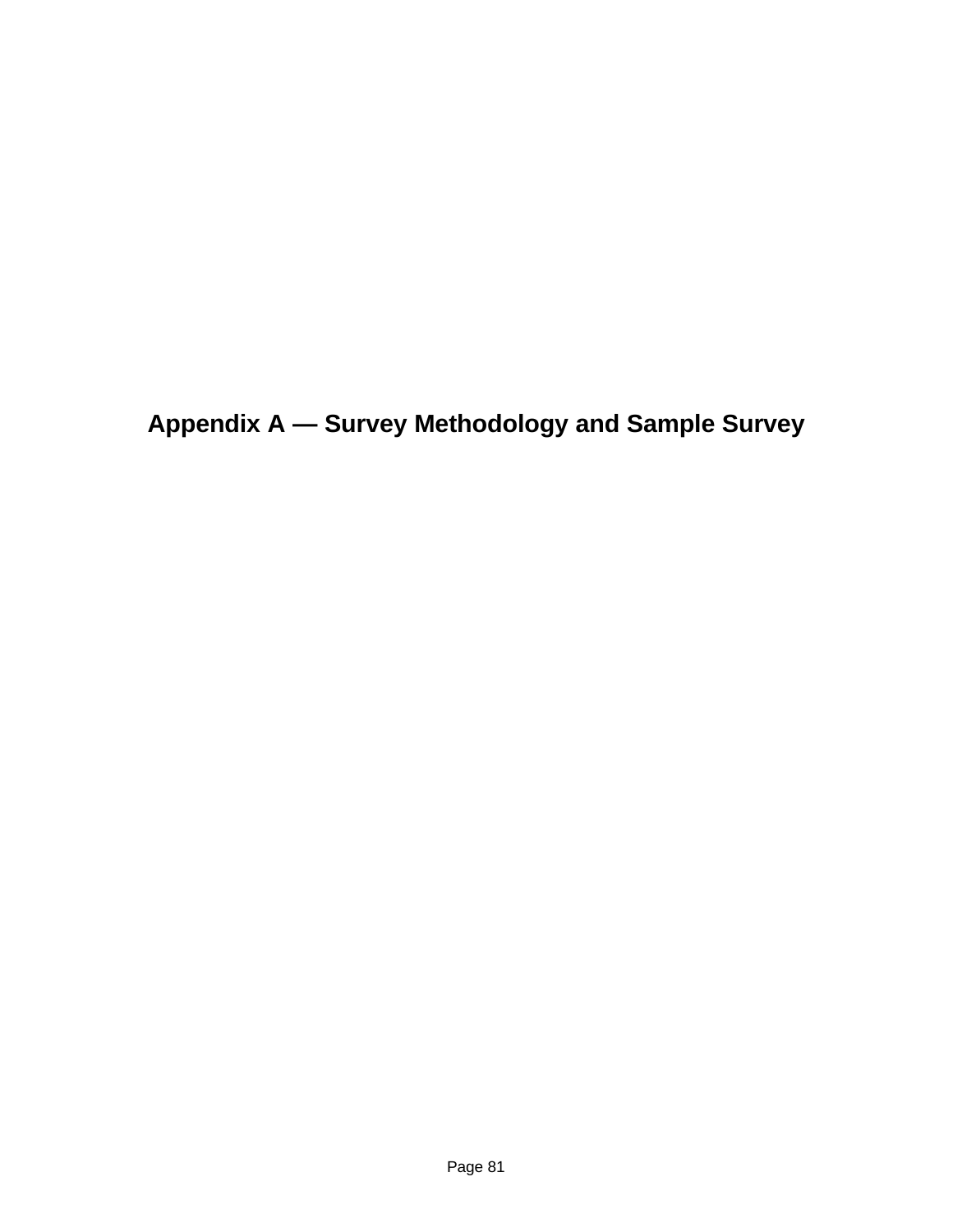## **UTAH and NEVADA WOOD INDUSTRY SURVEY Utah State University Forest Resources Department, USDA Forest Service State and Private Forestry, Utah Division of Forestry, Fire & State Lands, and Nevada Division of Forestry**

**Instructions:** Utah State University's Forest Resources Department, in cooperation with USDA Forest Service State Forestry; the Utah Division of Forestry, Fire & State Lands; and the Nevada Division of Forestry, is gathering inform helping to develop wood products markets. We are surveying companies like yours to assess the status of Utah's an products industries and to stimulate activity in these industries by producing an up-to-date wood industry trade dire

We have identified your company as possibly being involved in a wood products-related business. Please complete survey in the enclosed postage-paid envelope. We need your response even if you feel you have been incorrectly in update our database. If someone else in your company is more qualified to answer this survey feel free to forward it request otherwise most information may be included in your company's trade directory entry, though income and er confidential and will only be used for statistical purposes.

Complete questions by circling or filling in the correct answer, or checking the correct box. If a question does not p business just move on to the next question. Thank you.

----------------------------------------------------------------------------------------------------------------------------------- 1. How would you describe your company's business? Check only one.

- $\Box$  Manufacture of one or more products partially or completely made from wood. $\rightarrow$ Go to Question 2
- □ Wood products wholesale or retail; no manufacturing.→**Please answer question 6 (indicate products you sell) and questions 15 through 25 and return survey. Thank you.**
- □ Not involved in wood products manufacture or sale.→**Thank you. Please return the survey**
- 2. How active is your manufacturing business through the year? \_\_\_\_Full time \_\_\_\_Seasonal \_\_\_\_Idle (no near-term plans to re-activate)

3. How many years has your company been in business? \_\_\_\_\_\_Years

4. What wood products related services, if any, does your company offer? Check all that apply.

| __Logging (Falling and Yarding) | Custom Planing  |
|---------------------------------|-----------------|
| <b>Road Building</b>            | __Custom Drying |
| ___Log Hauling                  | Other, list:    |
| Custom Sawing                   |                 |

# 5. What wood species do you use in your manufacturing? Check all that apply.

| Aspen                                           | Pine, Ponderosa                                       |
|-------------------------------------------------|-------------------------------------------------------|
| Cottonwood                                      | Spruce (Engelmann or blue)                            |
| Douglas-fir (also called red fir, red pine)     | <b>Unknown Softwoods (Pines, Spruces, Firs, Redwc</b> |
| Fir, True (Subalpine or Alpine, White; does not | Redcedar, etc.)                                       |
| include Douglas-fir)                            | Unknown Hardwoods (Oaks, Maples, Ashes, etc.)         |
| Juniper (Utah or Rocky Mountain)                | Other; specify if known:                              |
| Pine, Lodgepole                                 |                                                       |
| Pine, Pinyon                                    |                                                       |

6. What products do you manufacture? Check all that apply, *only including products you manufacture (or wholesa you're a wholesaler)*. Then **circle your top three products** in terms of dollar value produced.

Primary products \_\_\_\_Chips

\_\_\_\_Excelsior Firewood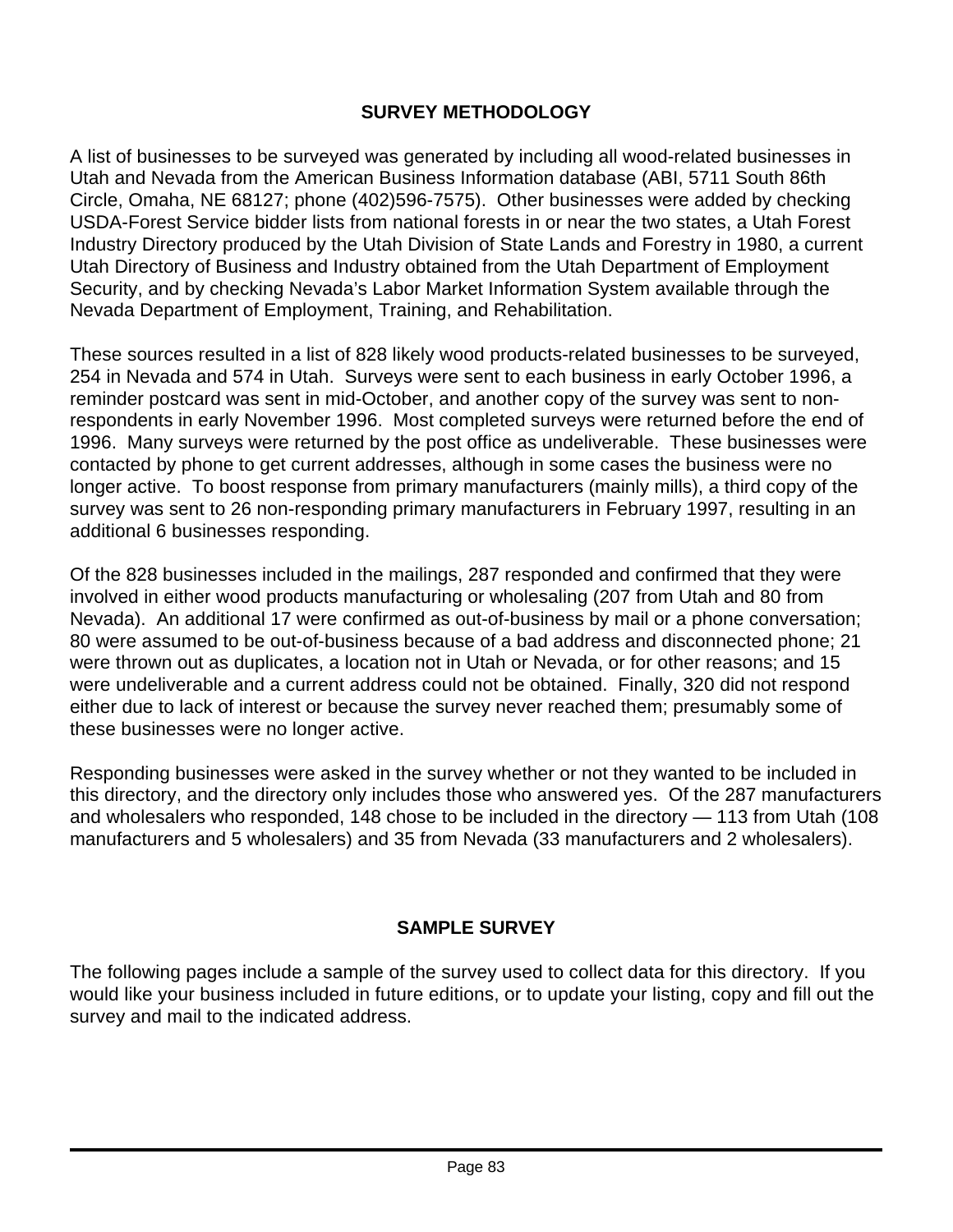| House Logs                  |       | Secondary products                        |
|-----------------------------|-------|-------------------------------------------|
| Lumber, Rough               |       | <b>Boxes</b>                              |
| Green $\qquad$<br>Air-Dried |       | Buildings, Log or Timber Frame            |
| Lumber, Dimension           |       | Buildings, Pole                           |
| Air-Dried<br>Green          | Kiln- | Cabinets                                  |
|                             | Dried | <b>Christmas Trees</b>                    |
| Mine Props                  |       | Doors                                     |
| Poles                       |       | Fencing                                   |
| Posts                       |       | <b>Flooring</b>                           |
| Shingles                    |       | Furniture, Indoor                         |
| Ties, Railroad              |       | Furniture, Outdoor                        |
| <b>Timbers</b>              |       | <b>Moldings</b>                           |
| Veneer                      |       | <b>Musical Instruments</b>                |
| Other, list:                |       | Pallets                                   |
|                             |       | Paneling                                  |
|                             |       | <b>Sheds or Portable Buildings</b>        |
|                             |       | <b>Shutters</b>                           |
|                             |       | Specialty Items; list:                    |
|                             |       | <b>Treated Wood</b>                       |
|                             |       | Trusses/Structural Wood Members (includes |
|                             |       | I-beams, engineered wood products, etc.)  |
|                             |       | Windows                                   |
|                             |       | Other; list:                              |

7. How much wood volume do you use each year on average in your manufacturing? If this volume fluctuates wide recent year's volume. Check only one.

- Less than 200,000 Board Feet
- \_\_\_\_200,000 to 500,000 Board Feet
- \_\_\_\_500,000 to 1 Million Board Feet
- \_\_\_\_1 Million to 5 Million Board Feet
- \_\_\_\_Over 5 Million Board Feet

Don't know board foot volume. List amount and known units:\_\_\_\_\_\_\_\_\_\_\_\_\_\_\_\_\_\_\_\_\_\_\_

- 8. How far away does the majority of the wood you use come from (road miles one direction)? Check one. Less than 50 miles \_\_\_50 to 100 miles \_\_\_\_100 to 300 miles \_\_\_\_Over 300 miles
- 9. Who do you get your wood from? Check all that apply.
	- \_\_\_\_Private Forest Landowners
	- \_\_\_\_U.S. Forest Service
	- \_\_\_\_Bureau of Land Management (BLM)
	- \_\_\_\_State Land
	- \_\_\_\_Log Broker/Dealer
	- \_\_\_\_Wood Products Wholesaler
	- Other, List:
- 10. Does your company market products outside its home state?

 $Yes$  No

- 11. Do you export products to other countries, or are you interested in marketing products outside the U.S.? \_\_\_\_Yes, we currently export products
	- \_\_\_\_No, we do not export products and are not interested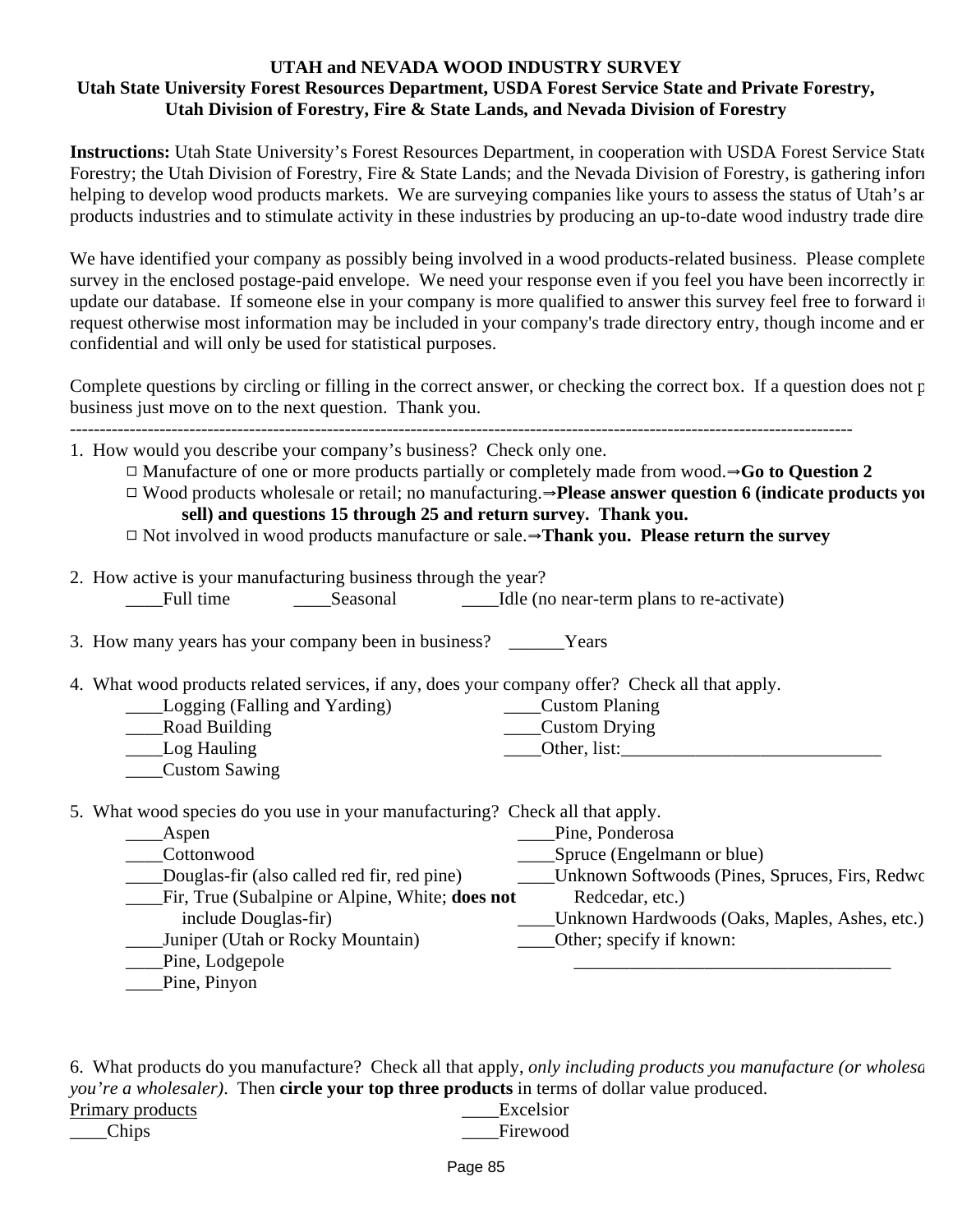\_\_\_\_No, we do not export products, but we are interested

12. What does your business do with wood residues? Check all that apply.  $_{\rm tot}$  to landfill (still check other that

|                   | Most waste sent to fandfull (still check others that apply) |                 |
|-------------------|-------------------------------------------------------------|-----------------|
| Sell to Others    | Give to Others                                              | Use Internally  |
| Sawdust           | Sawdust                                                     | Sawdust         |
| <b>Bark</b>       | <b>Bark</b>                                                 | <b>Bark</b>     |
| Slabs and edgings | Slabs and edges                                             | Slabs and edges |
| Trim ends         | Trim ends                                                   | Trim ends       |
| Shavings          | Shavings                                                    | Shavings        |
| Chips             | Chips                                                       | Chips           |

13. What equipment do you have in your mill/business? Check all that apply.

| <b>Bagging Equipment</b>           | Trim, Cutoff Saw                      |
|------------------------------------|---------------------------------------|
| <b>Band Resaw</b>                  | Veneer Lathe                          |
| <b>Bandsaw Headrig</b>             | <b>Woodworking Equipment, General</b> |
| Chipper Headrig                    | (shaper, lathe, table saw, etc.)      |
| Circular Saw Headrig               | Logging Equipment:                    |
| Debarker                           | Cable Yarder                          |
| Edger                              | <b>Crawler Tractor</b>                |
| Finger Jointer                     | Forwarder                             |
| <b>Firewood Processor</b>          | Horses                                |
| Kiln                               | Loader                                |
| Planer                             | Skidder                               |
| Portable Sawmill                   | Trucks                                |
| <b>Pressure Treating Equipment</b> | Other; list:                          |
| Sash Gang Saw                      |                                       |

14. Do you use contractors for the following activities? Check all that apply.

| Falling/Bucking             |  |  |
|-----------------------------|--|--|
| _Road Building              |  |  |
| ___Log Hauling              |  |  |
| <b>Product Distribution</b> |  |  |
| Other; list:                |  |  |

Your responses to questions 15 and 16 will be kept confidential and will only be used for statistical purposes.

15. How many employees do you currently have (include yourself)? (will be kept strictly confidential)

| $FII11$ t |  |
|-----------|--|
|           |  |

16. What is your company's annual sales revenue? (this information will be kept strictly confidential)

| Less than \$25,000                                                                            |
|-----------------------------------------------------------------------------------------------|
| \$25,000 to \$50,000                                                                          |
| \$50,000 to \$100,000                                                                         |
| \$100,000 to \$250,000                                                                        |
| $\mathbf{A} \bullet \mathbf{B} \bullet \mathbf{A} \bullet \mathbf{A} \bullet \mathbf{A}$<br>. |

\_\_\_\_\$500,000 to \$1,000,000 \_\_\_\_\$1,000,000 to \$2,500,000 \_\_\_\_\$2,500,000 to \$5,000,000 \_\_\_\_Over \$5,000,000

\_\_\_\_\$250,000 to \$500,000

17. Are you interested in the establishment of a wood industry cooperative to pursue new markets and provide mem assistance? Check one.

\_\_\_\_Yes, I am interested \_\_\_\_Might be interested \_\_\_\_Not interested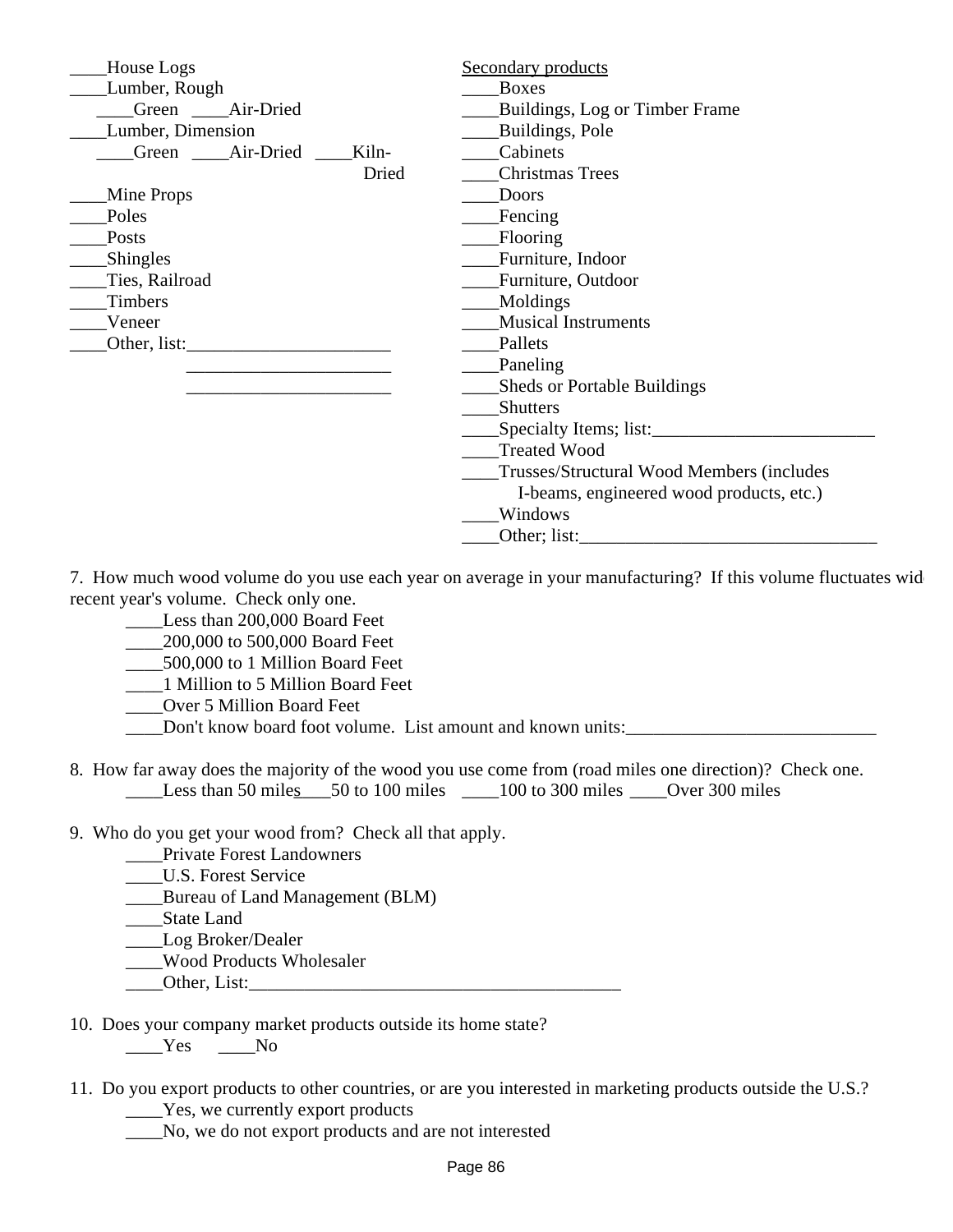18. Do you wish to have your business included in our wood processor's directory free-of-charge (no employment of included in your listing)?  $Y$ es  $N_0$ 

| 20. Business mailing address:                                                  | Address                                                                                                                                                                                                                                                                                                                                                                                   |
|--------------------------------------------------------------------------------|-------------------------------------------------------------------------------------------------------------------------------------------------------------------------------------------------------------------------------------------------------------------------------------------------------------------------------------------------------------------------------------------|
|                                                                                | City State Zip                                                                                                                                                                                                                                                                                                                                                                            |
|                                                                                | 21. Business location(s). Be specific--indicate street address, rural road intersections, or other information useful for                                                                                                                                                                                                                                                                 |
|                                                                                | ,我们就会在这里的人,我们就会在这里的人,我们就会在这里的人,我们就会在这里的人,我们就会在这里的人,我们就会在这里的人,我们就会在这里的人,我们就会在这里的人                                                                                                                                                                                                                                                                                                          |
| 23. Business phone numbers, etc.:<br><b>E-Mail Address</b><br>Web Page Address | Telephone with Area Code<br><u> 1999 - Johann Harry Harry Harry Harry Harry Harry Harry Harry Harry Harry Harry Harry Harry Harry Harry Harry Harry Harry Harry Harry Harry Harry Harry Harry Harry Harry Harry Harry Harry Harry Harry Harry Harry Harry Ha</u><br><u> 1989 - Johann Harry Harry Harry Harry Harry Harry Harry Harry Harry Harry Harry Harry Harry Harry Harry Harry</u> |
| Title                                                                          | 24. Name and title of primary contact person at your business:                                                                                                                                                                                                                                                                                                                            |
| $\overline{\text{No}}$                                                         | 25. Would you like to receive a copy of the wood industry trade directory when it is complete?<br>___Yes, send me a copy (address included above)                                                                                                                                                                                                                                         |

## **Thank you for participating in this survey!**

Please feel free to write additional comments on the back of this page. If you have marketing brochures or similar materials on your company or products that you would like to share, please feel free to send them with your response or under separate cover. Again, thank you. Mail the completed survey to:

> Wood Industry Survey Department of Forest Resources Utah State University Logan, UT 84322-5215